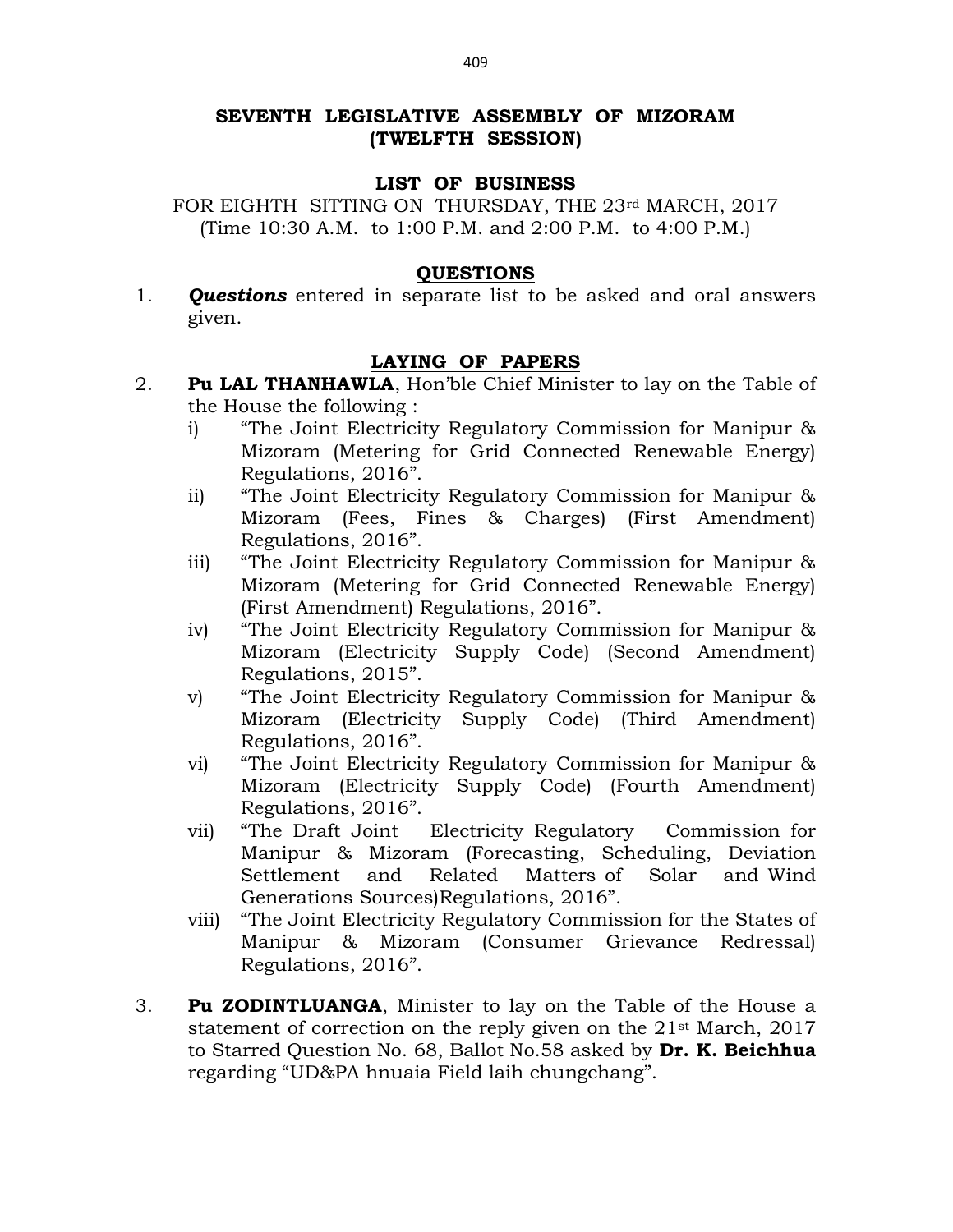## PRESENTATION OF REPORTS

- 4. Pu LALRUATKIMA, to present to the House the following Reports of Public Accounts Committee :
	- i) Twenty First Report on the Report of C&AG of India for the year 2011-2012 relating to Power & Electricity Department.
	- ii) Twenty Second Report on the Report of C&AG of India for the year 2011-2012 relating to Public Works Department.

## FINANCIAL BUSINESS DISCUSSION AND VOTING ON DEMANDS

- 5. Pu LALSAWTA, Minister to submit to the vote of the House various Demands under his charge.
- 6. Pu C. NGUNLIANCHUNGA, Minister to submit to the vote of the House various Demands under his charge.

……

# NGURTHANZUALA Secretary

SPEAKER : Tin, Krista thlamuana chuan in thinlungah ro rel rawh se, chutiang ni turin taksa pumkhata koh in ni reng asin, lawm nachang hre bawk rawh u.

Kolossa 3:15

 Tunah, zawhna 84- na kan la ang a, a neitu member zahawm tak Pu Lalruatkima zawt turin i sawm ang.

Pu LALRUATKIMA : Pu Speaker, ka Starred Question 84 na, Land Revenue & Settlement Department changtu Minister zahawm tak chhan atan :-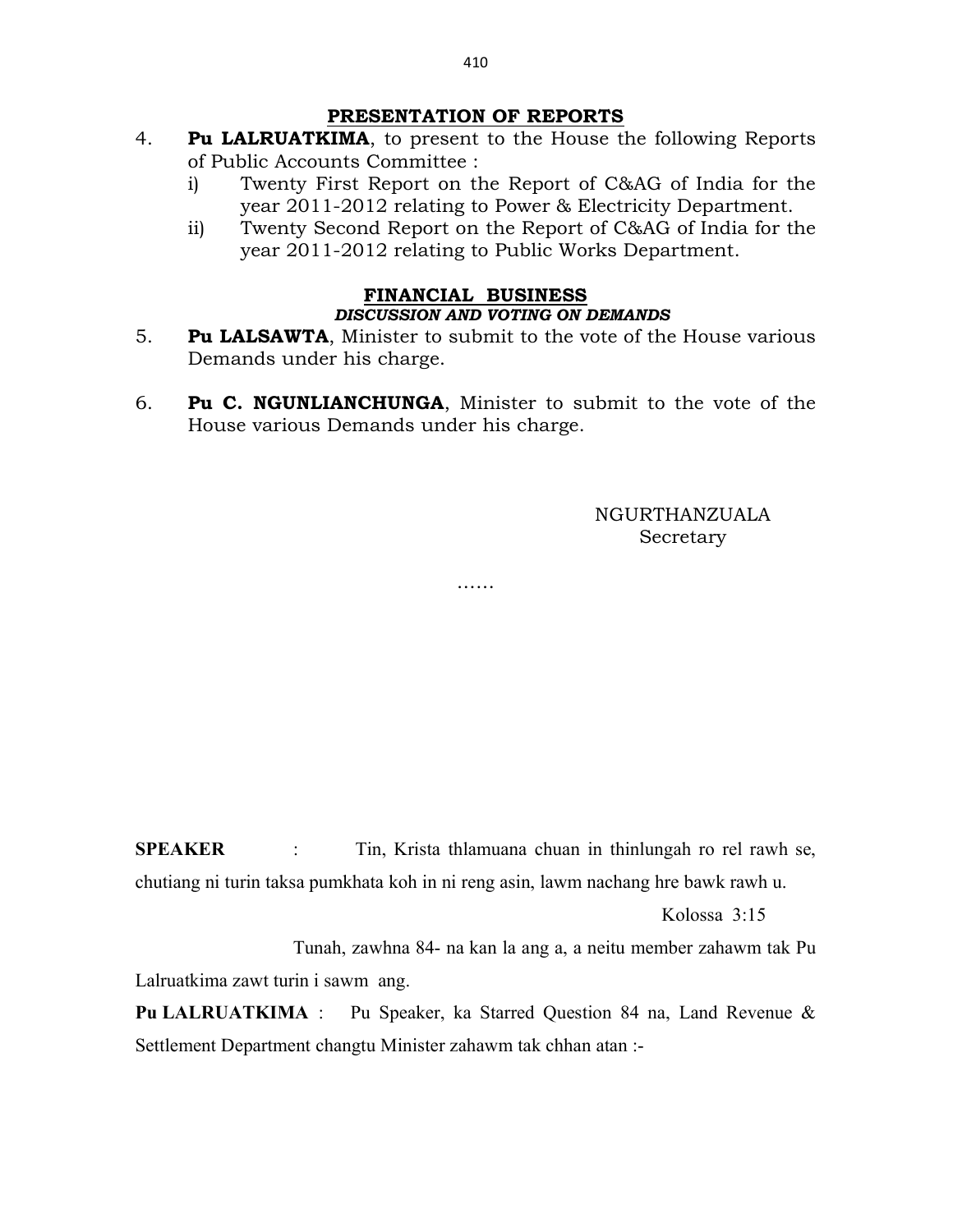- a) Land Revenue dan angin riverine reserve forest, Tut-Langkaih protected forest reserve leh Aizawl-Silchar road side reserve forest huam chhungah LSC, periodic patta, Agri, LSC etc mi engzat nge pek an nih tawh?
- b) Pass nung engzat nge awm mek a, engtia zau nge ram hi pek an nih tawh?
- c) Kum 2012-2016 chhungin heng atang te hian Leiman engzat nge hmuh anih?

SPEAKER : Department changtu Minister zahawm tak Pu R. Romawia chhang turin sawm ang.

Pu R. ROMAWIA, MINISTER : Pu Speaker, MLA zahawm tak Pu Lalruatkima zawhna chhanna chu:-

- a) LSC Patta, Agriculture, LSC etc. te a zat chiah kan hre mai thei lo.
- b) Tut-Langkaih Periodic Patta 22 a awm a, 2010 leh 2012 a thi tawh hlawm a, renew a ni lo. Periodic Patta ho area zau zawng total chu 50.13 hectre a ni.
- c) District hrang hrang te a ni a, heng lai bik hi record- na ah ran kan nei bawk si lova, tun dinhmunah a hriat chian mai theih rih lo a ni.

SPEAKER : Zawh belhna a neitu Pu Ruatkima.

Pu LALRUATKIMA : Pu Speaker, ka lawm e. Tawi te point hnih khat lek kan sawi belh duh chu, Assam hun lai khan, Assam Gazzette May 19, 1965 khan kan lui 17 ah hian riverine reserve forest hi rawn puan a ni a, amaherawchu kan luipui kam hi eizawn nan kan hmang lo theilo va, chulai ah chuan riverine reserve forest hi Forest department chuan mel chanve ti in an puang a, chung chhungah chuan Land Revenue hian pass a pek loh thei bawk si lo lai hi harsatna awm thei a ni a, chulai chu kan sawi zawk. Chuan, Pu Speaker, hemi bakah hian 2015 Fifth Session March thla a neih ah khan Forest Department in an reserve area encroachment a awm vangin complaint an rawn thlen a, report chiang zawk zawh let mek a ni, ti in he zawhna tho hi min chhang a, report chiang zawk kha Forest department hian min la pe lo em mi? min la pe lo a nih chuan enge a chhan tih kha ka zawh belh a ni.

SPEAKER : Minister zahawm takin chhang sela.

Pu R. ROMAWIA, MINISTER : Zawhbelhna siamtu Pu Lalruatkima zawh belhna kha, Forest lam chhanna kan la dawng lo a, mahse chumi ruala ka sawi duh chu, kan sorkar-in he House ngei ah khan forest reserve area hi eitur awmna ram a nih si avangin, forest te hi chhuak ta se, kan luipui ruam lam atang hian hmun remchang zawk zawn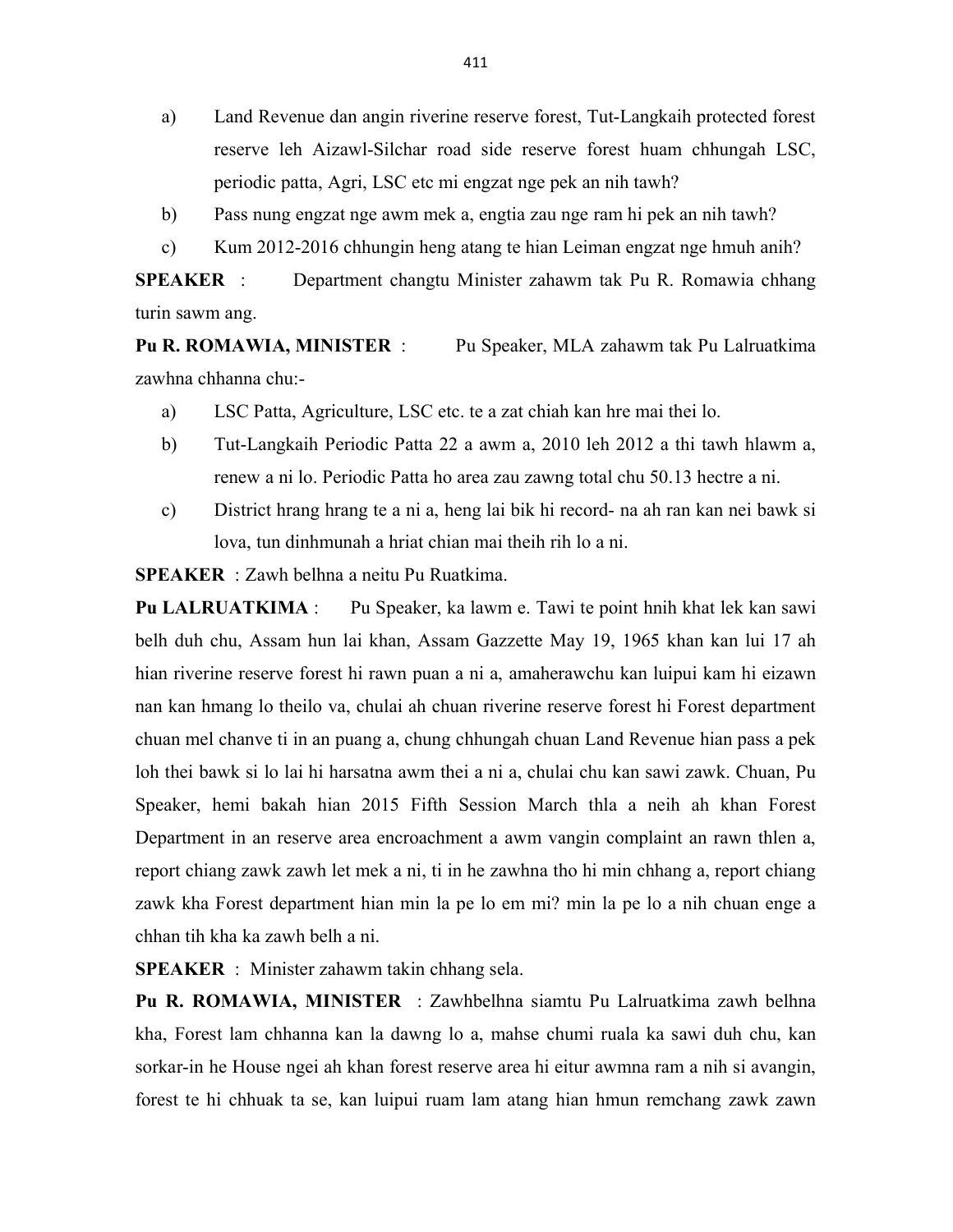nithei se tiin kha tih laia a changtu minister zahawm tak Pu Rohluna pawh khan kha kha a pawm em em a, chumi atan chuan Land Reform Committee sang tak mai sorkar - in a siam ta a. Chu chuan ruahmanna ram min thlenpui tur, khawi maw laia hmun ruak remchang, eizawnna remchang vak lo te pawh Forest in chang ta se kan luipui dung ram tha te hi chu ram mipui te eizawn na atan hmang se tih lampang hi ngaituahna ah a kal mek a, tunah hian thu an bawk tep tawh niin ka hria a. Chutiang a nih hun ah chuan, heng ang hi kan la hman tangkai ngei ngei tur pawh a ni a. Tin, Pu Speaker, ka din takah chuan, tuna kan sorkar- in NEDP road ah, kei chuan 'a chaw bawm hrut kawng' ka ti mai a, eitur awmna lam pawh tur kawng a atchilh em em dawn a, chungah pawh chuan, heng eitur hnianghnarna area - ah hian kawng tak tak tih luh tum mek a ni a. Hengte pawh hi nakinah kan ram tan zel a tha tur a nih avangin heng ram hi kan thlir tlang a. Tin, periodic patta hrim hrim hi a nih phung ah chuan a neitu nihna hi sorkar - in a la hauh tlat a ni. Mi in, ' leipui ah emaw, antam huanah ka lo nei ang e' a tih khan, 'lo hmang hawh ta che,' tiin kum nga chhung emaw pass a han pe a, chutah kum nga a lo ral dawn khan a la hman zel duh chuan a renew leh a, tin a renew loh chuan a thi anga ngaih a ni a, a ram neitu nihna kha sorkar- in a la hauh tlat avangin. Periodic patta hrim hrim hi chu khua leh tui tu te pawh, sorkar - in a lo hawhtir anga ngaihna kha a ni lo thei lova, LSC - ah erawh hi chuan a neitu nihna engkim transfer pumhlum kha a ni a, chuvang chuan periodic patta hi renew an ni hlawm ta lo a ni.

SPEAKER : Zawh belhna.

Pu LALRUATKIMA : Pu Speaker, khalai ah khan zawhna pakhat chauh, periodic patta kha renew ta lo, mi 22 khan renew turin rawn dil ta se pawm theih a ni ang em tih kha ka zawt a.

SPEAKER : Pu K. Sangthuama'n zawt law law se chhan hma in.

Pu K. SANGTHUAMA : Pu Speaker ka lawm e, khu Tuirial kam zawng zawng leh hmundang te pawh ani ang chu Pu Speaker, periodical patta hi tunah renew theihloh a ni ta a, a hma zawng kha chuan an renew hlawm a, tunhma kum 10, 20, 30,40 hmalam ami te pawh kha, amaherawchu, chhiah erawh chu pe tho mai rawh u an ti a, an pe tho hlawm a, chutiang chu tam tak kan awm a, hei hi engtin nge sorkar in a tih zel dawn? Renew hi khap zel em ni dawn, nge ngaituahna thar sorkar hian a hmang zawk dawn, ti kha ka han zawt duh a ni e.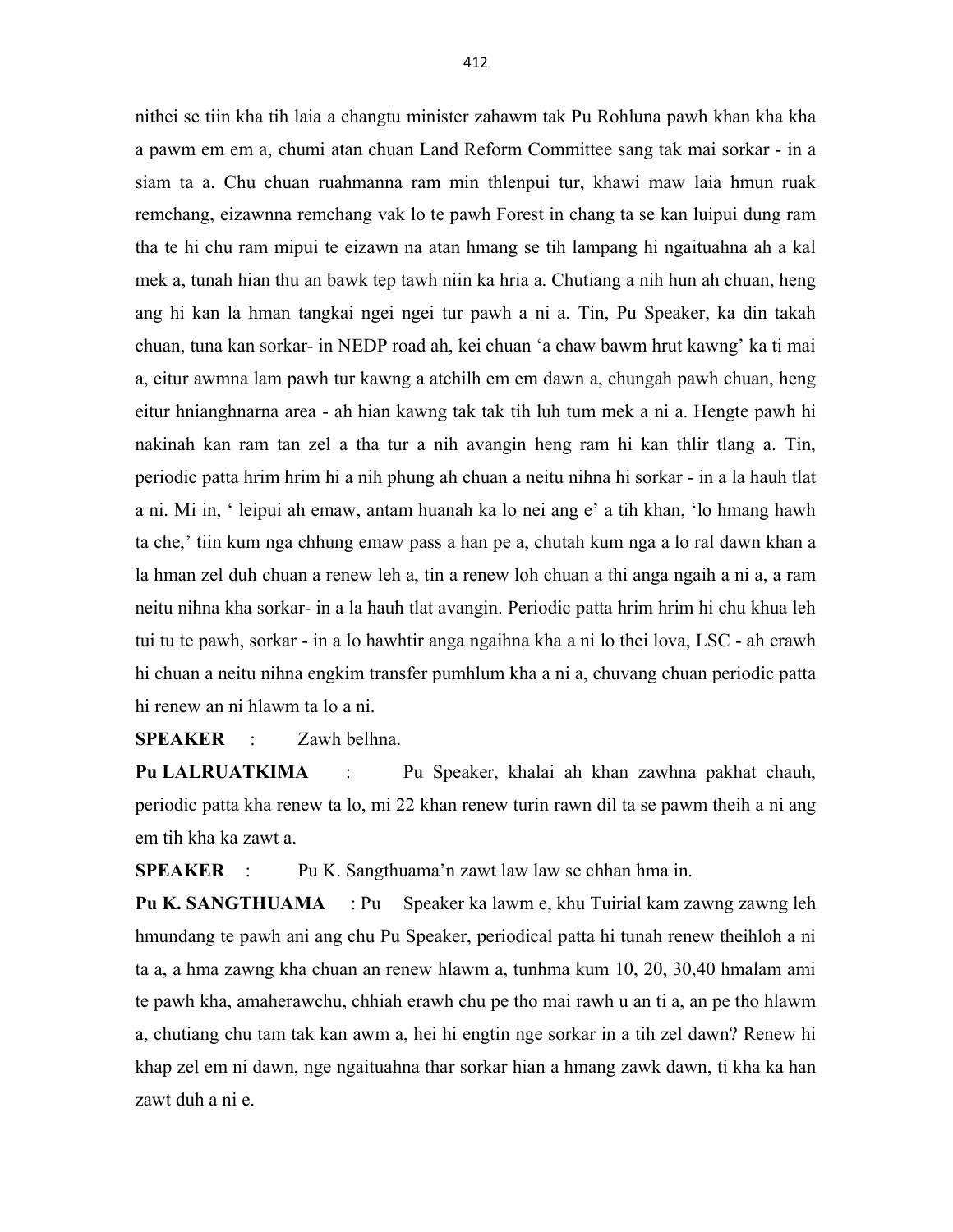SPEAKER : Minister zahawm takin chhang se.

Pu R. ROMAWIA, MINISTER : Nichina ka chhan khan a huam tawhin ka hria a, Land Reform Committee thuneitu sang tak buatsaih a ni a, chu chuan kan ram pumpui thlirin, mipui te tana tha ber turin an ngaituah mek a. Tin, renew si lova chhiah pek zel kha chu diklo chu a awm a nih hmel khawp mai, kan lo in en fel ang e. Tin, mi in an hman tangkai na na na a, an dil anga an hman na na na chuan, area bik tih lo ah chuan renew theih loh na tur chu a awmlo turah kan ngai a. Amaherawhchu restricted area bik ah erawh chuan court lama kal te hi thil awm thei a nih avangin Revenue hi chawi leh tawk mai thin kan nih avang hian fimkhur thu hla ah dan in a phal chin chiah hi an kal thin a ni.

SPEAKER : Awle, 85 -naah kan kal thei a, zawhna neihtu Pu Nihar Kanti Chakma zawt turin sawm ang.

Pu NIHAR KANTI CHAKMA : Pu Speaker, ka lawm e. Ka zawhna Starred Question No. 85- na, PHE Minister zahawm tak chhan atan-

- a) Tlabung Greater Water Supply Scheme hi siam zawh a ni dawn tawh em?
- b) Eng chen nge kalpui a nih tawh?
- c) Engtikah nge hawn fel theih tura peihfel a nih ang?

Pu ZODINTLUANGA, MINISTER : Pu Speaker, member zahawm tak Pu Nihar Kanti Chakma zawhna Starred Question No.85 na chhanna chu –

- (a) Renoion and Augmentation of Tlabung Water Supply Scheme a hnathawh tur (physical work) hi thawh zawh tawh a ni.
- (b) Renoion and Augmentation of Tlabung Water Supply Scheme hi ni.30.1.2012 atanga thawh tan a ni a. Mipui tana tui pump tan chu ni 27.1.2015 a ni.
- (c) Renoion and Augmentation of Tlabung Water Supply Scheme atan sum (financial) sorkar laipui atanga la pekchhuah kim loh chu ni 8.2.2017 khan pekchhuah a ni a. Tunah hian Finance Department-ah sanction dil mek a ni. Hemi sum (financial) atanga leiba pek fel a nih hnuah Renoion and Augmentation of Tlabung Water Supply Scheme hi hawn theih a ni ang.

S P E A K E R : Zawhbelhna, zawhna neitu khan a nei lo maw? A nih chuan Pu Robiaka.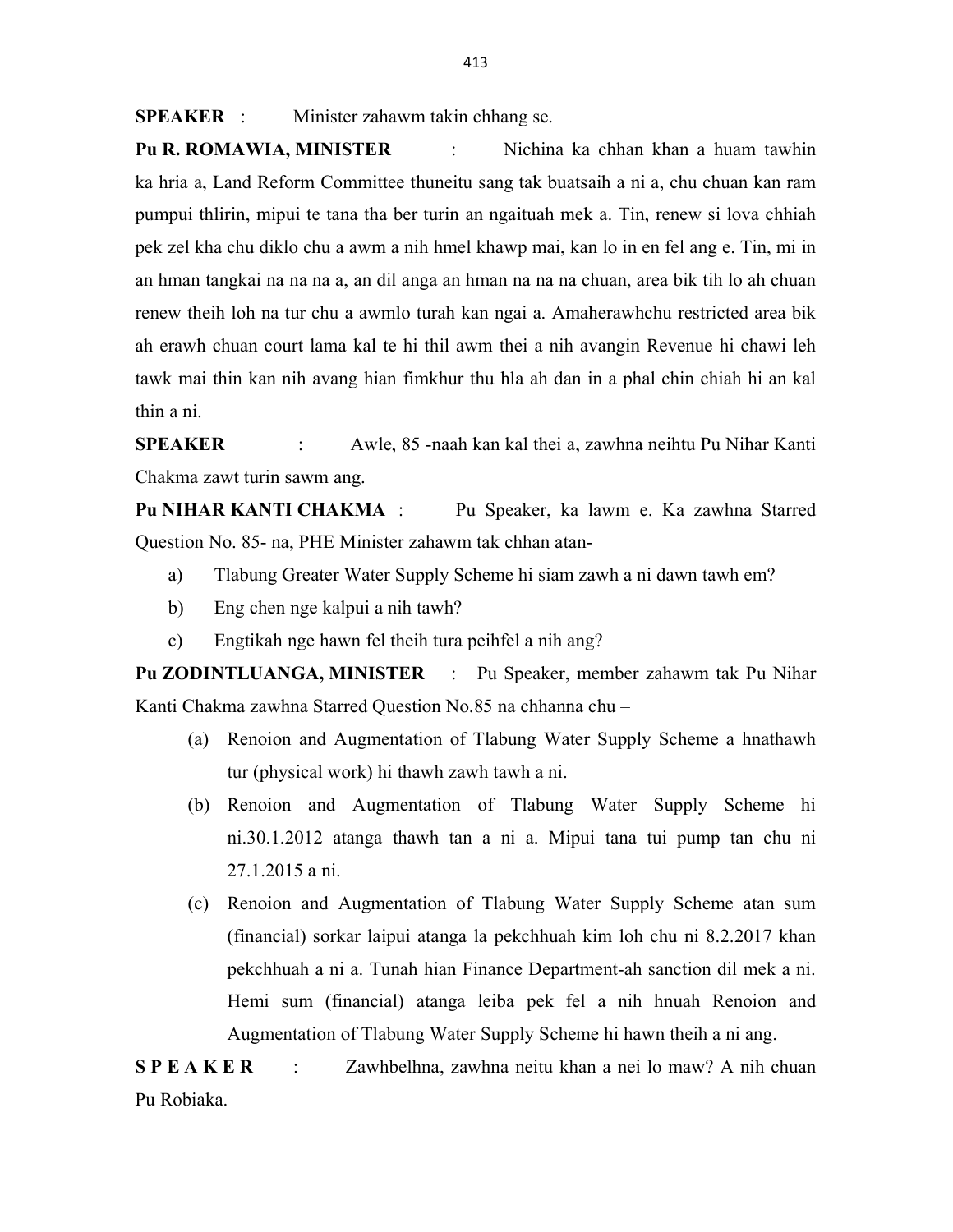Pu LALROBIAKA : Pu Speaker, ka lawm e. Tlabung lam a ni na a, Dampa lam han zawt ve daih ila. 2018-ah hian Central KTP kan thleng dawn a, chutih rual chuan kan Minister chak takin Phaileng Water Supply Scheme min rawn tih sak a. Tun thleng hian prie connection kan la ti thei lo va. Engtikah nge kan tih theih ang tih kan zawt a. Chutih rual chuan Reiek khuaah nasa takin hma min lak sak a. Amaherawhchu tun thleng hian Reiek khuaah tui hnianghnar kan la nei hlei thei lo va. He khua hi Tourism lama destination pakhat a nih ve bawk avangin mualpho te pawh a hlauhawm khawp mai a. Helai hi engtinnge min sut kian sak theih ang tih kan zawt e.

S P E A K E R : Pu Rinawma em ni phar kha? Zawt nghal rawh.

Er. LALRINAWMA : Pu Speaker, ka lawm e. He hna atan hian estimate engzatnge a nih? Tun dinhmunah engzatnge pek a nih tawh a, sum sen belh a awm em tih kha ka'n zawt a. Sen belh ta se engzatnge sen belh a nih tih kha ni ta se. Pu Speaker, tlem han sawi ka duh lai chu Subject III Committee khan House-ah nikum lam khan paper a lay tawh tho a. Tah khan PHE hna atan a agreement copy hi a chak lo em em a. Tah chuan PHE hian standard bidding document kha hman a nih ve theih nana hmala turin Committee khan recommendation a pe a. Kha kha, 'Law lamah kan VAT tir e,' ti khan min chhang a. Nimin lamah khan ka'n zawt chiang a, Law Department lamah a lo la kal chuang si lo va. Kha kha engtia hmalak nge an tum tih lai kha kan zawt belh a ni. A chhan chu Legislative Committee meuh, Committee sang in khatianga a tih tawh kha kan bawhzui tha lo riau in ka hria a, a thanat thlak riau in ka hria a, Pu Speaker, kan sawi chhuak nghal a ni e.

S P E A K E R : Aw, a tam tawk tawh a, mahse Pu Sangkunga'n zawt law law sela, a tawp nan.

Pu T.SANGKUNGA : Pu Speaker, ka lawm e. Nimin lama kan sawi ang khan kan PHE Minister hi a chakin a thawk tha em em mai a. Aizawlah hian hetianga tui dawn that hi a awm ngaiin ka hre lo va. PHE department – a reilote ka awm lai pawh khan tui hi motor hian an phur tluk tluk mai a. Tunah chuan tui nghei hi a awm lo reng reng in ka hria a. Thingtlangah hmun tam takah tui lak thar leh lak mek te a awm a, ropui ka ti a. Kan bialah khian thil danglam tak a awm a Samthang, Zopui tlangsang deuh maiah khian tuihna eng emaw zah, amaha dil tling, hna hran hran nei a awm a. Tunhma in PHE hian 'hei hi tlawm te te a lei in phal chuan i khuap ang u hmiang. Khilai a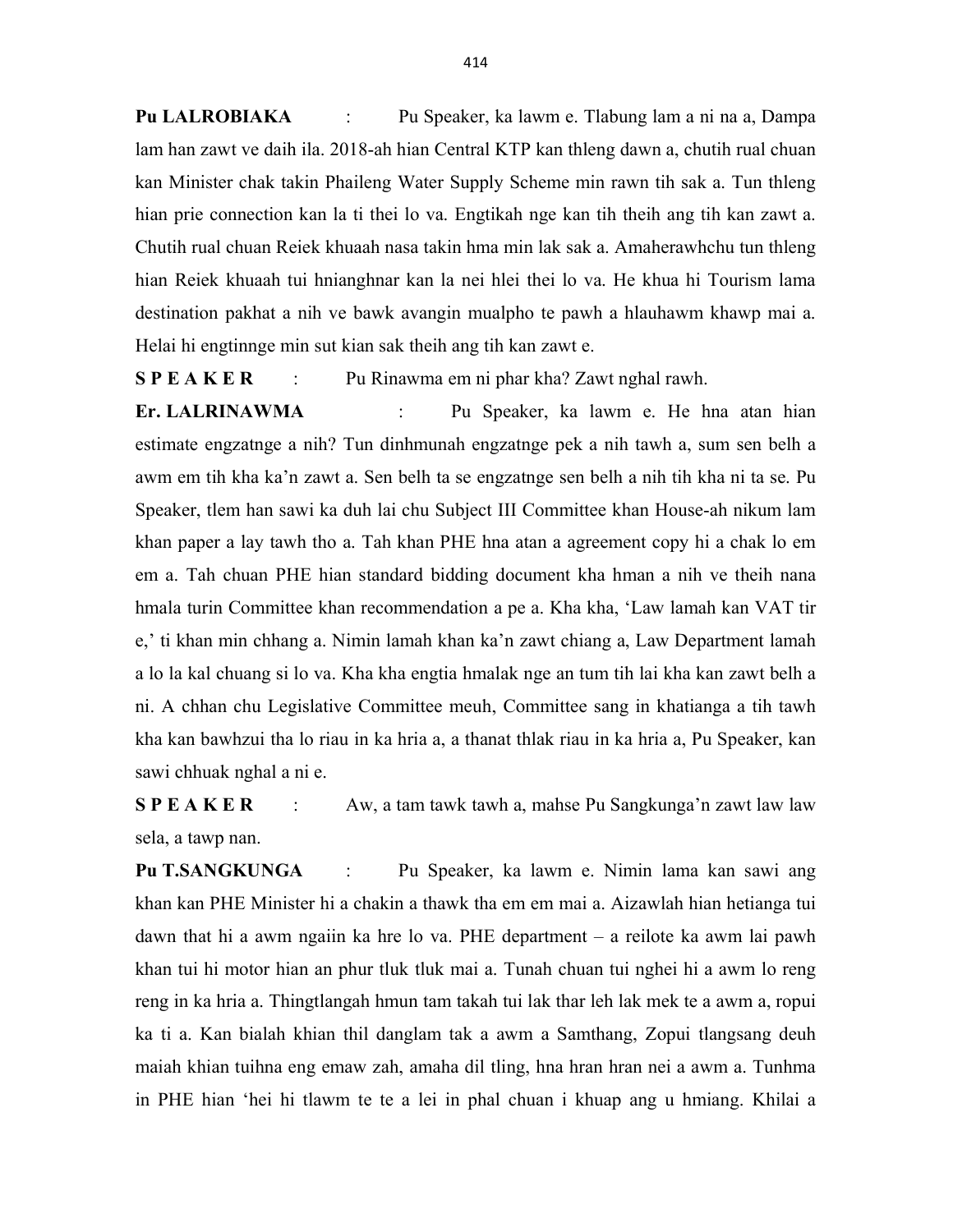chhehvel Samthang, Vaphai, Dungtlang, Leithum, Vanzau, Bungzung thlengin tui a pek theih dawn si a,' an ti a. Tlangchhipah tuihna eng emaw zah phul mawi tak maiah khian Tourism Department tan pawh mi entlak tling tur siam theih a awm a. Mahse sorkar in khawih dawn a an hriat avangin an ti to ta thut mai a. Cheng nuai 1 an chhiar te kha nuai 15 te a ni chho ta a. An lei thei lo va, kum 10 kalta scheme chu a tlawlh ta a ni. Tun hnaiah tih dan i zawng teh ang u tiin V.C leh party lam nen kan beia, nuai 1 lek lek in kan lei sak leh thei dawn in a lang a. Khi khi man tlawma kan lei leh theih dawn chuan tuikhuah tlangchhipa hna nei eng emaw zah khuah zawm khan tuikhuah lian em em a awm thei dawn a, han thlit fim a, khilai vel tan, water supply atana tangkai em em tur a lo awm reng mai khi a lawmawm khawp mai a. Khitia kan lo lei leh thei te a nih chuan PHE Minister hian a rilru min lo sen sak in min pui thei ang em le tih ka zawt a ni. Ka lawm e.

S P E A K E R : Awle, Tlabung atangin Vanzawl, Leithum te, Phaileng te, Reiekah te kan in sawn kual a. Chutichung chuan kan Minister zahawm takin a chhang thei tho em, i sawm ang.

Pu ZODINTLUANGA, MINISTER : Pu Speaker, member zahawm tak Pu Robiaka zawhna West Phaileng Water Supply Scheme hi zawh tep tawh a ni a. Tunah hian tui te chu kan han pump chhin tawh a. Nikum hmasa fur tui lianah khan vanduaithlak takin a wire, pump na tur tui lo khuap tu tur a wire siamna lai vel kha tui lian leh ruah sur nasa khan a ti chhe hlauh mai a. Chu chu tun thal hian repair zo hman turin theihtawpin hma kan la a. Thal chhung hian repair zawh kan in beisei a. Chumi hnuah chuan tui te official taka kan pump chhoh hnuah connection te kha mipuiin an mamawh dan a zir zel a pek chhuah theih turin kan in ruahman a ni.

 Tin, Reiek hi kan hria a, tlangchhipah an awm a. Tui duhthusama pek a har em em mai a. Tun dinhmunah chuan hmanni lawkah pawh rain water harvesting scheme tiin tanky lian te kan han siam a. Tanky lianah pawh khan technology thar kan han dah a. Tui kha a khah huna amah leh amah in off thei tur commode a kan hman ang chi hi khilai Reiekah khian kan hmang chhin a. Department pawh kan lawm a. Innoion thar, tui a khah hnu a liam mai mai lo va, tui reserve na ni bawk pah fawm in chutiang te chu kan hmang a. Kan theih ang tawk in mipui ten tui hnianghnar an neih theihna tur atan kan ruahman na kan seng a ni.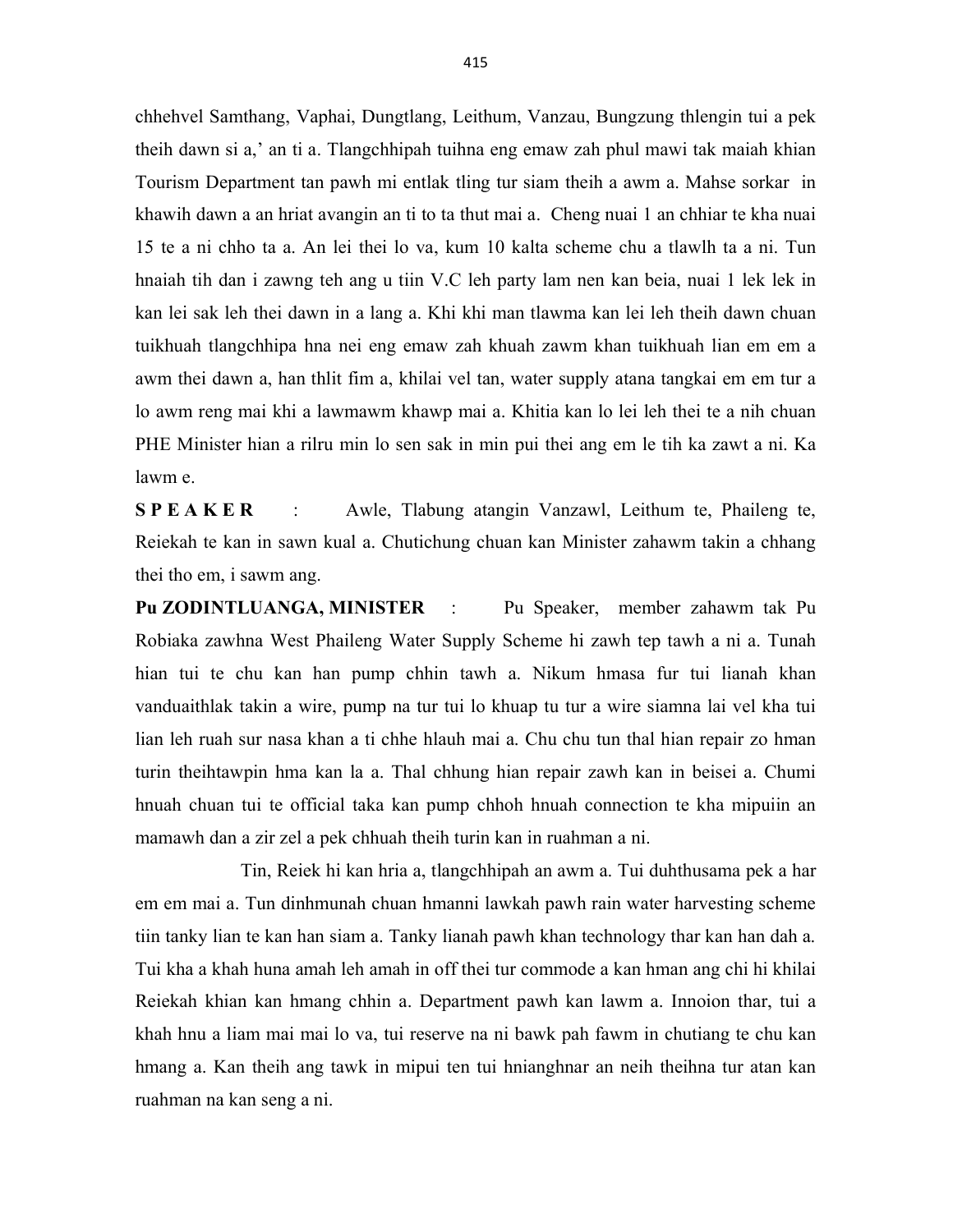Tin, member zahawm tak Er.Rinawma zawhna kha standard bidding document hi tunah hian zir chian mek a ni a. Department ang pawn a copy te pawh siam a ni a. Heng hi uluk a ngai a, kan hre vek a. Sorkar in kan pass tawh a hman tur a kan tih tawh hi chuan tihsual palh leh eng emaw Contractor te nena inkhin buaina tur chi Department tana hlawk lo te, khatiang kha thil tam tak a awm theih vangin tunah hian la zir chian mek a ni tih kha ka chhanna a ni a.

 Tin, member zahawm tak Pu Sangthuaman a bial chungchang a rawn sawi kha, ni e kan rilruah kan lo pai ang e tih ka chhanna a ni e.

S P E A K E R : Awle, tunah zawhna no.86-naah kan kal ang a. A zawhna neitu (interruption)

Er.LALRINAWMA : Pu Speaker, khawngaih takin Minister khan ka zawhna hmasa zawk kha mi chhang lo va. Khami tui supply atan khan estimate engzatnge? Tun dinhmunah engzatnge sen a nih tawh, sen belh a awm em? Engzatnge pek belh a nih tih ka zawh kha min chhan hmaih palh a ni.

SPEAKER : Awle, chhang hram rawh le.

Pu ZODINTLUANGA, MINISTER : Pu Speaker, a hnu ah khan Pu Robiaka khan Phaileng leh Reiek kha a rawn sawi a. He hna hi a ti a, khawi ber nge chhan ngaihna kha ka hre lo va, ka chhang lo mai kha a ni a. He hna hi a rawn tih avang khan, a estimate amount hi a figure mai hi tunah ka sawi thei lo va. Estimated amount chhungah thun len a ni a. A last instalment hi nichina kan sawi tawh ang khan ni 8.2.2017 khan a rawn thleng a. A hna pawh thawh zawk vek tawh a ni a. Contractor te bill kan la pek zawh loh avanga official taka la hawng lo kan ni tih kha ka chhanna a ni.

S P E AK E R : Awle, zawhna 86-na zawhna neitu Dr.K.Beichhua i lo sawm ang.

Dr. K. BEICHHUA : Pu Speaker, ka lawm e. Food, Civil Supplies & Consumer Affairs Department changtu Minister zahawm tak hnena ka zawhna Starred Question No. 86-na chu-

a) Ration-ah Maida hi sem a ni em?

b) Maida supply tu firm hming leh proprietor leh address? Engzatnge kum  $2012 - 2017$  chhungin an supply?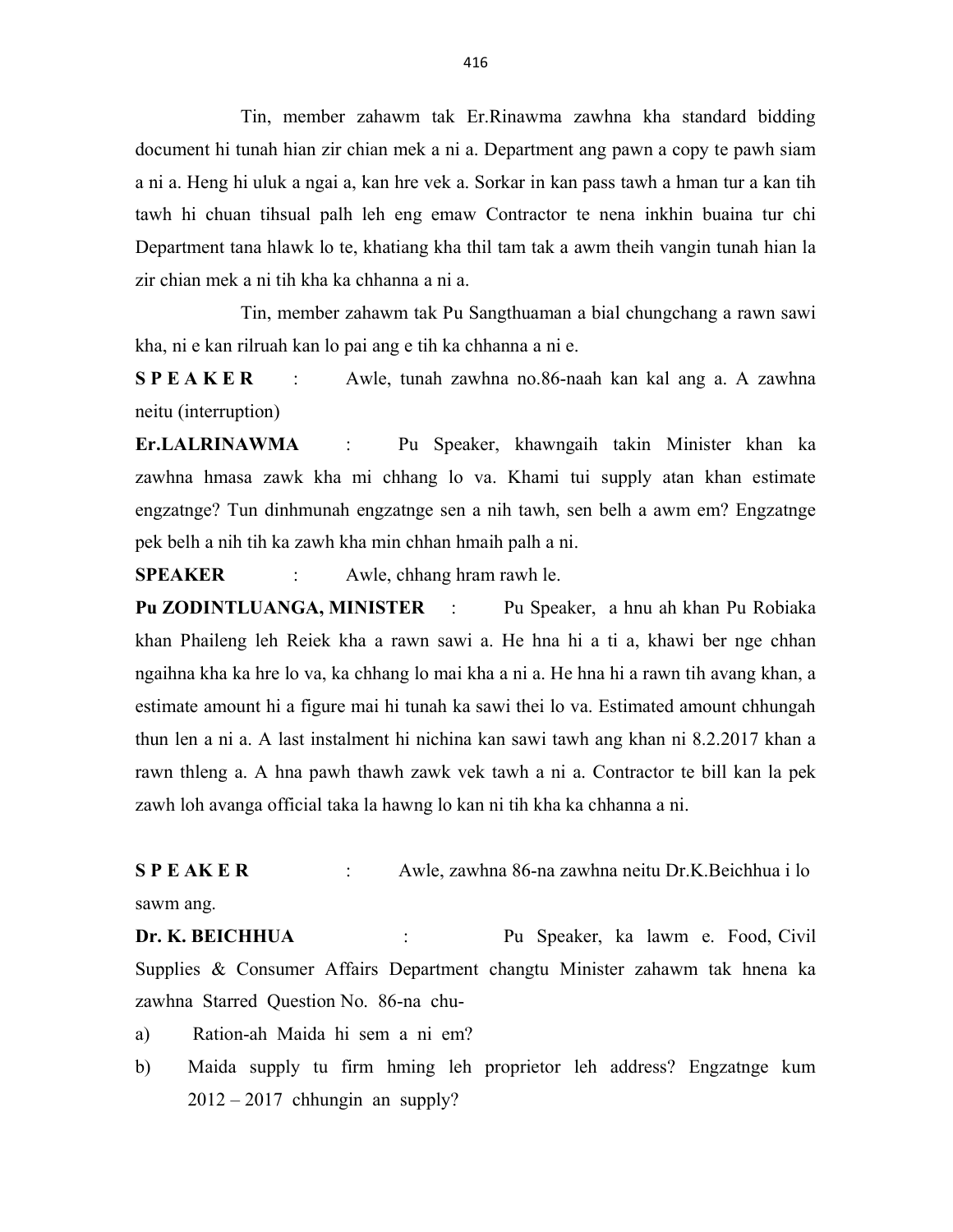SPEAKER : A Department changtu Minister zahawm tak Pu John Rotluangliana ilo sawm ang.

Pu JOHN ROTLUANGLIANA, MINISTER : Pu Speaker, member zahawm tak Dr. K. Beichhua Starred Question No. 86-na chhanna chu-

a) Tun dinhmunah chuan ration-ah Maida hi sem a ni lo tih a ni a.

b) Maida hi supply-tu an awm lo tih a ni.

 Tin, hetah hian Pu Speaker, ka'n sawi belh duh chu Maida hi wheat brand allocation central sorkarin min rawn pek hi FCI atangin a mill neitute hian an la mai thin a, a hranpa in a supply-tu an awm lo a ni.

SPEAKER : Zawhbelhna, a neitu.

Dr. K. BEICHHUA : Pu Speaker, wheat brand ve ve a ni tho bawk a, atta lamah ka'n zawt daih teh ang. Ration - ah hian atta kha sem a ni em tih kha ka zawhbelhna pakhatna ni ta se. Pahnihna - ah chuan sem a nih chuan a her turin flour mill engzatnge kan neih? Eng flour mill nge tih leh approved a ni em? Eng engte nge approved an nih tih ka zawh belh bawk a. Tin, tunge a supply tu contractor hming tih ka zawh belh e.

SPEAKER : Awle, chhang turin Minister zahawm tak sawm ila.

Pu JOHN ROTLUANGLIANA, MINISTER : Pu Speaker, tun dinhmunah hian wheat allocation hi min pek loh avangin Atta pawh ration ah sem a ni lo a, chuvang chuan flour mill ah pawh pek tur a awm lova, tin, supply tu pawh an awm bawk lo a ni.

SPEAKER : Zawhna no. 87-naah kan kal thei ta a. Zawhna neitu MLA zahawm tak Pu John Siamkunga zawt turin ilo sawm ang.

Pu JOHN SIAMKUNGA : Pu Speaker, hon'ble Minister Environment, Forests & Climate Change Department changtu chhan atan heng zawhna te hi ka zawt e.

- a) Environment, Forests & Climate Change Department hnuaia NLUP hmanga eizawngtu (beneficiaries) awm zat min hrilh thei em?
- b) Environment, Forests & Climate Change Department hnuaia NLUP hmanga beneficiaries te hnena sum pek chhuah tawh total amount min hrilh thei em? ( 2012- 2017 )
- c) Area cover zat min hrilh thei em?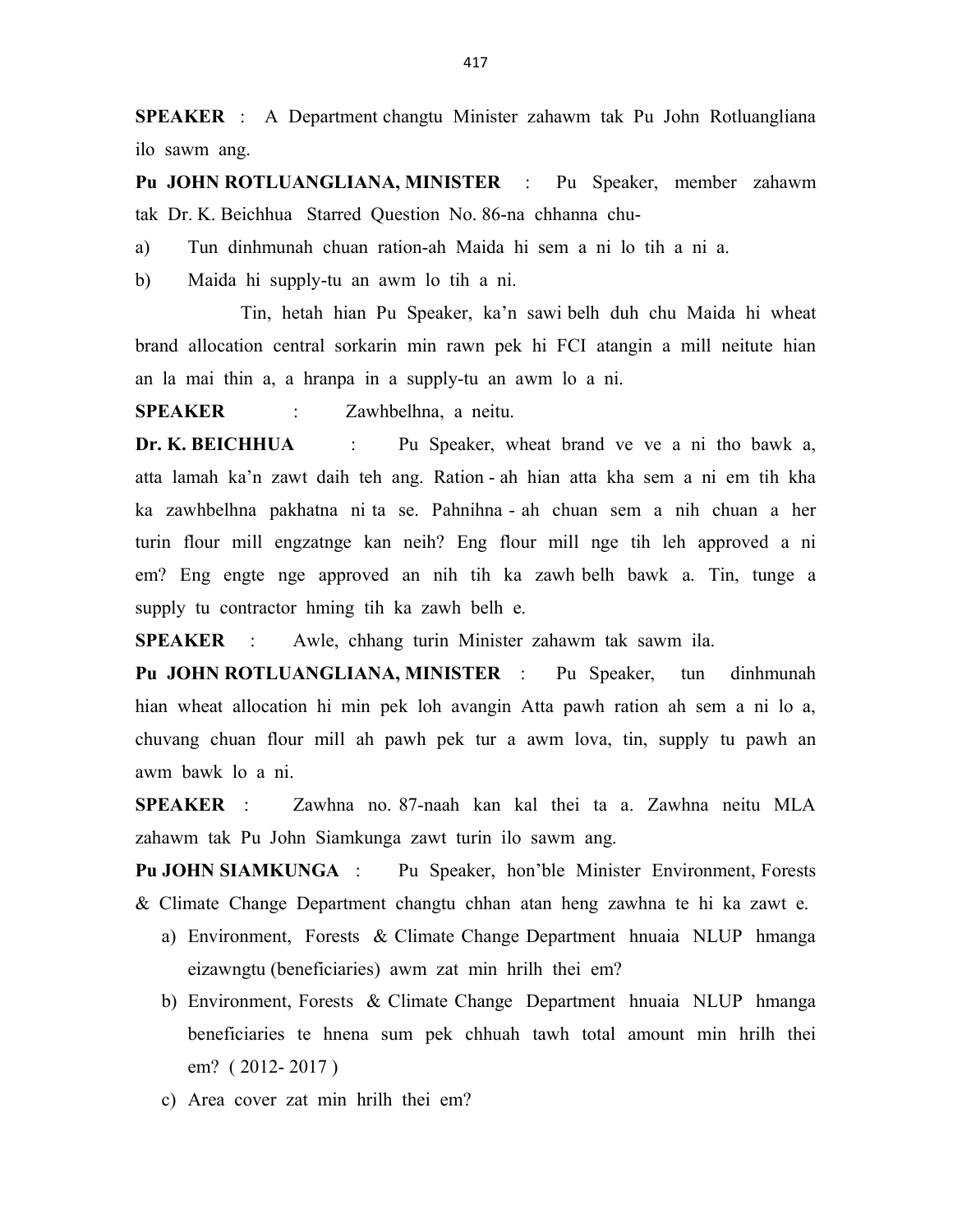SPEAKER : Awle, Chief Minister zahawm tak Pu Lal Thanhawla chhang turin ilo sawm ang.

Pu LAL THANHAWLA, CHIEF MINISTER : Pu Speaker, kan Session Hall hi nidang aiin a thim a, khing neuh neuh khi a thim a a dan tur reng nge? A tha zawk nge? Tin, khilai kan hnung lampang hawi hawi lo a kan hmuh ve na khi a thi a a chhia nge? In on lo nge tih ka'n zawt ve a ni zawhna dang ka neih ve loh avangin. (SPEAKER : Nakina Speaker chhan atan)

 Pu Speaker, member zahawm tak Pu John Siamkunga zawhna chhanna-

a) Environment, Forests & Climate Change Department hnuaia NLUP Bamboo Trade hmanga eizawngtu (beneficiaries) 3282 an awm thin a.

Member te tan a chian zawk nan leh pawn lam ami te tan

b) Environment, Forests & Climate Change Department hnuaia NLUP hmanga beneficiaries te hnena sum pek chhuah tawh total amount min hrilh thei em? ( 2012- 2017 )

 Environment, Forests & Climate Change Department hnuaia NLUP Bamboo Trade -a sum pek chhuah tawh zat chu ` 32,51,84,397.00 a ni.

c) Area cover zat min hrilh thei em? Environment, Forests & Climate Change Department hnuaia NLUP area cover zat chu 6564 hectare a ni.

 Tin, hemi a number hi Pu Speaker, member zahawm tak ten an hriat atan a tira number ang zat 3282 hi a ni tawh lova. A chhan leh vang chu thil dang dang a awm a chung zingah chuan a dawngtu pahnih hi an thi a, an chhungte hnenah han pek zawm na tur atana hmang tangkai tur an awm loh avangin (pek chhunzawm) an chhungten an chhunzawm thei lova.

 Tin, one crop one village avangin trade danga pakai ta 92 anawm a, chuvangin tunah tak hian family (chhungkua) 3188 ang a chhut a ni.

SPEAKER : Zawhbelhna a awm em? Aw, Pu Ruatkima.

Pu LALRUATKIMA : Pu Speaker, a relevant tho in ka hria a. Kan House Leader zahawm tak khan thawkkhat lai khan Bamboo Day kha kan hmang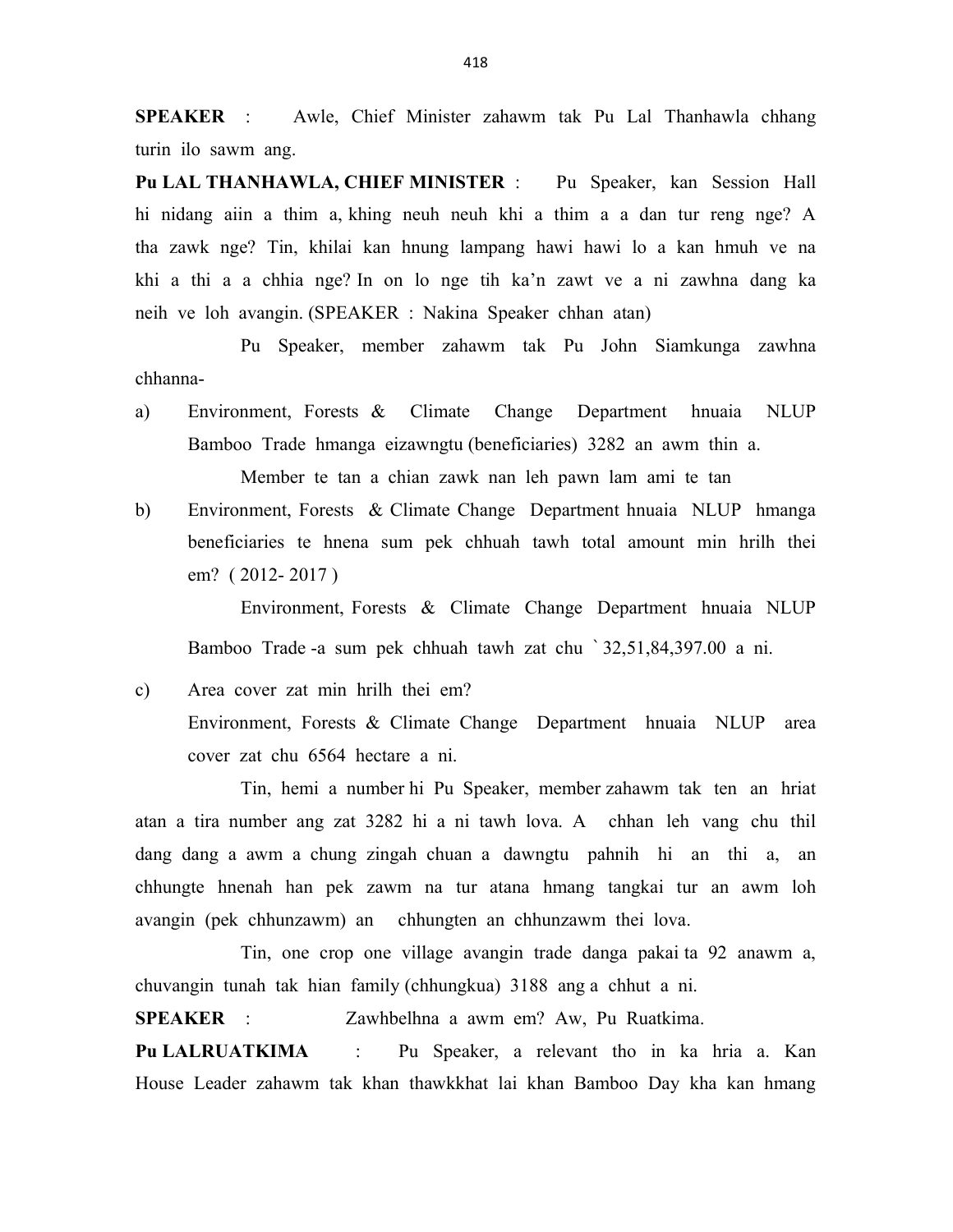thin a, Chapchar Kut tukah hman ziah tawh tur tih a ni a. Kum 2/3 chhung chu kan hmang niin ka hria a ka hriatsual loh chuan. Tunhnai kum 2/3 vel atang hian hman a ni leh ta lova, engnge a chhan? Kan hman loh chhana kha ka'n zawhbelh a ni.

SPEAKER : Minister zahawm tak chhang turin sawm ila.

Pu LAL THANHAWLA, CHIEF MINISTER : Pu Speaker, nia a dik a hman deuh ah khan a hun leh ni chu ka hre tawh lova kan hmang thin a. Tin, tun tum Chapchar Kut kan hman dawn pawh khan Chapchar Kut Committee-ah khan sawi rik zauh a awm a, mahse kan sawi ri zui ta lova. Anthurium Festival te kan nei a, Spring Festival te kan nei a, festival a tam lutuk kan ti nge ni ka hre lova. Engpawh ni se a chhan leh vang kan lo hman tawh thin si kan hmang ta lo thut hi hriat a pawimawh khawpin ka ring a, ka lo ngaihtuah zui ang e. SPEAKER : Aw, hemi light eng lo kha current short a awm a ni tih kha zawhna chhanna a ni.

Zawhna no. 88-na a neitu Pu K. Sangthuama zawt turin i sawm ang.

Pu K. SANGTHUAMA : Pu Speaker, ka lawm e. Ka Starred Question 88na kan House Leader zahawm tak chhan atan- Kawrtethawveng bul Serhmun khua sawn tumna a awm em tih hi ka zawhna a ni e.

SPEAKER : Chief Minister zahawm tak chhang turin i sawm ang.

Pu LAL THANHAWLA, CHIEF MINISTER : Pu Speaker, Kawrte-thawveng bul Serhmun khua hian anmahniin an rawn ngen a, chuvang chuan sawn chhuah tumna a awm a ni.

 Serhmun khaw ho hi an fakawm khawp a , engemaw sorkarin a mamawh avanga sawn an tul hian a compensation a sawnna tur te pek vek tawh an nih hnu pawh hian innawr innawr, inkhalh inkhalh a ngai thin a. Anni hi chuan sorkarin a mamawh dawn tih an hriat avangin anmahni zawk hian ngenna leh remtihna an nei nghal a. Chhungkaw tin hnenah pawisa nuai 10 compensation kha pek tur a ni a, hetiang hian hmun dang dang a mi pawh kan pe thin a, mahse an in sawn lawk duh thin lo a ni. Anni hi chu anmahni ngeiin rem an rawn ti nghal sa thlap a an fakawm hle a ni. Heng ngenna leh duh na bawhzui hian Evironment, Forests & Climate Change Department-in theih chen chen ah sawn

419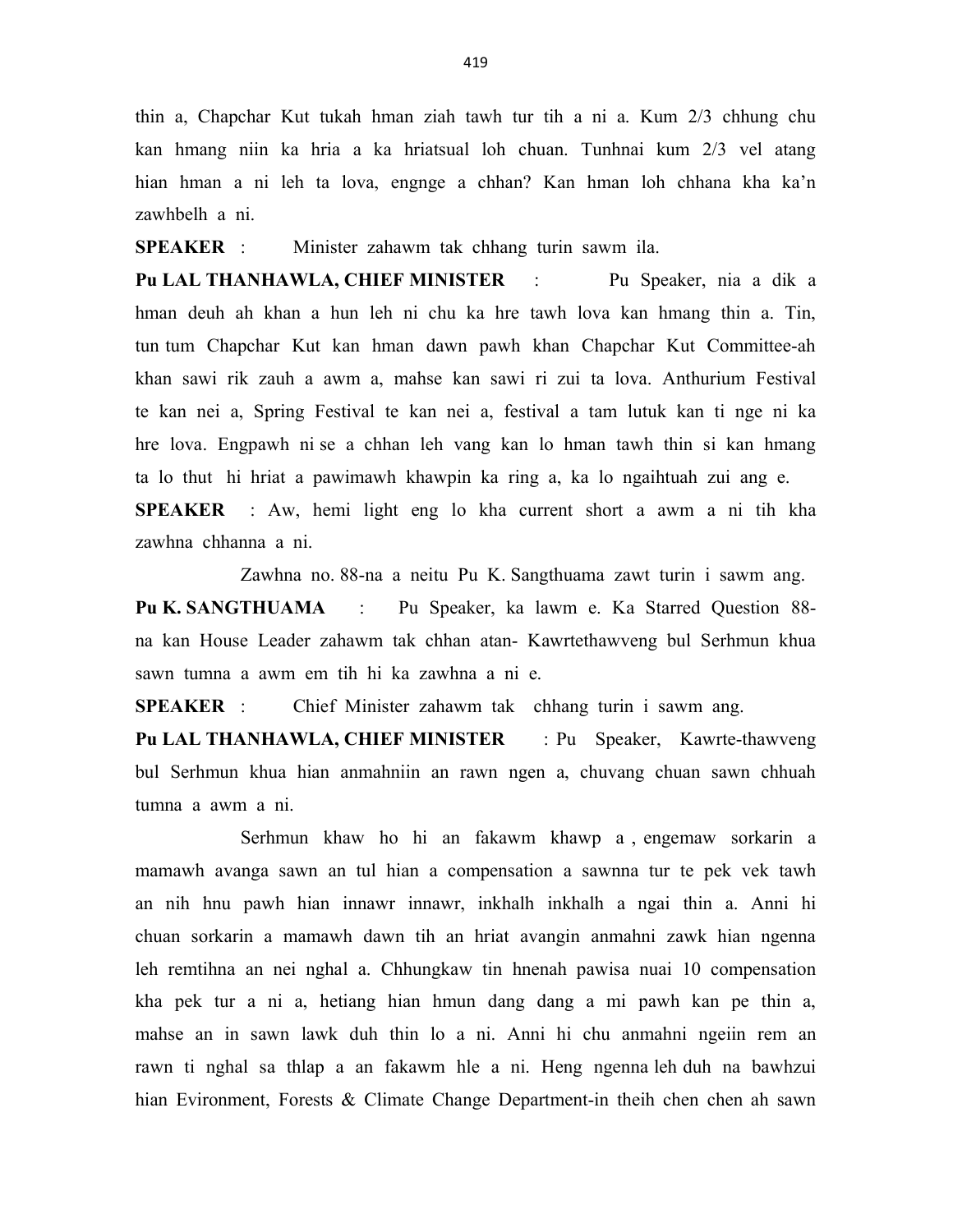chhuah an nih theih nan hma a la a, joint summary survey nei in chhungkua 238 an awm a ni tih finfiah a ni a. Record pawh peih fel a ni tawh a, he khaw sawn na atana pawisa ngai zat pawh Fourteenth Finance Commission Grant hnuai ah 2016-2017 pawisa ngai zat pawh Evironment, Forests & Climate Change Department-ah pek a ni tawh a, Serhmun khaw mipui te sawn chhuah an nih hnun hian a rawn chhuah san Serhmun Village Council ram chu Dampa Tiger Reserve area ah rin luh tur a nih avangin Wildlife Protection Act 1972 in a sawi angin sawrkar-in notification a chhuah hnu ah Mamit District collector in enquiry la in Right To Settlement etc tih fel vek hnu ah a report chu Government ah a theh lut leh ang a, a enquiry report zul zui in Government chuan sawn chhuah Program a kal pui ang.

 Chuta tana thil tul ang ang pawh sawrkar chuan chak takin a bawhzui mek a ni. Ka sawi tak ang khan helai ah hian harsatna pakhatmah a nei lo a, tiang khan anmahni pawhin rem an ti a, a lawmawm kan ti a, an fak awm kan ti hle a ni. Tin, Government of India Ministry of Environment, Forests & Climate Change, Wildlife Sanctuary leh National Park atang hian khua (Village) sawn chuah Scheme hi a nei ve sa hrim hrim a, hemi hnuaiah hian chhungkaw pakhat tan cheng nuai 10 teuh zel hi rate a siam sa a ni. Pu Speaker, he scheme hmang hian tun hma pawhin khaw thenkhat sawn chhuah an ni tawh thin a, tun hnai ah Thorang tlang Wildlife Sanctuary dinna khaw pahnih Kawnpui leh Darlawng khua te pawh sawn chhuah tura hma lak mek a ni a. Serhmun khua te pawh hi anmahni duhnaa sawn tum a ni a, hei hian Dampa tiger Reserve area hi nasa takin a zauh phah dawn a ni. Tin, India ramah hian Tiger population hi nasa tak in a tla hniam a, chuvangin, kan Dampa Tiger Reserve pawh hi central sorkar lam pawh in ngaihven a hlawh hle a, hetiang te hi keimahni zawkin ram kan zauh a kan lak phei chuan ngaihven a hlawh leh zual zel kan beisei.

### SPEAKER : Pu Robiaka.

Pu LALROBIAKA : Pu Speaker, ka lawm e. Tuna Serhmun verification tih rual khan PCCF Pu Vanchhawnga ho te kha Zokhua ah hian an kal ve bawk a, chu chu anmahni khua pawh hi sawn chhuah tur an ni e tih ang tiat in leh anmahni duhna pawh duh thlan tir an ni a, chu chu a buaithlak ang reng khawp mai a a tih dan tur chiah hi hriat a nih loh avangin eng eng emaw development thil ah hian tih tel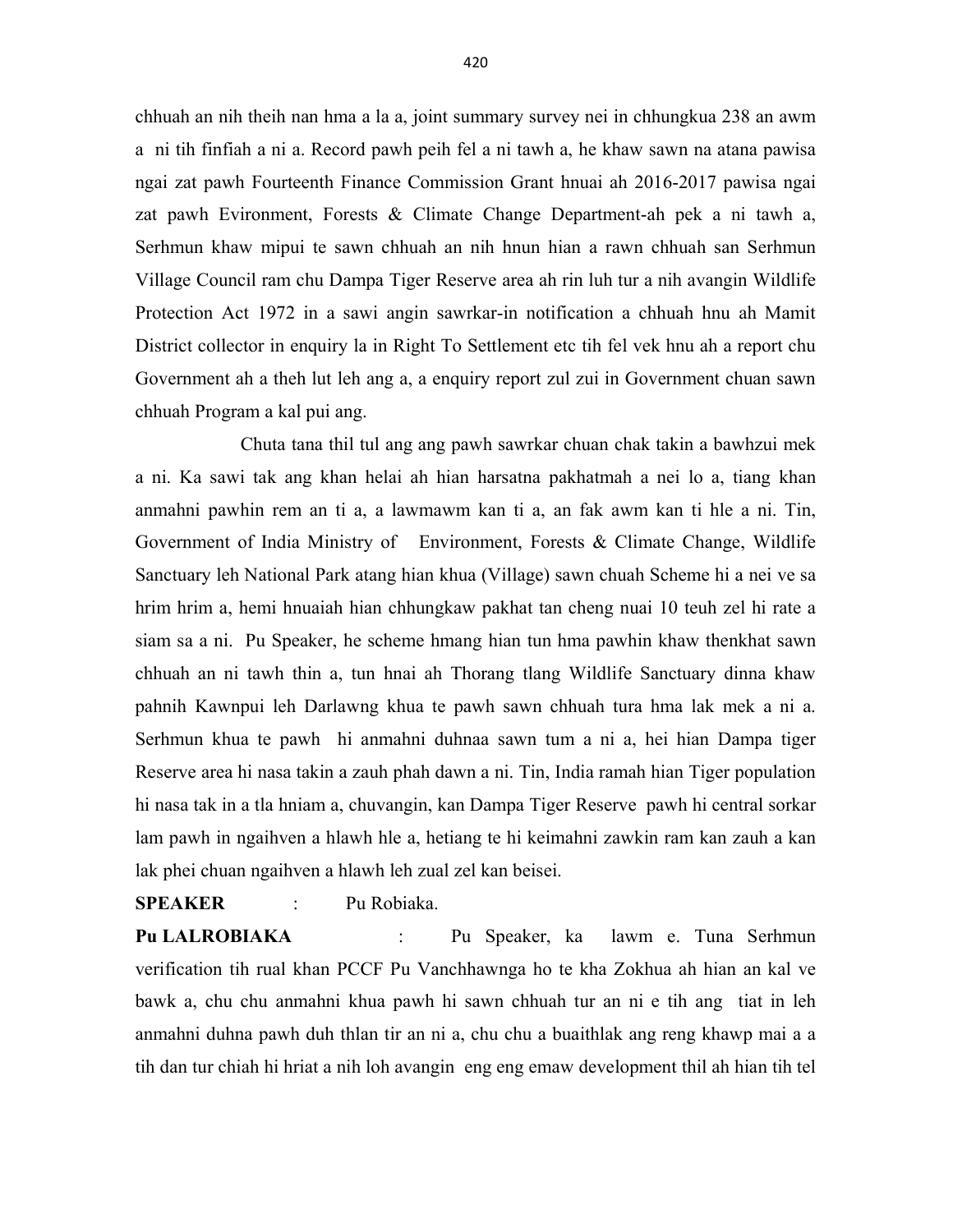tur nge tih tel loh tur tih thleng in keimahni lamah pawh harsatna min siam a, hei hi enge a dinhmun chiah ni ta Zopui khua hi tih kha kan zawt ve leh nghal a ni e.

SPEAKER : Pu. K. Sangthuama'n zawt ve leh se.

Pu K. SANGTHUAMA : Pu Speaker, kha fiah fai takin kan House Leader in a rawn chhang a. Pu Speaker, i phal na in tawite han sawi ve ka duh a zawhna ka pek leh hma in khawngaih in. Forest hrim hrim hi ram an nei zau hle in ka hria a. Tuna House Leader zahawm takin a sawi ah khan an duh a a ti a in 230 lai awm ni awm in a rawn sawi a. Hmanniah min rawn phone a, a duh chu an awm a, a duh pawh an tam zawk a, mahse a duhlo kan awm a ni an ti a. Forest hrim hrim hian ram hi an ngah hle mai a, chuvang chuan kei chu ka ngaih dan in ram hi Forest pek vak vak mai hi a tha ber em aw tih sorkar hian ngun tak in a ngaihtuah tha in ka hria a. Khu pawh khu a ram zawng zawng nena Forrest han pek vek chuan in 230 khan eng ram nge an neih ang, hetia shifting cultiion ni lo pawh in huan, an in zawng zawwng an laksak vek ang a, khawi hmun ah nge anmahni hi an dah ang a, khawi hmun ah nge an settle leh ang tih kha ngaihtuah tham tak a ni a.

 Khaw hran ah khan va dah leh mahse khaw hran ram kha an neih sak ve dawn ta tho a. Chuvang chuan ngaihtuah nawn leh theih hi a tha viau in ka hria a. Hmun dang dang ah pawh hian a ni a, tin, Revenue lam pawh in Forest humhalh chungchangah leh ram humhalh chung chang ah dan thar an siam a, khang atanga pawh khan Forrest hian ram an ngah zia te chu a chiang vek a, kan luipui dung zawng zawng kan ram tha te min neih sak vek tawh a (Speaker : Demand sawi ho laia sawi ah ava itawm e, i sawi kha) a pawimawh em mai a, keima ngaih ah chuan,sorkar in a ngai pawimawh em chu ka hre hauh lo a. Kawrthah tlang dung zawng zawng pawh khu dan anga kan ti dawn a nih chuan khua zawng zawng khu an chhuah vek a ngai a, Forrest dan ah chuan chu chu kal phung a nih avangin kan ram a lo buai a kan ram a buai khan kan han saw khawm ta a. Kha tia kan han sawi khawm kha tam tak chuan mahni ram ngai in kir leh vek kan duh a, chuvangin tunah pawh khuan a duh lo engemaw zat an awm a, a duh chu a tam zawk an ni a majority mahse chuti chung chung chuan sorkar hian ngaihtuah nawn leh se tih kha vawiin ah hian ka ngen duh a.

Tichuan, ka zawhna chu-

1) Engvanga sawn tum nge a nih?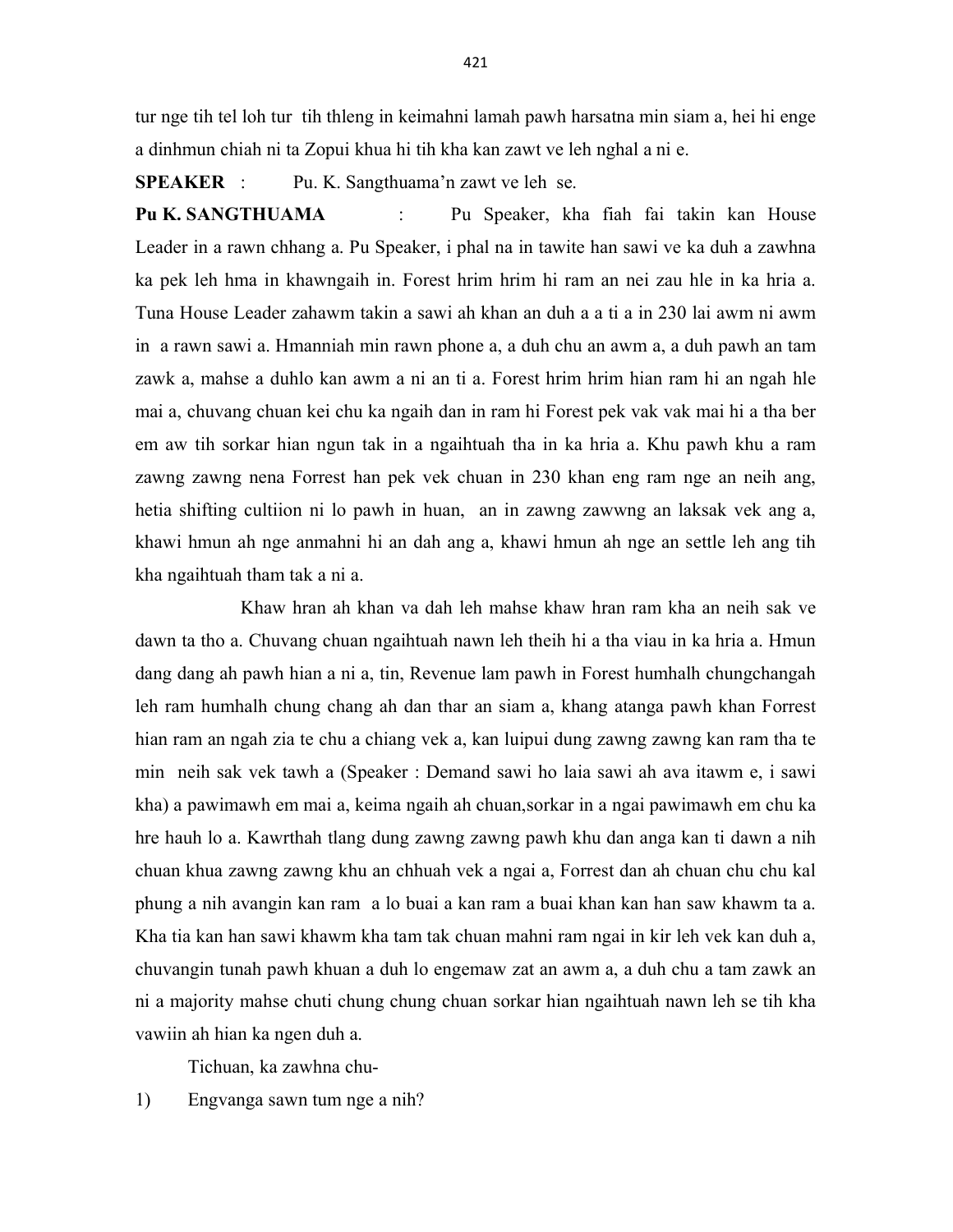2) Khawiah nge sawn an tum?

3) Cheng engzat nge chhungkaw khat tan tih kha chu a rawn chhang tawh a, ngailo ta sela.

 Khua chhuah san khua chauh nge Forest hian lak a tum a, Serhmun ram zawng zawng tih kha kan House Leader zahawm tak hian min han chhang leh turin hemi zawhna hi kan zawt leh a ni e.

SPEAKER : Chief Minister zahawm tak zawhna chhang turin sawm ila, a vai khan a tawk tawh ang chu.

Pu LAL THANHAWLA, CHIEF MINISTER : Pu Speaker, Pu Lalrobiaka member zahawm tak zawhna kha, Zopui khaw chungchang kha survey emaw, engemaw pawh zu tih ni selangin, an report hi sorkar an la pek loh avangin, tunah hian a chhan theih loh a. Tin, forest ram tih zauh zel hi khawvel pum pui ah sorkar tin sorkar pangngai chin chuan an policy a ni. A chhan chu global warming ah te, deterioration in environment ah te, heng te avang hian sawrkar pangai chin hi chuan an tum dan vek a ni. Chuvangin, afforestation policy hi an uar hle a. Tin, chungte avang chuan NLUP pawh hi UNO meuh pawh hian a ngaisang em em a ni. Tunlai global problem, global warming, deterioration in environment, seeking water resources khang ang zawng zawng kha NLUP ah hian a answer an hmu a ni. Chuvang chuan kan sawm pawh ni lo in, University of Minnesota atang tein an rawn kal a, UNO in agencies pali lai a rawn tir a, memorandum of understanding te sign in Aizawl khawpui ah office te an rawn nei a ni. Chutiang te chu a ni, chuvangin forest ram zauh zel hi chu sorkar pangngai chuan a tih tur a ni ve hrim hrim a ni.

 Tin, National Forest Policy 1988 in forest cover hi India ramah a zau thei ang berin neih ni se a ti a ni a, chutiang chu a kalphung a nih avangin Forest Department ta a ni lo a, Forest Department enkawl chu government ta ani mai a, tin, chu chu a beneficiaries te chu mipui hi kan ni. Amaherawhchu engemaw tia cultiion leh thil dang dang ah tul an awm thin a, chutiang a nih chuan a in biak rem dan te a awm zel a, kan inbe rem zel a ni a. Hei, Hydel Project atan te hian riverine forest hi tam tak lak a ngai thin a, chung ah chuan kan in initiate a, remchang angin kan kal zel thin a ni, chutiang chu a ni a.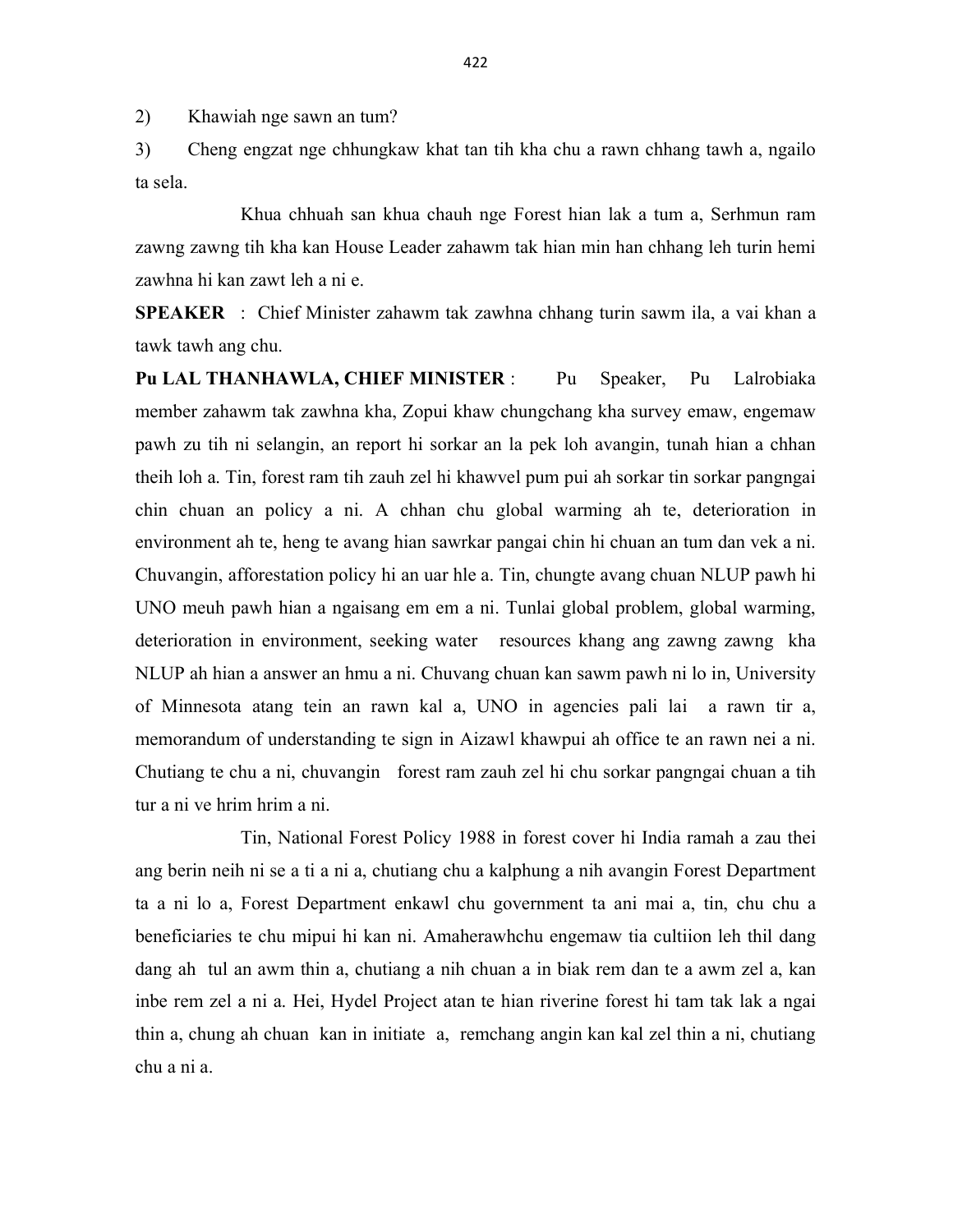Tin, forest a lo awm hian nungcha te, chungleng sava te, luia nungcha te an lo pung lehin an lo kir leh a, chutiang chu a ni a, a chhan chu thil siam zawng zawng hnena chanchintha hril tura koh te kan ni a. Chuvangin thil siam zawng zawng hnena chanchintha kan hrilh na remchang hmasa ber pakhat chu forest area kan neih zau hi a ni. Tin, Serhmun khua hi Kawrtethawveng ram lamah an awm dawn niin a hriat a, tunah hi chuan chutiang chu a ni a. Engpawhnise, khaw han sawn hrim hrim hi ram buai lai, District Council hunlai atang tawh khan Mizoram ah chuan thil harsa ber tawpkhawk te zing ami a ni, lungrual thap hi. Khawi khua mah hi han sawn dawn chuan sorkar in a tih chuan emaw lungrual taka khawtlang tan pawh a tha ang chu a kal mai hi an awm lemlo a ni.

 Entirnan, saw Sateek kan tih te pawh saw saw, a hnuaiah sawn Pu Chhunga ho a kan awm lai khan Aibawk ah sawn in leh lo engkim sak thap an nih hnu pawh khan an kal duhlo a ni. Chutiang deuh vek chu an ni a. Chuvangin khaw sawn hi a khua mipui tam zawkin an duh a nih pawhin duhlo hi chu an awm ve a ni. 'Ka pi lu kan phumna, ka pu lu kan phumna' tih ang te kha a chhan leh vang pui bera an neih thin a ni thin a. Chu chu sorkar ang pawhin hun rei tak atanga harsatna kan lo tawh tawh kha a ni a, District Council hunlai pawh khan kan hotuten committee ah min dah ve a, khaw tamtak kan tlawh a, a duhlo kha an tam zawk zel emaw ni chu aw tih tur a ni a.

 Chuvang chuan khaw han sawn hrim hrim hi chu anmahni a khaw neituten an ngen a nih loh chuan thil beidawn thlak niin a lang a ni. Tin, tuna kan khaw sawn tur leh a bik takin Serhmun te pawh hi sorkar atangin tih luihna a awm lo. Hei hi thil lawmawm tak a ni a, tin, hemi Serhmun ram zawng zawng hi Dampa Tiger reserve ah rin luh tur a ni ang. Chutiang chu a ni a. Chuvangin helaiah hian a khaw neitu tan emaw a khaw thenawm tan emaw, anmahni a khaw mipuite tan emaw pawh harsatna awmlo tura beisei a ni a.

 Tin, ka sawi tak ang khan forest cover hi a zau poh leh mihring a cheng te tan pawh a tha a ni. Kan lui kang chat mek te leh kan water supply, tunhmaa kan khawp kham thin kan khawp kham lohna chhan te pawh hi forest cover kan neih tam loh vang te a ni tih hi a factor pawimawh tak pakhat a ni.

SPEAKER : In zawt tawhlo mai dawn em ni? Aw le, 89- na ah kan kal thei ta a, zawhna neitu Pu Ngurdingliana zawt turin i lo sawm ang.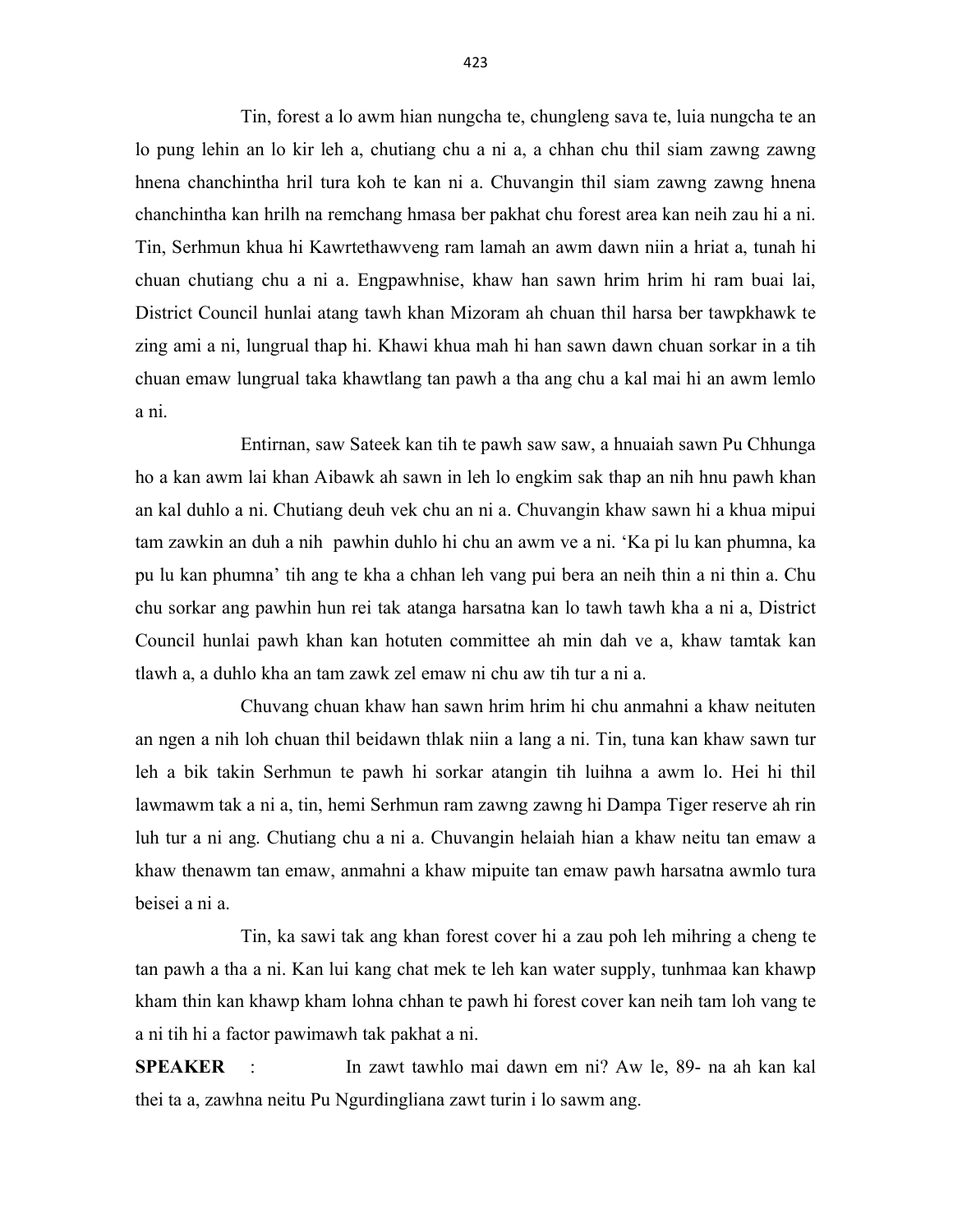Dr. NGURDINGLIANA : Pu Speaker, ka lawm e, ka hming kha Ngurdingliana a ni a. I lam ziktluak lova kan lam sak che a ni. (Speaker : Ka lam tluan chhuak lo maw ?) Ngurdingliana a ni. Pu Speaker, i phalna bawk in tuna zawhna kan kalsan tak, insawn chungchangah khan ban ka phar a, i rawn hmu lova, ka Starred Question ka zawh hma in khami ah khan kan let leh lawk, a pawimawh si a.

 Ka bial Mawmrang tlang bul thut ah khian Luangpawn khua a awm a. Sawn kan tum a, hei tunah pawh kan la bei fat fat a, MP fund 15 lakhs te pawh kan dil a, sawn kan duhna chhan pawh Mawmrang tlang bulthut a awm avang khian kum 3 kum 4 danah emaw hian hrileng, nausen emaw tlangval, putar thi thut thut hi an awm ziah mai a. Mithiamte rawn in enge a chhan ni ang kan ti a. Mithiamte thurawn min pekah chuan hemi tropical wind thli lo kal hi Mawmrang tlang hian a lo dang a ni. Kha thli kha tlangin a lo dan avang khan enge Mizo tawngin a sawhkhawk a, a moist a, boruak hrisel lo tak kha alo awm thin a ni. ( SPEAKER : Demand kan sawiho laia sawi atan a tha ang tiang chu) chu chu khaw sawn chungchang ah khan ka ban phar reng a. ( Speaker : zawhna hun alawm, sawina hun a ni lo) ka zawt dawn e.

 Tin, a khawchhung ah hian puk rimchhe deuh mai a awm bawk a. Pitar, putar khi an awm mang lo a ni. A damrei ber pawh kum 70 an ni a. Chung avang chuan sawn hi kan tum a, pawisa awm thei ang ang kan bel a, a khawchhunga cheng tam zawk khian sawn an duh a. Amaherawhchu emotional sentiment vang mai maia sawn duhlo khi tlem an awm a. Chu chu Forest department te pawh hian Mawmrang tlanga ramsa thi tawh, extinct tawh tlem la awm, sanctuary-ah min siam sak se, nichina kan House Leader in a sawi ang deuh khan engemaw tlem compensation chhung tinah min pek chuan kumthar ah pawh hian in sawn hi kan inhuam reng a ni tih kha kan sawi hmasa duh a ni.

 Pu Speaker, ka Starred Question 89-na Environment, Forests and Climate Change Department changtu Minister zahawm tak chhan atan -

- (a) Rung dil leh Tamdil te hi Wet land Conserion and Management Rules, 2016 scheme hnuai ah thun tumna a awm em ?
- (b) Awm ni ta se a khaw bulthut ami te tan eng hamthatna te nge awm thei tih ka zawt e.

SPEAKER : Chief Minister zahawm tak a chhang turin i sawm ang.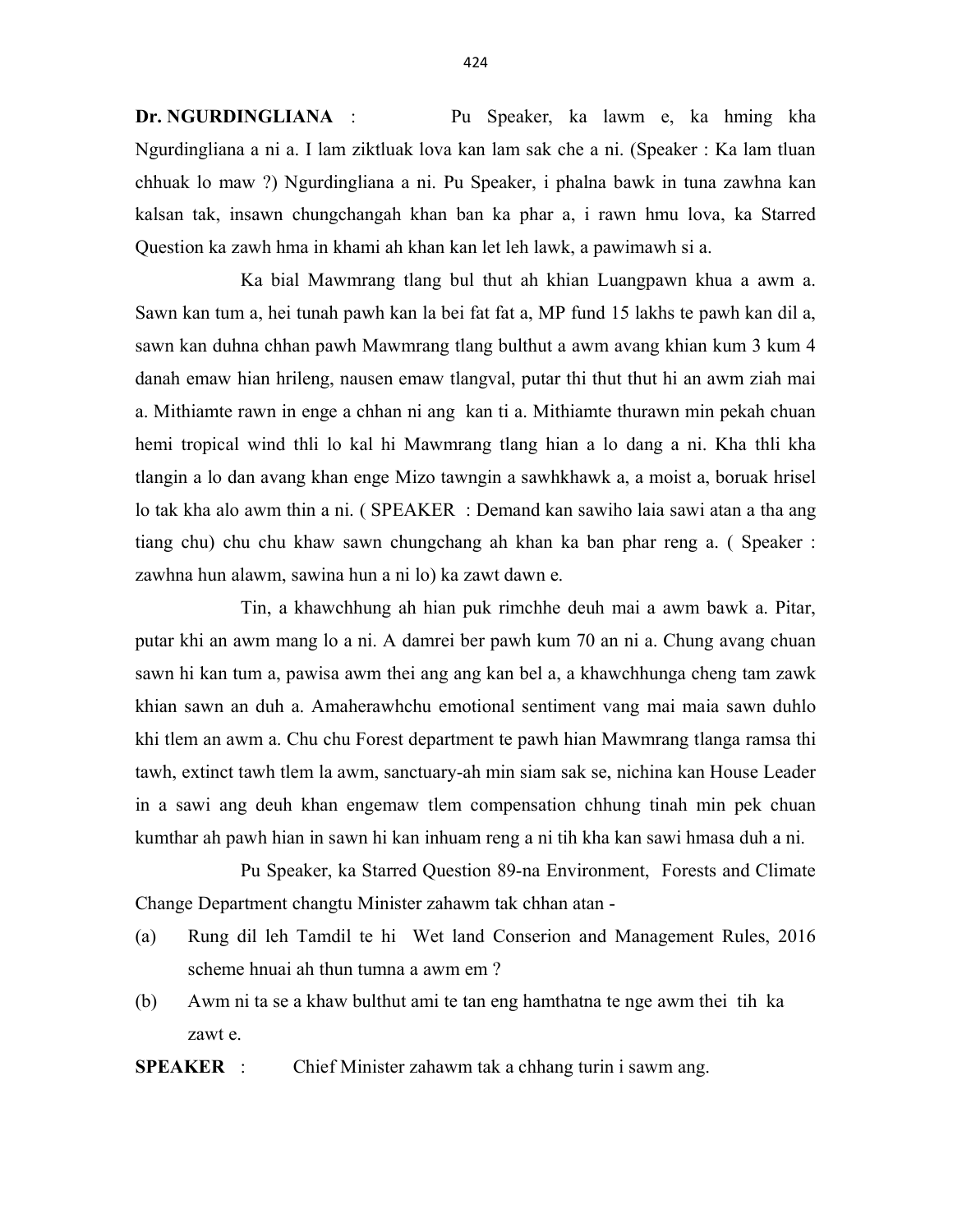Pu LAL THANHAWLA, CHIEF MINISTER : Pu Speaker, member zahawm tak, Dr Ngurdingliana hming a lam dan kha buai tawhlo turin kan ngen pui a ni. Zawhna (a) Rungdil leh Tamdil te hi Wetland Conserion and Management Rules, 2016 Scheme hnuaiah thun tumna a awm em tih chhanna chu : Rungdil leh Tamdil te hi Wetland Conserion and Management Rules, 2016 Scheme hnuaiah thun tum an ni. (b) Awm ni ta se, a khaw bul khua te tan eng hmathatna te nge awm thei ? tih chhanna chu : Wetland Conserion and Management Rules, 2016 hnuaia Rungdil leh Tamdil te hi enkawl theih an nih chuan a bul khua te tan hamthatna awm thei turte chu sum leh pai hai luhna lam aiin ramngaw tha nungcha neih that lamah ani ang a. Management Plan emaw scheme te an ken tel ang ang ah chuan inhlawhna te a awm thei mahna.

SPEAKER : Zawhbelhna, zawhna neitu i lo sawm ang.

Dr. NGURDINGLIANA : Ka bial chhunga Tamdil te, Rungdil te leh tuna ka sawi, Mawmrang tlang te kha he House ka hrilh duh chu kan Minister, Forest changtu in alo hriat atan heng zawng zawng hi Forest-ah keini chuan pek kan phal a, a chhan chu tunah hian Mizoram Forest area, virgin forest kan tih hi 3% chauh a awm a. Chuvang chuan heng te a percentage tisang tur hi chuan hamthatna em em kan um lova, amaherawhchu climate change promote zel nan keini chuan kan inhawng reng a ni tih kha zawhna ai mahin kan inhuamna ka rawn sawi a ni e. Ka lawm e.

SPEAKER : Zawhna no.90 -naah kan kal thei ta e. A zawhna neitu Pu Lalthanliana, MLA zahawm tak zawt turin i lo sawm ang.

Pu LALTHANLIANA : Pu Speaker, ka lawm e. Excise and Narcotics department changtu Minister zahawm tak chhan atana ka zawhna te chu :-

- a) Aizawl Municipal Corporation huam chhungah permit neia zu zawrhna dawr engzatnge awm ?
- b) Zu zawrhna permit nei zawng zawng ten dawr an hawng kim tawh em ? (c) Ram pumah zu lei theihna permit engzatnge pek chhuah a nih tawh ?
- c) MLPC Act hman a nih avang hian zu in avanga thi kan tlem phah in hriat a ni em? Ka lawm e.

SPEAKER : Awle, department changtu Minister zahawm tak Pu R.Lalzirliana i lo sawm ang.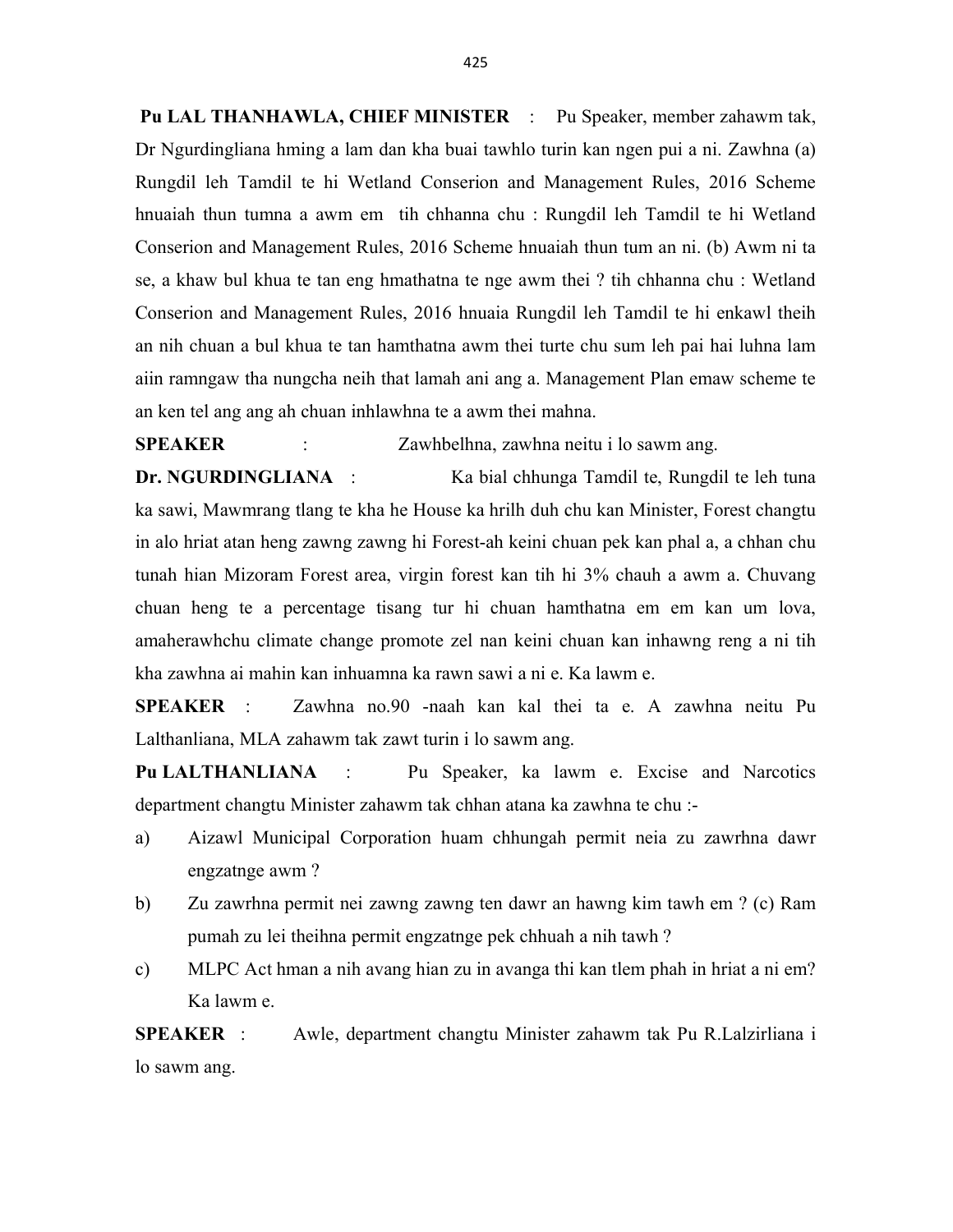Pu R.LALZIRLIANA, MINISTER : Pu Speaker, ka lawm e. Member zahawm tak Pu Lalthanliana zawhna chhanna chu :

a) Aizawl Municipal Corporation huam chhunga permit neia zu zawrhna dawr awmzat chu :

Retail sale of Liquor - 68

Retail sale for consumption on premises  $-2$ 

Total : 41

b) Hawng kim lo

c) Ram puma zu lei theihna permit pek chhuak zat chu 71,230 a ni tawh.

d) Hemi chhanna hi Excise & Narcotics Deptt. in a nei lo.

SPEAKER : Zawh belhna.

Er. LALRINAWMA : Pu Speaker, ka lawm e, ka zawh belhna chu- ram pum huapah zu zawrhna dawr engzatnge awm tih a ni e.

SPEAKER : Pu Beichhua

Dr. K BEICHHUA : Supreme Court- in national highway atanga km engzatah nge zu dawr hi siam a phal, permit pek theih? Tin, hei hi zawm a ni em tih ka zawh belh a ni e.

SPEAKER : Pu Lalruatkima.

Pu LALRUATKIMA : Pu Speaker, naktukah kan debate dawn tho va, kan zawh duh chu vendor leh warehouse license fee engzat nge, engzah ve ve nge, renewal fee tunhnaiah tih pun tum a ni em? Tih punna tur engzat nge tih ka rawn zawh belh e.

SPEAKER : Tunah chuan Minister zahawm tak chhang turin i lo sawm tawh ang, a tawk tawh ang chu maw.

Pu R. LALZIRLIANA, MINISTER : Pu Speaker, zawhna dang khangah khan a lo kal tho a, a lo chhuah hunah kan chhang turah ngai ila. Tuna an zawhna kha ka lo inring vak lo a, rampum huapah zu zawrhna engzat nge tih kha ka chhang thei mai lova, nakinah ka rawn pe dawn che u nia.

 Tin, MLA zahawm tak Dr. Beichhua zawhna highway leh state highway atanga meter 500 a hla a zu zawrh hi April 1 atang hi chuan phal loh tur a ni.

SPEAKER : Zawh belhna.

Pu LALRUATKIMA : Pu Speaker, kan zawhna kha a chhuak ngei em? tih kha kan hre bawk si lo a. A hmasa khan unstarred, starred kha unstarred chhawp chhuah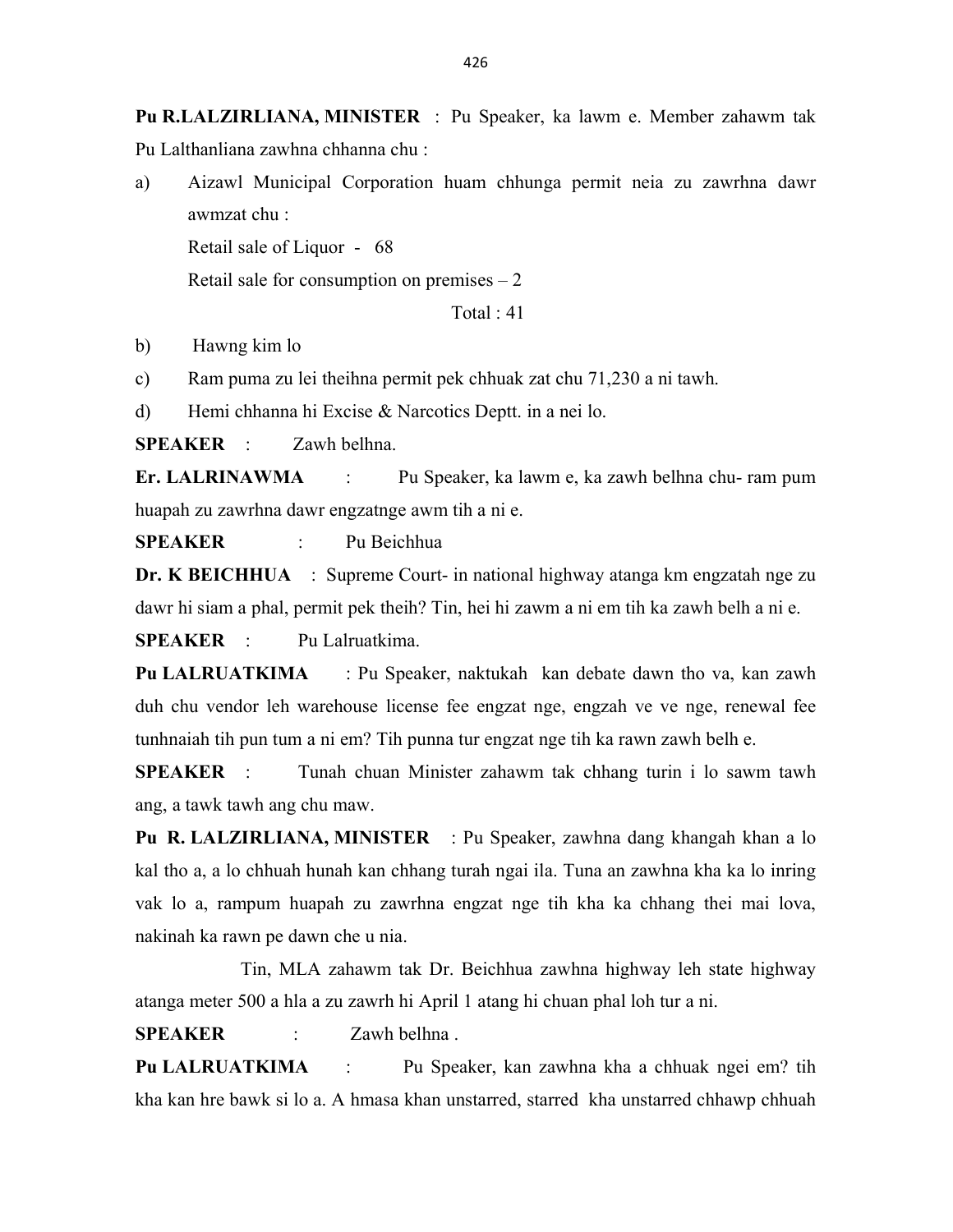a nih chuan chhan hman a nih loh chuan unstarred pawh a ni lovang tih ang deuh khan kan member zahawm tak te khan ngaihdan an sawi bawk si a. Khalaiah khan kan zawh khalh lo theih lo bawk si a. Chulaiah chuan zawhbelhna pakhat MLPC Act hi tih tawp tum a ni em tih kan zawt ve ang e.

#### SPEAKER : Minister zahawm tak sawm ila.

Pu R. LALZIRLIANA, MINISTER : Pu Speaker, MLPC Act hi naktuk lamah kan la sawi ho dawn tho va a ti a, amaherawhchu nimin lama kan MLA zahawm tak opposition lam ami te khan Dy. Speaker a thut hi chuan kan awm thei lovang an ti si a. A lo thut ni a nih hlauh chuan an zawt hman dawn bawk si lo a ni, an sawiho ve thei dawn bawk si lo a, kha lai kha kan sawi tel zauh duh a. Mihring damlo leh engemaw in min bawm ve thei te a ni a, tin hmanlohna te an neih chuan aiawh tur Deputy an nei a, chu lo pawh Chairman dang Panel of Chairman te an awm tho bawk si a, an in thut chhawk thin a, dan lo kha a ni chuang si lo a. A hriat duh kha han sawi a tha ang a.

 MLPC Act hi kum 2 kan han hmang chauh a ni a, kum 2 kan hman chhung hian Krismas leh kumthar vawi 2 kan hmang tawh a. Helaiah hian MLPC Act, total prohibition khap burna hnuaiah ai khan mihring kan zalen zawk a, zurui an tlem zawk bawk a. Chuvangin ngaihtuahna thui tak hman a ngai awmin a lang a. Engpawh ni se, hei hi kan ti tawp emaw, ti tawp lo emaw a nih pawhin sorkar tan tlawmah lak tur pakhat mah a awm lova. Helaia kan sawiho lai khan, a tha lo ang a tite an awm a. Hei hi total prohibition aiin a tha zawk ngei ang tih kan chiang chuang lova. Total prohibition ah pawh zu duh hun hunah khawiah pawh lei tur a awm a, a rui an awm reng a.

 Ngawlvei camp kohhran lamin kan siam reng bawk a. Chuvangin ko in thlak zawk teh ang, heti zawng hian kan ti mai a ni a, la control chung hian a duh tan zu tha lei theih turin han chhawp chhuak ila a tha ang e, tiin sorkarin a siam a ni a. Chutah chuan kan House Leader ngei hian, 'hei hi a tha lo a nih chuan sorkar in a ti tawp leh mai ang' a ti a. Chuvangin kum hnih khat han tih a, han tih tawp leh lo ni ta pawh ni se sorkar tan tlawmna tur a awm reng reng lo tih kha helai hmuna kan member zahawm tak ten in hre vekin ka ring a ni.

 Chutiang a nih lai chuan a zirchiang tur ruat a ni a, hengah hian naktukah in tel loh palh takin khawngaih takin lo ngaithla ula zirchiang tur te pawh kha helai House ah hian kan la puang lova. State prohibition council hnuaia zirchiang tura ruat te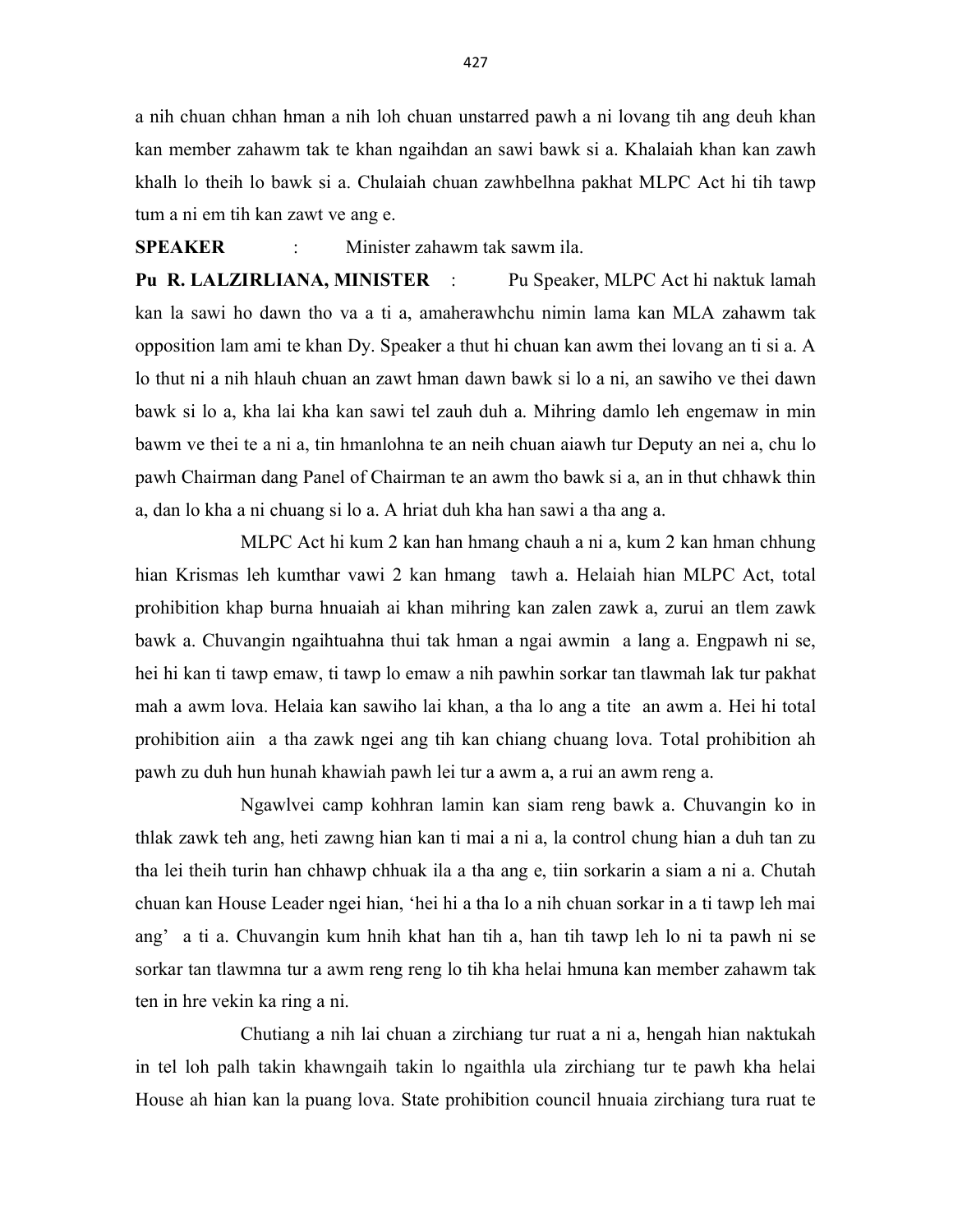kha Minister, Excise & Narcotics Department hi Chairman a ni a, Parliamentary Secretary, Excise & Narcotics Deptt. hi Vice-Chairman a ni a. Tichuan official te hi chu Commissioner & Secretary, Excise & Narcotics Department Member- Secretary, Commissioner of Excise & Narcotics, Mizoram. Sperintendent of Police, Aizawl District Deputy Secretary, Excise & Narcotics Deptt., Deputy Commissioner of Excise & Narcotics, Deputy Secretary, Law & Judicial Department Under Secretary Excise & Narcotics Department Assistant Commissioner of Excise & Narcotics enforcement, Superintendent of Excise & Narcotic, Aizawl District leh non-official te chu Upa Prof. Lianzela, Member, Dr.Lalchhuanawma Tochhawng, hei hi a ni lo maw kha, khalai chiah kha chu ka chiang lo ve, Dr.Lalbiakzuala, Dr.Lalhrekima, Dr.Laldinliana Varte, Rev.Lalengkima, Upa J.H. Ramnghinglova, Pu Dominic Lalhmangaiha, Pu K.L.Liana, Upa R.K.Thanga, Upa Lalbiakzuala, Pu Vanlalrema Vantawl, Upa Prof. C.Lalkima, Rev.Dr.K.Lalrinthanga, Rev.K.Lalrinsanga, Lt.Col.S.A.Lalramhluna, Pu Lalnunkunga Sailo a ni a.

 Kha Committee kha vawi 1 kan thu tawh a, chumi Committee chuan a zirchiang lehzual tur study group hi din ni se a ti a. Chu study group chu tunah hian dinfel a ni tawh a, vawi khat thutkhawmna kan nei tawh a, kan nei tawh han ti ila, kan tel vena pawh a ni tawh lova. Amaherawh chu a hminga hemi chairman ka nihna leh Minister changtu ka nihna ve ah, a vawikhatnaah chuan tiin kan in ko khawm a. Tah chuan keiin ka la hova, hetah hian mi 7 kan ruat a Pu Dominic Lalhmangaiha-Member Convener a ni a, Lt. Col.S.A. Lalramhluna – Member a ni a, a dang member te Dr.Laldinliana Varte, MZU lam ami a ni a, Dr.Lalbiakzuala,Surgeon, Dr.Lalhrekima, Upa Lalbiakzuala, YMA President, Pu Vanlalrema Vantawl, MJA President te an ni. Hengte hian chiang lehzualin a tul ang angin, midang te pawh research nei te pawh an ti ang a, an duh chuan hmun dangah India ram state dangah te pawh an zin thei ang a.

 Tin, Mizoramah pawh a tul ang angin sakhaw hotu te, NGO hotu te, mimal te ploitical party te pawh an duh chuan an kawm ang a an thu thuin.Sorkar mitmei veng miah lova kan ram tan a tha ber tur ngaihtuah chunga he thil hi tih a nih avangin nangmahniin, free takin engkim in ti ang a, chu chu kumin kum tawpah hian December thlaah hian emaw preliminary report te chu han pe turin kan beisei a ni, kha deuh duah kha a ni. Ka lawm e.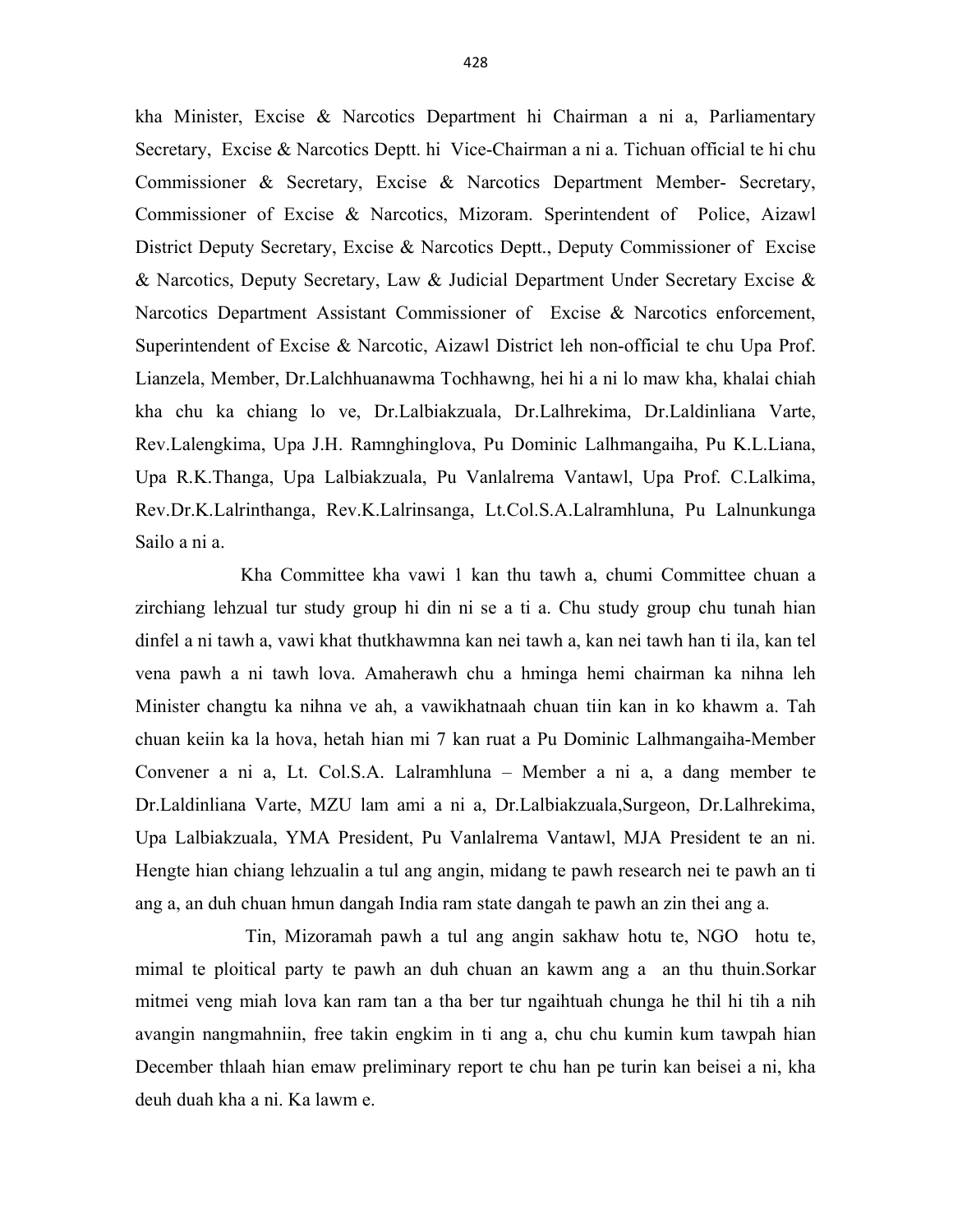SPEAKER : Zawhna 91-naah kan kal thei a. A neitu Pi Vanlalawmpuii Chawngthu sawm ang.

PI VANLALAWMPUII CHAWNGTHU : Pu Speaker, ka lawm e. Public Health Engineering Department changtu Minister zahawm tak chhan atan ka Starred Question 91-na- Khawlailung, M.P. Model Village atan department in eng angin nge hma a lak? Ka lawm e.

SPEAKER : Department changtu Minister zahawm tak Pu Zodintluanga sawm ang.

Pu ZODINTLUANGA, MINISTER : Pu Speaker, member zahawm tak Pi Vanlalawmpuii Chawngthu Starred Question 91-na chhanna chu- Khawlailung hi M.P. Model Village a nih vang ni lovin sorkar programme kallai mek NRDWP Fund atangin Improvement of Khawlailung Model Village Water Supply Scheme hi thawh mek a ni a. Tin, Varhva Lui pump turin DPR buatsaih mek a ni bawk tih a ni e.

SPEAKER : Zawhbelhna a awm hran lo maw? Zawhna hun pawh hi a tawp ti tih mai. Tunah chuan Laying of Papers-ah kan kal ang a. Aw, chumi hma chuan kan zinga awmlo, awm hman ve lo member zahawm tak 3, Pu J.H. Rothuama, Pu S. Laldingliana, Pu Z.S. Zuala te vawiinah hian kan zingah an tello a ni tih House ka'n hriattir a ni.

 Tunah chuan Laying of Papers-ah kan kal ang a. Kan Chief Minister zahawm tak hian 8 lai lay tur a nei a. House dawhkana paper- te lay turin i sawm ang.

Pu LAL THANHAWLA, CHIEF MINISTER : Pu Speaker, i phalna leh House remtihna in a hnuaia regulation-te hi he House dawhkanah hian ka rawn pharh e. Pu Speaker, a hran hranin ka rawn ti ang nge, vawikhatah ka rawn ti vek ang?

SPEAKER : I lay ang a, a hming kha i chhiar ang a.

Pu LAL THANHAWLA, CHIEF MINISTER : Aw le, Pu Speaker.

- i) "The Joint Electricity Regulatory Commission for Manipur & Mizoram (Metering for Grid Connected Renewable Energy) Regulations, 2016".
- ii) "The Joint Electricity Regulatory Commission for Manipur & Mizoram (Fees, Fines & Charges) (First Amendment) Regulations, 2016".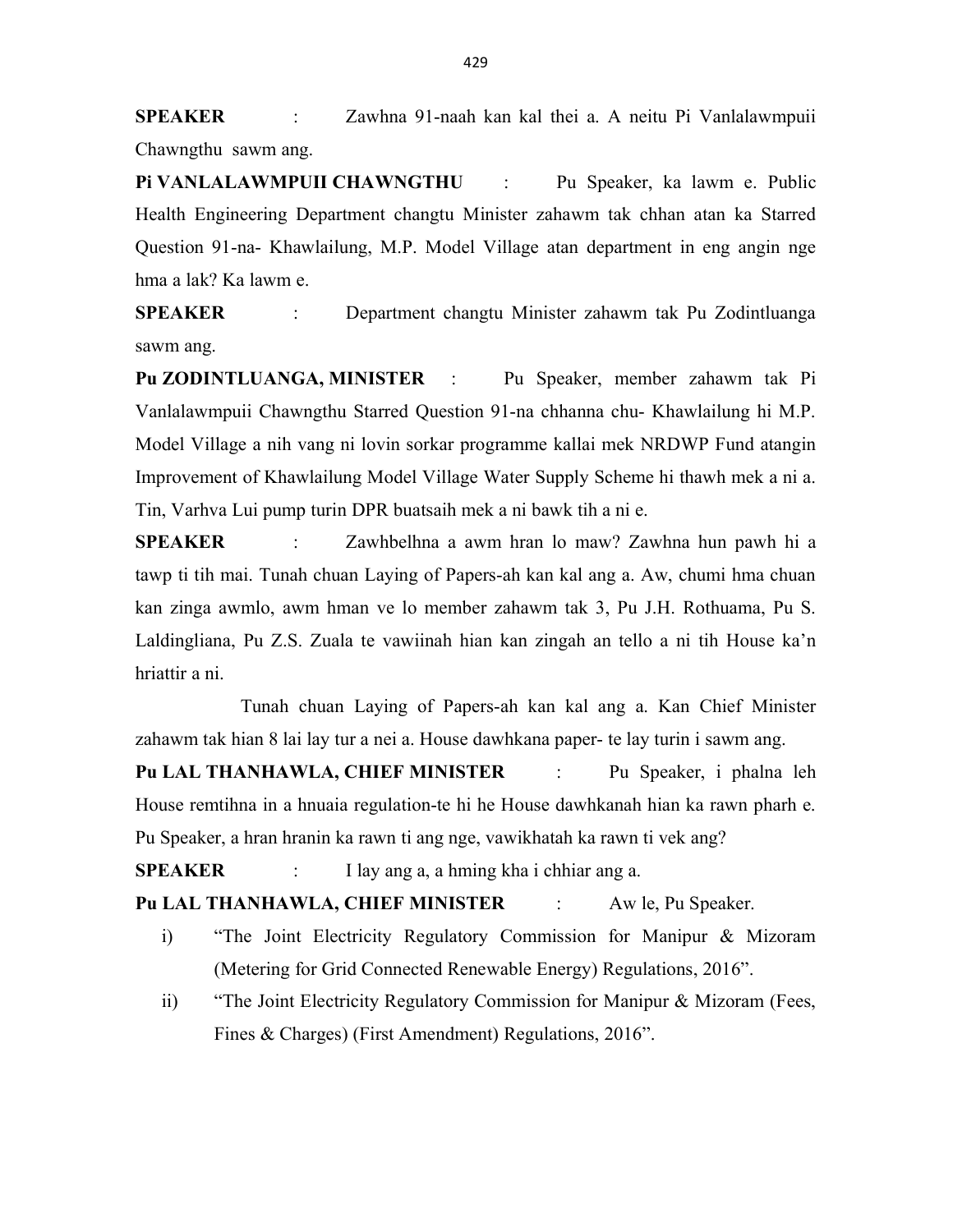- iii) "The Joint Electricity Regulatory Commission for Manipur & Mizoram (Metering for Grid Connected Renewable Energy) (First Amendment) Regulations, 2016".
- iv) "The Joint Electricity Regulatory Commission for Manipur & Mizoram (Electricity Supply Code) (Second Amendment) Regulations, 2015".
- v) "The Joint Electricity Regulatory Commission for Manipur & Mizoram (Electricity Supply Code) (Third Amendment) Regulations, 2016".
- vi) "The Joint Electricity Regulatory Commission for Manipur & Mizoram (Electricity Supply Code) (Fourth Amendment) Regulations, 2016".
- vii) "The Draft Joint Electricity Regulatory Commission for Manipur & Mizoram (Forecasting, Scheduling, Deviation Settlement and Related Matters of Solar and Wind Generations Sources) Regulations, 2016".
- viii) The Joint Electricity Regulatory Commission for the States of Manipur & Mizoram (Consumer Grievance Redressal) Regulations, 2016" Khang zawng zawng kha regulation ka rawn lay theihte chu an ni, Pu Speaker. Ka lawm e.

SPEAKER : Aw le, a copy kha member-te hnenah sem ni se. Aw le, tun thla tahrik ni 21-ah khan zawhna 68-na, ballot no. 58-na, member zahawm tak Dr. K. Beichhua zawhna chhanna kha tih dik ngai a awm a. Chumi tih dikna statement chu he House-a lay turin Minister zahawm tak Pu Zodintluanga i sawm ang.

Pu ZODINTLUANGA, MINISTER : Pu Speaker, ka lawm e. Starred Question 68-na, Dr. K. Beichhua zawhna (b) - na hi – DPR ` 2498.14 tih hi lakhs tih hi kan lo tih

hmaih palh a, hemi correction ah hian DPR hi ` 2498.14 lakhs tih kan rawn chhut belh a.

Khami kha Pu Speaker, i phalna leh he House remtihna in – "Statement Correction on the replied given on the  $21<sup>st</sup>$  March, 2017, Starred Question no.68, Ballot No.58" chu he House zahawm takah hian ka rawn lay e.

SPEAKER : A copy kha member tin te sem ni se. Aw le, tunah chuan member zahawm tak Pu Lalruatkima'n, amah Chairman on Public Accounts Committee a nihna angin report present tur a neih ang ang House-ah hian rawn present se la. I lo sawm ang.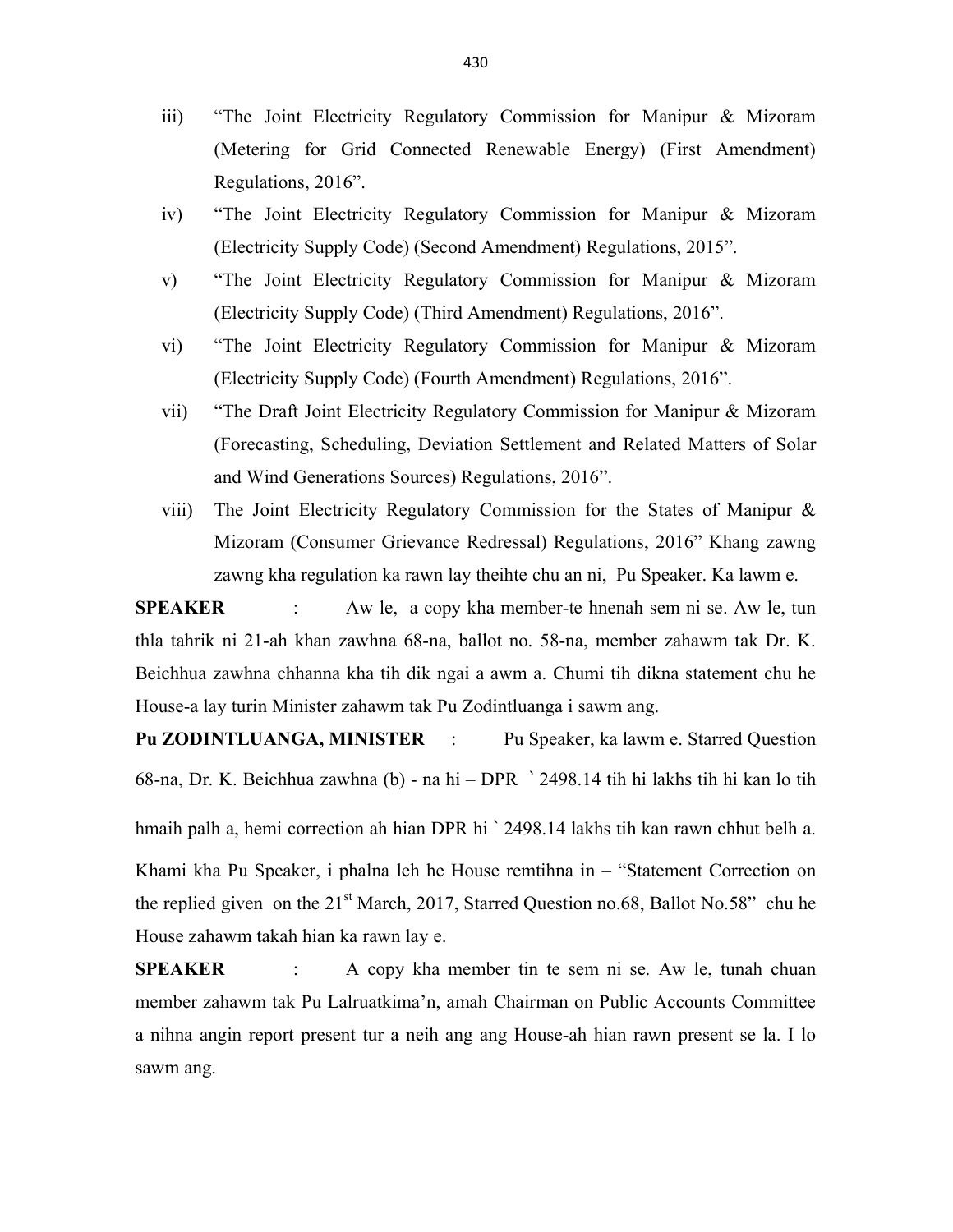Pu LALRUATKIMA : Pu Speaker, ka lawm e. Vawiinah hian Public Accounts Committee Chairman ka nihna angin Twenty First leh Twenty Second Report pahnih he House zahawm takah hian ka lo present dawn a. Twenty First Report hi "Report of C&AG of India for the year 2011 & 2012 relating to Power & Electricity Department" a ni a.Twenty Second Report hi "The Report of C&AG of India for the year 2011-2012 relating to Public Works Department" a ni.

 Pu Speaker, i remtihna leh Public Accounts Committee-in min authorise angin  $21^{st}$  leh  $22^{nd}$  Report of PAC - te chu House-ah ka present e. Ka lawm e.

SPEAKER : Aw le, a copy kha member zahawm takte hnenah sem ni rawh se.

DEPUTY SPEAKER : An sem zawh chuan Financial Business-ah kan kal anga. Budget Discussion and Voting on Demands ah kan lut ang a, vawiin hian Minister pahnih Pu Lalsawta leh Pu C. Ngunlianchunga te demand kan la ang a. Minister pahnihte demand hi kan tih dan thin angin kan la khawm leh mai anga, a rualin. Kha, a pawi hle mai, thil hriatthiam loh a awm a, kan opposition-te an chhuak a. Amaherawhchu, ( interruption )

Pu LAL THANHAWLA, CHIEF MINISTER : Pu Dy. Speaker, inthiamlohna pawh i nei tur a ni lova. A chhan chu, mi House-ah chuan thusawi te hi an inchuh thin a ni. Keini kan inkhek dan hi ka hrethiam lova, chumi chuan sawi phawt sela, a bawplawk a lak tur a awm ang em, tih lampang chan in kan inchang emaw chu aw tih tur a ni a. Opposition-te phei chuan, House kalphungah chuan, ka sawi hman lo palh ang e, tiin an chuh sawk sawk zawk tur a ni. Hmanni khan i hawi kual i hawi kual a, hetah hian ka thu reng a, 'sawi duh an la awm em?' i ti a. A tak takah phei chuan i tan khan a tlawm thlak zawk mai awm mange aw tih te ka ngaihtuah a ni. Chutiang chu a ni a, mi ramah chuan an inchuh luai luai thin a ni. A tlangpuiin opposition-in an chuh hmasa tur a ni. Chuvangin, i tan hian inthiamlohna tur a awm miah lova. House a member-te hi i hnungah kan ding tlat a ni tih ka hriattir duh che a ni.

**DEPUTY SPEAKER** : A lawmawm khawp mai. A hmingin Law-ah Master Degree ka nei a, Court-ah rei tak ka practice ve a. Sorkar hna pawh hi Superintendent niin sorkar hna atangin ka bang a. Helai kan inkaihhruaina dan hi ka hrechiang ve in ka hria a. Kan inkaihhruaina ah hian dar 4 thleng thukhawm tur kan ni tih avanga sawi duh an awm tawh loh hnu a dar 4 nghah char char tur a ni in ka hre lova. Tunhma chuan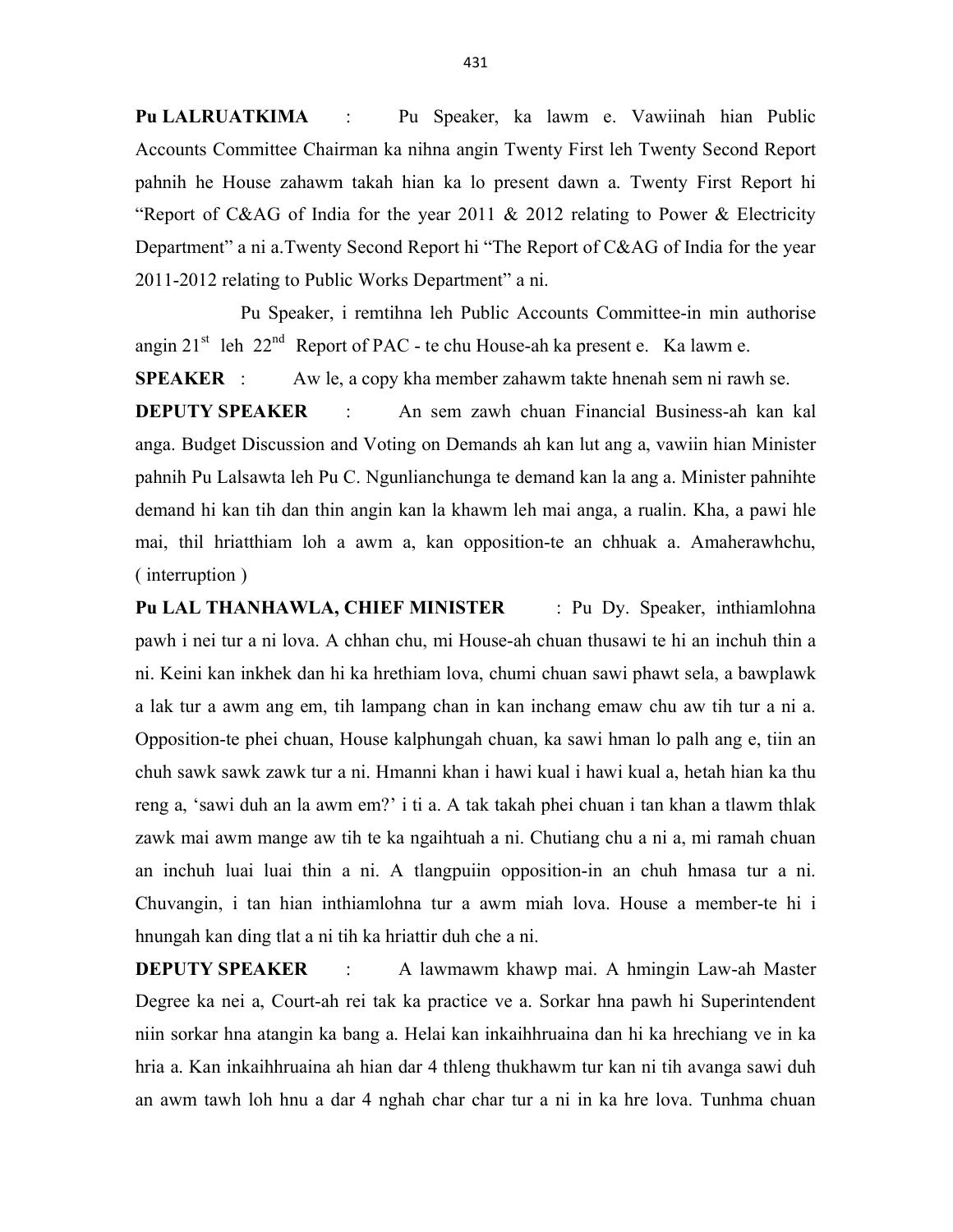Budget Session hi zan thlengte an ti thin, an ti a. Sawi duh an awm lohva zan an nghah tlat ka ring lova, tunhma in. Sawi duh an awm em? ka ti a, ka hawi kual reng a, tuna kan House Leader sawi ang khan. Minister ka sawm tawh hnu ah, 'kan phar' an ti ta chauh a. Minister kha thu leh rawh tih thu a awm tawh lova, Chair atangin. Chuvang chuan, decision ka siam tawh a, khami hnu a tih leh kha.

 Tin, Press Conference-te an nei tihte ka hria a. 'A hma pawhin Pu Lalruatkima mawi lo takin a lo ti tawh a, hnawhchhuah ah a lo vau tawh,' te an ti a. Khami tum khan Pu Ruatkima khan MIZOFED buhfai supply chungchangah zawhna a zawt a. MIZOFED enkawltu Co-operation Department changtu Minister Pu Lalrinmawia Ralte in a chhang a. Chuta a zawhna atangin retailer buhfai sem chhiat thu ah a kai a, chu chu Minister zahawm tak chuan, 'kha zel kha chu kan Department chan a ni lova, Supply Minister in a hre zawk ang a,' a ti a. Member-ten an zawt si a, Supply Minister kha chhang turin ka ti a. Chutia a chhan lai chuan, 'a ni kan zawt hleinem,' tiin a rawn ti buai zel a. 'Thu rawh, zawhna in zawt a, record theih pawh a ni lo ve,' ka ti a. Khang kha record-ah a awm vek a, Assembly-ah. 'Thu rawh, khatianga lo tihbuai hrim hrim i tum a nih chuan House-ah i thu lovang,' ka ti mai a ni. Kha kha a ni a, khami avang khan he House tihbuai a, he House-a ka thut laia kawhmawh bawl hrim hrim an tum ni ah ka ngai deuh mai a, kei chuan. Khami, 'i chhuak mai ang,' ka tih kha an sawichhuak leh ta chat a, khami avang khan.

 Tin, nimin khan, a hrim hrim in, party meeting kan nei, an ti a, Chu chu vawiin te pawh hian an la nei leh dawn te pawh a ni mahna. Session aiin an ngai pawimawh zawk a ni ang e. Aw le, tunah chuan...( interruption )

Pu LAL THANHAWLA, CHIEF MINISTER : Pu Dy. Speaker, min lo hnawtchhuak a nih pawhin, min suspend a nih pawhin, you are within your rights, danah khan a awm vek a. Untruly behaviour te leh Speaker Chair zah loh lutuk te, khang ho kha in hnawtchhuak thiang a, in suspend thiang bawk a, eng chen nge in suspend ang tih chu nangmahni thu vek a ni a. Helaia member-ten kan question phak a ni lo, amaherawhchu, dan pel a in chet erawh chuan thudang a ni a. Tun thleng hian dan pel a che kan Speakerte hi in la awm lova, tun hma atang tawhin. Chuvangin, Rotekawla Sepa ang hrima hetianga intih hi Chair zah lohna zawk a ni.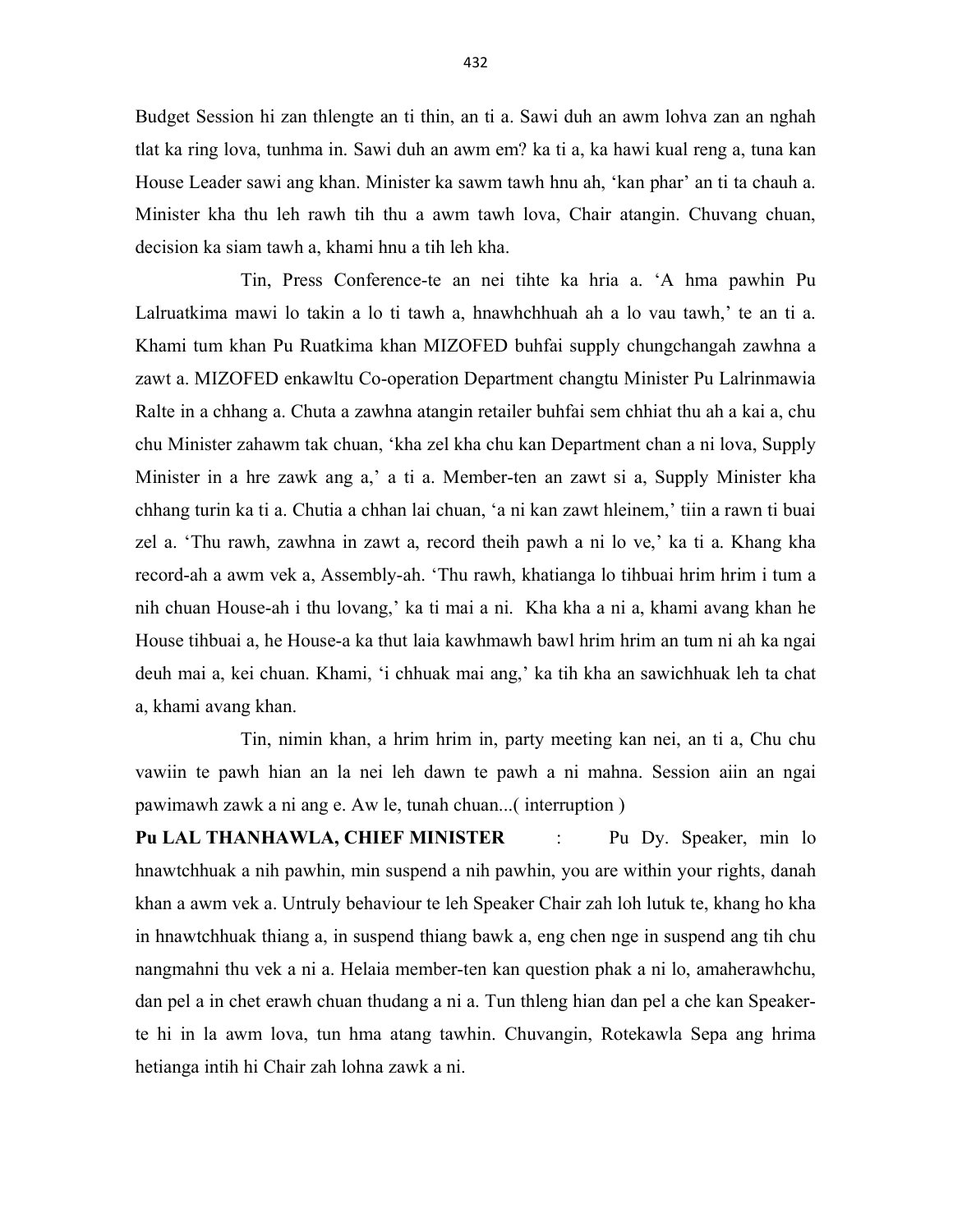Pu TT. ZOTHANSANGA : Pu Dy. Speaker, minute khat chauh. Social media lamah khan a dik lo lam khan dik awm takin an thehdarh nasa mai a. Nimina kan proceeding kha a video clip-te kha member-te hi min sem thei lo em ni? Helaia 'ban ka phar' an tih an phar lohzia tihchianna video clip-te kha kan nei thei ang em tih kha ka zawt duh che a. Tin, chutih rualin vawiinah hian an manifesto SEDP tlangzarh an tum hrim hrim a. Chuvangin, anmahni hi an vui hrim hrim lam ni lovin, sawtah an party lamah an kal dawn ni in ka hria.

DEPUTY SPEAKER : Kan House Leader sawi ang khan opposition tan chuan sawrkar thil tih sawiselna tur emaw, khang ang thil an bial mamawh sawi tur emaw atana hun tha tak a ni a, heng sawihona hun hi. Sawi tur an nei lo a ni ang e.

 Video clip chungchang kha chu Assembly lamin kan lo en ang a, khalai tak kha a lan chian chuan tih tum ila a tha ang.

 Tunah chuan Pu Lalsawta, Minister zahawm takin a demand te hi House-ah rawn submit sela, i lo sawm ang.

Pu LALSAWTA, MINISTER : Pu Dy. Speaker, Governor remtihna leh House remtihna in he House zahawm takah hian a hnuaia ka demand:

te hi he House zahawm takah hian sawi ho turin ka rawn pharh a ni. Ka lawm e.

| Demand<br>No. | Purpose                         | Amount          |
|---------------|---------------------------------|-----------------|
|               | $\overline{2}$                  | 3               |
| 4             | Law & Judicial Department       | 20,44,59,000    |
| 8             | <b>Taxation Department</b>      | 16,12,79,000    |
| 9             | <b>Finance Department</b>       | 16,65,82,13,000 |
|               | Planning & Prog. Implementation |                 |
| 14            | Department                      | 81, 51, 25, 000 |
|               | <b>TOTAL</b>                    | 17,83,90,76,000 |

DEPUTY SPEAKER : Awle tunah chuan Minister zahawmtak Pu C.Ngunlianchunga a demand no. 18 - Printing & Stationery Department ` 13,30,48,000, Demand No. 30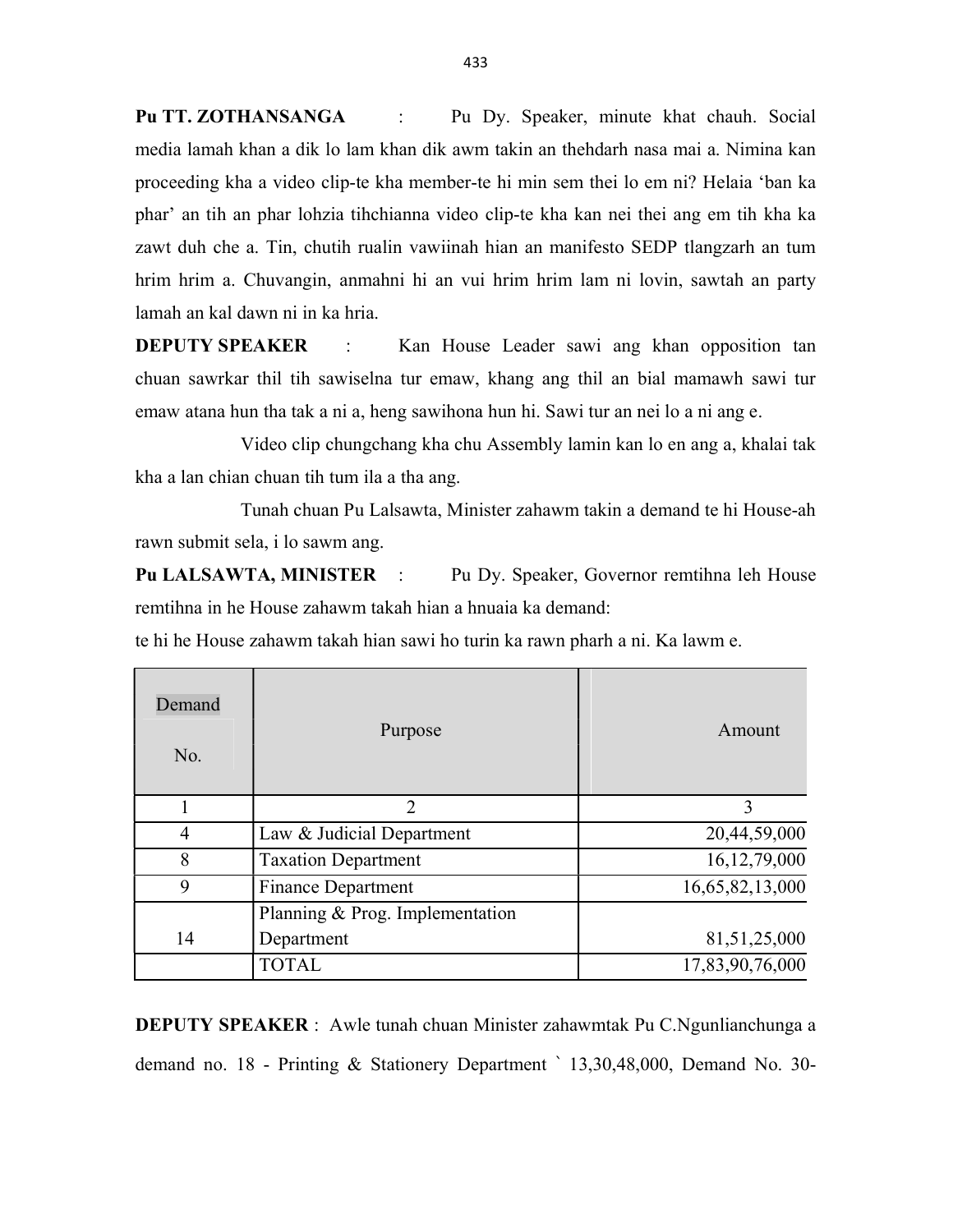Disaster Management & Rehabilitation Department ` 20,99,47,000, Demand No.34- Animal Husbandry & VATerinary Department ` 69,48,20,000 ,a vain ` 1,03,78,15,000 te House ah rawn submit sela, ilo sawm ang.

Pu C.NGUNLIANCHUNGA, MINISTER : Pu Deputy Speaker, i phalna leh Governor remtihna in ka department enkawl Demand No. 18, Printing & Stationery Department ` 13,30,48,000, Demand No. 30 Disaster Management & Rehabilitation Department ` 20,99,47,000, Demand No.34-Animal Husbandry & VATerinary Department ` 69,48,20,000, a vaiin ` 1,03,78,15,000 hi 2017 – 2018 atan he House ah hian ka pharh e.

DEPUTY SPEAKER : Kan sawiho dawn ang a, Minister te pahnih chanpual, member te minute 10 kan inpek kha a tawk mai em?

Pu R.ROMAWIA, MINISTER : Khawngaih takin nimin thil thleng atang khan ka ngaihtuahna kha ka hmang ang reng a, tih dan fel zawk a awm thei em aw? Member sawi duh te hi chuan first hour ah hian ban hi phar sap sap ila, nangin i lo chhinchhiah ang a, tikhan koh tawh chin leh koh loh chin pawh kha a lang ang a, phar hmasa phar hnuhnung pawh ti lo in kan sawihona boruak a nawm zawk nan pawh, han in chhawk deuh te pawh a awm theih nan, khatiang khan ti ta ila kan House boruak, kan participation pawh a kokim deuh ang em aw ka ti a. Sawi tur in la awm em ti a in auh in auh thin hi a buaithlak a, khati laia first hour emaw a sawi duh tur kan phar emaw, tin, ka sawi duh e ti kha chu member te pawh hian hming pelut lawk nghe nghe ila, chutiang chuan boruak, nimina thleng ang inpuh tawnna kha ven theihna a awm ang em aw tih te kha ka ngaihtuah a, chu chu kan sawiho hma in kan ti ri a ni.

**DEPUTY SPEAKER** : Thil tha tak a nih hmel e. Amaherawhchu tuna kan kalphung ah chuan tunge sawi dawn le, kan ti a, a sawi tur khan an phar a, khatia phar loh na na kha chuan mi sawi rawh u, tih tlat kha helai atangin a theih loh a, chuvang chuan sawi duh an nei dawn nge dawn lo a hriat si loh.

Pu JOHN ROTLUANGLIANA, MINISTER : Pu Speaker, khati lai kha kan sawi ve leh lawk, kan kalphung pangngai kha a tha reng a, nimin khan an lo lawm lo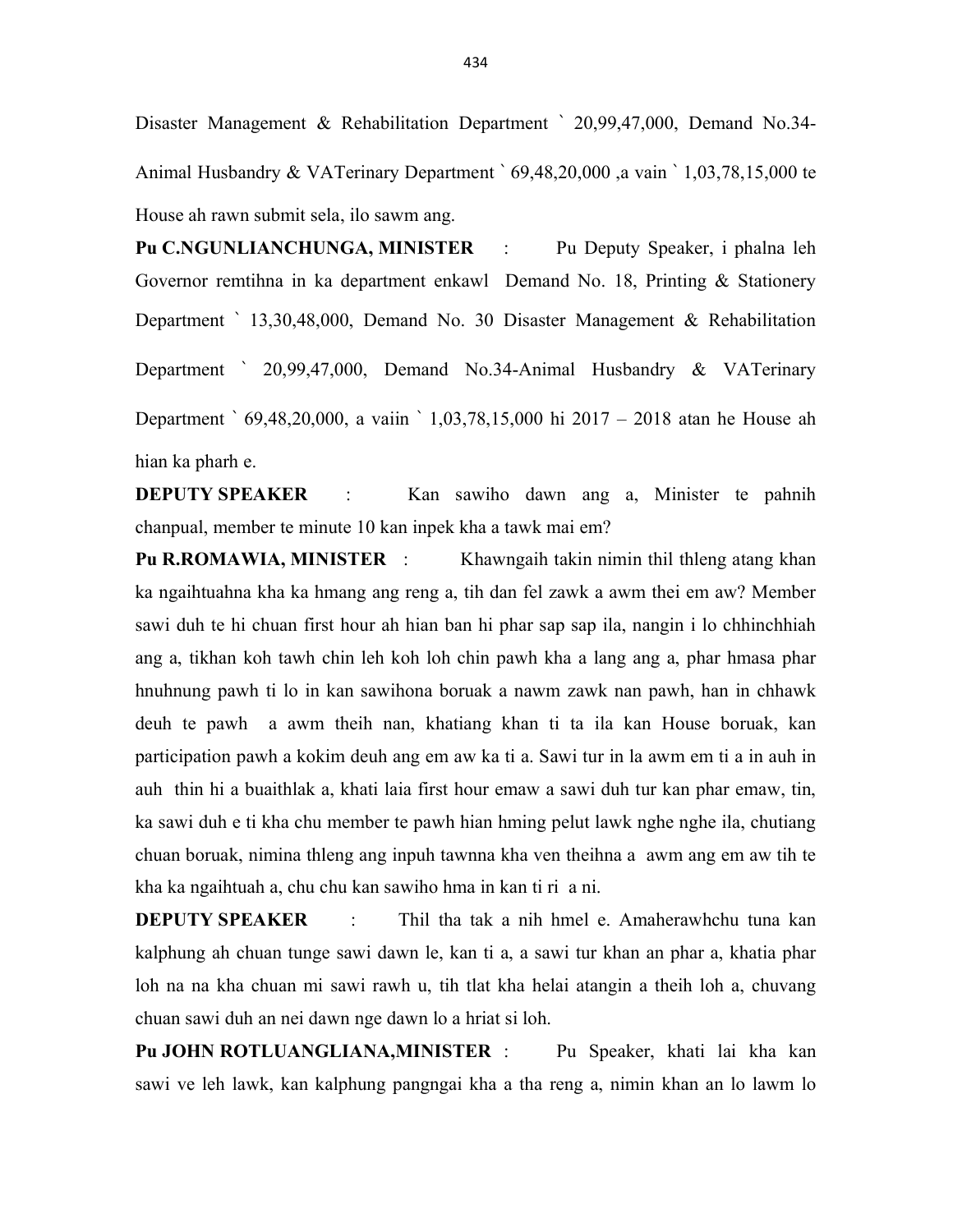deuh a, an lo chhuak a nih pawhin ka la hrethiam khawp mai, ka ngaih ve danah chuan, mahse Deputy Speaker thut chungin kan thu dawn lo tih kha chu he House hi a zahloh thlak zawkin ka hria a. Chhuvang chuan kei ka duh danah chuan tun session chhung hi chu thu tawh la ka ti a ni. Hei hi member ten an tih loh tur tawp an ti zawkah ka ngai a ni.

DEPUTY SPEAKER : House Leader leh Speaker te thu thu a nih chu kan thut leh thut loh chu. Le, tunge bul han tan ang le. Pu P.C Zoram Sangliana.

Pu P.C ZORAM SANGLIANA : Pu Deputy Speaker, Mizoram House- a thil thleng ngailo a engamah hmaa House chhuahsan ringawt zel mai hi, nimin lawk National news kan en te chuan Maharastra- ah chuan December thla thlenga Speaker in MLA a suspend te kha, vawiin ah March kan hmang chho chauh a nih laiin, Chair duhloh zawngin, House zahawmna ti chhe zawngin, Chair thu an awih loh avang te, Chair ngenna anga an awm loh avang te khan Speaker- in December thla thleng MLA engemaw zat a suspend kha a ni a. Vawiin ah chuan i veilama member te hi anmahni leh anmahni an in suspend zawk a ni he House - ah hian. Mipuiin he House- a thu tura an rawn dahna bial te hian an vote leh duh ang em tih ka ngaihtuah a ni. Rorelna ah thil thleng pakhata an lungawi loh avang ringawta House chhuahsan zel hi, I thinurna ni in tlakpui suh se tih kha an chhiar khat ngawtin ka ring, chuvangchuan a pawi ka ti.

 Pu Deputy Speaker, vawiinah kan tangka bawm i ti mai ang, kan tangka vawng tupa in demand a rawn pharh leh thingpui pawlh atan pawh tui tak, rethei, harsa, leimin leh harsatna tuar thintuten kan in nghah fakna, Minister pahnih demand pharh hi sawi thui vak pawh ngai lo in a tha sa a nih vang hian pass dil nghal mai se a tha awm mang e aw tih te, (vei lama mite an awm tawh lo bawk a) ka rilru ah an awm thut thut a, amaherawhchu tlem- a -zawng tal han sawi ka'n duh a.

 Kan Finance Minister budget speech ah leh budget a rawn pharh hi Pathian khawngaihna zarah kan hotute kaltlang leh mipuite kaltlangin helaia kan lo thut ve tawh thinna atanga kan chhut let vang vang hian hetianga chianga member te budget min kawhmuh hi hun kal tawha, Finance Minister te ka demna lam nilo sela, ka la hmu ngailo a, hei hi lawmawm ka ti em em a, Finance Minister leh Finance Department a thawktu te zawng zawng hnenah lawmthu ka sawi duh a ni. Hetianga tih hi chuan a fiah ta em em a, han ti ve ta khanglang ila, kan lo hriat thiam thin loh, hei hi enge, enge kan lo tih thin te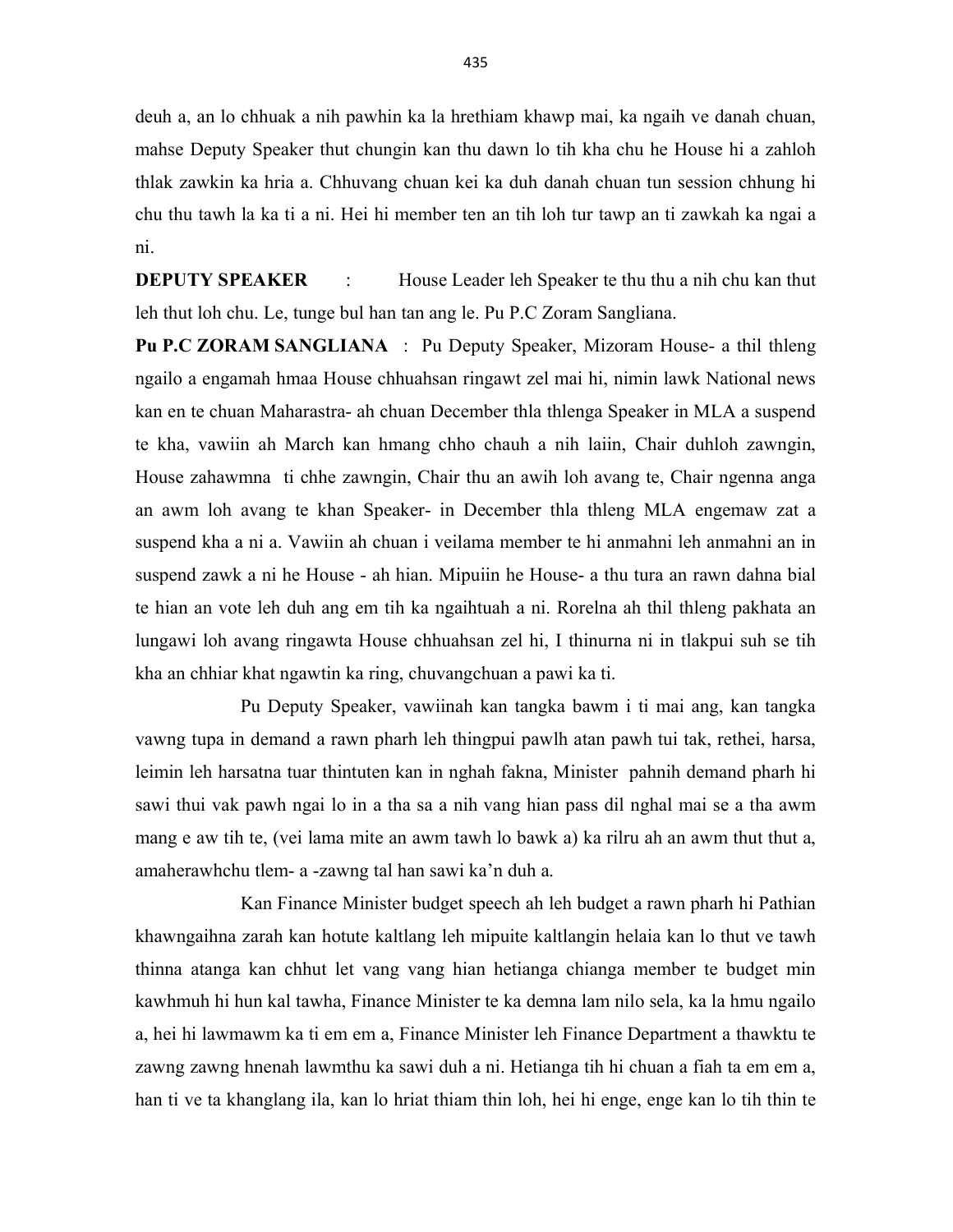pawh kha fiah takin min lo kawhmuh ta a, chulamah chuan ka cheng thui vak lo mai ang a. NEDP sum hmanna tur chungchanga economic survey 2016 – 2017 han en hian kumin ah hian sorkar - in hma lak atumna hi a mipuite hria in hma a la a ni tih hi, helai hmun thut tir tu mipuite hre chungin kan Finance Minister hian kan House Leader kaihruaina hnuaiah hemi hi a rawn pharh a ni tih hi a chiang em em a, min ti lawmtu a ni a. Kan sawi fo tawh angin sorkar hi chuan mipui leh kuthnathawktute tana remruatna fel, facilities a buatsaih dawn a ni tih hi budget bu han keu te leh a speech han ngaihthlak leh han chhiar atang hian a chiang ta em em a. Chung ah te chuan kawngte laih sak an ni ang a, godown te buatsaih sakin market yard te, khawl lian mimal tana man to lutuk ang chi te pawh kha a bun sak dawn a ni tih han hriat ringawt pawh hian, vawiin ah chuan rambuai thim chhah in min chim laia kan sawi ngam miah loh hmasawnna atana rahbi tuka chumi kawnga kalna tur kha kan Finance Minister in, Parliamentary Secretary nen, Finance Department- a thawktu te hian an rawn chhawp chhuak ta hi lawmawm ka ti a. Heng hna tam takah hian kut hnathawktuten thlai an thar te, an ran vulh te a tam belh chhah dawn a ni tih hi a chiang ta a, phurna kha ava pe ta a ni. Tunah chuan a market hawiin a rawn pharh ta a, kum 8 hma lo lak tawhna thuam famkim lehna tur programme a rawn neihna tak mai hian a ti lawmawm a, entrepreneur leh mihausa ten an lo leichhawn sak leh an kalzelna buatsaih sak chiang tak maia Mizopa thluak, Mizopa sum bawm hai chhuah tumna budget a ni hi ropui ka ti a ni. Chuvangin he thil hi lawmawm ka ti tak zet a ni. Kan ram hausakna hi a tak takin kan hmang tangkai lehzual dawn a. Retheihna khur atangin kan hotupain NLUP hmangin Mizo mipui, chhungkua nuai chuang bul min tan sak tawh a, chu chu din chhuahpui tam tak an awm a. Hetih ruala ka rilrua awm chu Pastor lar tak pakhat-in ( a hming ka sawi lo mai ang a) a sawi hi, Market Economy-a kan han luh dawn hian, "Exodus from subsistence level to market economy," tia vawiina budget kan han thlir, kan han sawi hoa kan Finance Minister-in a rawn pharha sawina hun kan neih lai hian han sawi chhuah ka'n duh a ni.

 Tun session-ah hian a budget kan pharh, amah bikin a demand a rawn sawi hma hauh atangin kan Finance Minister, kan Planning Minister ni bawkin a remruatna fel thu te, amah fakna thu te kan han ngaithla thin a, a lawmawm ka ti a, kei ka tawmpui a. Mahse han ti ta ila, Finance Minister leh Parliamentary Secretary-in ngaih loh lamah lo ngai lo sela. A thawk tak taktu, zankhaw tairek thlenga lo thawktu Department Officer-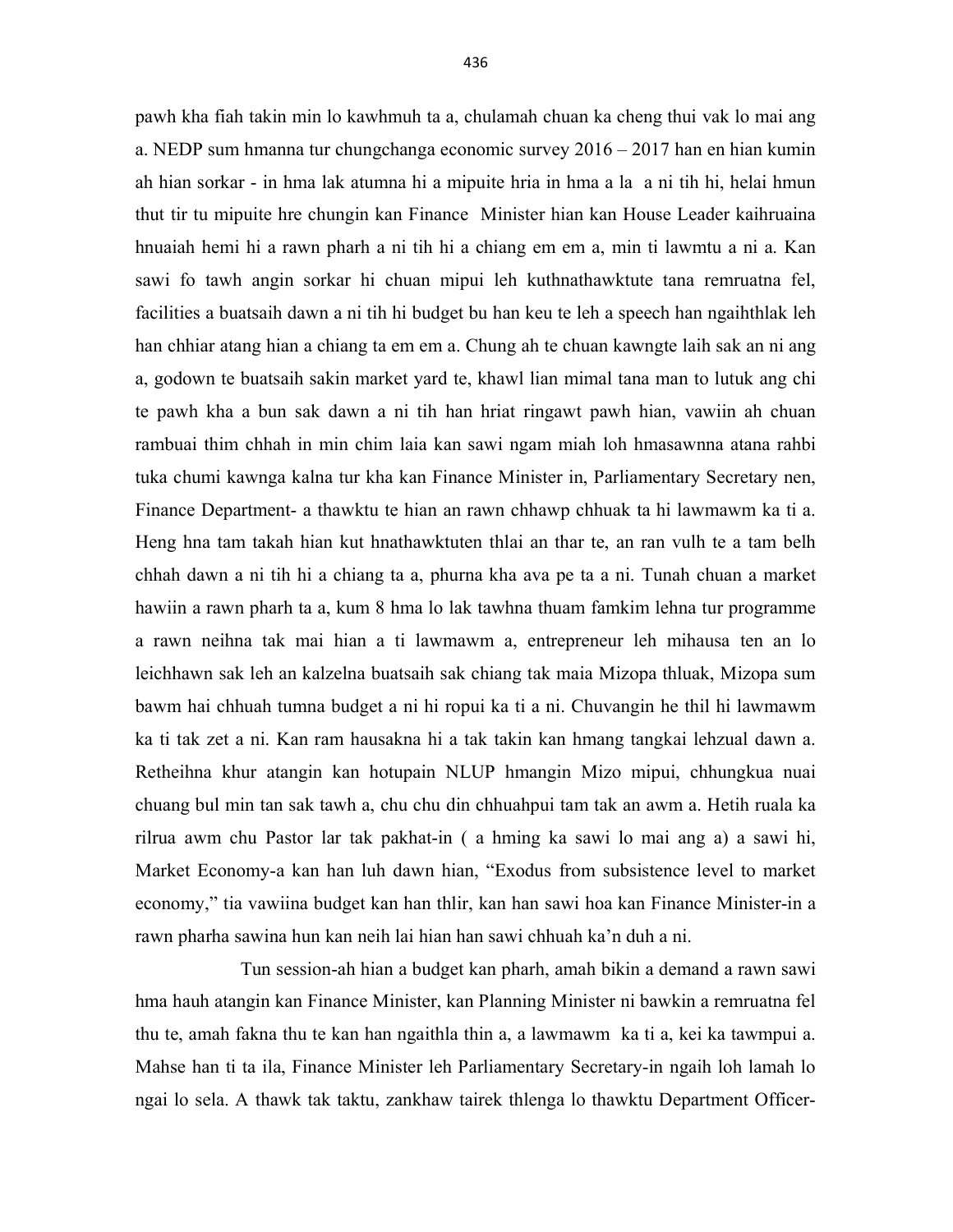te, thawktu dang zawng zawng IV Grade thlengin an pi pute kha an ven a ngai tho va. Khang an thawhrimna zawng zawngte hi vawiin ah hian hmuh theihin a buin, a phekin chhiar theihin, tute tan pawh chhiar theih, hmuh theihin min han pharh ta a. Hetiang hi kum thar ah pawh chhunzawm zel ta ni se.

 Chutih rual erawh chuan ka sawi fo tawh thin, Consultative Committee-ah pawh ka sawi thin, chep tak leh hah taka March thla vela Budget Session tan thin ai hi chuan, Planning leh Finance lam te hi an Minister ho hian han tang leh ta se, state dangte pawhin an tih theih hun January thlaah te, hahdam deuh hian a kar awlah te pawh chawlh lawk te pawh nei vein, Parliament-ah chang ni lo, state dangah pawh an tih ang hian, Arunachal-ah te pawh an ti ve thin a. Heng angte hian han ti ve thei ila chu kan hahdam deuh zawk ang tih te pawh a rinawm a. Kum thar budget puitling min pharh sak leh hunah chuan chungte pawh chu min han tihsak leh thei se tih hi vawiin ah hian kan rawt nawn leh a ni e.

 A bik takin bialtu kan nih vena atang leh thenrual engemaw zat te kan lo neih vena atangte pawhin Pu Deputy Speaker, GP Fund chungchangah te hian min tibuai ve nual a, kan hotute chang ni lovin. Chung hunah te chuan ka hmuh chian em em mai chu Department Officer te, a bika kan sawi lehna thin chu, office chawlhni pawh hian an lo thawk asin mawle. Chuti khawpte chuan mipui tan Finance Minister ho hian an lo thawk a ni tih te hi min han hmuhtir a. Chu chu eng nge a chhan? Financial Management fel, tha kan nei a ni.

 House Leader, Chief Minister a ngaihna hria, Minister tin te, thawk khat lai phei kha chuan amahin Chief Minister-in a enkawl chang ni lo Minister hrang hrang enkawlte kha a room - ah, a Secretariat-ah kovin tikhan hma an lakpui a. Kha khan sorkar officer-teah pawh hian phurna (incentive) a pe a. Mipuite thawh chhuah atanga, i ti mai ang, hlawh la an ni, (tawng mawi lo ni suh sela) tih te hi he sorkar hian a takin a hriatpui a. Phurna nen hna an thawk ta a nih hi tih te hi kei ka hmuh dan a ni a. Chuvang chuan a ngaihna hria, India rama Finance Commission pawha member ni thei Chief Minister he ramin a neih hlawkna chu vawiin a kan Finance Minister demand kan han sawi ah hian tarlan ngei hi ka duh a ni.

 Annual Financial Statement hnung lamah khan Pie Chart hmangin kan sum hmuhna leh kan hmanna kimchang kha, Parliament lamah pawh an la tih ngai miah loh,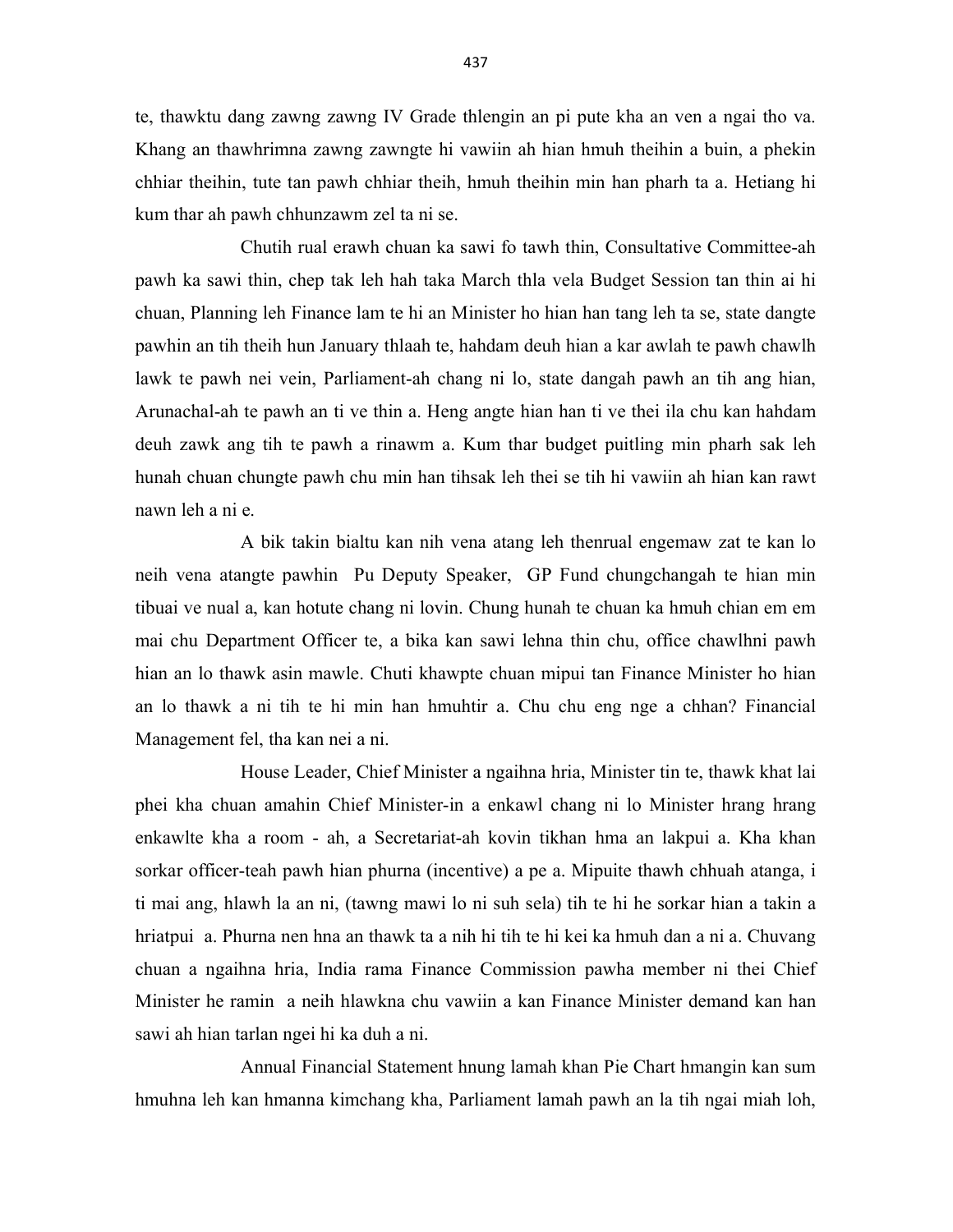colour ngat khan min han pe lehnghal a, hengte hi a chhuanawm a ni. Finance Department mai bakah pawh hetah hi chuan Printing and Stationery Department te pawh hi han fak tel thain ka hria a. A lawmawm a, hetiang te min han hmuh tir ta te hi lawmawm ka ti tak meuh meuh a.

 A demand-ah hian a mal te tea chutah khatah tia kei tehlulin va sawi ai chuan Finance leh Planning-in an hmalakna-te ; tin, Taxation Department kaltlanga kan ram mipuite tana rawngbawlna zau zawk , rawngbawlna awmze nei, sum leh pai tam zawk an ni ta te; tin, Law and Judicial lama kan hmasawnna zawng zawng te, keini kan bialah te phei chuan building engemawzat kan Finance Minister, Law and Judicial Minister hian min sak sak ve tawh a. A hawn theih tep a, min hawnsak hun pawh kan nghakhlel hle a ni.

 Demand no 18, 30, 34-a Minister zahawm tak demand-ah hian Printing and Stationery-a hmasawnna te tunah khan kan han hmu ta a. Kan budget bu leh lehkha an rawn print, thil hrang hrang an rawn tih atang ringawt pawh hian he Department hmasawnna hi kan lo hmu ta a, hengte hi lawmawm ka ti a. Hengte hi an harsatna awm reng tur chu a part khawl tha pui pui German siam an neih, heng te hi repair a lo hunah khan khawngaih takin Finance Minister lam hian pawisa an rawn dil hunah khan lo pe sela, nut bolt leina tur tih vel bawrah khan, ka sawi te lutuk deuh a ni mai thei a, khangah khan tihkhawtlai/tih buai ni lo se tih hi Printing and Stationery sawi rualin anmahni kaltlanga malsawmna kan hmuh vawiin ah hian kan dawhkanah pharh a ni a, kan hmu a, chungte avang chuan helaiah hian ka'n sawi duh a.

 Disaster Management, Demand no. 30-naah hi chuan, khawkheng tuar thin, ruahpui vanawn thlipui tuar thin, rap ina la khawsa mekte tan, leimin tuarte tan, zep tur a awm lo, hmarcha pho ro duh tan pawh, chhawhchhi khawng duh tan pawh he department hi an van tangkai in kan va mamawh em! Chuvangin he Department tana, (ka zo tep ), hmalakna awm hi member te hi a chhawrtu hlei hlei kan ni a, kan bial mipuite hnenah, keimahni inleng min rawn ngamtlakte hnenah helai hi harsatna awm miah lovin hei session chhungte pawh hian kan Minister hian bundle 10 velte chu min pek loh phei chuan insawi bat kan nei nual tawh a ni. Kha vel kha a ni tawh a, hengte hi nachang a rawn hre leh dawn a, a lawmawm hle mai a, lawmthu te pawh ka'n sawi duh a.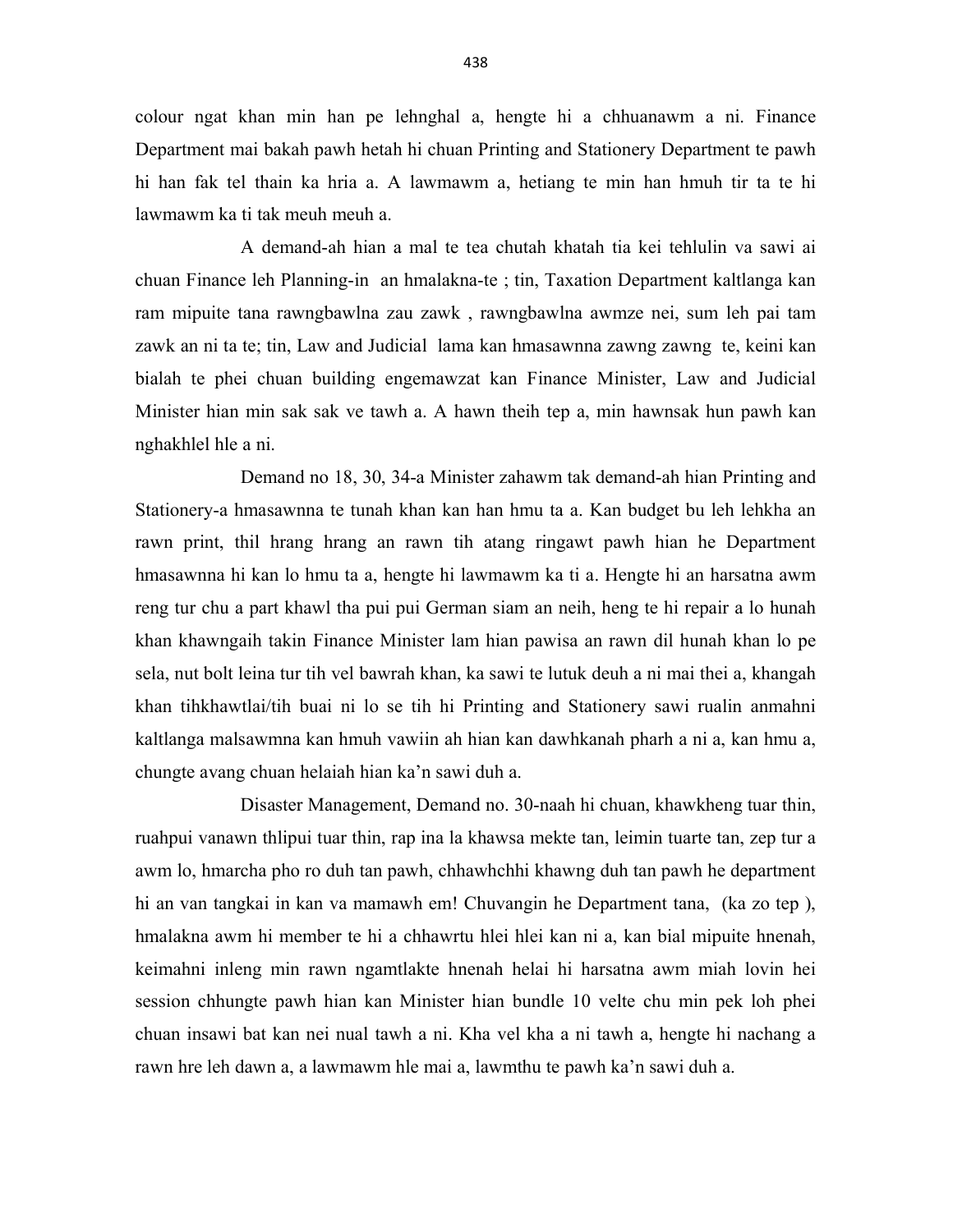Animal Husbandry chungchangah thil chi hrang hrangah, sa thianghlim zawrhna tur an han buatsaih atang ringawt te hian Pu Deputy Speaker, tun Christmas/Kumthar boruak kha nimin lawk a la ni e, i thlir let ang. Aizawl khawpui bikah hian, he Department-in ran talhna hmun thianghlim-a an talh hi veng pangngai deuh ho chuan chuta mi kher chu ei an tum tlat tawh a ni. A dang an buatsaih leh mek, corporation dangin an buatsaih leh mekte pawh hi tihpuitlin thuai thuai, tihpuitlin zel a nghahhlelhawm khawp mai. A kawhhmuhtu an ni a. Chumi bakah bawnghnute te, sa chi hrang hrang thianghlim, keimahnia kan han thar chhuahte kan han ti ve thei ta te hi a lawmawm a. Hengah hian lawmawm ka tih em em mai chu NLUP atangin a ni emaw, anmahni Department scheme pangngai atangin emawa mipuite hnena malsawmna va thlen tura an tih chu mipuite hlimna, lawmna an thlen tlat hi kei ka bial chhung bikah tun hnaiah hian lawmthu kan sawi duh a ni. Chuvang chuan he department hian mipuite tan rawng a bawl a. Kan hotuten fing leh fel tak maia ruahmanna an lo siama hi a tawp na atana Pu Deputy Speaker, ka'n sawi duh chu kan hotupa ho hian, ' kan Minister te hi an corrupt em mai, an chuti em mai, tih tur awm si lova, House hi chhuanlam tur zawng ngar ngarin chhuahsan dan i zawng mai ang aw, 'House chhungah sawi ila an thil tih that sawina tur remchang kan siam hnem mai mai a ni si a, keini chhuak ila chawhma ah an zo zel ang a, chuvangin i chhuahsan zel mai ang u,' tiin nang hi a target-ah an hmang mai mai che a ni. Pu Speaker, nang hi ka tih kha min ngaidam la, Chair zahawm tak kha an hmang mai mai niin ka hria a. Hengte avang hian Chair zahawm takin i rorelna, a rorelna hi kei chhuanawm ka ti a. Mizoram House-a chung zinga tel ve theia kan awm ringawt pawh hi lawmawm ka ti a. Vawiina kan Finance Minister zahawm tak leh kan VATy Minister kan ti mai ang e, anni demand rawn pharh hi lawm tak leh phur takin kei pass pui ka duh tih ka rawn sawi a ni e. Ka lawm e.

DEPUTY SPEAKER : Sawi tur kan awm em? Aw, Pu Hmingdailova Khiangte.

Pu HMINGDAILOVA KHIANGTE : Pu Dy. Speaker, ka lawm e.

Kan Finance Minister zahawm tak leh kan VATy Minister zahawm takte demand pahnih hi han sawipui hrim hrim pawh a chakawm a.Tin, general discussion-ah khan ka sawi lo a, ka thangbo avangin. Amaherawhchu han sawi ve ngei ka duh a thiamlo takin.

 Demand no.9 atang hian tan ila, Finance Department. Kan Minister zahawm tak hian kum kal tawh, kumhnih chhung kha Year of Consolidation a lo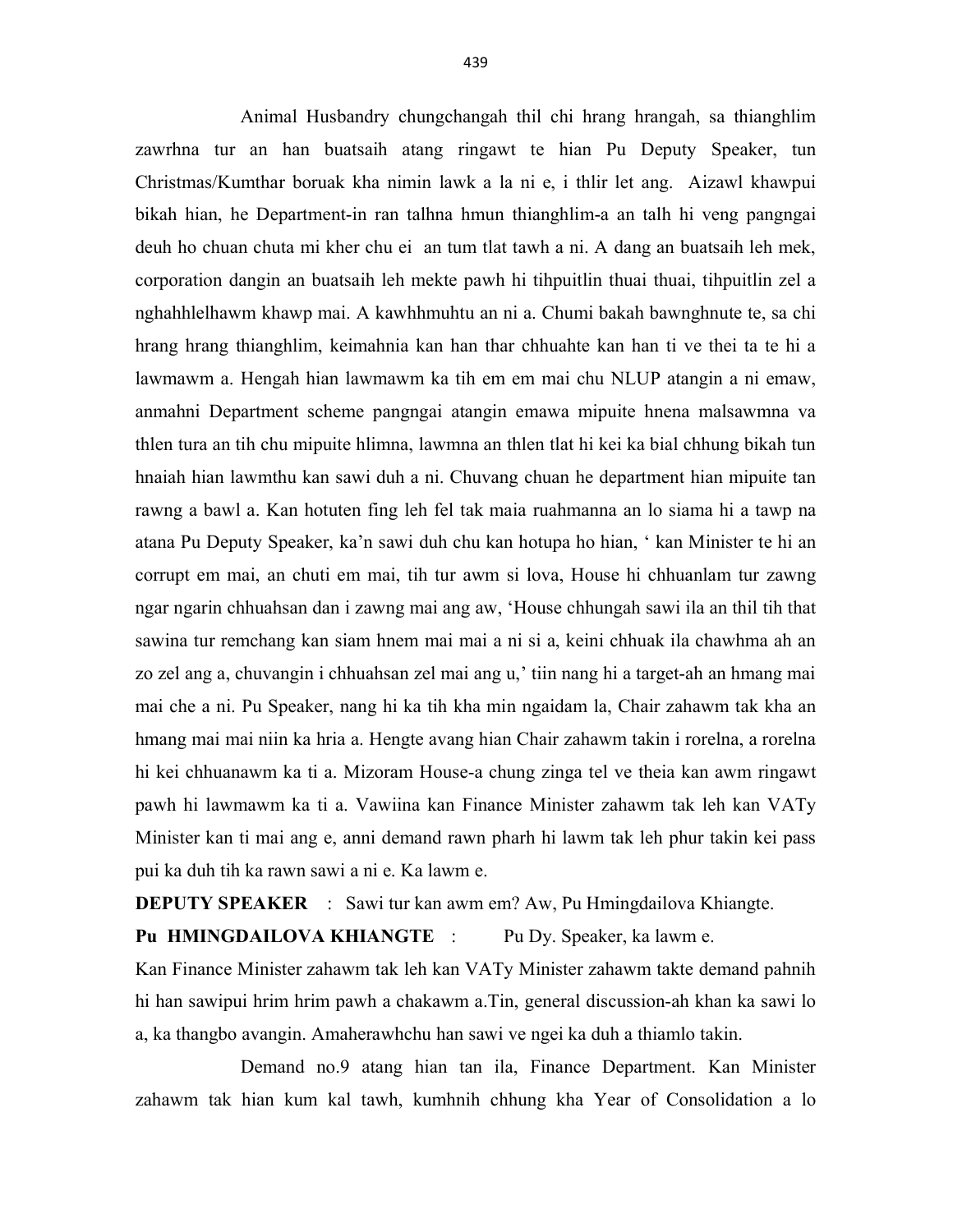maintain a. Chu a lo maintain chuan financial control, financial management tha tak he sorkar hian a nei a ni tih hi a tilang chiang hle a.

 Tilang chiangtute hi sawi teuh lo ila; pahnih khat han sawi ila. Sorkar hnathawk tam takin hun hmasaa GPF withdrawal ti hleitheilo khan harsa lutuk lovin kan Finance Minister zahawm tak leh kan Parliamentary Secretary, Finance in min sanction sak hlawm a. Sorkar hnathawk pawh an lawm hle in ka hria.

 Tin, hei tun hnaiah kan hriat angin central sawrkarin an rawih ngei ngei Hindi teacher, centrally sponsored scheme hnuaia an rawih, thla 10 lai mai hlawh an lo la lo reng tawh mai a. Kan sawrkarin a khawngaih hle a. Mizoram sawrkar budget atangin kan Finance Minister in heng Hindi teacher 1,300 zet thla 4 hlawh tur a lo nei reng mai te pawh hi kan vannei tlangin ka hria a. Mi te lawm zawng, mi te lawmna tur sawithei khawp a financial position tha tawk tak kan lo nei hi a ropui a. An hnenah hian lawmthu sawi awm tak a niin ka hria.

 Tin, kum 2014-2015 atanga 2015-2016 inkarah khan kan per capita income hi a lo pung nasa khawp mai a. 11.27% ngawt maiin a lo pung a. A lo punna chhan hrethiam vek awmkhawm kan ni a. Khatiang ang pung thei tura kan Finance Minister leh a thawhpui zawng zawng ten ro an rel thiam, sawi leh sawi hnu, financial management tha tak an lo nei hi ram pumpui hian kan vanneihphah niin ka hria a.

 Tin, Pu Dy. Speaker, kum 2017-2018 budget han thlir ila, lawmthu han sawi mai tur a awm hlawm a. A hmasaberah chuan sorkar hnathawk ten thla tin hlawh lak theihloh an nei dawn tawh lo. Hei hi a ropui hle in ka hria. A chhan leh a vang te chu kan sawikim vek tawh lo ang a.

 Tin, state owned tax receipt kha a pung dawn bawk a. ` 311-318 cores atangin ` 397.71 crores in a pung dawn a ni. Helai hi han sawibelh deuh hlek ka chak a. Mizoram hian kumtin a kan budget, a ni lo theilo in ` 8,000 crores aia chung kan mamawh chho zel dawn mek a. Chuta kumkhata kan revenue thawhlawm ve hi a tlem lutuk a. Chumi tipung thei tur chuan kan Finance Minister hian theihtawp a chhuah mek a.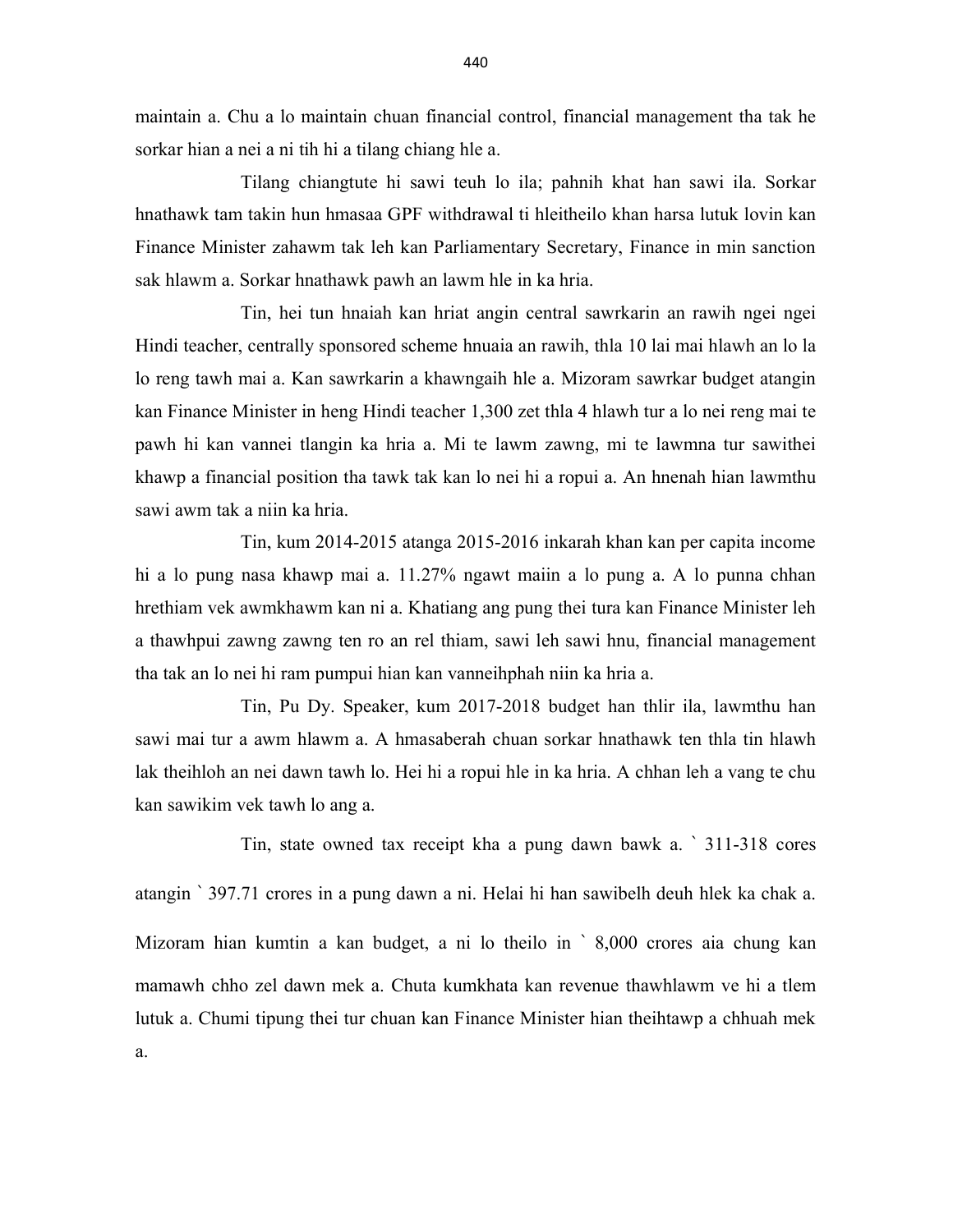Tin, kan sorkarin, Pu Lal Thanhawla kaihhruai sorkar hian huaisen takin he ram hi intodelh tura a buatsaih avangin chhiah lakna ngailo ah te chhiah lak dan tur an rel mek a. Tin, lak tawhna atang te pawhin mipui tana na lutuklo turin a lakbelh dan te pawh an buatsaih mek a ni.

 Mizo hian chhiah pek hi kan lo hreh viau ni te pawhin a lang a. Kan ram an han teh a, diktaka area zau zawng teh lovin, a chanve vel emaw teh kha kan tum deuh fo mai a. A chhan chu chhiah a tlem nan tiin. Mahse a tehloh ram pawh kha kan la intineitu tho bawk si a. Hengah te hian a kristian ram lo emaw a kristian rilru lo viaua ngaihtuah theih viauin ka hria.

 Sap ram kan ti lo theilo a. Khungah te chuan miharsa zawk ten sawrkarin assessment an siam vek a. Sorkarah chhiah an la chhun theih loh chhung hian hrehawm an ti ngawih ngawih a, an zak ru a ni. Chung chhungkua te chuan theihtawpin hna an han thawk a, chhiah pawh sawrkar ah chhunglut ve thei a an lo awm takah chuan anmahni kha an lawm a, an hlim a. Tunah chuan sorkarah chhiah ka chhung ve thei ta an ti a, an hmai te pawh a thal ve ha tawh a ni awm e. Chungte chu kan hriat a tha a.

 Huaisen tak a Pu Lal Thanhawla kaihhruai sawrkar hian he ram hi intodelh tur a a buatsaih chhohna ah hian mipuite pawh hian sawrkar ah hian chhiah kan chhung ve tur a ni. Kan theih ang ang, a tam thei ang tih rilru kan put hi a hun tawh viau in ka hria a.

 Tin, chung bakah chuan tun budget tharah hian han hmuh mai tur pawisa pung a awm a. Chu chu Police Deppartment tan hian TE ah ` 218 lakhs ngawt maiin kum hmasa atanga han chhut khan a pung a. Tin, motor vehicle ah te pawh ` 76 lakhs zetin an pung leh a. Uniform leina te pawh an lo harsa hle aniang a, tunah hian ` 340 lakhs in uniform leina tur pawh a lo pung leh ta a ni. Hengte hi kan ram tan a luchhum leh banchhum pawh huama hnathawktute an nih avangin an mamawh thuamthat thinlung pua kan Finance Minister zahawmtakin hetiang ang pawisa an ruahman hi a lawmawm tak meuhin ka hria a.

 Tin, chu bakah kawng siamthatna tur te ` 39.50 crores, PMGSY atan ` 200 crores, NEDP atanga lakchhuahin ` 113.19 crores. Tin, kan banphak mai a awmlo

441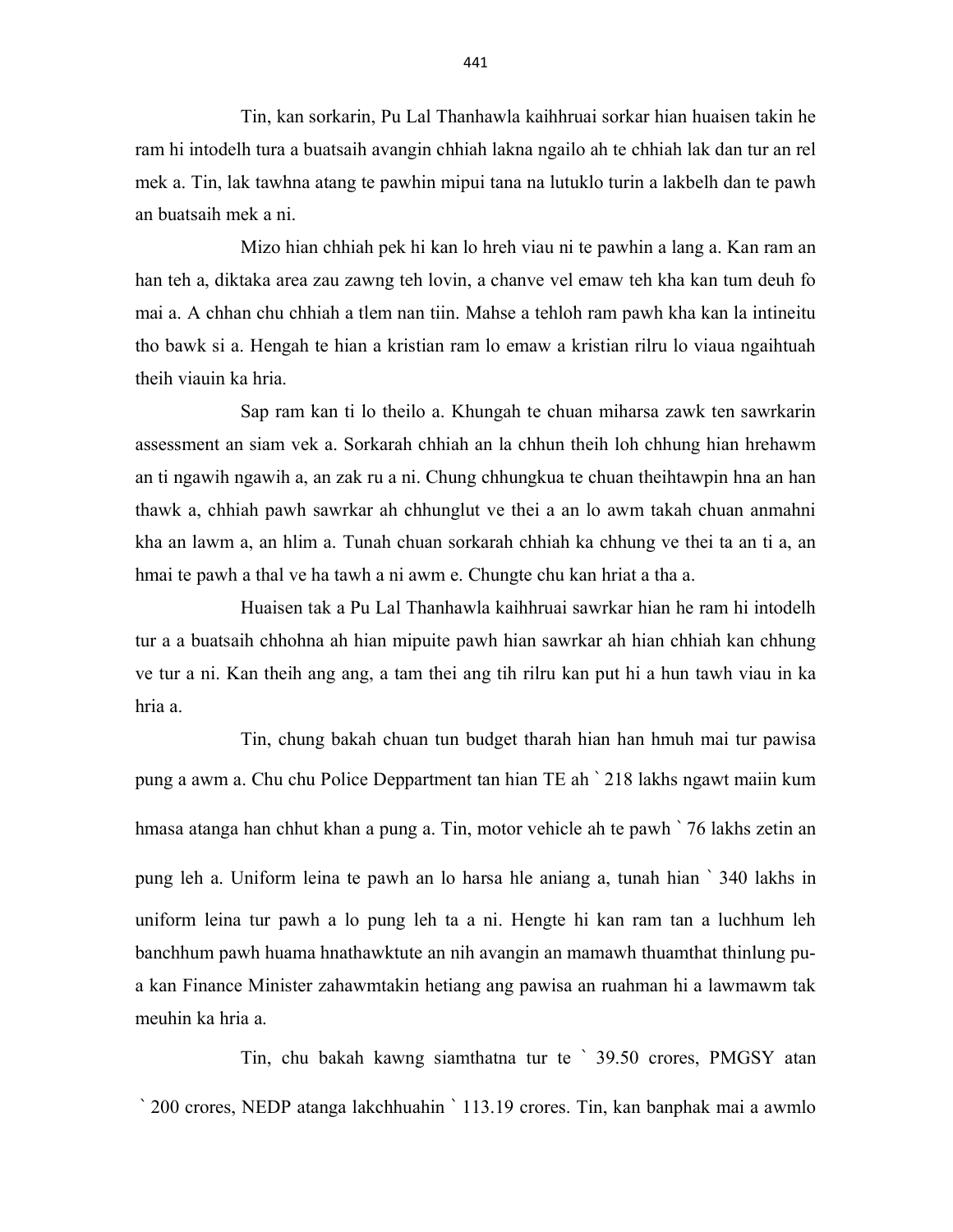NABARD atang thleng pawhin ` 80 lakhs hisap a lo ni hi kan hotute hian he ram harsatna kawng tinreng a a neih mek te hriain phuhruk dan leh tihfel dan hi a ngaihtuah a. A tawpah chuan finance/sum a awmloh chuan engmah a tih theih si loh a. Heng zawng zawng hriaa kan Finance Minister-in hetianga ruahmanna a nei hi a lawmawm tak meuh in ka hria a. Amah leh a hote chungah lawmthu kan sawi e.

 Tin, tawite in demand no.34, Animal Husbandry & VATy Department Sawi tur tam tak a awm. Han sawi mai duh pakhat ka nei a. A changtu Minister zahawm tak hian a Department hi a enkawl hneh hle in ka hria a, a ngal pawh a chak a. Tunhnai mai ah khan NLUP a Vawk trade changho te ta tur khawtual ami Vawkte an han lei khawm a, an han sem kha a remhriat thlak hlein ka hria a. Vai ram atanga an lak te hi chu kalkawngah te an thi duh a, hrite pawh an lo kai duh te pawh a niang. Mahse khawtual ami lei chawpa an sem hi remhriat thlak ka ti a, lawmawm ka ti ngawt mai, chuvang chuan a chungah lawmthu kan sawi ve ani.

 Demand No. 30-na Disaster Management and Rehabilitation Department hi ka hmaah khan lawmthu te pawh an sawi a, lawm leh zelna tur te pawh a awm a ni tih thute pawh kha an sawi a, kan han support zel a. Tawite kan sawi duh chu Mizoram hi fur natna hmun a ni a, furte hi a na em em a, kan lei a saptawng te hmang mai ila a soft a, a solid si loh avangin ruah a sur tam chuan leimin kan nghah fo mai a. Chungah te chuan inzirna lam awareness hi kan Minister zahawm tak hian a uar hle mai a. College tinah te, School tinah te he Disaster Management respond group te hi an awm fer fur mai a kan Police bakah. Chuvang chuan a chungah hian lawmthu sawi tur a tam a. Tin, tun hnai lawk pawh khan College pakhatah Mock exercise te an nei a, khatiang zel khan kan nei a nih chuan vanduaina te pawh hi lo thleng mahse a thlamuan thlak viau dawnin ka hria a. Tichuan Pu Deputy Speaker, kan Minister zahawm tak pahnih Pu Lalsawta leh VATy Minister zahawm tak Pu Ngunlianchunga te demand hi he House zahawm tak hian pass ngei turin ka rawn support ve a ni e. Ka lawm e.

**DEPUTY SPEAKER** : Le, tunge han sawi ve leh ang le, Pu R.L. Pianmawia. Pu R.L.PIANMAWIA : Pu Deputy Speaker, vawiiah demand sawi chak awm tak tak mai sawi theihna hun kan neih avang hian lawmawm hle in ka hria a. Finance Minister chanpual ah hian nidang aia kan Finance Minister-in engkim mai felfai taka a rawn ruahman theih tak avang hian a lawmawm hlein ka hria a. Tin, ka sawifo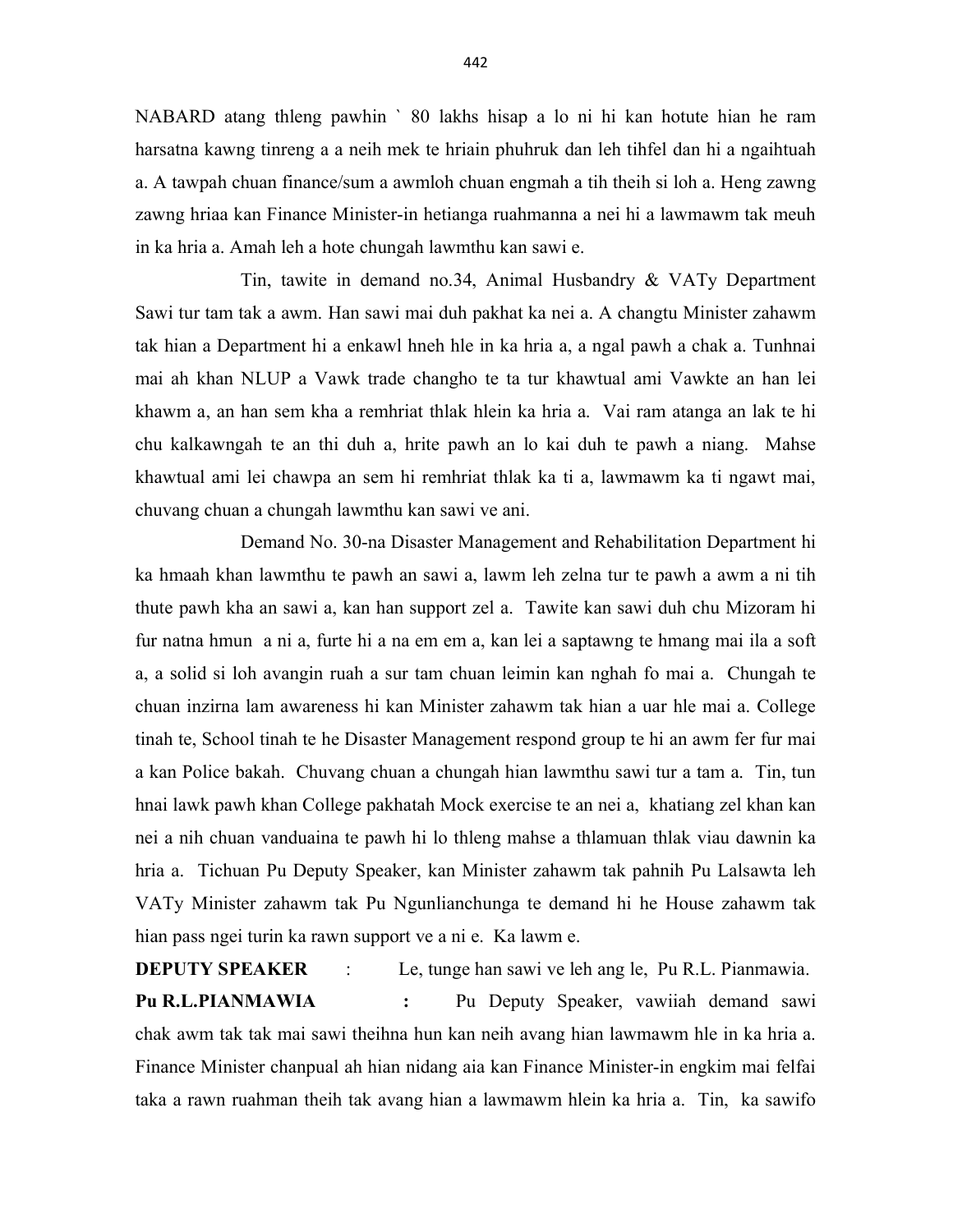tawh angin Mizo tawng ngeia fiahfai taka a rawn ruahman thin hi a lawmawm tak takin ka hria a. Tun hnu zela Finance Minister lo awm leh tur te pawhin ani atang hian in zirin ti vel zel tawh se tih ka ngen duh bawk a.

 Tin, sum leh pai dinhmunah ngaihtuahna a hmang thiam a, fiamthuin ka ti a Finance Minister awm tawh te hi chu an sam hi a ro rap rap mai a. Tuna kan Finance Minister hi chu a mawm deuh hlap reng mai a. Chuvang chuan a lawmawmin a chhuanawm ka ti a, ngaihtuahna hmang thiamin a puibawmtu department lam te pawh an tangkai tha tawk a ni tih a hriat a. Tin, Finance-a thuho te pawh luhchhuah nasa ber pawl ka nih ka in ring a MLA hoah hian an fakawm hlein ka hria a. Tun hma deuh khan department hote kan dawrkual ve nasa thin a. Department pakhata mi pakhat phei chu kan dawr ngun ve si a, sa plate leh thingpui pek hmasak loh chuan biak tawng zawh a ni ngai lova. Chutiang chu department hotute hmuh tur leh tawn tur an awm ta lo ringawt mai pawh hi a lawmawm hlein ka hria a. Finance Department bakah Planning te pawh a luhchhuah tam pawl ka nia, mawl deuha kan va luhchhuah pawhin fel takin engkim mi an lo tih sak thin a, an inkaihhruaina a lawmawm hlein ka hria a, a chhuanawm bawk a. Tin, sum leh pai an han sem darhna kawngah Finance Department hian an sawi tawh ang khan Home Department-ah kan Police department te ngaihsakna tawngka ni lova a tak ram an rawn ti lang hi a lawmawm hlein ka hria a. Keini bial te phei chu Home Department ti hek ber leh hmang tangkai ber kan nih ka ring a, an dinhmun hi ka hrechiang thawkhat hian ka hria a, an khawngaihthlak em em a, Petrol an han dawn VATe pawh hi a la turin lo kal ta se an hmun an thlen leh khan a zo tawk vel chiah chiah a, thlakhat quota a nia. Chutiang dinhmuna ding chuan kan mamawh engkim kan himna tur ram himna tur kha an ngaihtuah a ngai bawk si a, an khawngaihthlak em em a. Chutiang dinhmun te hriaa ruahmanna fel tak neia Home Department a kan Police ho tana ruahmanna puitling tak tak mai hmuh tura an rawn chhawpchhuak thei hi a lawmawm ka ti a. Tin, kan Planning Department te pawhin kan hmasawnna tura ruahman naah theihtawp an chhuah zia hi kan lo la hriat ve loh avangin tunah hian kan hre ve dawn tan chauh a, an tangkaina leh an inpekna avanga ram hmasawnna kan neihna turah pawh project hrang hrang kal danah te ruahman na leh an inpekna chhuanawm tak tak kan hmuh hian a lawmawm ka ti a.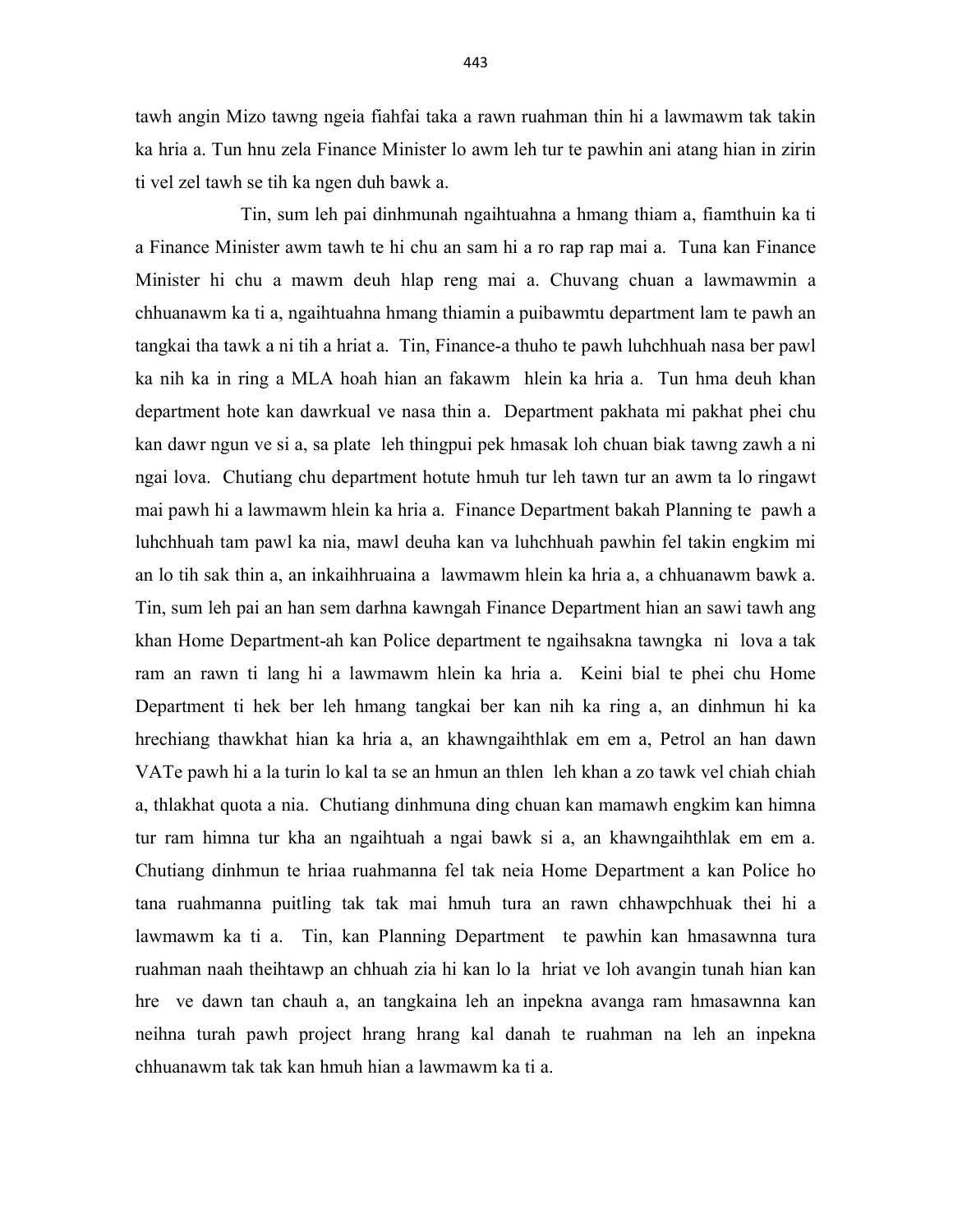Tin, Law Department hi kan hmang tangkai si a, duhthawh thil han sawi ila, a thawktu lama hi an tlem deuh niin a lang a. Department hrang hrangin VAT tur hi an thehlut nuk nuk reng a, khami lo zir chianga lo ti tur khan a thawktu lam hi an chau hle niin ka hria a. A thawktu te hi an phunchiar lova, harsat thu an sawilo mai pawh a, an thiam deuh phei chu ni se ang chhuak ta sela, tuma hnial rual lohin an an chhuahna hi thudik a ni ang tih a rinawm a. Chuvang chuan anni bikah hian duhthawhna thu kan sawibelh duh a.

 Tin, kan Minister zahawm tak Pu C.Ngunlianchunga department chan pawhin min hriatchian angin an tello hian kan khawsa thei hlawl lova. Heng Tarpoulin leh Silpoulin tih te pawh hi a mamawh tam ber bial kan ni bawk a, kan mamawh hi duhtawk phuhruk lo mahsela, min phuhruk sak hle a ni tih ka sawi duh a a lawmawm hlein ka hria.

 Tin, tarpoulin leh silpoulin min pek mai bakah hian chhiat tawk te tana rangva pek mai tur an in ralring reng theite pawh hi a lawmawm hlein ka hria a. Chhiat tawh atanga ni thum chhungin rangva mamawhte min la pe chhuak zat zat ani, chuvang chuan a lawmawm hlein ka hria. Tin, anni department DM & R hi a Mizo tawng chuan dah dawn ila " Mangan laia tanpui theitu hnai reng department" tih tur an ni a, a lawmawm hlein ka hria. Anni atang hian mangan nikhuaa min tanpui tu tur SDRF te an han din a, heng te avang hian tunah chuan vanduaina leh harsatna kan tawh pawh nidanga kan buaina thinah khan kan ziaawm ta hle mai a. Tun hnai khan Tuirialah Sunhluchhip mi tla an awm a chungah te pawh chuan YMA a an lo training thiam tawh ho ten an lo tanpui a. Tin, chumai bakah hmanrua engkim an lo ruahman sak a, MAP a an lo dah Tower light te mi an hawhtir bawk a. Luipui kamah thim zinga awm mai tur Tower Light te hmang hian hma kan la thei a, heng an hma lakna te hi a chhuanawmin min ti awlsam em em a ni.

 Tin VATy Department ah hian kan bial hian duhsakna a dawng teuh tawh a, dawnna tur dang pawh kawng min siam sak mek a ni tih kan hriatin kan Minister chungah pawh lawmthu ka sawi duh a. Kan bial khi a dung a sei ve ang reng a, kan duhthusam phei chu a la ni lova, doctor min pek te an tha em em chung in duh angin an vil hneh tawk lo va. Tin, VFA hi tih belh theih hram ni se, tunah Finance Minister ruahmanna nei thiam tak a awm bawk a, VFA tlachham taka an awm hi chu hriat sak chi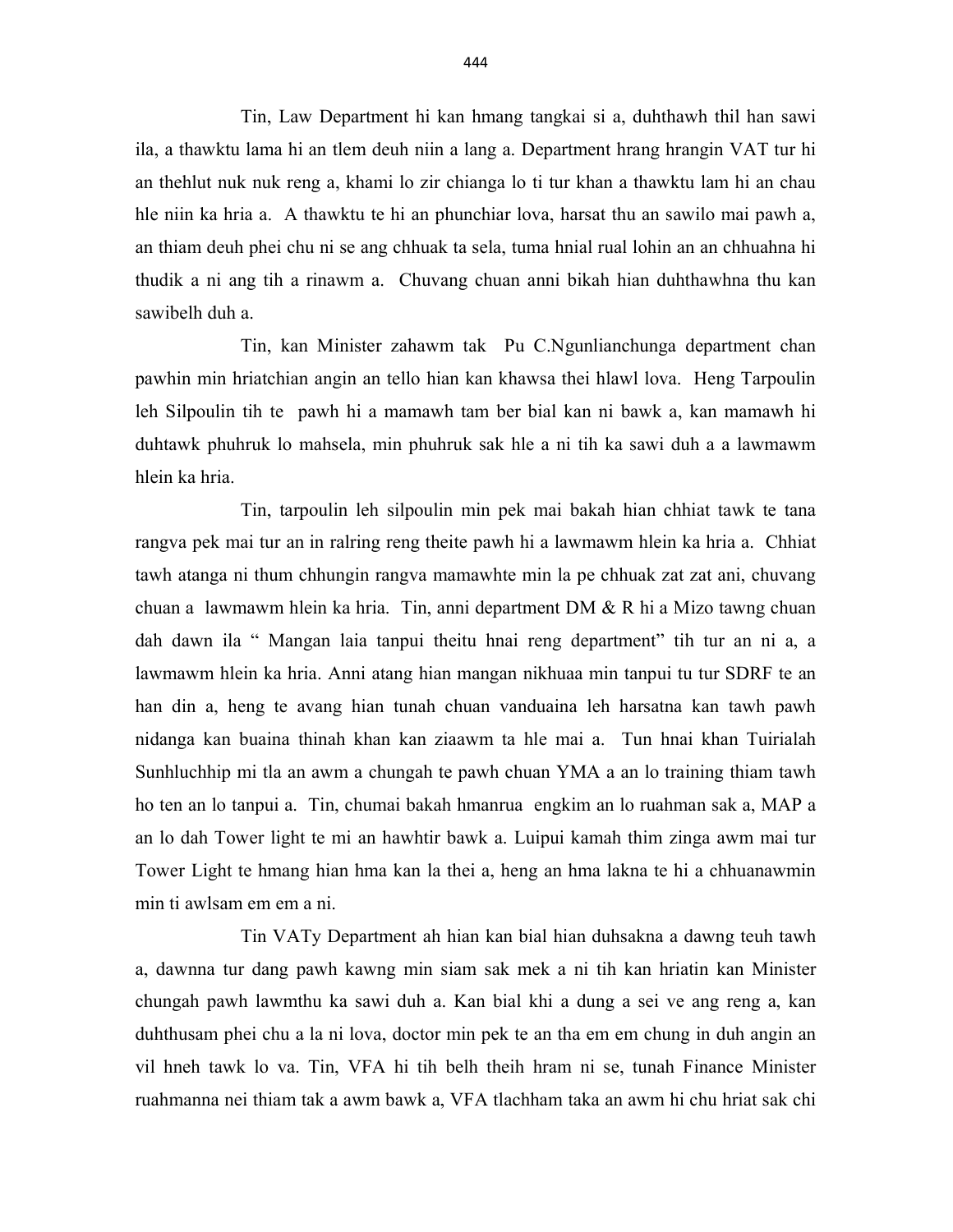niin ka hria a, department aiawh pawhin ka ngen sak a. VFA hi engemaw zat chu laksak ngei ni se tih ka ngen duh bawk a ni.

 Tin, Printing & Stationnery ah hian nidanga kan tih theihloh thin te tih theihna turin khawl tha tak tak an rawn bun ve ta a, Zirlai Bu te, Mizoram Calendar te pawh helai hmun ah ngei min chhut sak thei ta a, a lawmawm hle in ka hria. Anmahni ngaih ah chuan an la in duh tawk lo mai thei a, tunhma lakah chuan rualawh chu a phuhruk thawkhat hle niin ka hria. Hetianga hma an la hi lawmawm ka ti tak meuh a. Tin, department hrang hrang te mamawh tur stationnery te pawh tunhma lamah khan kan sawi tawh thin a. Department hrang hrangte pawhin kha kha an zawm turah kan ngai a, khatiang ang chhe mai mai lo tur, rintlak/laktlak an han nei chho thei zel te pawh hi lawm awm hle in ka hria a. Thil thalam ah inelna kawng an zawh dik viau in ka hria a, a lawmawm tak meuh meuh a. Kan Minister te pahnih demand hi ka rawn thlawp a, mahse sum leh pai hi VATy bikah hian tun aia tam deuh hi tih theih dan awm sela duhawm hle in ka hria. Ran chaw hi kan buaipui ber a ni a, thingtlang mite tan ranchaw hi duh thu a sam lo khawp mai a. Thingtlang mi te tan ranchaw hi duh duh a lak mai tur a awm lova, a awm chhun pawhin tun ai-in a rate la tlawm thei sela a duhawm hle in ka hria. Wheat Vai te hi anni atang hian pe chhuak thei sela, sum leh pai, a capital tur te hi deptt. tan hian rua hmanna awm thei sela tun ai hian VATy Department hian ran vulh tute hi nasa zawkin an arh chhuah tir thei ang tih ka ring a. Sum leh pai, theh chhuah dan tur awm leh zel sela tha hle in ka hria. Chu chu Pu Dy. Speaker, ka sawi theih chin ni se. Ka lawm e.

Dy. SPEAKER : Hun in hmang thiam viau zel e. Tunge han sawi ve leh ang le? Pu T. Sangkunga.

Pu T. SANGKUNGA : Pu Dy. Speaker, ka lawm e. Vawiin ah kan Minister pahnih te demand sawinaa ka tel thei hi lawmawm ka ti hle mai. Hmanni khan All India Service chungchangah East India Company in covenanted post an siam atanga All India Service, ICS te, IAS te lo awm chho a ni ka'n tih khan in, 'Mohenjodaro atangin a tan lo chauh a ni' min ti a. Vawiin chu a aia bul leh zualah tan ka duh a. Kan hriat angin Law Collage a kan kal lai chuan kan teacher min hrilh hmasak ber pawl chu khawvela dan awm hmasa ber chu "Pathian - in Evi leh Adama hnenah 'thei eng pawh he huan chhung ami hi in ei thei a, chhia leh tha hriatna thei tih chauh lo chu' tih hi khawvela dan awm hmasa ber a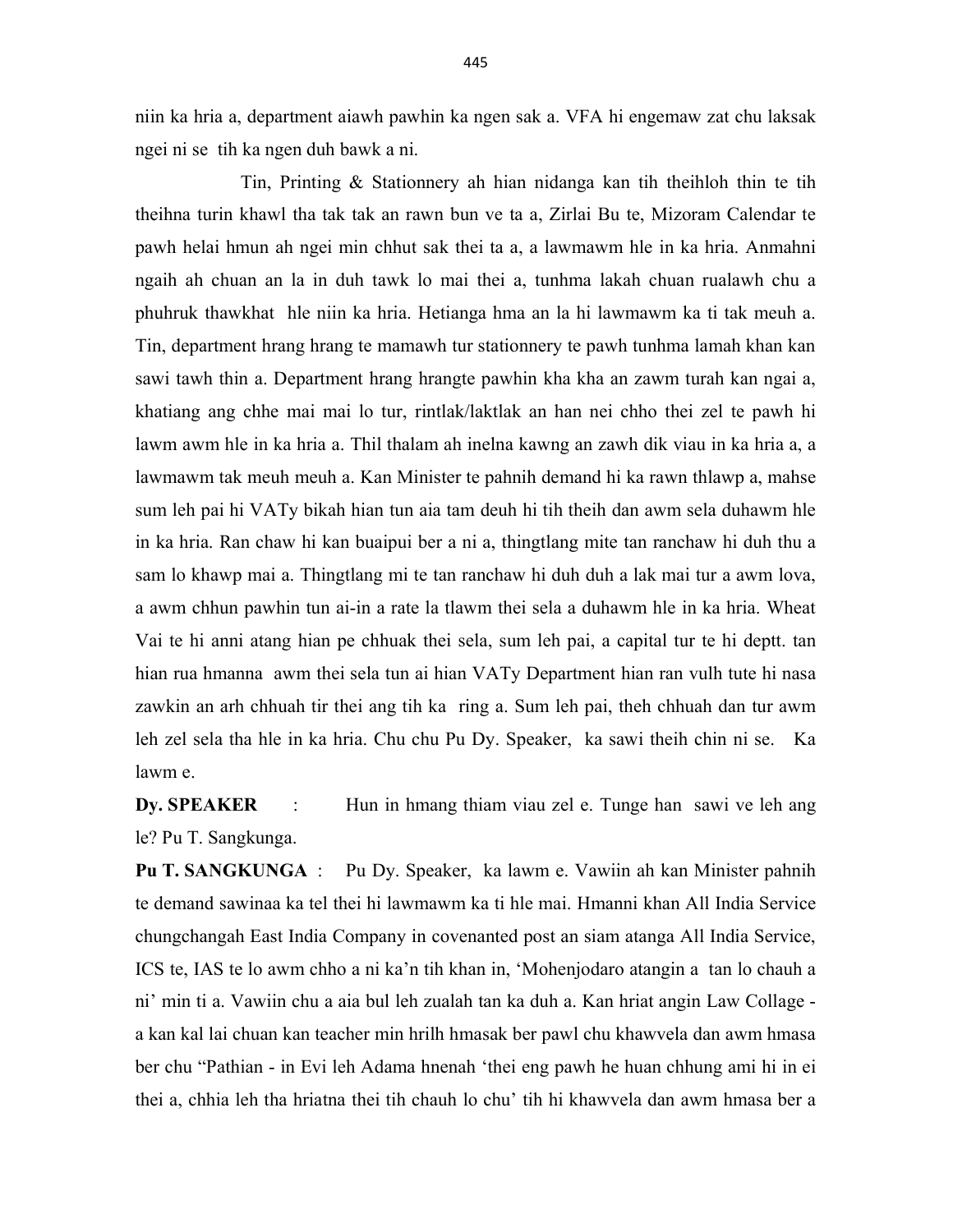ni e" an ti thin a. Chuvangin Law & Judicial Department demand-ah hian khawvela dan awm hmasa ber atangin kan tan ta daih a nih chu, Mohenjodaro aiin a upa hle a ni.

 Tichuan, separation of judiciary kan han neih takah hian kan rama thubuai lo tam zia a lo lang ta a. Kan lo changkan tak vang te pawh a ni ang a, Judicial Service officer-te hi Sunday te pawhin office an kal reng mai a, Krismas-ah te pawh ka court dawn an ti a, an kal reng mai a. Hetiang khawp hian Judicial Service te hi tunhma MCS te nena an in kawp lai ai kha chuan a va lo dang ta em em ve tih hi ka ngaihtuah a. Training lamah lah Allahabad-ah , Delhi-ah kan training dawn hi an ti reng mai a.

 Hetiang service pawimawh em em maia in daih lo lutuk, a bik takin (nimina Aizawl DTO an sawi ang deuh te kha a ni a), Aizawl-ah hian an in daih lo nasa lutuk a, thubuai nei te an kal thlawn nasa lutuk a, hming an sign-a hawn leh hi a ni reng mai a. Hei hi kan Law Minister, Finance changtu Miniter hian lo hre deuhvin tih pun hi a tha awm mang e aw tih hi ka ngaihtuah a, an hriselna te pawhin a tuar thei hle dawna ka hriat avangin ka'n sawi chhuak duh a ni.

 A dawt leh ah chuan demand no.8-na Taxation hi a pawimawh a, kan sum hnar an lo ni ta a. Tuna kan sum hmuh tamna te pawh hi tax khawn atanga lo awm a ni mai a. Taxation Department an din tirh te ka ngaihtuah a, state kan nih dawn tep U.T. kan nih lai khan ` 42.07 lakhs kha an kum khat tax khawn a ni a. Kuminah hian February kan thleng tawh a, March kan la thleng lova, chuti chung pawha kan tax hmuh hi vaibelchhe zahnih leh point sawmruk pakua Taxation Department-in an khawn a ni. Chuti a nih chuan state kan nih dawna an tax khawn kha a let zaruk sawmkua paruk in a pung hman a ni. Tuna kan kal dan en phei hi chuan GST hi kumin 1<sup>st</sup> July atanga hman tur a ni ti in hmannia GST Council-in a tih tluk anga a kaltluan chuan kan tax hi a pun lehzual ring ta ila. A chhan chu bungraw siamchhuaktu ni lo, a leitu state te kha a hlawk zawk kan nih dawn avangin nasa taka kan Taxation Department hi improve ngaiin ka hria a, a thawk a te hi an fel fu mai a, MCS-ah te hian kumtin hian an tling zel mai a, an la fuh niin ka ring a. An kalsan post te hi a ruak leh thin a. GST Council-in thutlukna a siam tawh si chuan an post ruak ho hnawhkhah hi ngai pawimawh ila a tha awm mang e tih hi ka ngaihtuah a. Kan Miniter chak tak hian post awl ang ang te pawh hnawhkhah sak tura tan lak a ngai mang e ka ti a ni.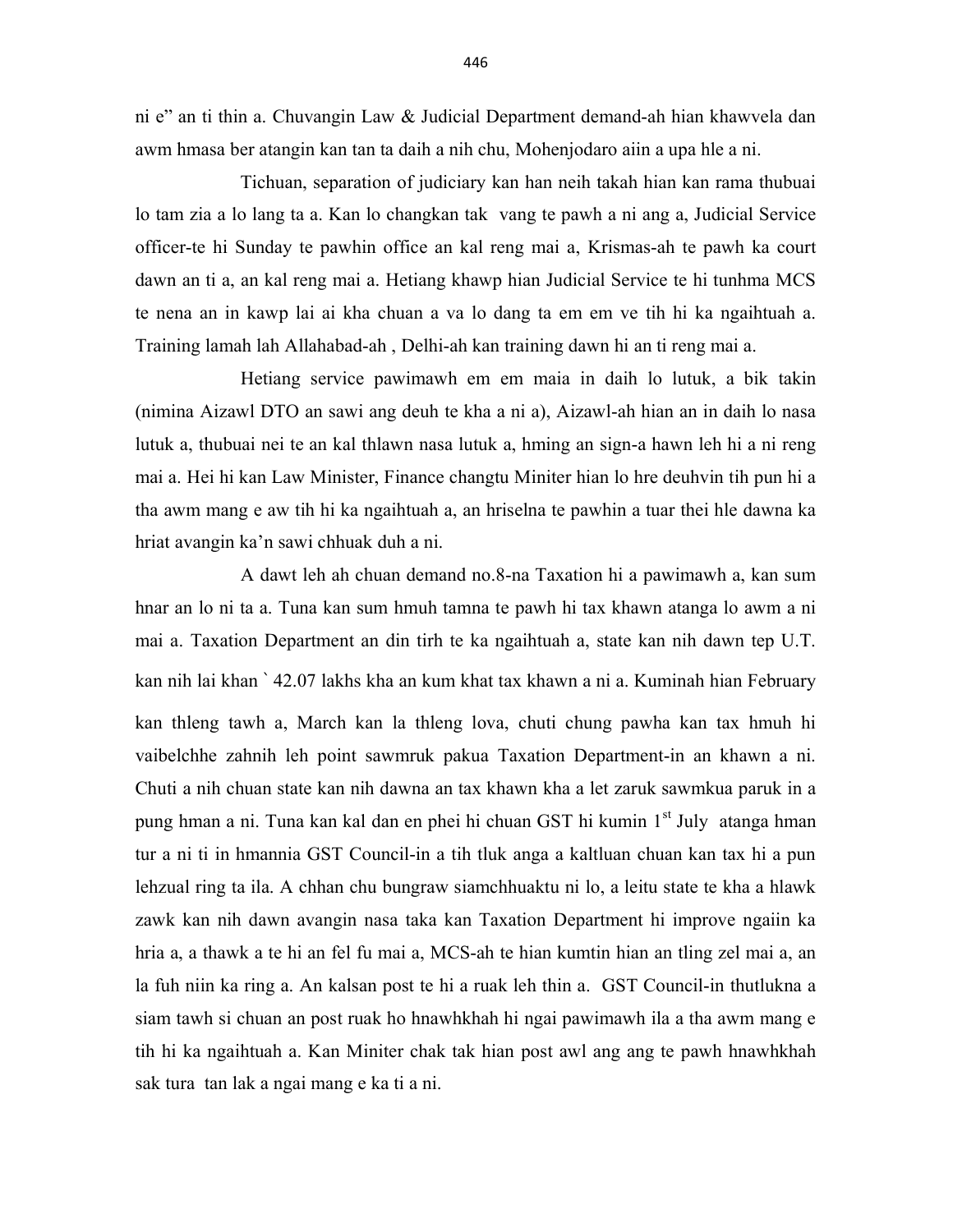Tin, Accounts & Treasuries kan tih U.T hlima kan Finance Deputy Secretary, Pu Rozika ten an enkawl kawp lai te khan, (amah kha kan in hnaih bawk a ka hriat zawng tak a ni a), thawktu an chaurau in an khawngaih thlak em em mai a. Amaherawhchu, tuna an in improve nasat zia leh pension te, G.P Fund te, pensioner leh thi chhungte tana an hmalak chak zia hi fakawm ka ti a. Tin, hmanniah pension regulation thar chungchanga Best State for subscriber Record Maintenance lawmman an han la hial te kha a lawmawm a, Accounts & Treasuries-a thawk te fel zia a ti langin ka hria a. Anni pawh saw an in daih loh zia saw ka hria a. Tunah sawn U.T leh state upgradation laia thawk te an pension sup sup mai si a, thi engemaw zah an awm reng mai bawk si a, mipui mamawh tak meuh meuh khawih an ni a. Anni service pawh hi improve ngai tak zet zet in ka hria a.

 Tin, kan Minister Pu Ngunlianchunga demand 3 zingah hian VATy hi ka awm tawhna zinga pakhat a ni a, hma an sawn chak zia hi ka hmu ve reng a, lawmawm tak zet zet in ka hria a. Lawmawm ka tih zual pakhat chu artificial insemination hi a ni a. Mihring pawh laina hnai innei chu piangsual an awm duh a, eng emaw dik loh na an nei duh a. He harsatna pumpelh tur hian VATy Department a ka awm ve zawk lai khan Liquid Nitrogen Plant, Lunglei a dah tur Europe ami kan lei a, Lungleia va dah daih chu a uiawm mang e aw kan ti kan ti a, Aizawl ami a chhe tawh si a. Tunah hian hetiang chiah hi Selesih a dah atan an lo lei a. Hetah hian bawngpa chi Europe a mi emaw Delhi a mi emaw zuk lei ila, hetah hian han dah tha ta ila kum 100 pawh a vawng tha thei ta, kum 200 pawh ni sela a liquid a awm chhung kha chuan a chi a vawng tha thei si a. Kawlkulh a kan kal in bawng neitu pakhat bawngpui chu ama fa khan a lo rai mai mai a, hnute a nei tam duh awm lo mang e ka ti a. Tin, Burma sial Run lui kam ami te khi a tet em em nachhan chu unau an in rai a, mahni nu te an rai leh a. Chutiang chu a nih avangin bawngpa chi (semen) dah that theihna an neih belh tur hi ropui ka ti a ni. Vawk ah phei chuan India ramah field level-a kap rai awmchhun an ni a, an hmasawnna hi ropui ka ti. Thingdawl, Selesih, Lunglei leh Mampui-a Calf Rearing Centre an nei te hi farmer ho tan a tha em em a ni.

 Tin, Mizoram, Manipur tlang ram, Nagaland leh Arunachal te hi sial vulhtu awm chhun kan ni mai a, a sa hi a to chak si. Pi leh pute atangin sial talh ngaisang chi kan ni a, lungphun na ah te, inneihna ah te sial talh kan duh thin. Ka bial khi Zoram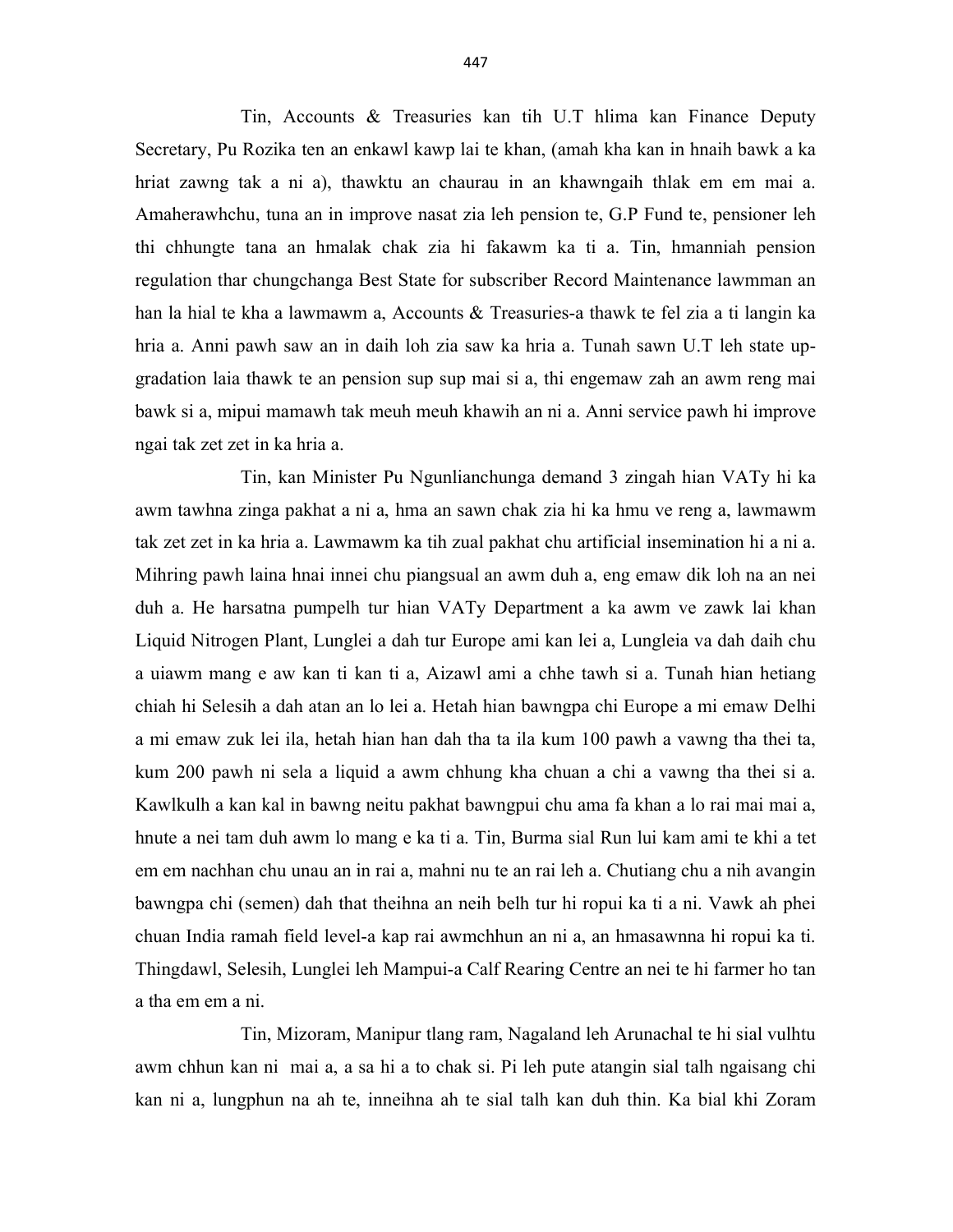pumah se tamna beer a ni a, khaw riat ah sial an vulh a, khaw khat ah 300 te a awm a. Aizawl lama kan thiante ho hian lungphun nan te, mo lawm nan te 'sial kan duh, i bial lamah min lo ngaihtuah teh,' an ti deuh reng a, se-pa-chal te ka la thla thin a ni. Sial vulh a hlawhtlinlohna ber chu barbed wire indaihlohna hi a ni. Sial hi mi lo leh huana a chhuak thin hi an buaina a ni a. Kan sorkar-in barbed wire tlem-a- zawng chu a pe a, mahse a la daih lo nasa em em a. NEC - ah te crore khat emaw, crore hnih vel ngaihtuah sak in project siam ila, hneh taka hung mai tur a ni a. Kan House Leader zahawm tak leh Planning and Finance Minister zahawm tak te hian ngaihpawimawh sak ula ka duh hle mai. Tuna a awm ang ringawt hi chuan mi lo leh huanah sial a chhuak fo mai a, a hungna tur hi an problem ber a ni. Sial kan neih zel theihna turin barbed wire i lei ang u. Central- ah BJP an lal a, bawng lak chhuah an awih tawh bawk si lova, China-in Burma sial leh bawng an la nasa bawk si a. Chuvangin, Mizo bawng leh sial lei tur hi a tlem chuan kan ramah hian sa-ah harsatna kan nei dawn a ni. Hetah hian tan lak a tha hlein ka hria a.

 A dawt leh ah chuan Disaster Management-ah hian hma nasa takin kan sawn a. A thawktute an fel bawk a, a mamawh leh chhiatna tawk tak tak te tan silpouline leh rangva te harsatna awm lova he department in heti taka hma a sawn hi lawmawm ka ti hle a ni.

 A dawt leh ah chuan Planning & Programme Implementation Department (demand no. 14-na) hi ka lo awm ve tawhna a ni a. Vawiin ah Plan Fund a lo bo chho tur te hi lungte pawh a leng a. Tuna officer senior zawng zawng lakna Recruitment Rules kha ka kuta chhe pui puia ka ziak hmanga lak vek an niin ka hria a. Vawiin ah chuan a senior zualte chu an lo pension tan leh tawh a. Department changtlung tak Pu Rualzakhuma IAS, Pu Hminga, Pu J.C. Japanruna etc. te ho a phur taka kan thawhna a ni a. Kan officer fel tak tak te plan pawisa a awm loh hnu ah pawh kan House Leader-in hmanna tur a lo la hre leh zel te hi lawmawm ka ti a. NEDP te pawh hi anni hmanga kan siam chhuah a ni a. Heng te pawh tangkai taka an rawn hmang chho zel tur hi lawmawm ka ti tak zet a ni.

 Printing & Stationery Department hi kan office mamawh engkim help nei lo a min pe thintu te an ni a. Stationery materials hlep nei lova an supply khan revenue an hmuh bakah corruption a check nasa em em a, challan hmanga thil lei vek a nih avangin.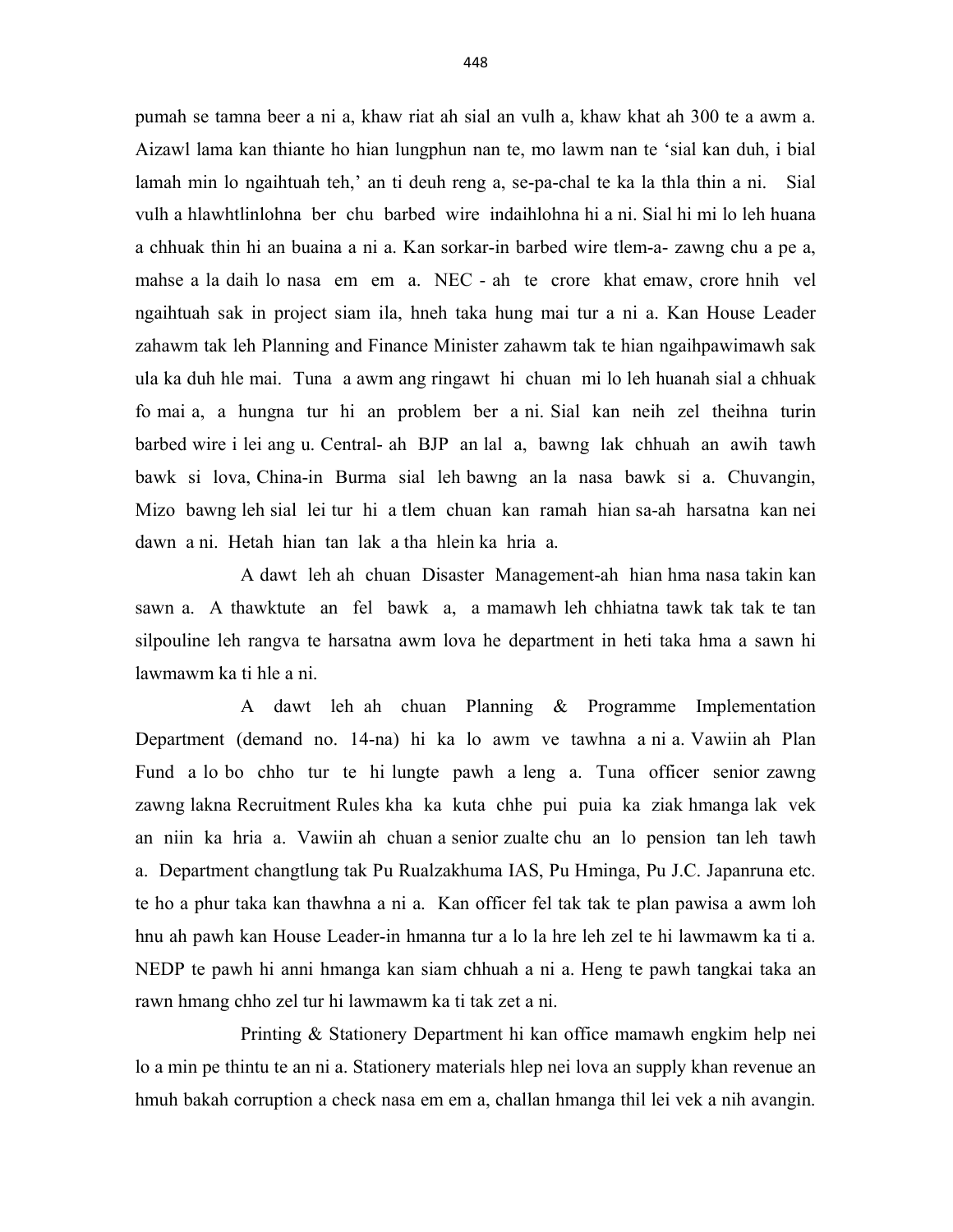Xerox paper aiah chumi chu ka la duh tih kha a awm thei lo a ni. He department hi chak zawka kan Minister in a hruai hi lawmawm ka ti a, hma pawh an sawn nasa a ni.

 Tichuan, kan Minister pahnihte demand Law & Judicial Department, demand no. 4-na te, 8-na Taxation Department te, 9-na, Finance Department leh 14-na, Planning & Programme Implementation Department te, 18-na Printing & Stationery leh 30-na, Disaster Management & Rehabilitation te, 34-na AH & Vety te hi pass pui ka han rawt bakah Pu Deputy Speaker, sentence khat lek, Vety-a Sial awmna ramah Vety Doctor post awm zawng zawng kan fill-up vek kha, tunah an la chhuak leh vek tawh a. Post fill-up a har em em mai a, VFA leh Vety Doctor dah hi department dang post ruak dahkhah ai mahin a har bik em ni aw tih tur a ni. An damlote an au chhuak thei si lova. He department hi ngaihthah an nih reng chuan sa demand a sang chak ropui si a, phai lam atanga lak chhuah a harsa tawh bawk si a, helai hi kan Finance Minister leh kan House Leader te pawhin min hriatpui ka duh a ni. Tichuan kan Minister 2-te demand support pahin Pu Deputy Speaker, ka'n sawibelh a ni e. Ka lawm e.

Pu H. ZOTHANGLIANA : Pu Deputy Speaker, ka lawm e. Kan Minster zahawm tak te pahnih demand kan sawiho dawn a, kan pass dawn chiang sa bawk hi a lawmawm a kawngkhat ah chuan.

 Kan hotuten an sawi tawh bawk a, sawi lo thei lova chhung lama tur tu hi a awm ve a. Kan opposition member te chet dan hi chu Pu Deputy Speaker, i thutna ah khan thu zawk ila chu, 'in chak e mai, rei deuh hlek hi lo chawl law law mai rawh u' ka ti mai awm mang e aw ka ti a ni. An chhuanlam hi a fahrah fahran em mai tih thu ka'n sawi ve zawk duh a.

 Demand no.4-ah hian ka sawi duh chu thawktute an fakawm khawp tih hi a ni a. Chutih rualin kan member pakhatin a sawi ang khan an fakawm viau rualin an indaihlo em em a ni tih chu a lang thin a ni. Keini pawhin kan hriat ve phak chinah pawh hian an kutchhuakte belhchian dawl tak a ni a. An hnena Department hrang hrang ten thu leh hla kan thlen te uluk takin an lo zirchiang thin a. In nghahnatlak ni a an lan rualin a thang rei thin hian eng eng emaw harsatna, rokhawlhna a siam chang erawh hi chu a awm thin a.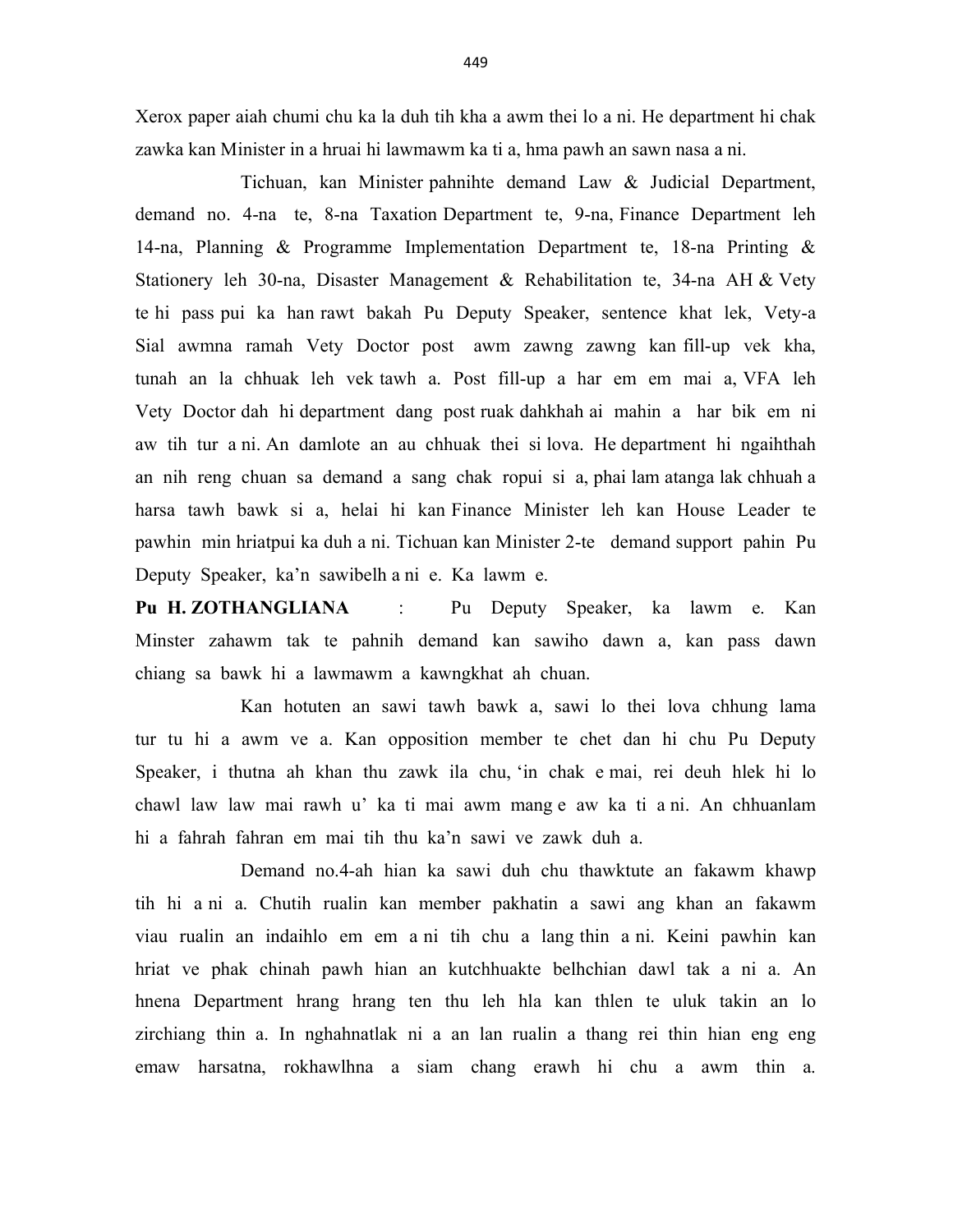Chuvangin, mihring han dah belh dan te hi awm se aw tih kha ka han sawi ve duh a.

 Nikuma kan budget bu ah khan Lawngtlai hmunah Judicial building leh quarters te sakna tur atan cheng nuai zariat dah niin ka hria a. Kha kha kan Finance Minister - in min hriat sak theih chuan ka lawm hle ang, enge a chin ti in ring te kan fan ve nasa a ni tih ka'n sawi duh a.

 Pu Deputy Speaker, i phalna in kan hotute ngaihdan a ni em tih hlauthawng chunga thil pakhat ka han zeh tel duh chu, kan Minister zahawm tak tak te hian an nau te, an thutpui te thusawi hi chu menah an thlak duh a, an react duh lo fova. Opposition thusawi hi an ngaipawimawh bik lutuk a, tha deuh deuh hian an chhang a, an naute ngawih ngawih thusawi hi ngai ah min neih sak thin a, duh leh office lamah rawn sawi ang hmiang min ti deuhvin ka hria a; a dik tho rualin, helai hmun meuhva kan han sawi ve hi chu angkhat rengin opposition te an ngaih pawimawh ang hian min ngai pawimawh ve se tih ka ngenna a ni a, kan sawi tel ve duh zawk a'ni.

 Tin, Taxation hmalakna a fakawm tih ka hria tun ang reng hian tang sela Zoram tan chawimawi pawh an phu hle a ni. Kan budget bu-a a landan ang hian State's own tax revenue leh non-tax revenue tling khawm hi kan revenue receipt atang hian 8.5% vel awrh a ni a. Hei hi a la tam lo khawp mai a, chutih rualin thenkhatin an sawi fo chawmhlawm state kan ni a, kan budget za zela sawm pawh kan tum zo lova, pahnih/ thum vel lek hi kan tum phak tawk a ni tih an sawi thin erawh hi chu kan ni lo deuh a ni tih kan sawi duh a. Chulaia pawimawh tak mai chu 'share of Central taxes and duties' hi central sorkar atanga India rama state pakhat kan nih ve avang liau liaua kan phu ang tawk sorkar laipui in kan chanvo ni sa min pek a ni. Tun tuma kan budget - ah pawh hian kan total revenue receipt hi vaibelchhe 8173.31 a nih laiin 'share of central taxes and duties' hi vaibelchhe 3801.90 lai ani a. Share of central taxes and duties leh kan thawhchhuah ve liau liau keimahni own revenue kan belhkhawm chuan kan total revenue receipt atanga chhut hian 46.51 % lai a tling a. Chuvangin inthlahrung em em tur kan ni lemlo a ni tih hi Zoram mipuite pawh hian kan hriat thar ve a pawimawh in ka hria a ni. Chutih rualin thil pakhat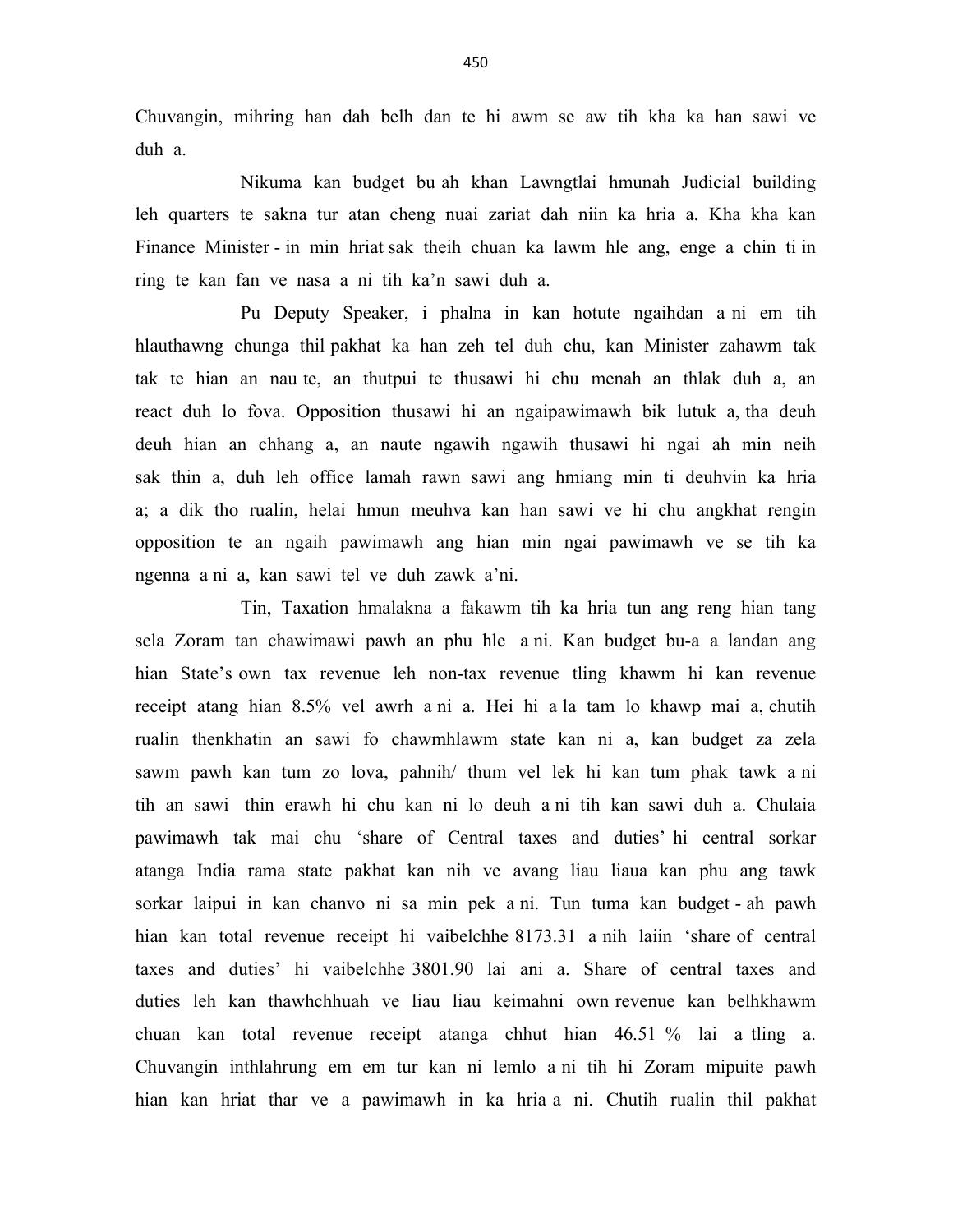rilrua lo lang chu, zak em em bik tur kan ni lo ve, kan phu ve reng hi central sorkarin min pe bawk a ni kan tih lai hian, political party thenkhat in niminpiah lawk thlenga, ' índependence sual hi kan la bansan lo a ni, kan sorkar leh hunah chuan hnianghnar takin kan kal dawn a ni, hmasawnna a zuan in a zuang ang. Tin, Switzerland of the East kan siam ang,' an han ti talh talh hi chu a dawn tawi thlak deuh em aw ka ti a ni.

 Tin, Finance chungchanga ka han sawi duh pakhat chu tun kum ral mek chhungah hian NEDP hnuaiah ka hriat sual loh chuan cheng vaibelchhe 250 hnathawhna tur atan dah a ni a. Hemi atang hian thil dang zingah Agricultural link road te laihna turin MLA bial hrang hrang ah cheng nuai 50 te, 75 te dah a ni deuh den den a, a lawmawm hle a. Chutihrualin kan lawm a kim lo a ni ka tihna lai chu kan Speaker zahawm tak pawh huam telin Autonomous District Council pathum area- a MLA te bial hmaih bik kan ni tlat mai kha chu rilru a kalh deuh khawp mai a, khawngaih takin kan hotuten kumtharah hi chuan hetiang hi ruahman a nih leh hunah a hmaa hmaih tawh te kha duhsak bik deuh dan te min hriat sak thei hram hram sela kan va lawm dawn em ka ti a ni.

 Kan sum ruahman dan te hi keini sawi thiam phak bakin a tha a, 'a tha a ni, a lawmawm a ni,' ti mai ah hian a kim tawk viauin ka hria a. Hemi bul pakhat chu kan House Leader Pu Lal Thanhawla hian Finance Minister tur a thlan thiam em vang a ni. Leader tha chuan leader tha a chher chhuak thin an tih te pawh min hriat chhuah tir a. Kan Finance Minister a awm reng chungin, amah ka zahlohna lam ni miah lo se, Finance Minister - a dah a nih tirh khan, mi tam tak pawh an ni hial maithei, khawi emaw kil kil ah chuan, ' a tha dawn emaw ni le, ani hi Ukil kha a ni a, defence lam khel chi a ni a, Finance Minister atan chuan Pu Hawla hian a ruat fuh chiah lo ang a,' tih sawi rik te pawh a awm a ni. Nimahsela, kan han kal zel a, tun thleng hian a lo fuh a, a lo tha thlawt a ni. A mi hruaina hnuaiah hian Zoram mipui tan hian thlamuan na tur a awm, kan him, kan dam, hma kan sawn, kan kal, kan tlan zel dawn a ni tih hi a langin ka hria a, lawmawm ka ti a ni.

 Printing & Stationery chungchang ah hian sawi tur tam tak ka hre lova, hmana kan sawi thin department hrang hrang te hian sorkar dan ang tak in an mamawh te hi Printing & Stationery kaltlang ngei hian la sela, anni pawhin an thil lak te hi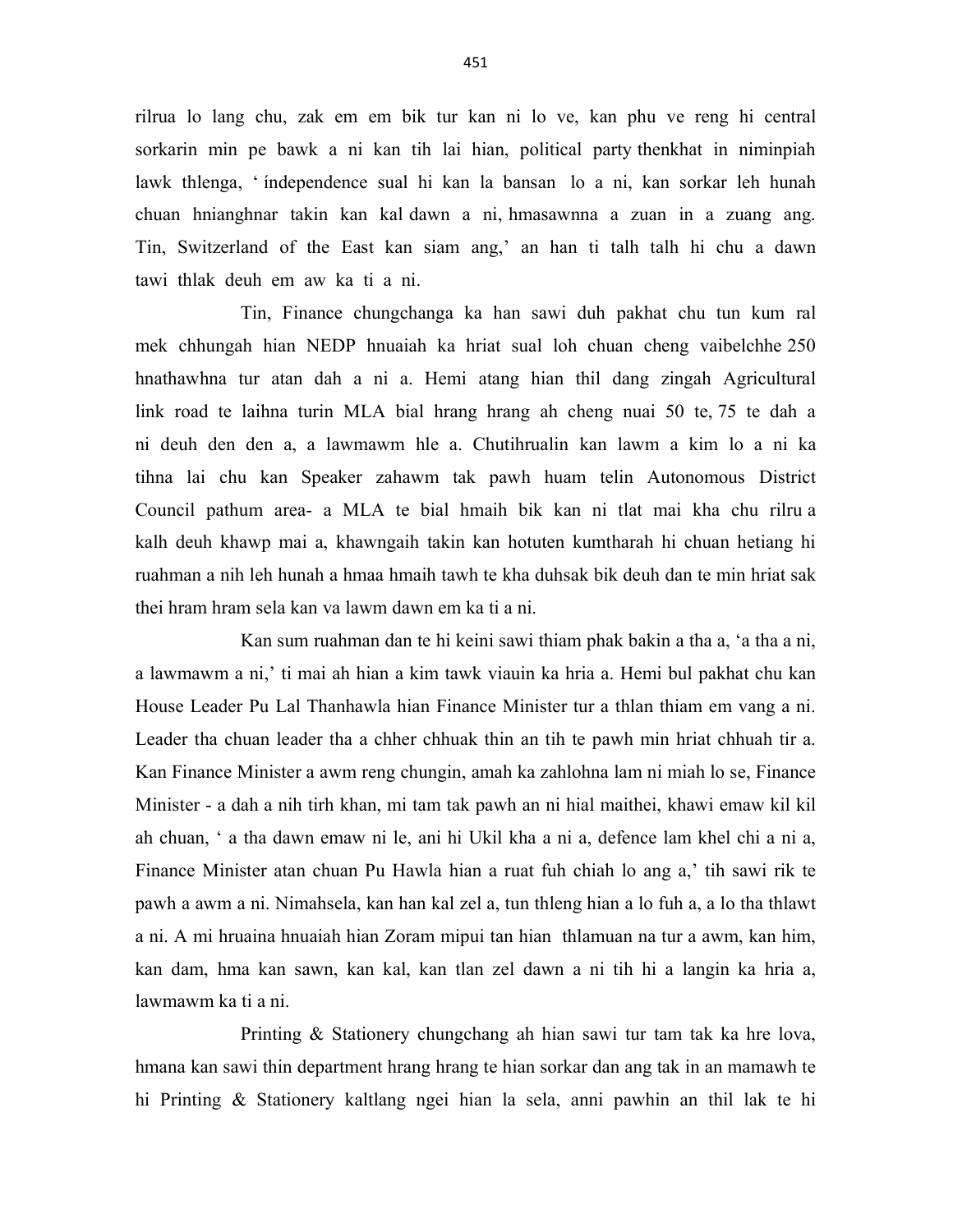department dang ten an hman duh tur, hman tlak, quality tha la ve bawk sela, chu chu sorkar tan a tha ang a, kan Zoram mipui tan pawh a hlawk bawk ang ti kha kan sawi thin a. Tunah pawh hian ka han sawi nawn leh duh a ni. Khawl tha pui pui te an nei teuh a, heng te hi tun aia tangkai leh zuala hman dan a awm ngei ngei ang tih ka ring.

 Demand no. 30- na, Disater Management & Rehabilitation Department chungchangah hian sawi tur chu a tam na in, pahnih khat lek ka'n sawi duh chu kan Minister Pu C. Ngunlianchunga hi, a coat ka ti dawn nge, blazer an ti zawk emaw ni, ang deuh hlek ka hak vang pawh ni chuang hauh lo in, a fakawm ve hrim hrim a ni tih ka han sawi duh a ni. Engemaw chhiat that thil, rikrum thil lo awm palh se keini ho ten kan han hriat ve meuh hi chuan a hmun a lo thleng reng tawh a, a hnu lawk ah T.V ah a lo lang zut zut a, a lo kawk kual hrep a, chumi khami chu a tih sak, a kalpui, a tawiawm. Kan Minister zahawm tak Pu Pate-a pawh hi a fakawm ka ti, Cabinet Minister zawk a ni na vang vangin, tawng mawilo a ni em lovang chu maw, MOS hna tul ah a tawiawm fo mai a, chutiang chuan kan hotu dang te pawhin an tawiawm tha em em thin bawk te hi an fakawm a, Zoram mipuite min thlamuan thin a ni.

 Emergency hrang hrangah an tih tur hi an ti deuh zat zat mai a, in kang a lo awm palh in a rang thei ang berin chhawmdawlna awm thei ang ang te an pe a, an chhawmdawl thin a, rangva te mi an pe a, heng zawng zawng te avang hian an fakawm ka ti em em a. Fak loh na lai pakhat erawh chu ka nei, 'Minister ka ni tawh a, Zoram pum hi ka bial a ni,' tih hi a thupui khawp mai a, ka coat ang coat ha a nih na lai hi a dah pawimawh lo lui deuh emaw ni aw a chang chuan ka ti a. Lawngtlai ah te sawn kan play ground neih ve chhun ang ni nghal deuh thaw pakhat a awm a, chumi chhanhim nan chuan hnathawh a ngai nasa hle mai a, (a tul zia sawi nan kan thluk ang chi kha ka rawn telh chhoh leh a nih kha Pu Dy. Speaker). Minister a nih hlim atang pawh khan thahnemngai takin kan sawi pui ngar ngar a, ' ni e, kan ti dawn nia, a pawimawh alawm,' a ti a. Kan bial chhung ve Sangau - ah pawh chutiang deuh bawk case chu a awm a, a mitin a hmu a, amah ka zui tum pawh hian min zuk thlirpui ngial a, 'ngaihpawimawh hmasak ah kan neih dawn nia,' a ti a. Mahse, Zoram minister ani hi a hre leh lutuk deuh mah mah emaw chu aw ti turin saw lam saw keini chu, mahni kan ni a kan in hrethiam deuh ang chu a ti emaw ni, tlem te hi chuan min ngaihthah deuh bik emaw chu aw ka ti a,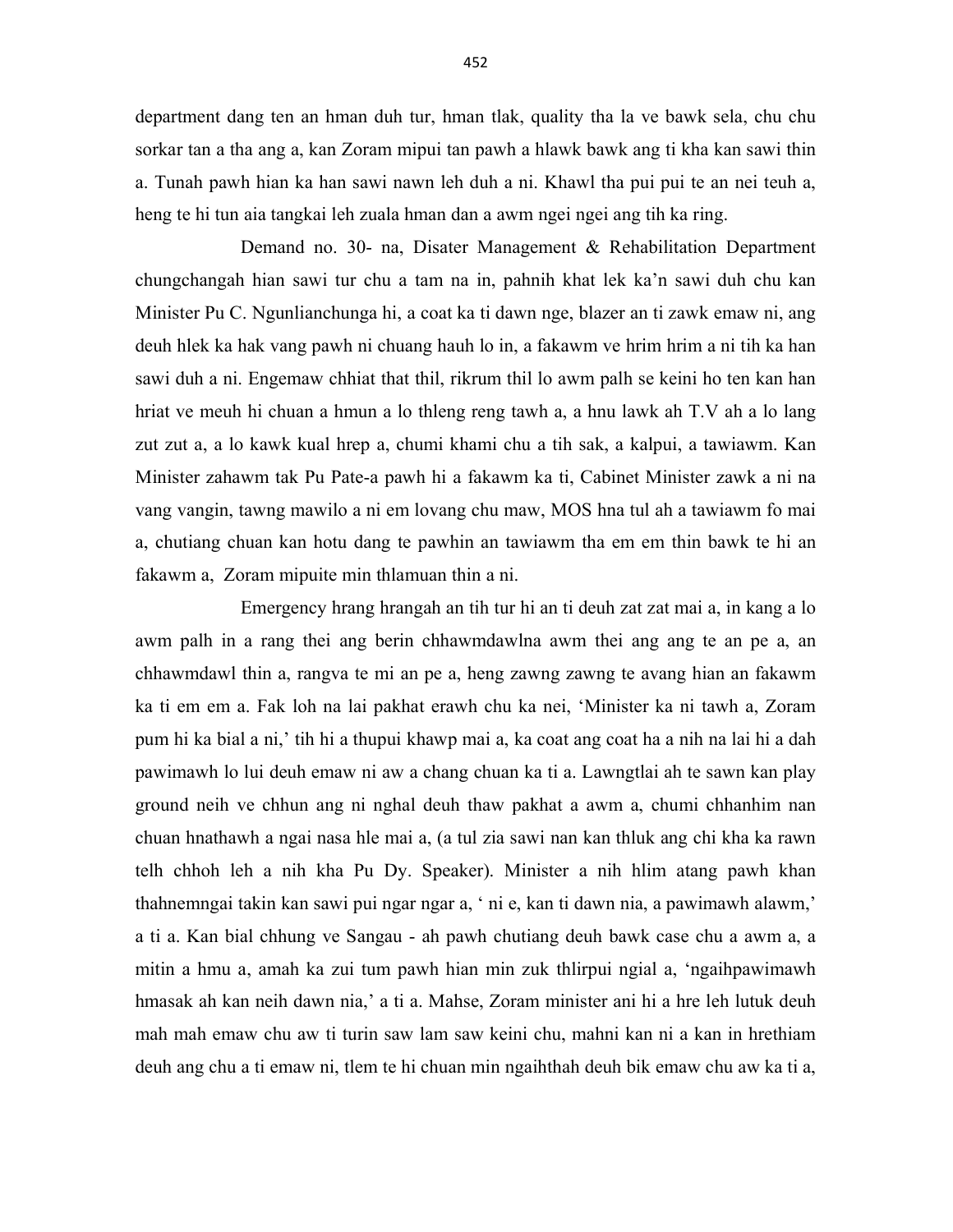ka vui deuh hlek a ni. Hmalam ah chuan min ngai pawimawh deuh thei se a lawmawm dawn mang e aw ka ti.

Dy. SPEAKER : Dar 1 a ri a, i zo thei dawn tawh em?

Pu H. ZOTHANGLIANA : Ka titawp mai ang aw Pu Dy. Speaker. Chuti a nih si chuan khalam chu ka sawi tawh lo mai ang a. Kan Minister zahawm tak Pu C. Ngunlianchunga hi facebook leh whatsapp lam social media lamah te pawh a han lar hluai a, hrisel loh na in a tlakbuak tih thu te kan hria a, pawi kan ti a, nimahsela, amah ngei in kei ngei pawh min hrilh angin Pathian khawngaihna zarah kan doctor ten rang takin an hmu chhuak niin kan hria a; chuvangin, ' phai lamah kan zu kal ang a, Pathian zarah ngaihtuahawm ka ni lova, dam tha takin ka lo haw leh thuai ang,' a ti a, thlamuanawm in ka hria a. He House kaltlang leh Pu Dy. Speaker, nangmah kaltlang in kan Minister hi Zoram mipui ten tawngtaipui turin ka han ngen a, ka han sawm duh bawk a ni. Heng kan Minister pahnih te demand hi lawm takin ka rawn support a, pass ngei ka rawn dilpui a ni e. Ka lawm e.

Dy. SPEAKER : Pu T.T. Zothansanga a pharlawk a, kan chawlh a hun tlat mai a, chawhnu lamah sawi thei turah ngai ila. In coat hak ang kha kei pawh ka nei ve a nia. VATy Minister hian a CEM lai khan min present a, House ah hian lawmthu ka han hrilh e. Kan chawl ang a, dar 2-ah kan thukhawm le dawn nia.

## 2:00 Pm

S P E A K E R : Chawhma khan mi pangain an sawi a, PuT.T.Zothansanga tunah sawm nghal ila.

Pu T.T.ZOTHANSANGA : Pu Speaker, ka lawm e. Vawiin ah kan opposition te an awm lo va, khua a har khawp mai a, kawng leh lamah chuan an tih tur an ti lovin ka hria a. An tu leh fate thleng hian an inthiam ang em aw tih ka ngaihtuah a. An hotuten, ' tlak lamah kal rawh u,' an ti ang a, an kal dial ni hian kan hre mai a.

 A hmasa berin demand no. 14 - na Planning chungchang kha han sawi zawk duh ka nei a. Planning chungchangah hian tun kan sorkar hian a ti tha khawp mai a. Helaia han din hian leh lam leh leh lam han in compare mai hi a awl khawp mai a. Ka rilruah chutiang chu a rawn awm bawk a. 1998 atanga 2008 inkarah khan, khami hunlaia sorkar te khan kum 10 chhung khan work sanction an tih zawng zawng kha cheng nuai khat hlir in nuai 1,72,512 kha an pawt chhuak hman a ni. 2015 chinah khan keini sorkar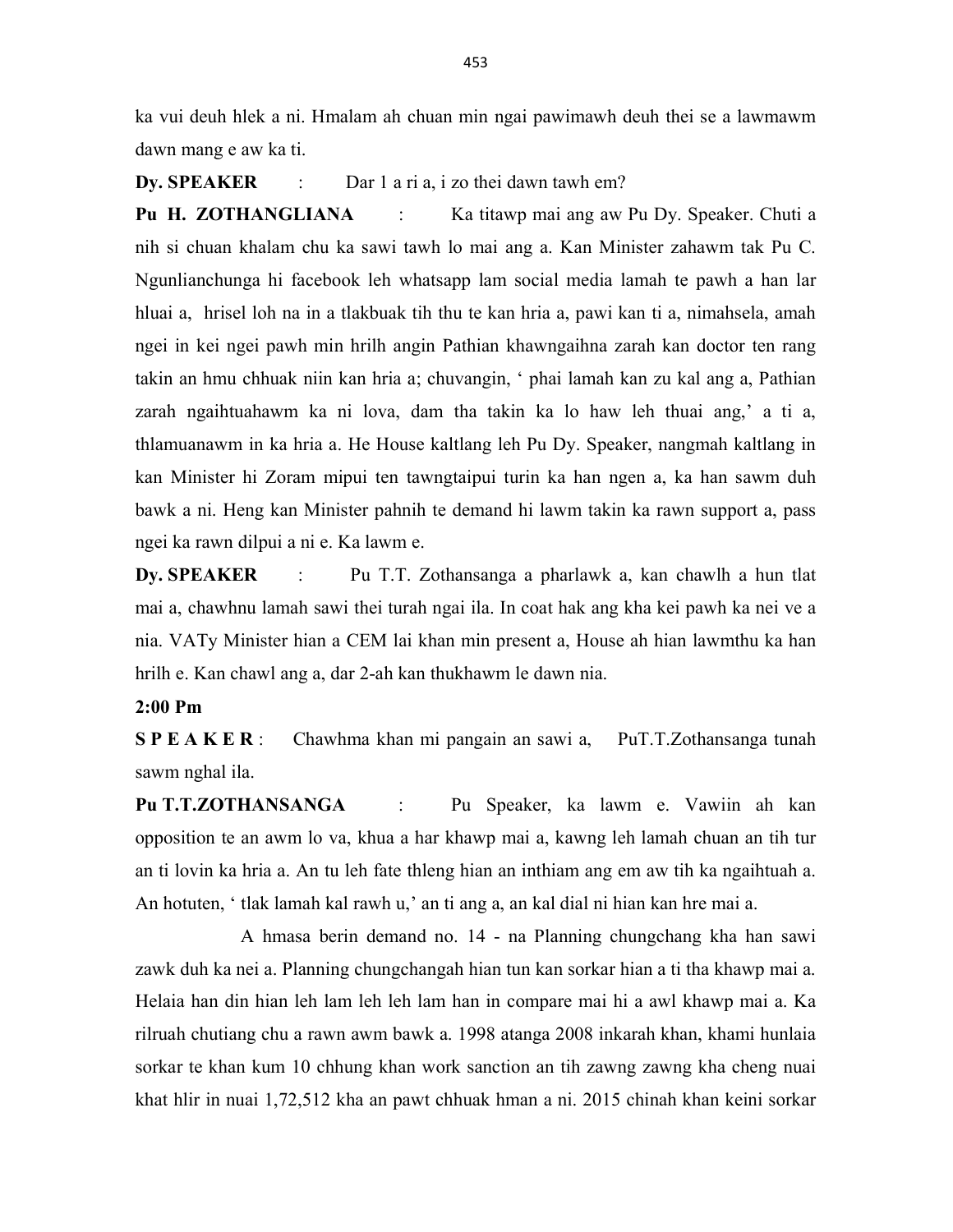hian nuai 3,75,730 kan pawt chhuak tawh a. A vaia kan thehluh te nen a lo thlen hunah chuan nuai hlir nuai 7,13,036 kan pawt chhuak dawn a ni. A let tam takin tunah hian hma kan sawn a ni tih kha tunah hian kan sawi duh a.

 Tin, kan Finance Minister ka lawmpui duh em em, a lawmawm kan tih em em chu kum tin mai hian kan hriat than deuh mai chu "Treasury-ah hian sum chuti zat, chung bak chu lak chhuah theih a ni rih lo. Sum, engnge K.Deposit" tih ri ang te pawh tun tumah hian kan han hre ta lo hrim hrim pawh hi a ropui ka ti a. Hmanniah zawhna leh chhannaah khan 7<sup>th</sup> Pay Commission hi tih tumna a awm em tih te kha an rawn zawt a. Keimahni sorkar tho hian 2009 khan Sixth Pay Commission kha kan lo implement tawh a ni. Kha kha a ropui khawp mai a. Khami kan implement avanga kum khata kan sum sen zawng zawng kha vaibelchhe 181, nuai 23, 1542 a ni a. Vaibelchhe 181 zet kha kum khata kan sen belh a ni. Chu chu hlawh ringawtah a ni a. Pension-ah vaibelchhe 45, nuai 68, 47688 kha a ni a. Tichuan kan implement avanga sum sen zawng zawng kha kum khatah vaibelchhe 226 zet a tling a ni. Kha kha ka'n sawi duh chhan duh chu khatiang dinhmun a kan han awm chhoh lai karah school 337 kan han promote bawk a. Khatianga sum lamah tih belh tur hlir mai awm chhoh laia kan Finance Minister in huaisen takin inrenchemna programme rawn ti chho a. Tunah harsatna awm lo a nuam taka kan han kal thei hi a lawmawm ka ti a, kha kha ka sawi duh a.

 Tin, Pu Speaker, kan sawi'duh zawk chu hmanniah te pawh kan ngaithla a. Tuirial compensation te pawh kan ti dawn tawh e, kan han ti a. Kha kha ka rilrua thil lo lut pakhat nakinah kan Finance Minister in min rawn sawifiah sak se tih duh ka nei a. Tuirial compensation-ah khan vaibelchhe 4 vel pek a ni tawh a, vaibelchhe 21 kha la pek loh a awm bawk a, a neuh neuh ka sawi lo ang a. Khami kan la pek loh kha engtinnge an rawn tuam mum tak tih lai tak kha hriat ka chak a ni. Chak takin kan chhunzawm e kan tih lai hian compensation bang an kal pui dan kha, Finance- a hma an lak dan te kha min rawn hrilhfiah thei se, kan ti a. Tin, politician ten case an awrh an awrh a. Nuai 882 case kan tih te pawh kha engtinnge tun demonetization hian a effect em ? Harsatna an tawh phah em tih te kha min rawn hrilhfiah sela ka duh a. Tin, chubakah NEDP kan han ti a, vaibelchhe 250 term kal lai kan tih laiin tunah 750 in kan han ti chho mek bawk a. Helaiah hian kan kal dan tur leh kan hlawhtlin dan tur ruangam, a lo vision ang chi te pawh kha min rawn hrut tel sak se a tha in ka hria a, mipui ten kan hriat theih turin.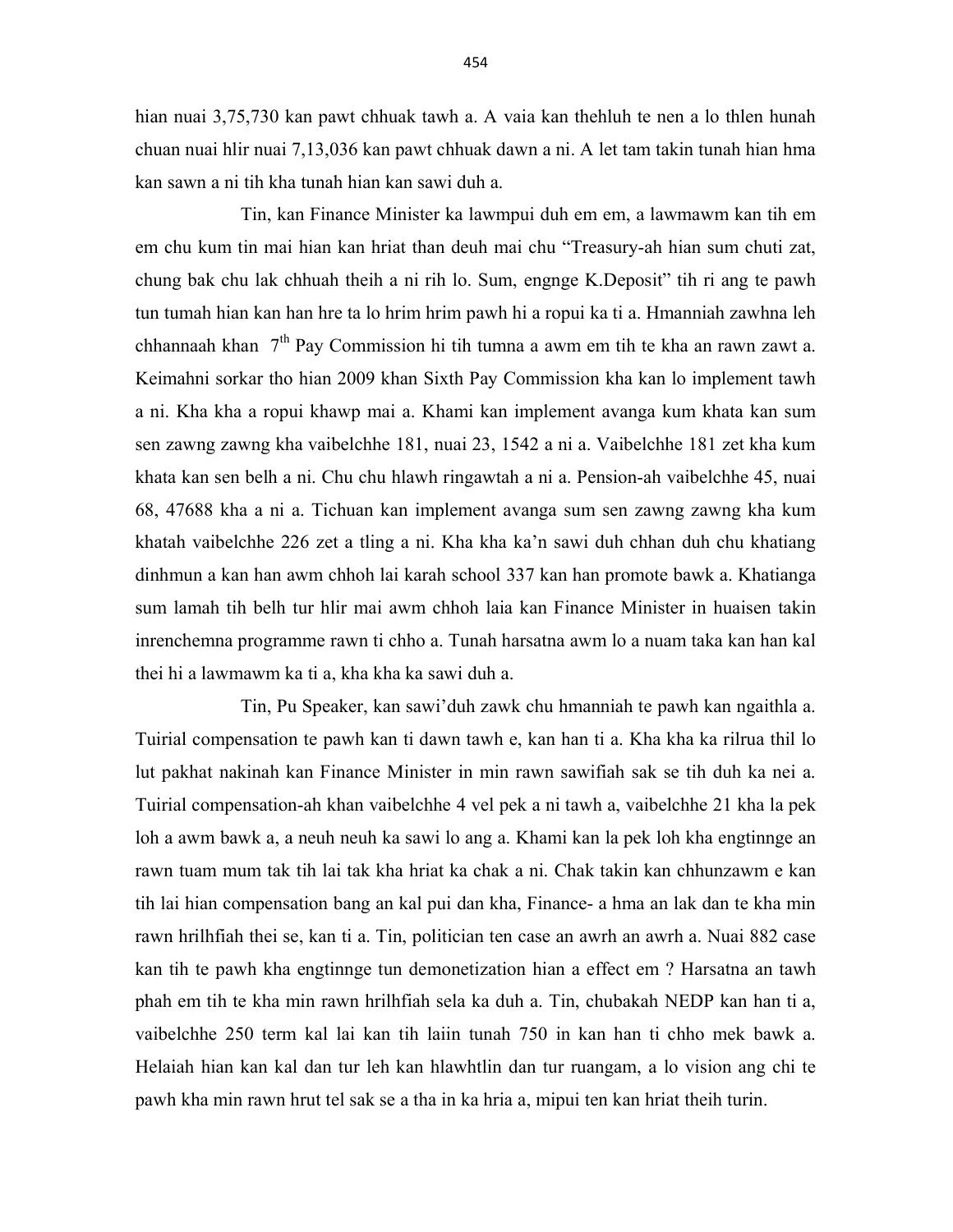Tin, chutih rualin kan sum dinhmun tlema a lo that hret takah hian sorkar hna lak belh chungchangah hian rilru a in sawhsawn deuh em ? Kan la thei dawn tawh em tih te thleng khan min rawn reflect chhoh sak se ka duh khawp mai. Kha kha kan Finance Minister - in min rawn hriat kan duh a. Tin, chutih rualin, hei Supply kan chang a, kan buhfai bill hi a chak hleithei tlat lo hi tlemin rawn tih chak dan hi a awm in ka ring a. Office-ah an chho zar zar a, a chhuk lam hi chu chhuk deuh puat tawh mai se hi ka duh thin a, a hotu lian in an pass tawh chinah hi chuan. A chhuk lamah te pawh hian ala kal muang mah mah hian ka hria a. Chuvangin Finance - ah khan tute emaw engemaw an committee avanga file tang ang chi kha chu awm tawh lo se ka duh khawp mai a. Kha kha Finance bikah chuan ka'n sawi leh ni sela.

 Pu Speaker, demand no. 4-na Law & Judicial ah khan Champhai District Court tur niminah kan House Leader te pawhin min hrilhfiah a, reilote ah lungphum kan phum dawn tih te kha an sawi a, ka lawm khawp a. Chutih rualin tun hunah hian Zote khaw chungah lawmthu ka sawi duh bawk a ni. Zote ten compensation pakhatmah awm lo in an ram thalai tak zau tha tak mai, kan han zawh chhin pawhin 'in duh tawk a ni em?' ka'n ti a, " E, a tha khawp mai" tia Department - in min chhan theih tur khawpa ram zau compensation cheng khat pawh tel loa min pek avang khian Zote khawtlang chungah khian sorkar pawhin lawmthu a sawi a tha ka ti a. Tin, a bialtu ka nihna ang pawhin a lawmawm ka ti a, kha kha ka'n sawilang duh ni sela.

 Tin, kan Law Minister chunga ka'n lawm leh na em em chu Session case a tak taka kan kalpui theih hma in, a temporary in min kalpui thei dawn niin ka hria a. Chumi atan chuan IIDC, Champhai Zote ami industry hnuai ami khi hotuten min phalsak a. Chutiang chuan ruahmanna High Court Judge te nen kan han nei thei ta te hi a lawmawm ka ti a. Ka'n sawi tel hram duh chu eng development pawh ni sela, Champhai - ah Zote leh Hmunhmeltha - ah khian a thlawnin ram tam tak kan nei a, chu chu hmun dangah ram in neih loh na ami kha development kan bial chhungah rawn sawn zung zung turin ka sawm che u a ni. VC te nen kan sawiho vek tawh a, kan inthurual a, development nghahna tur hi Mizoram - ah hian ram khilaiah khian kan ngah a ni tih kha min lo hriat tel sak ka'n duh bawk a ni.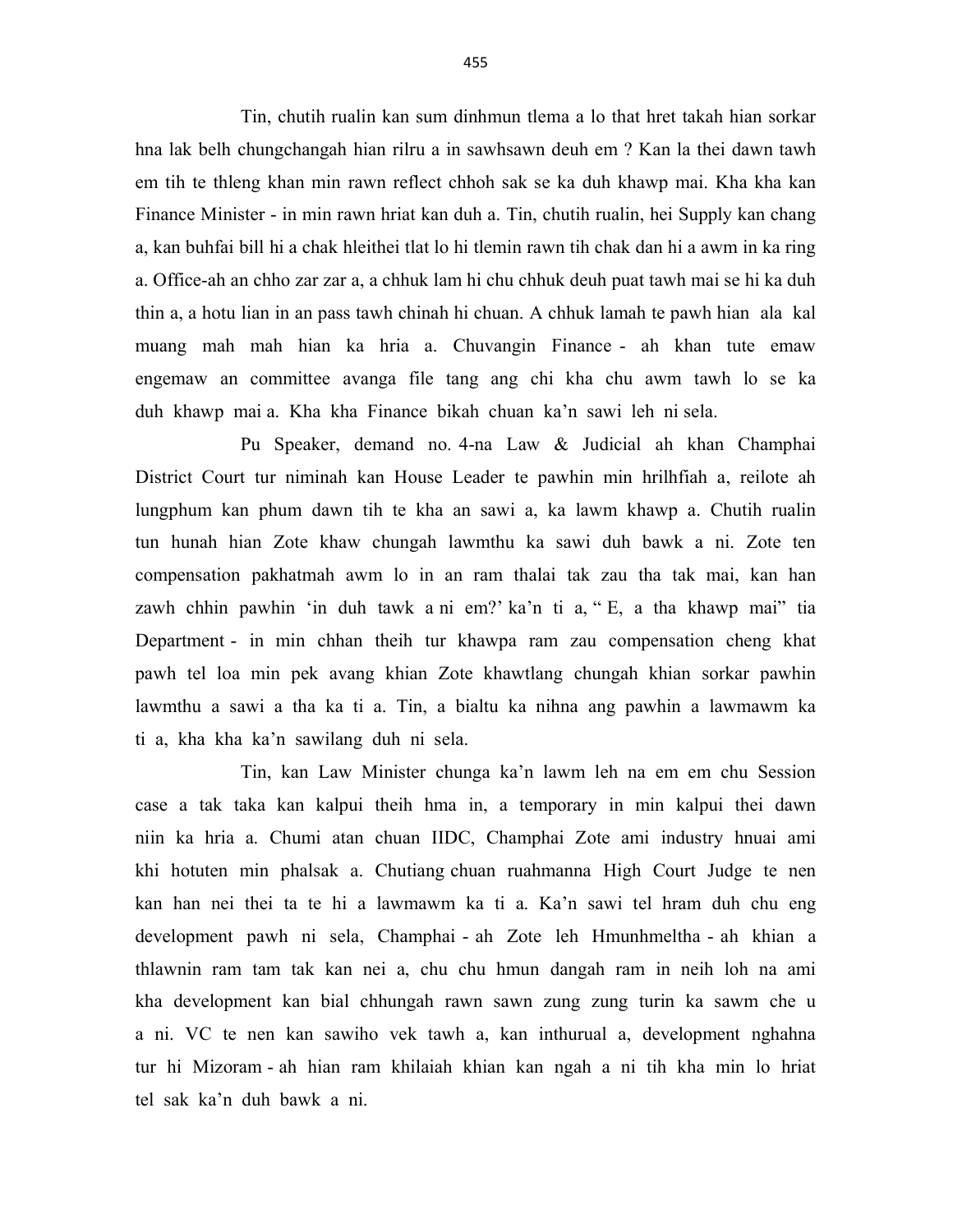Tin, Pu Speaker, demand no.-30-na DM & R chungchangah khan a lawmawm ka ti khawp mai a. Hmanni ah khan chanchinbu ah khan Mizorama silpauline kum 5 chhung ami kha an rawn tarlang chuai mai a, han en thuak kha chuan, 'e he! heti em em, heti em em te chu kan mamawh em ni,' han tih tur awm khawp khan a lang a. Mahse kum 5 chhung ami daih kha a ni kha kha, kum 5 chhunga kan mamawh a ni a, kha kha a lei ko zawnga han ngaihtuah thuak kha chuan, dik thuaka a lan lai khan a tam lutuk miah lo a ni tih kha ka'n sawi duh a.

 Tun hma kum 10 hmalamah phei te kha chuan Champhai - ah silpauline 300 a rawn chhoh kha chuan in 150 hi chu Block President inah an dah tawp nghal mai a ni. Khatiang kha kan hun hmasa lam te a lo ni a, tunah hian kan silpauline sem dan te hi tha ka ti a. Amaherawhchu chutih rualin District Headquarter - a kan pek tam tak hi chu kan MLA te kuta pek tam hi a tha em aw ka ti a. A chhan chu a khawpui hnaih lo lam hian an chang lo fo mai a, chuvang chuan MLA te kuta pek tam hi a that chang hi a awm dawn in ka hria. Khalai te kha min lo chhinchhiah sak sela ka'n duh a. Tin, chutih rualin chhiat tawh chungchangah min duhsak thin a, rang deuh deuh in silpauline min pe thin a (Speaker : I hun i hmang zo. ) Ka zo tep Pu Speaker, ka lawm e, ka zo tep e. DM & R atanga tanpuina lokal hi a muang deuh lek lek hian ka'n hre thin a, chu chu ka'n sawi nise.

 Demand no. 34-na Pu Speaker, a tawp tak takna atan. Champhai ah ran talhna hmun tha tak mai kan Minister in min rawn sak sak a, khi khi engtikahnge kan hawn ang tih kha min rawn react sak sela. Tin, chutih rualin NLUP kan hlawhtling a, khawchhak tlangdungah ran kan ngah khawp mai a, Pathian zarah ran vulhtute an lawm a. Chutih rualin NEDP sum atangin em ni ka hre lova, ran kan khuahkhirh na tur barbed-wire min rawn pek theih na tur min rawn ngaihtuah sak sela a tha ang. Min ngaihtuah sak loh chuan Pu Mathana Department Horti lam te, Agri. te hian an tuar an tuar mai dawn a. Chuvangin ama mi leh sa te kha chu min rawn hung sak hram sela kan ti a ni.

 Tin, Champhai - ah khian CHAMUL kan nei a, CHAMUL pawh khi min rawn enfiah sak se. 2015 atang khan a kal hleithei tawh lo a, hnathawktute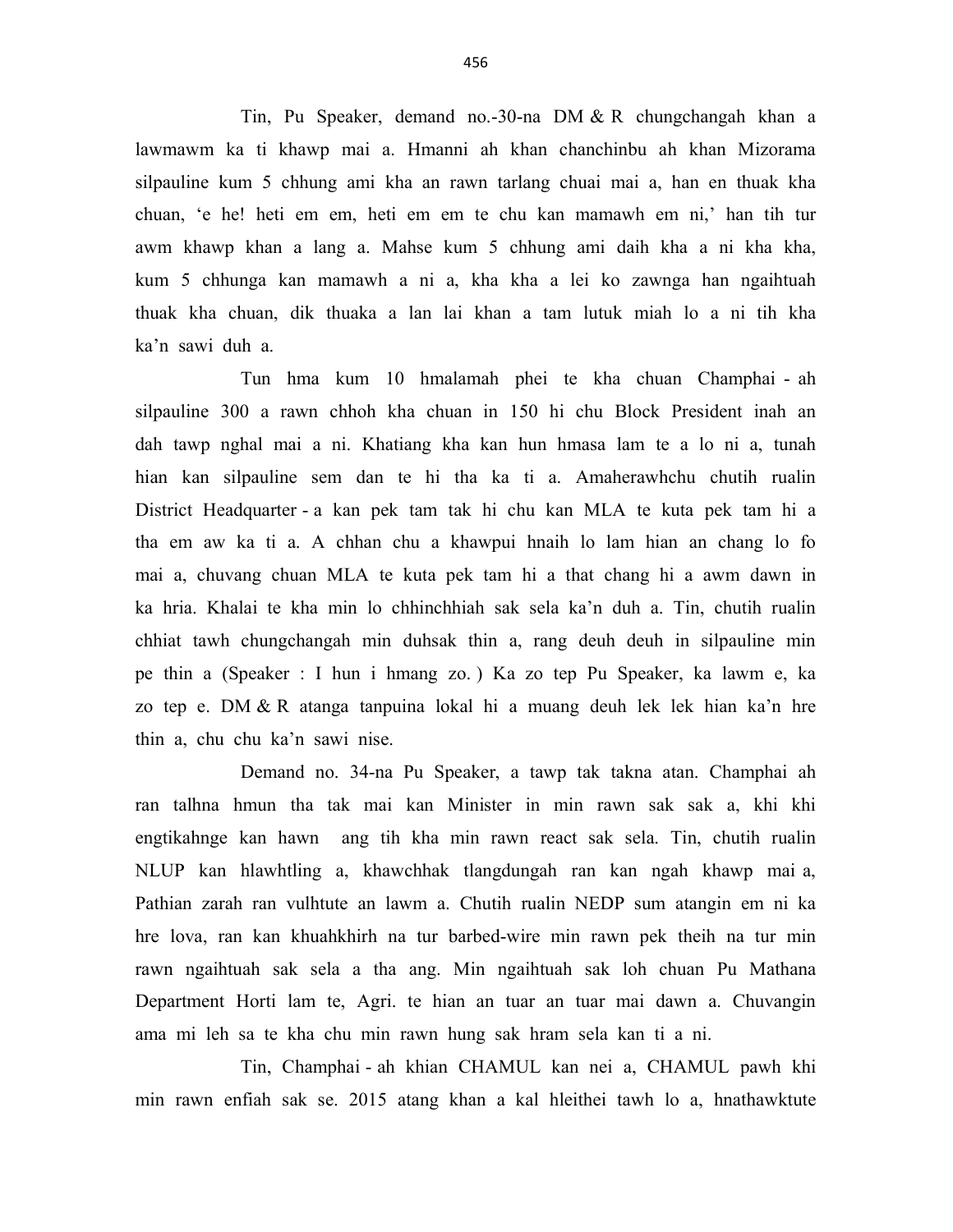an hah si a, theihtawp an chhuah a, engmah an hmu let hleithei si lo khi kan mangang a, khilai te khi min rawn hriat rualin VFA hi kan tum angin kan han nei thei lo te pawh hi pawi kan ti a. Kan dam ang a, Pathian zarah tluang taka kan kal chhoh lai karah kan Demand te hi kan kalpui chho turah ka'n ngai a. Kan Minister pahnih ten an demand an rawn sawi hi lawm takin ka rawn support a ni. Ka lawm e.

SPEAKER : Awle, Pu Lalrinliana Sailo kha a phar a, kan ko dawn a, kan koh hma in hei opposition te min rawn zawm leh tawh a. Kan Parliamentary Affairs Minister nen lo tel ve leh hram turin kan sawm vang a ni a, kan sawmna an ngai pawimawh a, an hnenah lawmthu ka sawi a. Sawi tawh thin angin chawhmeh hi enganga tui pawh ni se hmarcha leh chi a tel loh chuan a tui tak tak thei lo. Chuvang chuan an mahni tel lo hi chuan House hi a tui tak tak thei lova. Chumi bakah an thawh hlawk ve em em a, Mizoram mipui te tan hian. An thusawi te, an rawn rawtna te hi mipui tan a hlawk em a, chuvangin lo tel ve hram tur in leh Demand hrang hrang pass ah hian tel ve tura kan sawm na an ngai pawimawh a ni. Chu chu ka'n sawi duh lawk a ni e. An mahni an lo tel leh avang hian lawmthu kan sawi a ni.

Tunah Pu Lalrinliana Sailo i lo sawm ang.

Pu LALRINLIANA SAILO : Pu Speaker, ka lawm e. Hmarcha leh chi, helam kha chi kan nih hmel a.

 Demand sawiho in kan hotuten an sawi nual tawh a. Law & Judicial ah hian kal lawk ila. Tunah hi chuan Mizoram pumpui chhutin mipui te hi an hlim in ka hria a,court leh harasatna dang kawng ah te hian. Hetia a hrang a Judicial leh Executive te a hranga an han awm ta hi a hmuhnawm khawpin ka hria a. Kan Law Minister hi law lam thiam a lo nihna ah a kaihruai tha hle in ka hria a, thil hrang hranga ka han chhut hian hma kan sawn in ka hria a, a lawmawm khawp mai. Chutih rual chuan hei Fast Tract court te kan ti chho a, heng te hi sum leh pai a nihna angin a fel em? A hmu tur ten an hmu em aw tih te hi rilru ah a awm ve mai mai a. A tlangpuiin Law & Judicial Department hian tunah hi chuan ram an enkawl dan ah, ro an rel danah fak an hlawh hle in ka hria a, kan Minister pawh ka congratulate a ni.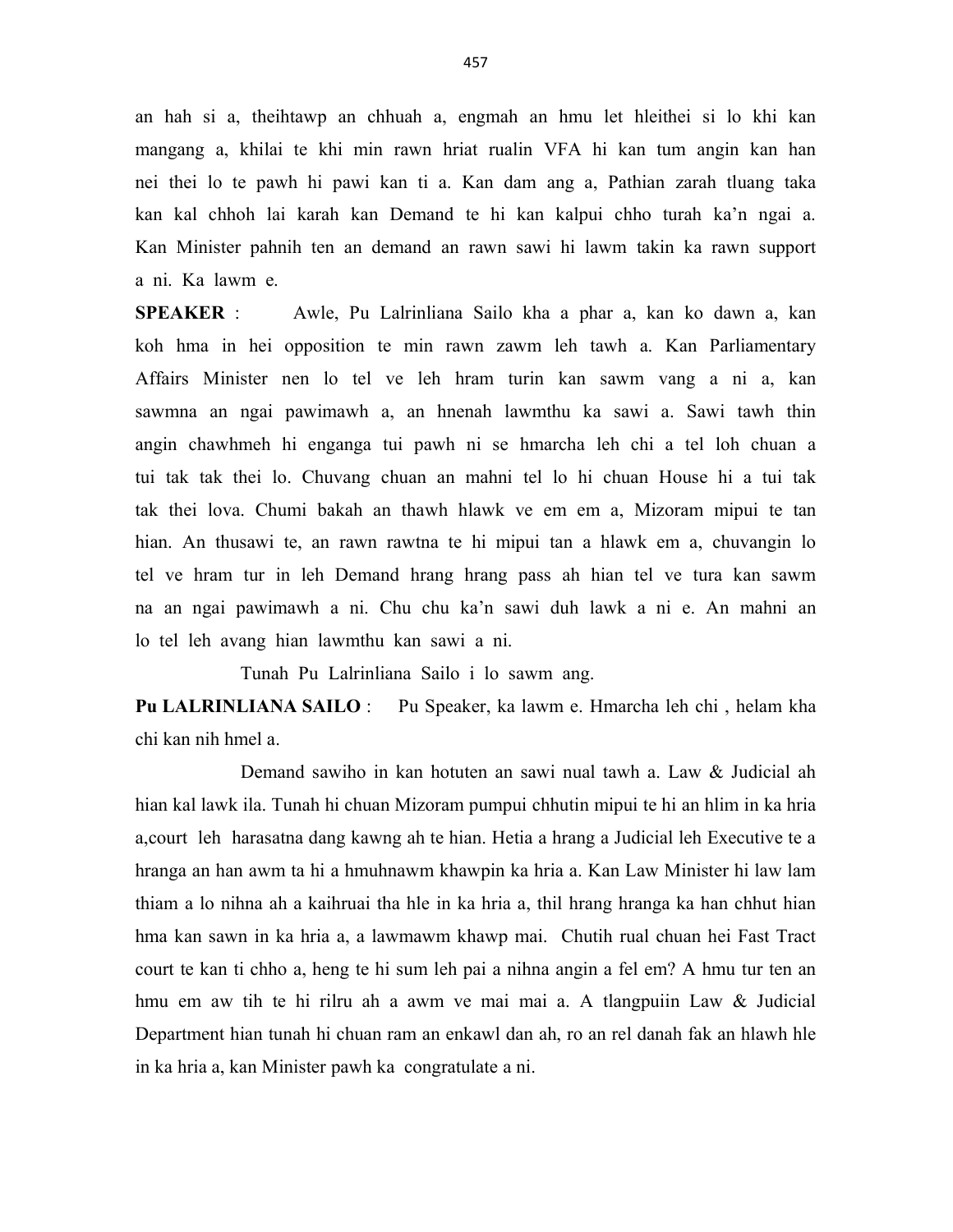Finance - ah hian kan bul thum ber chu finance a ni tih kan hria a, kan Finance Minister hian a uluk hle mai a, thil a ti mai mai lo a. Tin, kan hria a kan sawi tam tawh a, kum hma lamah fiscal measure an siam a, a lo sawt hle a ni tih a lanna chu tuna budget kan han pharh tak te leh kan han sawi laih laih atang khan a hriat a ni.

 Thingtlang ah hian (thingtlang bial kan ni a) a hriat khawpin ka hria a. Chuti taka han manganna leh sum leh pai vang ngawih ngawih ang te kha a awm lo a, management kan thiam hle in ka hria a. Kan CM kaihhruaina hnuaiah Finance Minister hian uluk tak maia Financial a enkawl hi a thlamuan thlak hle in ka hria a. Tuna a budget speech - a, a rawn tarlan hrang hrang te han en hian, thingtlang lam kawk te thil hrang hrang an sawi tawh a, an sawi tam tawh a. Kut hnatawktute leh rethei zual te kawk deuh tlat maia budget an han siam hi a thlamuan thlak hle in ka hria. A tha a ni tih a rin theihna chu Opposition Leader zahawm tak pakhatin a rawn helh chat mai a, kan lo lawm ruk veng veng lai kha a rawn man chat mai a, Finance Minister kha vote zawna oriented a tih sak a. A ni reng lah tak a, thil tha tih in a ni vote kan zawn dawn ni. Kan policy siam dan te, kan management reng reng ah hian thil tha tih te kan vote zawnna tur a ni a, chuvang chuan a tha khat a nih a rinawm a ni.

 Chutih rualin Pu Speaker, duhthawh na lai kan nei ve deuh a. Kha question - ah te kan hmu a, Health Care Scheme - ah Asian Development Bank atanga pawisa kan lak hi vaibelchhe 155 leh singruk sangsarih za kha ala awm ni a chhut niin ka hria, bank - a kan dah a hi, kan Minister zahawm tak hun a ni lo mai thei a, kan Finance Minister hun a ni lo mai thei bawk a. Englekhawle, bank - a kan invest kan chhut khan Apex Bank - ah khan ( za ah cheng 9.05%) kan dah theih laiin, bank dangah khan cheng 8 leh tih khan kan dah hlawm a ni a. Khalai kha kha ai khan chhut leh zual deuh hlek a tha em aw ka ti deuh a. Kan Finance Minister in an credential kha a sawi a, bank hrang hrang credential kha en chu a tha meuh mai a. Amaherawhchu, Apex Bank te ang hi chu kan Zoram ta liau liau a ni a, khata kan dah khan, kan chhut khan a him bawk ang a, an credential a tha bawk a. Cheng vaibelchhe nga leh nuai khat chuang kha kan save dawn in kan hmu a. Kha kha engemaw ti a bank a kan han dah a mature hun ah chuan, kha mi ang khan kal deuh ta rawt mai ila a tha lawm ni ka'n ti deuh a ni. Tin, bank hi an campaign chak ve a, kha laiah khan thahnem ka'n ngai deuh hlek a. Apex Bank - ah pawh khan an credential a that avangin dah ta ila, engmah hlauhthawn na tur leh phut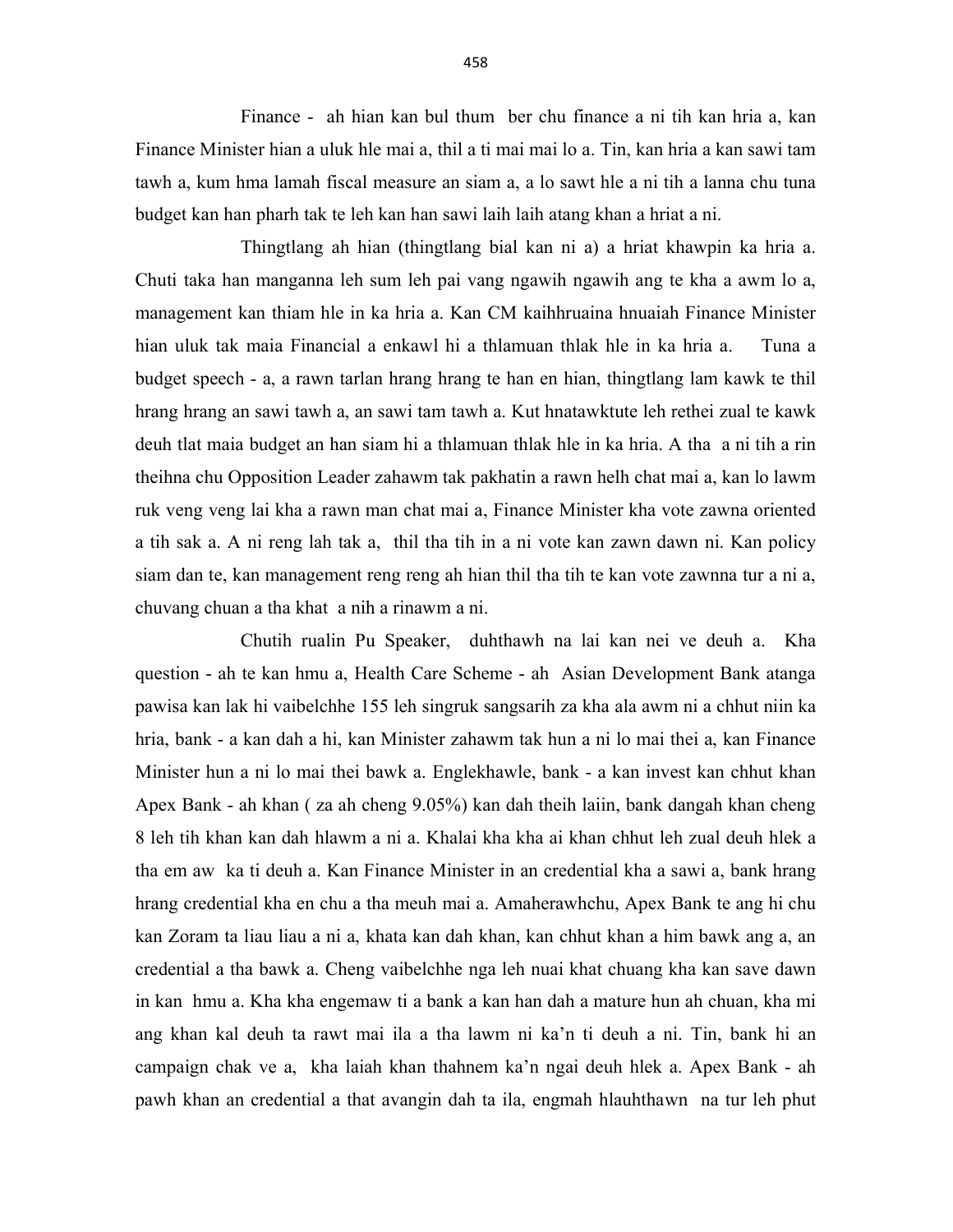dep dep na tur kha awm in ka hre lo a. Chuvangin helaiah hian thahnem kan ngai deuh a ni. Apex Bank - ah khan dah se interest rate tha in.

 Chutih rualin Pu Speaker, kan Finance Minister amah ngau ngau a ni lo maithei a, kan CM pawh a ni maithei a, hemi lehkhathiam hna neilo te tana PMGP kan tih, lehkhathiam hna neilo ten loan an lak theihna chi hi bank hian an pe tha duh lo a, harsatna an tawk a, chhuanlam tur an siam dawn chuan an siam thei khawp ang. Amaherawhchu, khawngaihna leh duhsakna thinlung nen an kal loh chuan bank rules leh an dan hrang hrang hi kan Mizoram ah chuan tribal kan nihna angin kan pha lo fo in ka ring a. Hei hi kan Finance Minister chak tak hian titi puina te nei in, leh kan CM zahawm tak pawh a tih sa leh a ngaihtuah sa pawh ni se han ti leh deuh se a duhawm hle in ka hria a. Kan zirlai ten an rawn zirchhuak a, lehkha an thiam a, sorkar hna a awm mai si lova, mahni in tunnun leh tum te tan khan loan in hawng hi kan han thlang ve a, tikhan industry trade an han thlang a, mahse bank lam an tawp leh fur mai si a, hei hi problem lian tak niin ka hria a, chu chu ka'n sawi a ni.

 Pu Speaker, demand no. 30-na Disaster Mangement & Rehabilitation - ah hian kan Minister hi a chak hle mai a, a thlamuan thlakin ka hria a. TV - ah kan en thin a, chhiat tawhna emergency thil ah a thleng zat zat mai a, ka fak a ni. ( Speaker : I hun i hmang zo) …

Pu LALRINLINA SAILO : Pu Speaker, ka ding khat a ka'n dil teh ang che. Tin, ka fak em em nachhan pakhat chu sum leh pai renchem na ah te tunah hian silpouline `1440 vela lei thin kha `730/740 vel in an lei zar zar dawn ta a. A quality a inang tho in kan hria a, Consultative Committee - in kan han pawt kual chhin a ni a. Khatiang khan silpouline pakhat ah hian `700 chuang an hlep zar zar dawn a ni. Tin, an thawhhona hi a tha niin ka hria a, a ropui ka ti tak meuh meuh a, Pu Speaker, ka fak duh a ni.

 Pakhat chauh kan ti leh ang a, AH &Vety demand no. 34- na ah hian kan Minister hi ka fak a ni. Doctorate degree nei a ni lova, MA a ni lo, amaherawhchu a quality ka ti tak meuh meuh a. Amah atanga hre miahlo in Sunday School- a kan hunawl a kan thawhpui te atanga ka hriat, ka lawm em em a awm a, he House - ah hian sawi sak ka duh a. An cadre review a tih sak a ni, Pu Speaker, kan Minister hian. Hetah hian amah chauh lo pawh Cabinet leh Chief Minister hnenah hian lawmthu ka sawipui tak meuh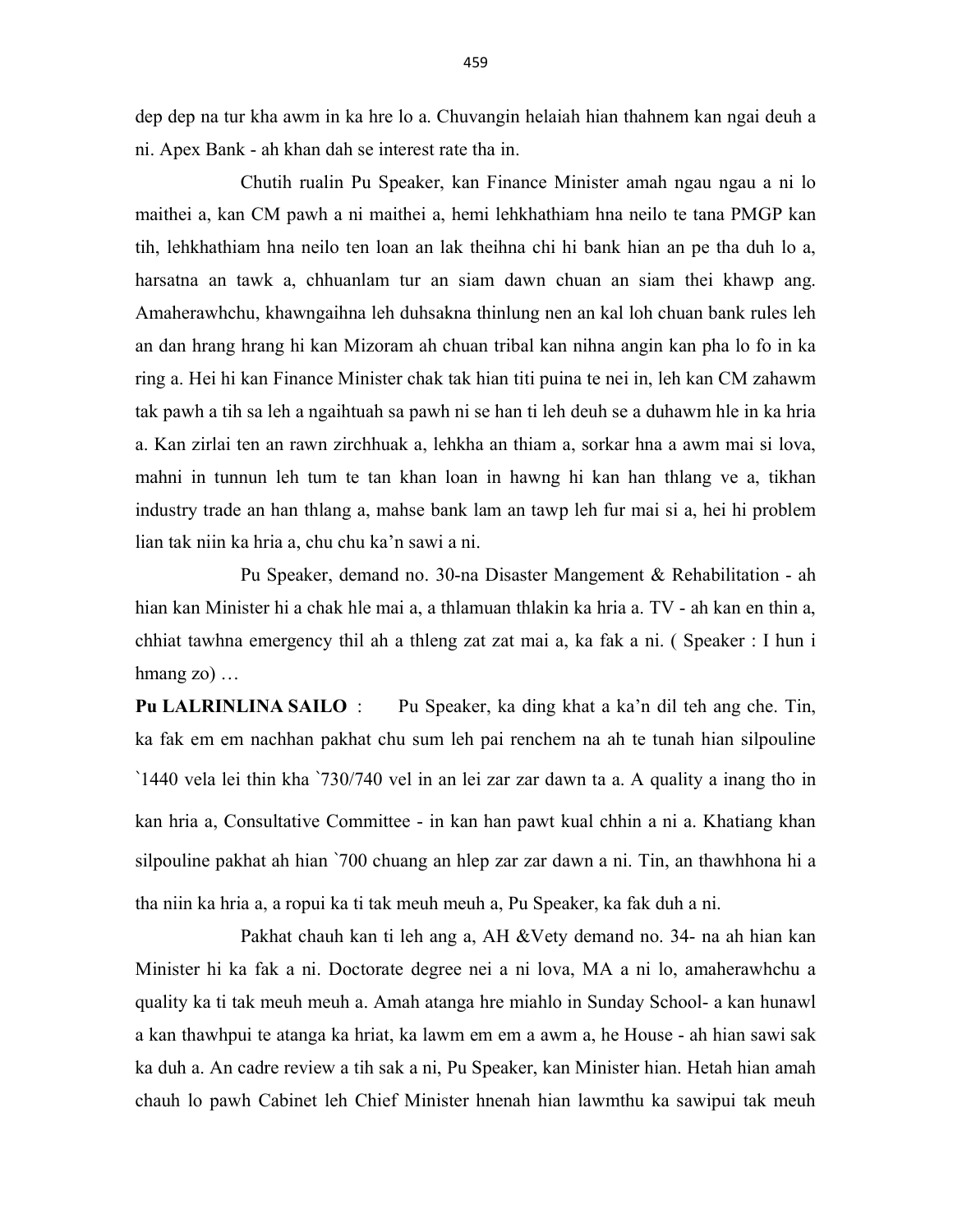meuh a ni. Tunah chuan Jt.Director pahnih an lo nei thei a; tin, Director kha an upgrade bawk a. A ni lah tak a, kan Veterinary doctor te hi allopathy leh hemopathy doctor te nen hian an in fiamthu thin a, 'nangni aiin kan thiam zawk,' an in ti thin a. 'Allopathy mihring enkawltu te chuan an natna an sawi a, keini chu an natna an sawi ve thei lova, kan enkawl dam a ni,' an ti thin a. Chutiang chuan technical mi an ni a, an phu em em a ni. Chuvangin an service hetianga cadre review an tihsak hi he sorkar hian a hnathawk te hi a ngaihtuah a ni tih a chiang em em a. AH&Vety Minister hi ka fak ngawih ngawih a ni.

 Tin, pay laklawh deuh mai grade pay 6100 te pawh 6600 - ah an tichho a. Tin, chumai ni lovin ti leh se ka duh em em an tih tak loh sum leh pai in a daih tak loh avanga an tih tak loh ti se tih em em ka nei a, Pu Speaker, chu chauh chu ka'n din pui ang e. Mobile Veterinary dispensary hi Mobile clinic tih an tuma, an ti leh lova, engemaw tiin a hming an thlak dawn niin ka hria a. Mobile clinic ang chi, mobile Veterinary dispensary hi block level tina an tih tum hi ti hram se, chumi atan chuan sum leh pai pawh hi kan Finance hian va hawh phei leh se ka'n ti deuh a ni. Hei hi a tangkai dawn a, mipui tan a tangkai dawn em mai a, vawk thianghlim, sa thianghlim, bawng thianghlim, ran thianghlim leh hrisel tha kan neihna tura Vety ten a hma an lakna leh kan Minister hmalakna hi a tha ka ti a, ka'n thlawp a ni. Kan Minister zahawm tak tak te demand hi ka rawn thlawp e.

SPEAKER : Awle , Pu Er Rinawma i lo sawm ang.

ER LALRINAWMA : Pu Speaker, ka lawm e. Vawiinah demand 4- na, 8- na, 9 -na te leh 14- na te, tin, 18,30,34 te kan sawi dawn a ni a. A vai vai chuan kan sawi thei lovang a, kan sawi loh te kha kan ngaihpawimawh loh lam ni lovin, mahni vei zawng te leh tha tih zawng te sawina hun remchang niin ka hria a. A hmasa bera ka'n sawi duh chu Finance chungchang hi a ni a. Ni e, kan budget pharh te kan lawm tlang anih ka ringa, fakna ri te kan ti ri nasa a, tun tumah erawh chuan duhthawhna lampang hi a engamah hmain han keuh nghal deuh chawt chawt mai ila ka ti a.

 Sorkar hian inrenchem na lamah hma kan han la e, kan han ti a, Finance Department lam te pawhin Office Memorundum te pawh an han chhuah a. July ni 8, 2014 khan Office Memorundum - expenditure management, economy measures and rationalisation of expenditure tih te kha an chhuah a, a lawmawm ka ti a. A hnuhnung ber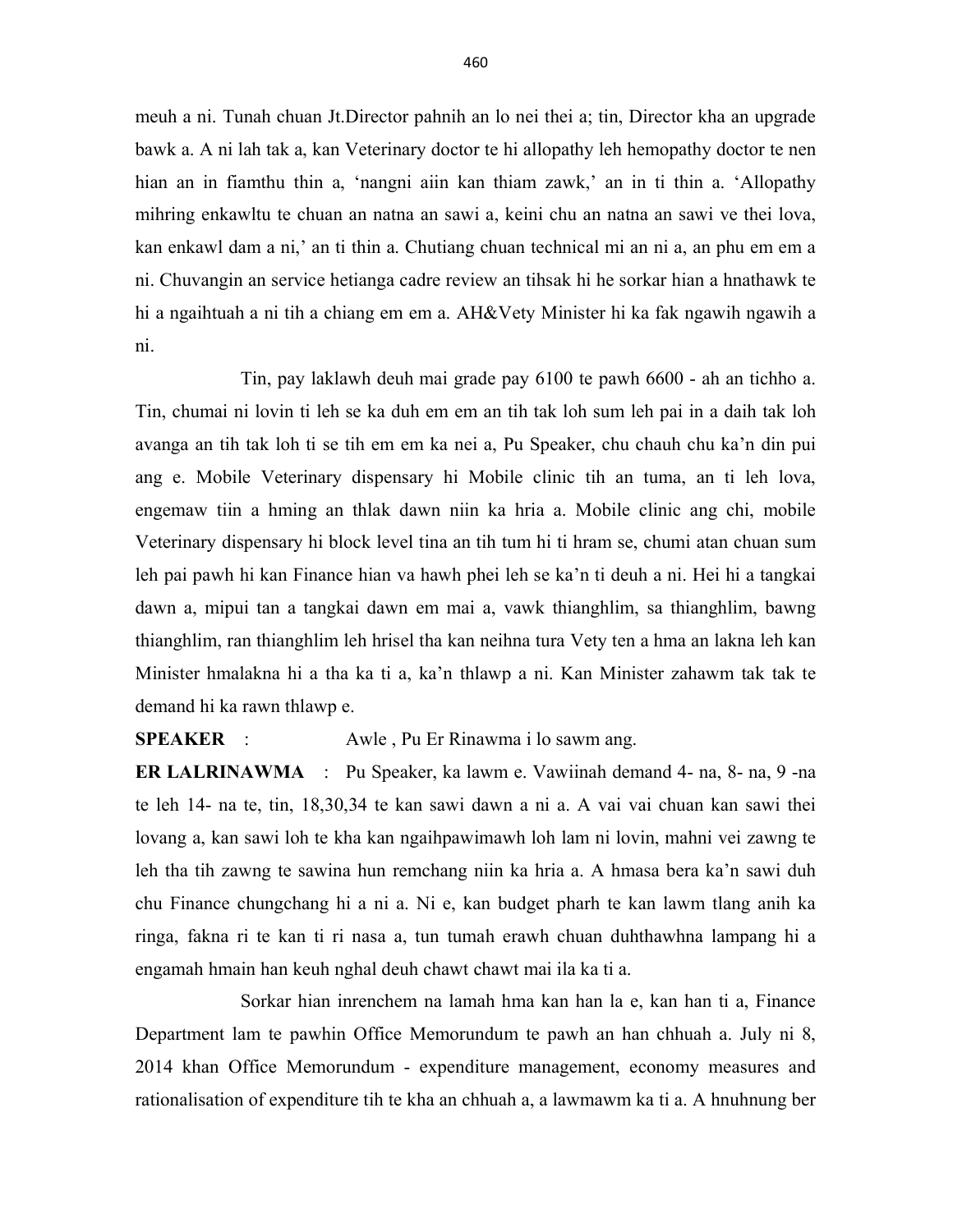phek 2.10 section ah khan 'ceiling on diesel and petrol' tih kha department lam ten kan hman dan tur chiangkuang deuh maiin a rawn tarlang a, hei hi a tha khawpin ka hria a.

 Amaherawhchu demand for grants hi kan en a, object head of accounts tih ah hian POL Head tih hi a awm theuh mai si a. Department tlemte in POL Head – a pawisa an dah a, Finance ngei pawh hian kan dah lova. Hei hi engeni a chhan aw, tiin ka ngaihtuah a, POL hi kan hmang ngailo nge ni, eng angin nge helai hi kan in control dan le tih hi hriatchian a tha awm mang e tih ka rilru ah a awm a ni. Heng kan demand for grants ah Demands 49 zingah hian 7 chauh hian POL Head ah sum an dah a ni. A dang zawng hi chuan POL head hi kan ti awl vek a. Other charges- ah kan dah teuh mai a. Helai hi chu enge a chhan leh vang hun lo kal turah en chian a tha in ka hria a.

 Tin, mak ve leh deuha ka hriat chu a pumpui thu ah chuan Home Department lam hian Secret Service Expenditure an nei a, a awm viau mai a. Tin, Excise & Narcotics Department lam te pawhin an nei a, a awm leh viau bawk a. Amaherawhchu engtinnge MPSC lamp te pawh hian an neih ve aw ka ti a. Thil mak ve tak a nia, MPSC in a Secret Service expenditure atan `20 lakhs lai 2012-18 BE ah an dah ve a. Heng thil te pawh hi keini a zirchiang ve thiam vaklo te kha chuan hriat thiam har kan ti tih kha ka sawi duh a. Engpawhnise, hun lo kal leh zel turah chuan heng other charges kan dah vak vak mai te leh POL head awm reng bawk si a, kan dah awl duai mai lai te hi enchian a tha hle a ni tih kha ka'n sawi ve duh a ni.

 Tin, a dawt leha ka sawi duh chu kan sawi rik fo thin tunlai kan hna han kal pui dana hi sawi deuh ngai awmin ka hria a, nidang ah pawh kan sawi fo tawh a. Works department ni lo ten hna kan thawk vak vak mai a, contract lam hi kan tui pui viau niin ka hria a. Han bih chian deuh phei chuan department hian mahni hna a lo kal hi enkawl vek kan tum emaw ni aw a tih theih a.

 Helai hi kan ngaihtuah chian a ngai a. Consultancy firm te kan ruai a, a tha e. Lehkhathiam ten hna an lo hmuhna a nih kha chuan duhthusam a ni. Amaherawhchu khalai karah khan heng works department ni lo te hian hetianga Finance Department in consultancy firm te rawih phalna an pekah hian ka rilrua lo lang ta chu works department ni lo ten hna an thawh hian Government of Mizoram (Allocation of business) Rules 2014 hi a kalh em tih hi ka ngaihtuah a ni. Chanchinbu - ah khan kan lo hmu in ka ring a. Khatah khan Urban Area Rent Control Act chungchanga Governor thu chhuak chu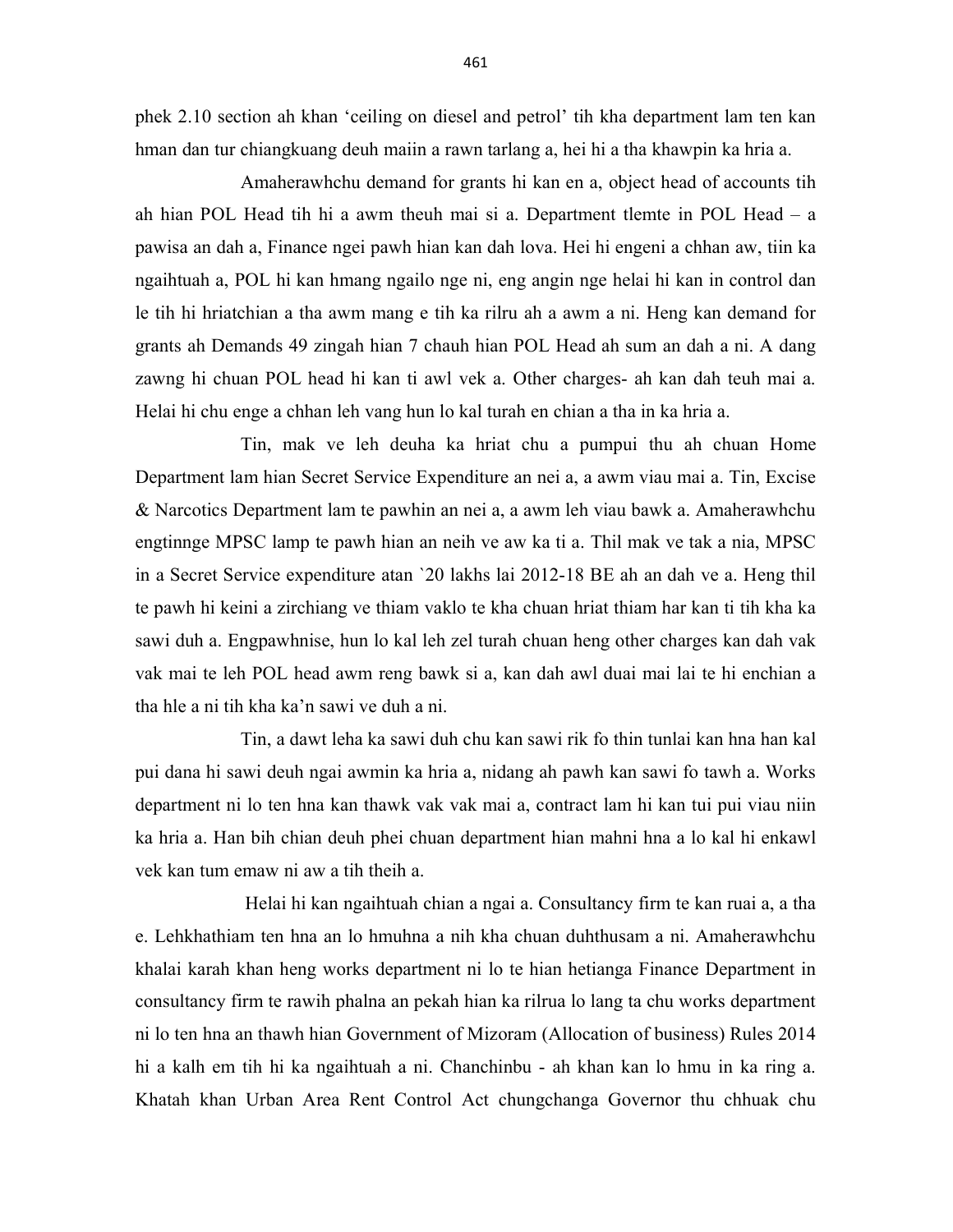chanchinbu ah te pawh kan hmu a ni. Allocation of Business hi dan chungchang sawina a nih thu kan hmu a. Heng hna kalpui dan ah sawiselna engmah sawtna awm silo in mahni chan chan kan ti ta mai niawm takin kan enkawl ta mup mup mai lai hi ngaihtuah tham a tlingin ka hria a. Hei hian kalh tam tak a nei niin ka hria a. Tin, chungte pawh chu lo ni se, Office Memorundum August 20, 2014 - a an chhuah ah hian check list on proposal for administrative approval and expenditure sanction of finance concurrence tih hi an chhuah a, helaia an rawn ziah section 9, sub-section 7 - na ah hianin department ten PWD countersign tel lo in; department, SE nei chin te chuan 100 lakhs chin an thawk thei ang a, EE nei chin chuan 60 lakhs chin, SDO/AE (Civil) in 30 lakhs chin, JE in 10 lakhs chin tih te kha a rawn ziak thliah thliah a ni. Heng te pawh hi kan zawm leh chuang pawh kha a ni bawk si lo a. Chuvangin engang ber hian nge kan kal tih lai kha ka'n sawi duh a ni.

 Hnathawktu pawn lama kan va ruai a nih pawhin kan kalphung leh kan nihphung hi chuan awmzia nei se, Rules of Law ang a kal hi a pawimawh ber a ni tih hi ka sawi duh a. Miin an lo ti thei a nih chuan an fit a, a tha e, dan hnuaiah a awm a nih pawhin a tha e. Amaherawhchu keimahnin thawh tir kan duh avanga kan duh duh kan ti kual nia lang hi chu thil hi Pu Speaker, ngaihtuah chian hi ava ngai em tih hi ka sawi duh a ni. Tunah hian a nihna takah phei chuan consultancy firm kan rawih tam tak te hi chuan DPR an siam a, an thawk nghal bawk a ni. Heng hi chu thil mak tak a ni. Chung an DPR siam te pawh chu a tha e, a tha lo e pawh kan va ti ngawt thei lova. Amaherawhchu khang te pawh kha technical miten ennawn leha khatianga an DPR te pawh kha technically in a tha tawk em tia ennawn ve leh tho tho ngai awm tak a ni a. Tin, chumai piah lamah DPR angin hna kan thawh tir a, a tlangpui thu ah kan kalphung pangngai ang kha chuan hetianga rate awm sa hian tender kan han chhuah ve a. 5% a tlawm in emaw hna kan han kalpui a ni a. Tunah erawh chuan DPR rate ang ang khan an thawk tawp tawp mai a. Lehlam ah sorkar in sum leh pai ren a ngai kan tih lai kara DPR ang ang a kan pe pawp pawp mai lai kha thil ngaihtuah chian ngai tak leh sum leh pai inrenna kawng ah pawh thil pawimawh niin ka hria tih kha ka sawi duh a ni.

 Tin, DPR siamtu consultancy firm te kha work execution ti tuah kan han hmang zui lehnghal ta bawk a, hei pawh hi ngaihtuah tham tak a ni. Hei hi India ram dan ang tak phei chuan thil diklo niin a lang tlat mai a. Helaiah hian 'Participation of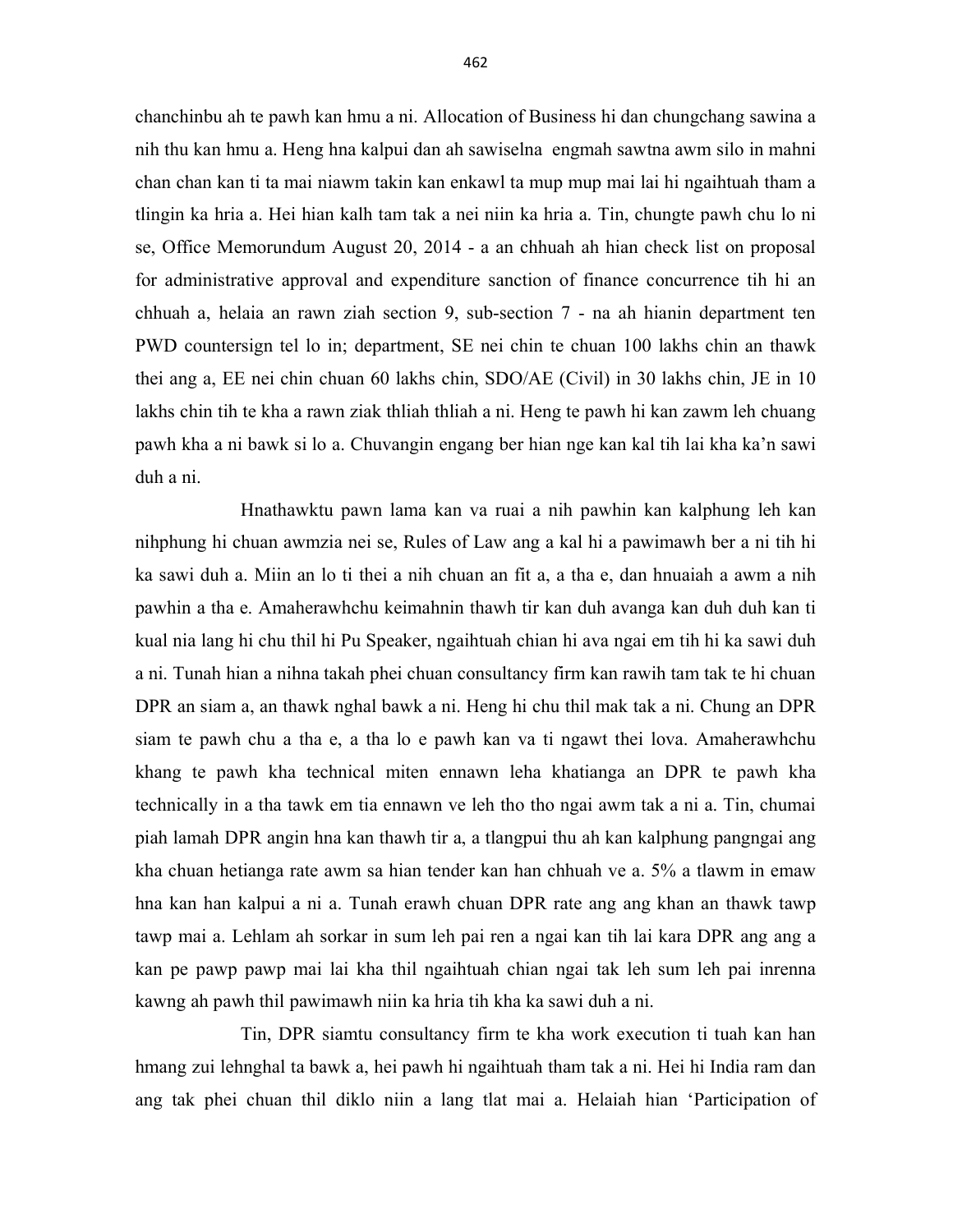consultants in tender guidlines-regarding' tih hi Govt. of India, Central Vigilance Commission hian 2004 kumah hian thu a rawn chhuah a ni. Tichuan, Office Order No.75/12/2004 tih a ni a. Pu Speaker, i phalna in ka'n chhiar ang e- ' The Commission re- iterates the recommendation made by the Committee that the consultants firm hired to provide consulting service for the preparation or implementation of a project and any of its affiliates will be disqualified from the subsequently providing goods or works or service related to the initial assignment for the same project' tiin a ziak nghe nghe a ni. Chuvangin, consultant DPR siam tur a an rawihte kha work execution ti tur khan an rawih nawn kha a thiang tawh lo reng reng tih kha chiangkuang takin Anjana Dube a ni. Deputy Secretary hian lehkha a lo thawn darh tawh a. All Chief Vigilance Officer hnenah pek darh vek a ni he lehkha hi. Chutih lai karah chuan keini chuan duh duh danin kan practice a hei hi thil fel niin a lang lo a ni.

 DPR siam tur hi kal hrang mai sela, kan lo telh ve duh a nih pawhin khang consultant-te pawh khan ti mai sela. Amaherawchu, thil zawng zawng kan pum hmawm tir laiah hi chuan kan ti lutuk lo maw tih ka ngaihtuah a. Tin, lehlamah tualchhungah contractor tam tak te kan nei ve a a lehlamah kan PWD-te leh midangte pawhin contrtactor registered tam tak an nei ve tho a. Khang zawng zawng kha kan kal kan dawn a nih chuan, zep thu pawh a awm lova, ruling worker tam tak vuina pawh hi a ni ve a ni, ka'n sawi sak law law ang e. Heng an vui vaina pawh hi kan hriatsak a tha ve a ni. PWD hnuaia contractor te pawh an fit ve a, an mahni pawhin hnathawk tlakah pawh an inngai ve a. Amaherawhchu, vawiin ah chuan anmahni hi zuankahlen an ni ta mai emaw tih turin kei ve a kar hnenah pawh hian vui thu an sawi ve nak nak a ni tih ka'n sawi duh a. Engpawhnise, consultancy firm kan ti a, a tha. Amaherawhchu kan dan leh kan kal kawng hi chuan a nih phung hi zawh rawh se tih ka sawi duh a ni.

 Tin, work department ni lo ten hna kan thawh theih dan tur bithliahna pawh helaia Delegation of financial power to officiating under the government of Mizoram chu Finance Deptt. ngeiin kum 2016 khan a lo chhuah tawh a, engahmah hian kan ngailo nge ni? Gazette-ah hian 1.9.2011 - ah khan kan chhuah a, mahse work department pawh ni lo hnenah he notification pelin hna kan pe pawp pawp mai hi nakinah kan Finance Minister zahawm tak pawhin min rawn hrilhfiah sak thei se a lawmawm khawp ang. Tin, heng work department ni lo te hian hnathawh dawnin Accounting System fel tak an neih a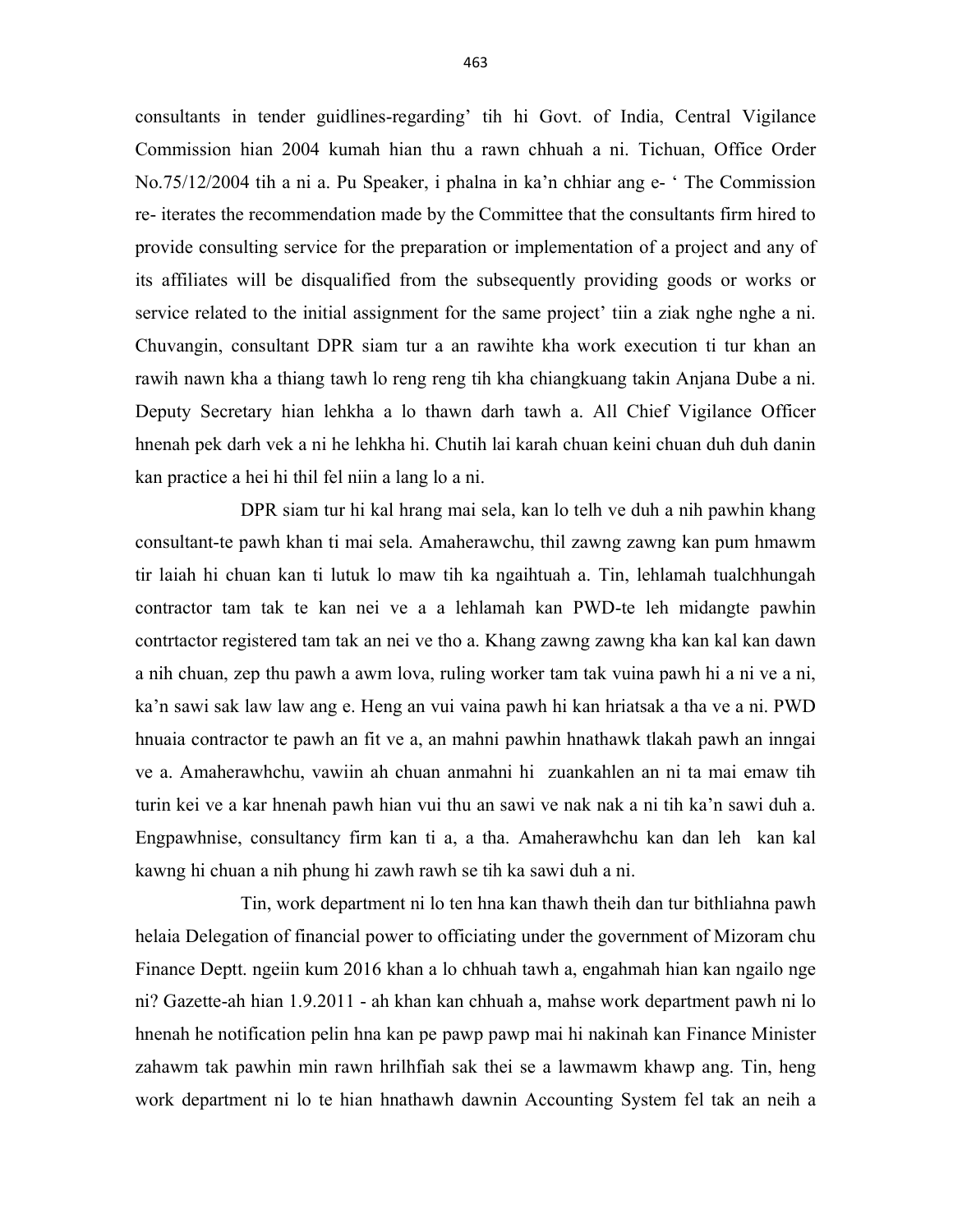ngai a, khangte pawh kha a awm kan hre bawk si lova, engtinnge bill te pawh hi an siam tih te pawh kha ngaihtuah tham a tling leh zel a ni tih pawh ka'n sawi duh a. A lo felfai a nih chuan a tha a. Amaherawhchu, zawhna a awm a ni tih kha vawiin ah hian ka sawi duh a ni.

 Tin, a dawt leh ah chuan kan Minister zahawm tak Pu Ngunlianchunga demand hi sawi ka duh a. Ani hnenah hian keini thingtlang bialtu tan phei chuan silpauline te hi kan mamawh ngun khawp a, kan va lut a, kan va ti ve deuh rawk rawk a, hlawhchhamin min haw tir ngai bik lova. A hminga MLA ve ta chu hum haw neiin kan haw ve zel a. Tin, mipuite lakah pawh hmai mawk lutuk tur min lo veng ve thin a, kan lawm hle a ni tih kha ka sawi duh a.

 Range pawh kan ti a, kan vanduai thei deuh nge ni, chhiat tawk neuh neuh, leimin tih te, kangmei leh engemaw kan tawk kan tawk mai . (Speaker : I hun i hmang zo a nia). Pu Speaker, tlemte a ni tawh ang. Khatiang khan kan han thlen thin a, amah in ngaihtuahna te min lo siamsakin ruahmannate min lo siamsak a, kan lawm em em a ni tih ka sawi duh a.

 A tawpa ka duhlai, mahni bial sawi loh theih a ni lova. Lungpho - ah khian rante an vulh a, a hmaa VFA kha Supervisor - ah a kaisang a, enkawltu mumal kan nei tawh lova. Min lo hriatsak leh hram hram se ka duh a. Amah mimal tak pawh vawiin ah hian he House zahawm tak kaltlang hian naktuk an kalna tur atangin dam leh lawm taka a lo haw ka duhsak thu ka'n sawi nghal a ni e. Pu Speaker, ka lawm e.

SPEAKER : Pu Sangthuama.

Pu K. SANGTHUAMA : Pu Speaker, ka lawm e. Vawiin chawhnu lamah hian Minister pahnih demand kan sawiho dawn a ni a. A hmasain Demand No. 18, 30,34 tawi te te in han sawi ta ila.

 Printing & Stationery Deptt. – hei hi a that rual rual hian a hlawhtling lo hle mai a. Chuvang chuan department awm mai mai a ang a. Hei hi sawi a zing tawh a, kan session apiang hian sawi a ni a. Hmasawn theihna an nei tawh em tih te pawh nakinah Minister-in a ka rawn sawi ang a. Pawisa ei hektu mai a ni em, nge ni kan session inkarah hian hmasawnnate an nei tawh em tih kha nakinah a la rawn sawi turah ngai ila.Amaherawhchu, duh thu a sam thin lova chu chu nakinah kan la ngaithla turah ngai tai la.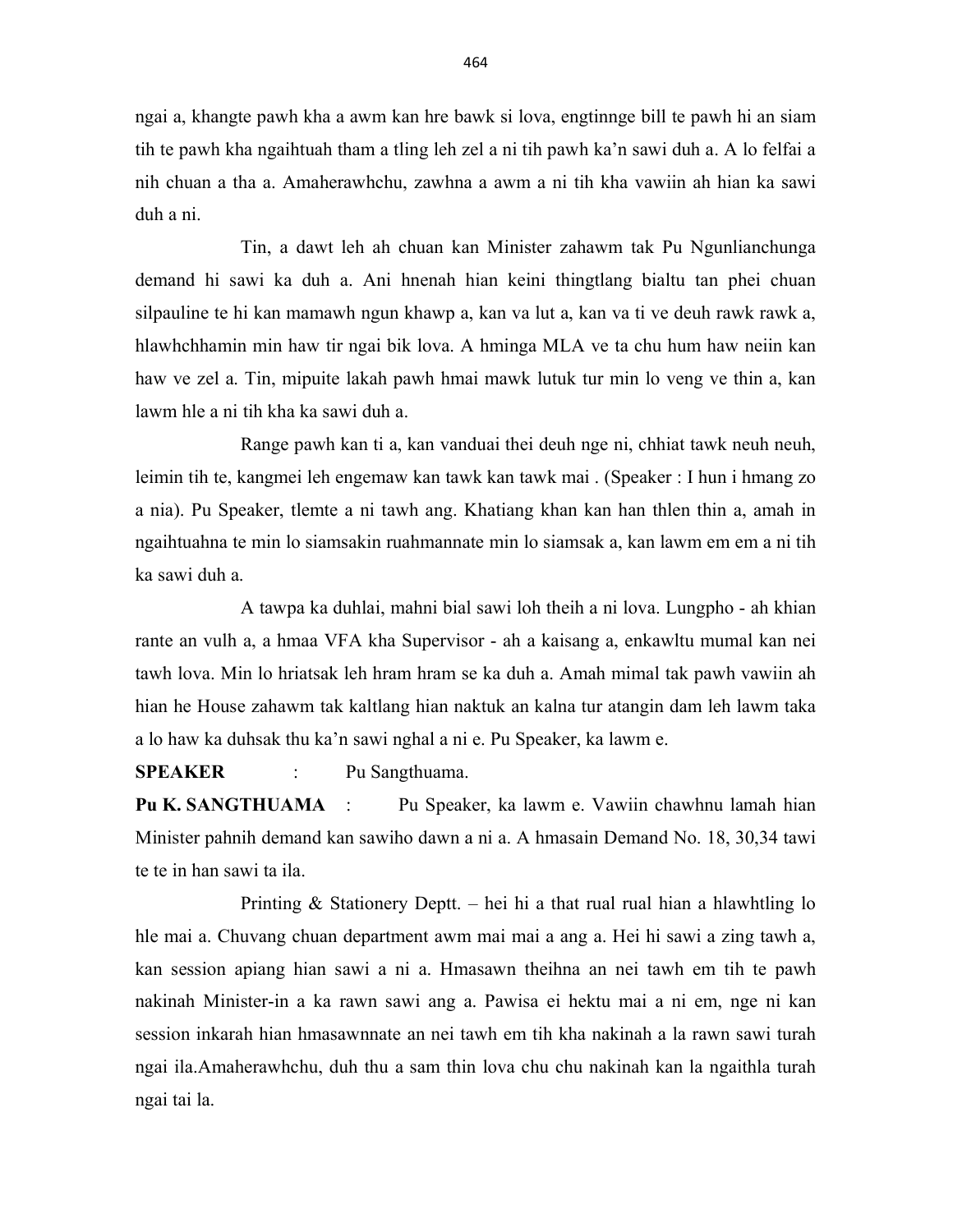Tin, Disaster Management & Rehabilitation Department hi ni e, kan minister hi a fakawm khawp mai a. Helaiah hian engkim mai ah hian ngaihtuahna a hmang chhova a lawmawm hle in ka hria a. In kang pawh a lo tam a tin, leimin te a lo tam a, han vah deuh ruai ruai te a ngai a. Ka hma mi in a sawi ang khan in a kan chang te hian range kan han dil a awlsam takin min lo pe zel mai a, a lawmawm khawp mai a. MLA nih ang chuan a chung kan khuhsak ringawt mai thei silova chutihlai chuan rangva neih ang ang te min pe thin a. Tun chawlhni pawh khan ka bialah in a kang a, tlai thim dawnah ka zuk kal a, tah chuan a chung tur kan han dil a, awlsam takin min lo pe mai a. Chuvang chuan, a hnenah pawh hian he House chhungah hian lawmthu sawi ka duh a, lawmthu ka sawi a ni.

 Tin, silpauline chungchang kha nichinah lawmthu an rawn sawi tawh a. Silpauline hi ka duhthusam ai chuan kei chuan a chhe deuh hlek ka ti a. Hei hi ngun taka ngaihtuah deuh chu a tha, sum tam tak kan seng ve a, tlem a ngaihtuah ngun chu a ngaiin ka hria a. Thil hi han fak satliah ringawt nilovin polytarpauline emaw ni kan supply tam ber hi, hei hi chu duhthu a sam lo deuh a ni. Engpawhnisela, kan minister hian lo enchiang chho zel se la, tha deuh hlek a tih theih chuan, a to hret pawhin a that chuan a daih rei a, a tlawm ringawt avanga a daih rei chuan si loh chuan a hlawk loh dank ha thuhmun reng a ni a. Chuvangin, tha hret si, a man to hret pawh khan ngaihtuahna nei se la a hlawk zawkin rinna ka nei a. Hetah pawh hian lawmthu sawi tur tam tak kan nei a, lawmthu ka'n sawi nghal ni se la.

 Tin, Vety-ah hian hna tha takin an thawh rual hian bawngsate, vawksa te, arsa te hi duh angin kan la intodelh lo fo mai a. Hetah hian tan la viau se a tha in ka hria a, bawngsa phei chu mi tam tak hian vawksa aimahin an duh tawh a, a to hle a, kg ah `400/- lai a lo ni tawh a. Kan ram atang hian thar chhuah kan nei mang lo tlat hi, heng sa ah hian tan han la leh sauh sauh se tih hi vawiinah hian ka'n sawi duh bawk a ni. Kha kha ni mai se la Demand pathumah kha chuan.

 Finance Minister chanpual hi Demand No. 4,6,9 leh 14-na a ni a. Law & Judicial Deptt. ah hi chuan public awareness hi nei tam ila. Nimin lamah thil tam tak kan ngaihtuah a, kan ngaithla a, chutah chuan kan claim theih tur te, vanduaina kan lo tawh a kan va sawi a, kan va claim tur tam tak a awm a. Hei hi mipuiin kan hrechiang tawk lova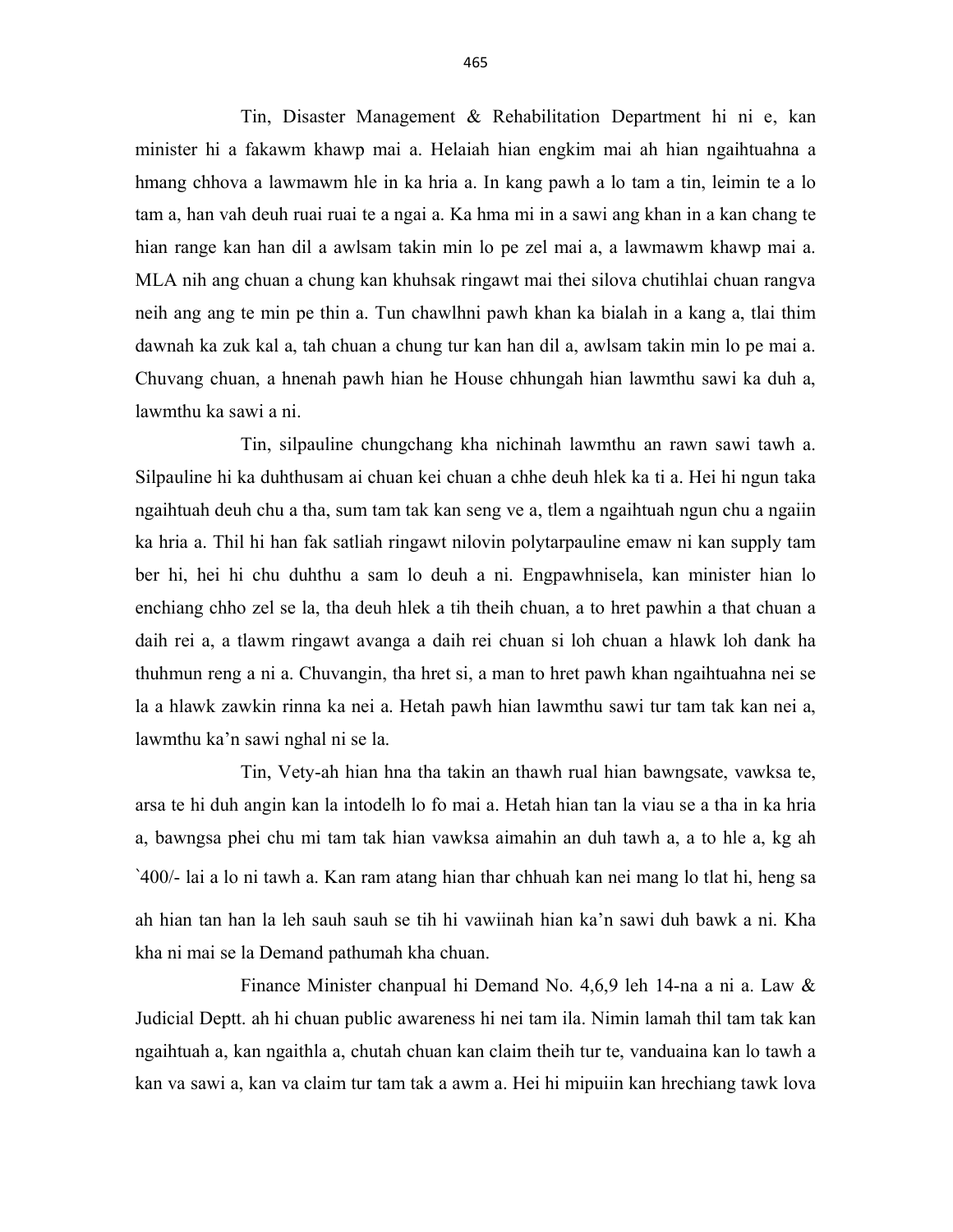chuvangin hei hi kan minister hian lo hria se la. Tun aia uar zawk hian public awareness hi TV-ah te, radio-ah te, chanchinbuahte a tam thei ang hian rawn ti leh se tichuan kan tangkaipui ngawtin ka ring a, hei chi ka'n chah duh veleh nghal a ni.

 Tin, Taxation Department hi chu thui tak sawi lo ila. Tax awl ruk hi thil awm thei tak a ni a. Kan minister hi a viak tha bawk a, a ngaihtuah peih bawk a. Chuvangin, tax awl ruk te a awm em, a awm lo em, kan tax hmuh tur ai tlem kan hmu em, tih ang ah hian ngaihtuahna lo seng leh se tih vawiinah hian ka'n sawi leh duh bawk a ni.

 Ka sawi tam duh ber chu, 9-na, Finance Deptt. chungchang hi a ni a. Kum kalta ah te, a hmasa lamah te economical measure nasa takin an la a, kan Finance Minister hi thil a ngaihtuah peih a, chik takin a ngaihtuah thin a. Thurawn pawh a la peihin ka hria, thurawn han zawm mai pawh hi a hnial lovin ka hria a. Tha zawk tura mi in an ngaih an rawn chuan chu lama kal mai pawh chu a hnial thin lova. Tin, a lo tha lo te chu a awm anga, a tha zawk tam tak te pawh a lo awm anga. Chuvangin, tuna a ngaihdan leh a rilru hi pu tlat se tha in ka hria a. Chuvangin, helaiah hianin ngaihtuahna hmang chho zel se ka duh a.

 Tin, pakhat lehah chuan, chutih rual rual chuan, kan pawisa han collect leh pawisa kan hmuhna hi, hmanah pawh helaiah hian ka sawi tawh a, Pu Speaker, sawrkar hnathawkte hi mi 50,000 vel zet an ni a. Mizoramah hian mi nuai 12 vel kan awm a, nuai 11 leh a chanve hian sorkar atanga hlawh la lo kan ni a. Chuvangin, mi 50,000 velin Mizoram pawisa, sum hi thlatin hlawh an la a, chuta tang chuan, kan budget-ah khan 100 a 35 leh point engzat chiah nge ka hre ta lo, chutiang vel chu sawrkar hnathawk hlawh ah hian kan hmang ni awm tak a ni a. Heng hian tax an chawi lova, chhiah eng eng emaw pawh an chawi lova. Kan chhiah chawi chu thingtlang rethei zawkte nen a inang tlang vek mai a, 2500 hi professional tax an chawi chauh a ni a. Chuvang chuan, heta tang hian, hmanah pawh ka rawt tawh a, enge maw tiin kan sawrkar hnathawkte, Mizoram budget atanga hlawh la te, 100 a 35 chuang la hnen atang hian lak ve dan hi ngaihtuah ta ila.

 Khu Tamil Nadu-ah khuan sorkar hnathawk atang hian medical reimbursement tur hi pawisa an cut sak a, a zat chiah ka hre ta lova. Hman deuha ka chhiar khan thlatin `175, `178 tih te, khatiang khan a inang lo thluah a. Khata tang khan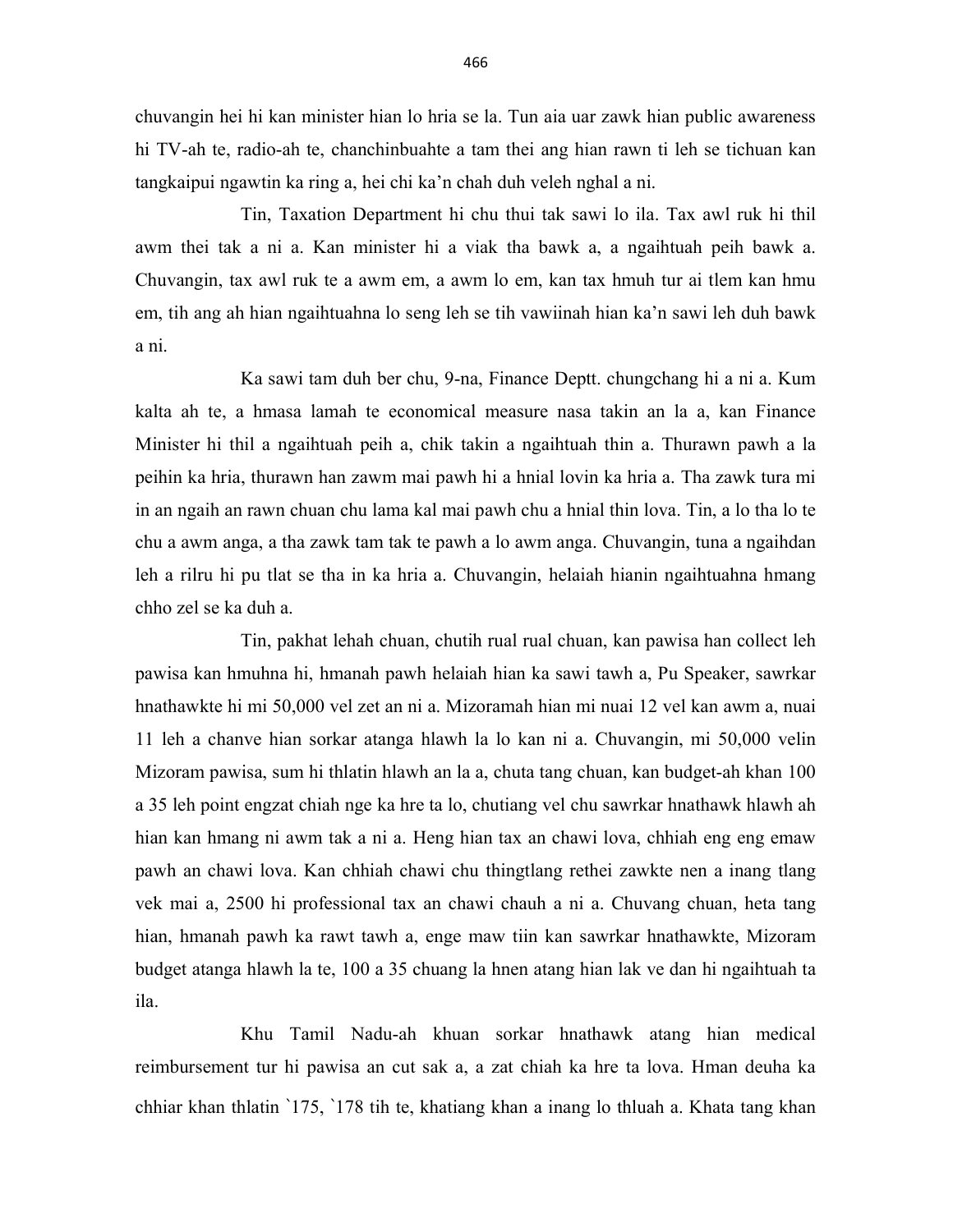kum khatah chuan sawrkar hnathawk a nuai a nuai tam tel an awm a, chu chuan maktaduai vaibelchhe tam tak an lo thawh ve ta a, an ni tan khan harsa tham a awm lova. Hetiang ang zawngte pawh hi kan Finance lam hian ngaihtuahna rawn nei ta se. Kan sawrkar hnathawkte pawh hian chumi kawngah chuan an hnial bur lo mai thei a ni. Chuvangin, an hnen atang pawh hian pawisa engemaw zat, MR Bill atanga an thawh ve theih dante hi ngaihtuah chhohna kawng lo dap leh ta sela. Tichuan, sumah hian engemaw chen, MR ah hian a khuh thei in ka ring a. Chu chu vawiinah hian sawi ka duh tlat a.

 Tin, chu mai ni lovin, anmahni hnen atanga pawisa lak ve dan hi ngaihtuah ta ila. Central lamah chuan Income Tax 100 ah 30-te, 25-te, 20-te, Pu Speaker, sorkar hnathawkah an la thin a. Chuvangin, an hlawh hi pung mah se  $7<sup>th</sup>$  Pay pekte chu an tan a awl em em mai a ni,  $6<sup>th</sup>$  Pay te pawh kha awlsam takin an pe mai,  $7<sup>th</sup>$  Pay pawh awlsam takin an pe leh mai. Chuvangin, chutiang a nih chuan an hnen atang khan 30%, 25%, 10%, 15% an la leh a, an hnenah tam deuh a lut mai a ni. Keini chu hlawh hi han san pawh ni ila, a dik chiah chuan, a vai khan an la ta vek a, sawrkar in chan let pakhatmah a neih loh avang hian hlawh pun te pawh hi a harsa thin a ni a. Chuvangin, heng pawh hi sorkar hnathawkte nena sawiho a, inhrethiam tlang a, kan ram harsatna hrethiam tlang a sorkar hian ngaihtuahna a hman phawt chuan, sorkar hnathawk hi hetiang kawngah hian an khawng tlat a rin lohna ka nei a.. Chuvangin, thurawn helaiah hian pek ve ka duh bawk a ni.

 Tin, nimin piah lamah te pawh an sawi tawh a, kan budget hi a budget hrim hrim chu a tha khawp mai a, pawisa pawh a tam a, kuminah hian 8803.1 a ni a, a tam em em a, a lawmawm a. Chutih rual rual chuan, an sawi tawh ang khan, hemi kan pawisa neih chhun vaibelchhe 8803.1 hi a hman dan a dik phawt chuan kan ram tan hian hman that theih tak a ni a. Thil tam tak a thawk thei a, development pawh tam tak a thawk theiin a rinawm a. Chuvang chuan, kan Finance Minister atang hian kan House Leader-te nen, kan zavai hian tha zawka he kan pawisa neih ang ang hi kan hman theihna turin (SPEAKER : I hun i hmang zo.) strick deuh takin tun kum kal mek turah hian ngaihtuahna siam tlang ta ila, Pu Speaker, tawi te, minute khat emaw chauh, a that ka ring a. Pa hian pawisa ngah viau ta ila, Pu Speaker, a dik chiah chuan, hman sen loh nei mah ila, kan fate hnenah kan zu pek a, a hmanna dik lo a an hman a, an tih an tih chuan,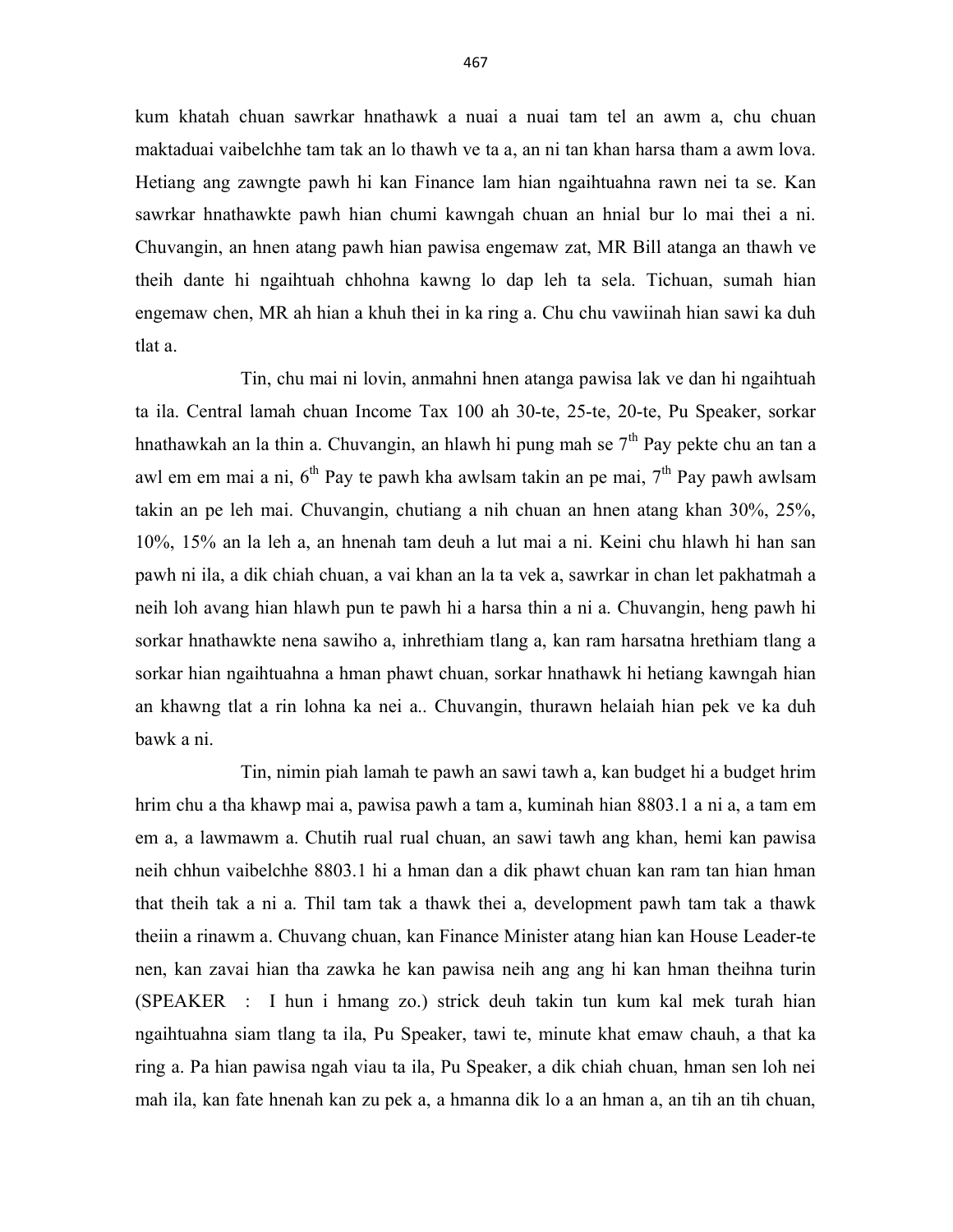kan pawisa neih khan a daih tak tak lo, thil tha a thlen thin lo ang chiah hian a ni a. Sorkar pawhin sum kan han ngah a, hmanna tur dik tak tihian kan han zam a, Finance Minister-in dik takin a hmanna tur chu chuti zat chu a ni e, hetiang hi a ni a, tih a rawn chhawp chhuah hian, hemi a chhawp chhuah hi keini MLA-te, kan zavaiin sorkar hnathawkten ngaihtuahna ngun tak kan neih lohva, kan tih leh mai mai chuan, kan ram pawh a than loh phahna a ni a.

 A dik tak chuan, kan rama sum lo lut hi tha takin hmang thei ila chuan chuti em em a kan ram hi rethei tur ni in a lang lova. Chuvangin, kumin atanga kan budget a lo danglam takah hian kan kal dan hi ram pumpui in, sawrkar hnathawk nen, a mipui nen hian ngaihtuahna thar, rilru thar hmang ila chuan kumin a kan budget hi chhuanawm tak a ni, a tam em em a ni. Nakumah phei chuan tun ai tam hi a lo kal leh anga. Amaherawhchu, kan hmandan in a zir nge zir lo, Financial Year leh atang khan, kan sum tam tak, budget a an rawn siam hi a tangkai em, a tangkai lo em tih chu chiang takin a lang mai dawn a, kum khat hnuah hian. Chuvangin, vawiina heti laia kan Finance Minister ka'n ngen deuh ber chu, theihtawp chhuah a helaiah hian tan la turin ka'n duh a. Pu Speaker, tawite, pakhat leh chiah.

 Kan ngaimawh theuh, Health care chungchang kha, nichinah ka hma mi pawh khan a rawn sawi tawh a. Apex Bank hi a rintlak em em a, in dahna hi, a rintlak em em a ni, loan pawh Mizoramah hian an pe tam em em. Tin, MUCO Bank pawh hian loan an pe tam em em. Hetianga kan Bank rin em em ho ai hian a percent a chhut in an pe tam daih zawk. Hei Biakin sakna atan te an pe a, tin, thil dang dangah an pe a, loan an pe tam em em a ni, Apex Bank leh MUCO Bank – te hian: Hei hi Mizoram atanga kan Bank neih chhun ve tak tak a ni a, chuvangin, sawrkar hian hre deuh sela, an tih theih tawk dah teuh sela, tihna pawh a ni chuang lo. Anmahni capacity, an tih theih ang tawk hi chu, khawngaihin, lo duhsak teh u. Mipui pawhin kan chhawr a ni, kan chhawr khawp mai, kohhran pawhin a chhawr. A duh apiang kohhran Biakin sak na atan an pe a, an rul leh a. Chutiang ang chu Apex Bank leh MUCO Bank hi an ni a. Chuvangin, dah leh tur a awm pawhin hengah hian duhsak deuh turin vawiinah hian House a thuneitute ka'n ngen a ni e. Chu chu ka sawi theih tawk ni mai sela, Pu Speaker. Ka lawm e.

SPEAKER : Aw, Pu Lalthanliana.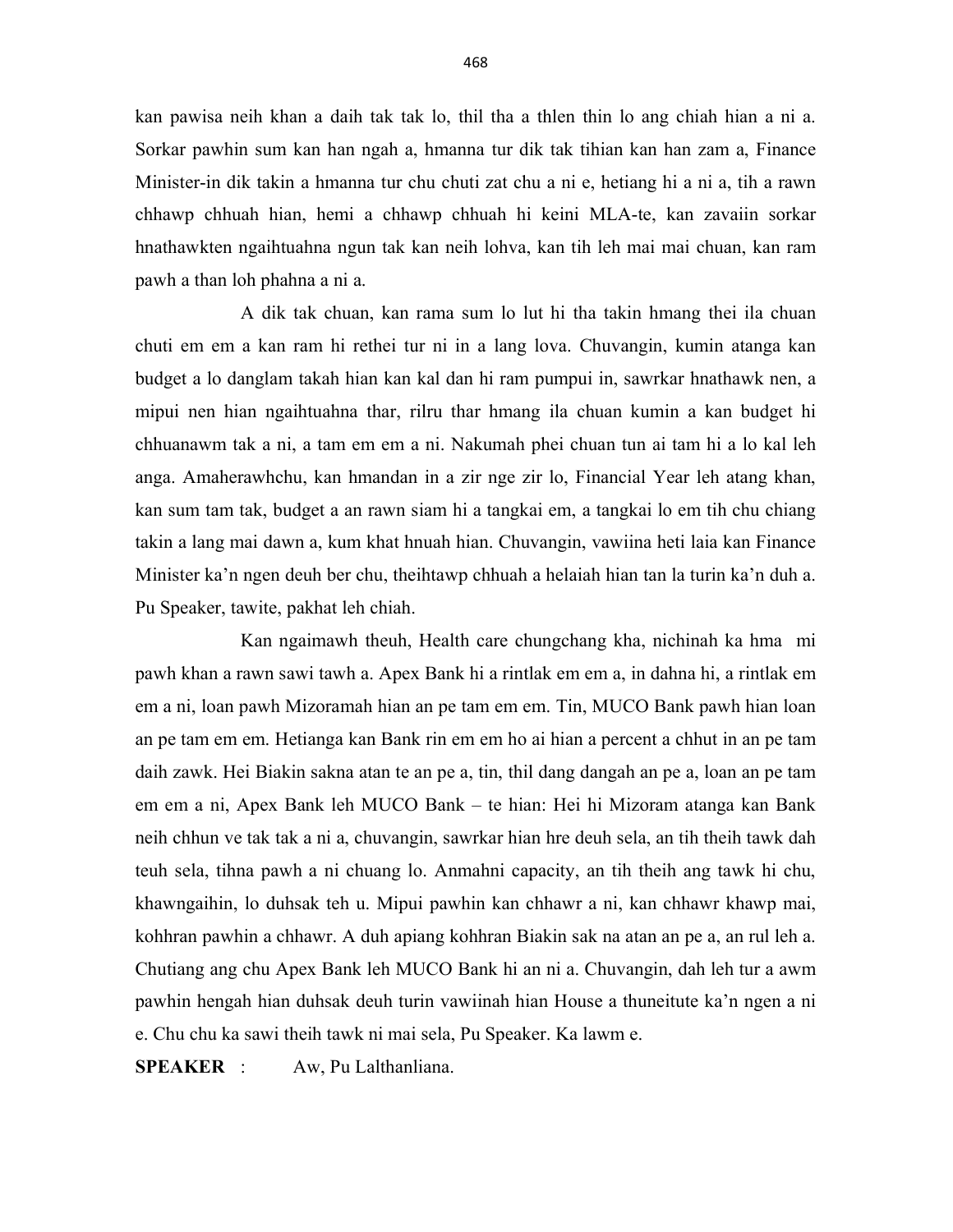Pu LALTHANLIANA : Pu Speaker, ka lawm e. Hun dangah chuan kan Budget bu-te ka keu ve thin a, a headwise hian kan hmanna turte ka'n analyse ve thin a. Tun tum chu ka rilru ka thlak deuh a, nichina ka hma hma leh ami sawi ang deuh khan, POL-te pawh hi session engtik tum nge maw ni khan ka sawi tawh a, a thenah an dah a, a thenah an dah lo a, hei hi engtizia nge maw ni ka ti a. 'khangte chu token mai a ni a, mamawh hunah kan tih belh mai alawm,' tih ang deuh khan min chhang a.

 Chu bakah chuan financial year a han tawp dawn a, supplementary budget vbc 1000 chuang pass a ngai leh tho a, BE te kan ti a, revise a ngai leh tho a. Chuvangin a bu hi a chipchiar lutuk a. Major leh minor work te han ti han ti thin mah ila, hmanna tur tak tak kha keini ang chuan kan hre chiang si lo a. A chhehvel hi han sawia ka tum a ni, tun tum chu ka ko kan thlak deuh teh ang ka ti a.

 Kan Finance Minister zahawm tak budget demand no. 4, 8 leh 9 te hi ka sawi hmasa duh a, ka'n sawi pawlh deuh bawk ang a, a thliar hran te pawh hi ka thiam tak tak lemlo bawk a. A hmasa berin Law & Judicial ah tan ila. Law te pawh hi a tam zawkah chuan a enforce tu chu Police te hi an ni deuh mai a, court lamp te pawh an ni tho ang a. Hmanni khan kan budget ka'n en a, police ho hamthatna tur leh tih chakna tur thil tam tak pawisa dah a ni a. Kha kha a tha ka ti a, a lawmawm ka ti a. Tin, chhiah chi hrang hrang ah tan kan la nasa a, a lawmawm khawp mai a, mipui pawh chhiah pekah kan harh thar chho zel ni pawhin a hriat a, hei hi thil lawmawm tak a ni a. Chumi a lanna pakhat chu 2015- 2016 ah khan AMC ah property tax an collect chu nuai za sawmparuk sing ruk sang sarih a ni a, tun kum financial year awm mek 2016-2017 ah hian nuaih zahnih sawm a lo kai ta daih maia, a pung khawp mai a, nuai sawmkua pathum singthum sang thumin a pung ta daih a. Heng te hi AMC lamin hman dan tur fel takin an duang a, essential public utilities ah te leh administration atan te hman an han tum a, mahni intodelh tura ngaih AMC tan chuan a tangkai dawn mang e aw ka ti a.

 Tin, budget kha kan hmu a, July thla atangin GST kan la dawn a ni a, hei hian kan revenue a ti pung dawn a ni tih a hriat bawk a, a lawmawm khawp mai a. Kan budget bu ah khan 2017 – 2018 ah kan chhiah hmuh tur kha GST leh sales tax atang khan vaibelchhe zahnih sawmriat panga a nih thu kha kan hmu a, chutah chuanin hmanni pawh ka sawi tawh a, kan sawi nawn leh duh chu motor spirit leh lubricants te, petrol leh diesel tih vel atangin chhiah vaibelchhe sawmsarih pakua leh nuai sawmkua pakua a tel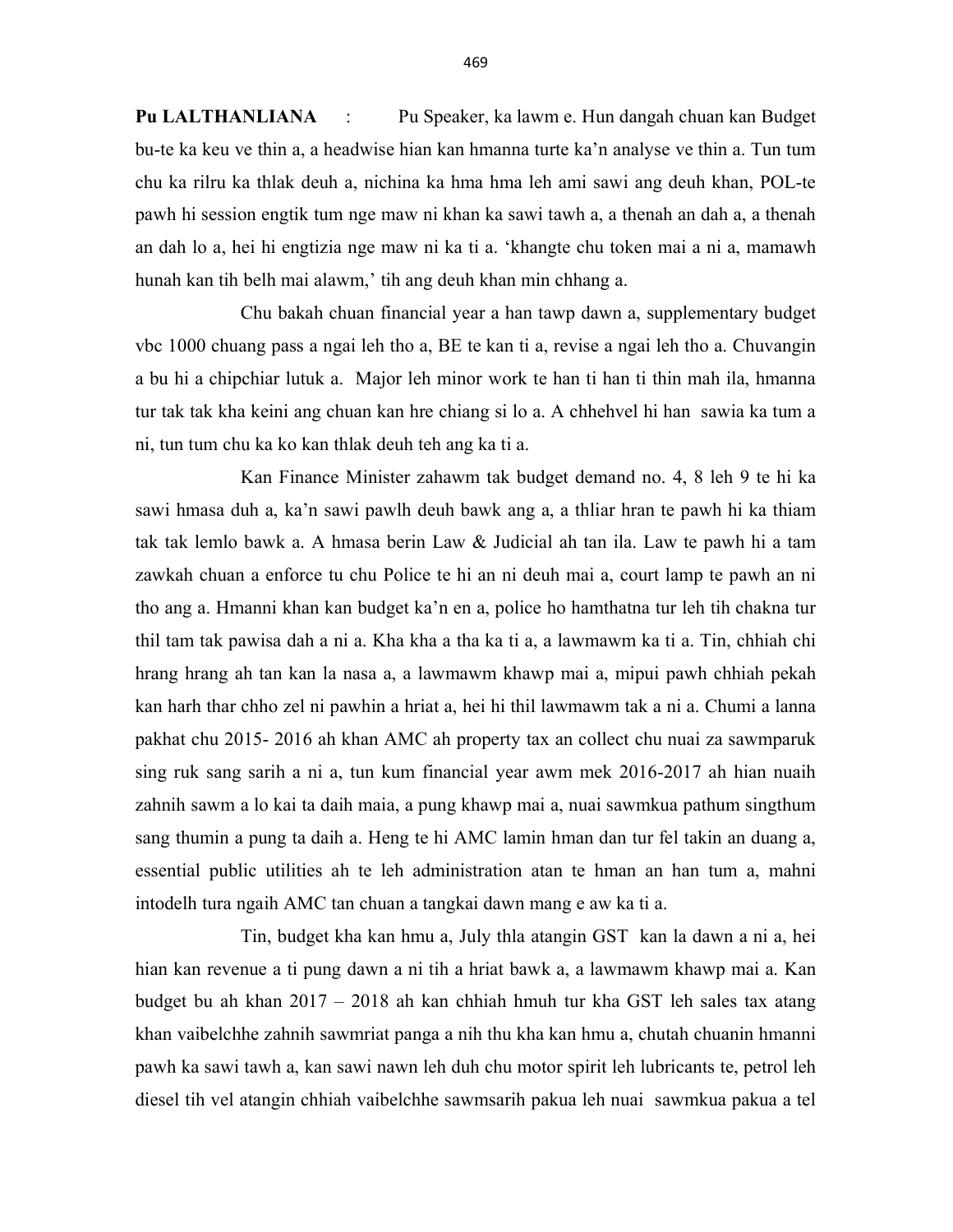a ni. Kan chhiah hmuh tur atanga petrol leh diesel leh lubricants atanga kan hmuh hi 26.31 % a ni daih mai a, oil hian an contribute nasa dawn hle mai a hei hi chhinchiah tlak niin ka hria a. Zu hian 18.07 % a contribute thung a, a difference hi 8.24% daih a ni. Chuvangchuan hei hi chhinchhiaha ngaihven tlak a niin ka hria a. Pu Speaker, hei hi ka'n sawi duh na chhan chu helampang atang hian sorkar hian hma a la a, department te pawhin hma an la a, a lawmawm khawp mai a.

 Tunlai hian petrol te, diesel te hi Guwahati atangin an lift thin a, Silchar atangin a tih theih loh avangin a phurhna tur tank lorry lampangah harsatna a awm thin a. IOC - a in register tank lorry te hi an indaih tak tak lo a, state dangah te an lo pawt peng ve thin bawk si a, kan lakluh hnem poh leh petrol/diesel te hi Mizoram -ah hian chhiah an chhung hnem dawn tihna a ni a. Chuvangin helam ah hian chhiah hi kan duh chuan tan kan lak that hi a va pawimawh tih hi ka ngaihtuahna ah a awm a. Petrol - ah ngat phei hi chuan chhiah hi 20% an chhung a ni, diesel -ah hian 12% a ni a, petrol tank lorry pakhat 12 kl ringawt pawh hian nuai khat singhnih sangsarih zaruk sawmriat pathum leh pawisa sawmhnih pakua (tank lorry pakhat litres 12000 phur hian) a chhung daih a ni. Diesel atang pawh hian singsarih leh zahnih sawmnga leh pawisa sawmli pali vel an chhung daih a ni. Chuvangin kan ramah hian a luh tam a pawimawh a ni, hun harsat lai deuh hlek te a lo awm a, nimin piah lawk, hmanni lawk khan khu lampang ah an nuar a, kan harsa deuh a, traffic a jam phah viau mai a, helam ah hian tan lak a pawimawh hle mai, chhiah min pe teuh tu an ni si a tih hi ka ngaihtuahna ah a awm a. Silchar ah rail kawng te a that a, khulam atanga material te an lift that theih chuan chuti lutuk chuan a ngailo maithei a. Tun angah chuan anni hi a number a chhiar chuan tlemte an ni; mahse Mizoram tan tam tak an contribute a ni. Hei hi sawi uar tlak niin ka hria a, ka'n sawi uar a ni.

A dawt leh a ka sawi duh chu 1<sup>st</sup> Mizoram Finance Commission - in local bodies te sum hman tur an chhep fel a, an ti tha khawpin ka hria a, 15% municipal tan an han chhep sak a, hei hi vaibelchhe 15 nuai 39 sing 5 sang 6, 2015-2016, 2016-2017 - ah khatiang ve ve kha an pe a, nichina ka sawi ang khan Municipal Corporation pawh mahni intodelh turin kan beisei a, hei hi tangkai takin an hmangin ka ring a, a lawmawm khawp mai a. Hemi share of state owned tax revenue, state tax revolution hi Finance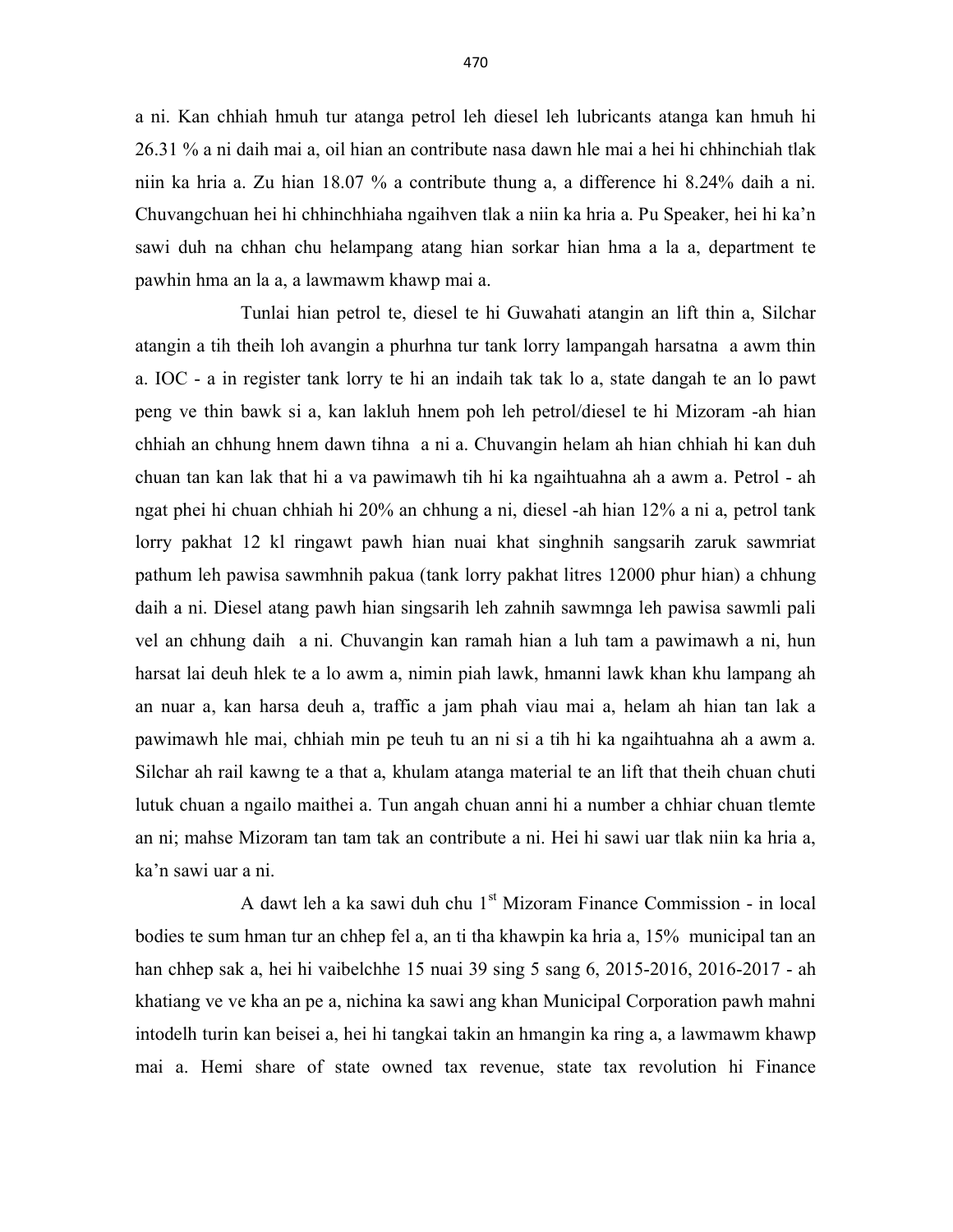Commission hian an chhep tha ka ti a, an ti tha khawp mai a, an fakawm ka ti a, ka'n sawi duh bawk a.

 Chu baka ka'n sawi leh duh chu demand no.30 - na Disaster Management & Rehabilitation hi a ni a, a changtu Minister hi (SPEAKER: I hun I hmang zo ti tih mai.) a fakawm khawp mai a. Mahni bialah han lut lawk ila, ka bial-ah AIE, Architechture Interior Engineer ho, lei min a min zel lohna tur atana danna hna thawktu sum tamtak senga thawktu te ho saw an term a tawp tawh dawn niin ka hria a. Thal laiin hna an thawk a, fur a ni dawn chauh si a, an la thawk zo chiah lo a an chhuak dawn si a, han uibet hleihtheih a ni si lo a, engtinge ni ang? Fur khat tal saw chu a demand neitu ni chiah lo mah se kan Chief Minister pawh , eng department ber emaw hi a nih loh chuan DM & R atang te in emaw, fur khat tal chu min vil saktu tur hi ka va han duh tak e aw ka ti a. A thawktute hi nichin khan ka han sawi tak na in, an thawk tha khawp mai a, sum pung ah emaw, a hlep emaw em em beisei lemlo, an beisei tho ang a, mahse an Local Council te nen te, khawtlang mi te nen an thawk ho tha a, hemite hian thil tam tak an thawh chin tur atana bithliah bak bak te pawh an thawh sak a. Mahse kawng tawite la pawh loh lai te a la awm a, sawng te pawh saw sum ngaihtuaha tlemazawng min tih sak theih ang em aw tih kha sawi titih, dil titih, ngen titih in ka'n sawi deuh a ni. A bialtu ka ni a, min chhuahsan chuan tunge kan auh tak ang tih ka ngaihtuahna ah a awm a. Ka fund te nen, eng eng emaw kan lo ti ve a, khang kawngte kha ala pawp lo deuh si a, chung chu ka'n sawi duh a. Tin, thil tam tak lehlamah sawi ka duh bawk si a, sawi tawhlo mai ang.

 AH & VATy, demand no.34 - na hi kan sawi duh chu keipawh vawk ka vulh a tum khat kha 10 ka vulh a, pakua an thi a, hri avanga ran 9/10 (sawma pakua) Pathian hnena pek ni lo han thi ngawt chu a uihawm duh khawp mai. Pathian hnena pek ni se chu rilru a nuam veng veng in ka ring a. Mahse chutiang deuh chuan hri te hi a leng thut thut a. Khatla - ah sawn Epidemiological Centre an tih hi ka rin dan in helam danna hnathawhna tur laboratory te a ni ang chu, an nei hi a lawmawm ka ti khawp mai. Ran hri avangin Zoram kan buai a nih hi maw! Hei hi kan Minister tan pawh achievement ropui tak a niin ka hria a, ka lawmpui khawp mai.

 Tin, Ramrikawna ran chaw siamna khu ka ngaihtuah thin a, ran chaw hi tunah hian metric ton 60 vel hi kan nitin mamawh a nih ka ring a. Metric ton 60 te chu a tam em! quintal 600 vel tihna a ni a, a kg phei chuan chu aia tam chu a ni a. Ran chaw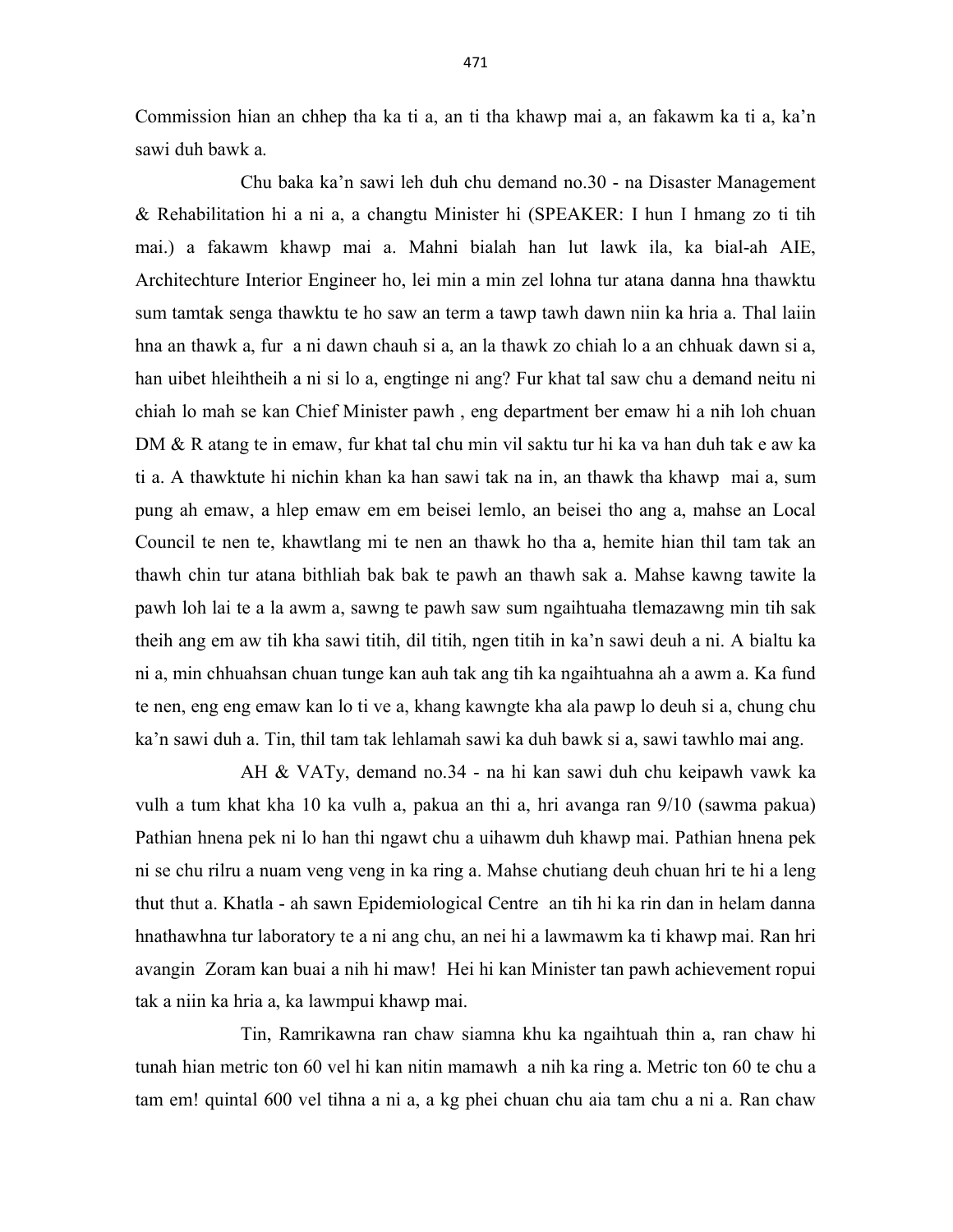her chhuahna khawl tha deuh mai an bun mek khu a lawmawm ka ti a. Sum renchem te kan sawi a, intodelh te kan sawi a. Kan sum tam tak khulama liam thla zut zut tur dan na chikhat niin ka hria a. Ar tuina te, ar chi hrang hrangte an han siam thar mai bakah a chaw turte siam turin hma an la hi a lawmawm ka ti a. Eng ang pawhin la se a capacity hi 8 metric ton vel tur a ni a. Nilengin darkar riat thawk ta se, chu pawh chu a theih dawn loh tih kha a chiang a, chungte ngaihtuah chuan heti zawnga tan an la hi a lawmawm ka ti khawp mai. Hei achievement tha tak tur a ni. Mahni rilrua lian lian ka'n sawi ve a ni, ka inthlahrung hle mai. Pu Speaker, ka lawm e.

SPEAKER : Pu K. Beichhua.

Dr. K. BEICHHUA : Pu Speaker, ka lawm e. Kan sawi nghal zung zung mai ang a hun a tlem si a. Demand No. 4, Law and Judicial Department chungchang hi han sawi ta ila. Mizoramah hian ka hriat phak ang chin leh (law lama mi thiam kan ni lova), District dang dang ka'n ngaihtuah hian tuna kan kalphung hi tha thawkhat viauin ka hria a. Kan Minister zahawm tak law lama mithiam a nih vang a nih te pawh ka ring a. Nikum lamah khan i bial leh ka biala kan capital Siaha-ah chuan Fast Track Court hawn a ni a. Fast Track Court saw an hawng a, a lawmawm viau a, lawmthu pawh ka sawi a; tin, a awm ve viauin ka hria a ni, Aizawl, Lunglei, Saiha tih thin kha a ni a. Chuvang chuan district senior kan nihna zawnah Fast Track Court kan neite saw chu kan nei ve tawh turah ka ngai a. Chutih lai chuan tuna kan dinhmunah saw chuan District Session Judge kan neih theih lohna tur saw a awm lemin ka hre lova. Pakhatnaah chuan financial implication engmah a awm lova, man power indaih lohna a awm lova, thil dang budgetary provision-ah pawh fel thlap tawh a ni bawk a. Tuna kan tih tur chu notification chhuaha gazette saw a ni tawh maiin ka hria a ni. Chuvangin kan Law Minister zahawm tak hian chu chu min lo hriat sak se. Engpawhnise, judicially chuan nghet takin kan ding thei tawh a, mahse administratively hian kan ding nghet thei tlat lo. A chhan chu eng vang nge kan tih chuan Lunglei atang sawn administration saw rawn kenkawh vek a ni tlat mai a. Chuvangin saw saw District Session Judge nei thei ngei turin kan Minister zahawm tak hian hma min laksak thei se tih ngenna ka siam duh a. "Case in la nei tlem alawm" pawh min ti thei. Case chu ding tir te chauh kan la ni a, neih tam ngaihna a la awm lo. A la kal deuh ang a, appeal tur tam tak te pawh an la rawn awm vein ka ring.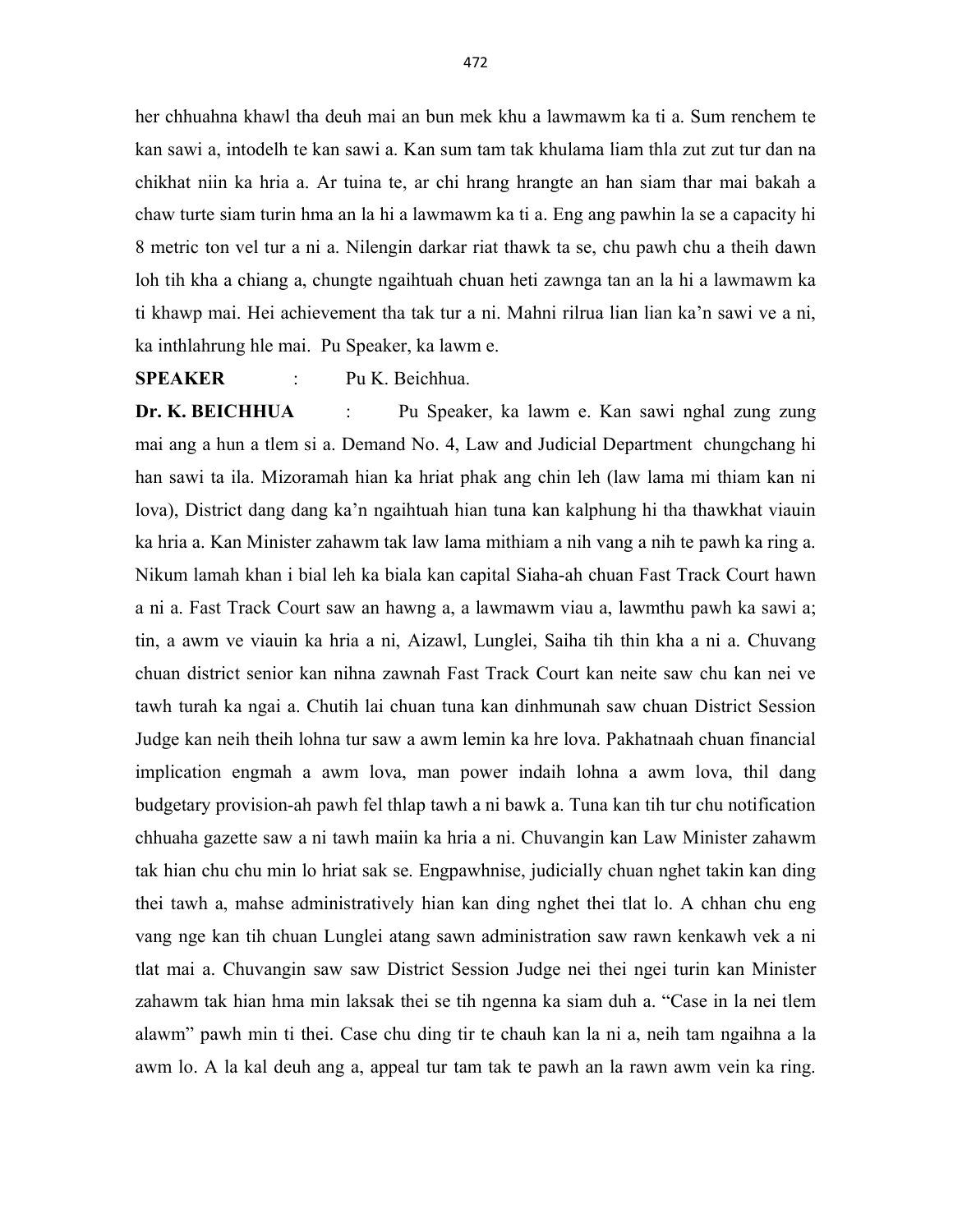Chutiang dinhmun kan nih avang chuan ka ngenna chu min tihhlawhtlinsak ngei pawh ka beisei a, ka ngen nawn leh bawk a ni.

 Pu Speaker, hun a tlem em avangin tawi te tein ka sawi mai ang a. Demand no. 8 – na Taxation Department hi revenue hrang hrang lo luhna tur kawngka a nih avang hian tun atangin mipui hian a pawimawhzia te pawh hi kan hre chho zel ang a. Tin, a pawimawh reng bawk a. Heng avang hian rilruah a pawimawhna lai leh kan mamawhna zawn hi awareness mipui hnena kan pek hi a pawimawh hlein ka hria. Chutih rual rual chuan a department pawh hi kan tihchangtlun deuh a, infrastructure emaw, man power emaw, thil dang dangah te pawh hian tihchangtlun chhoh hi a tul chho dawnin ka hria a ni. Chutih laia ka vei deuh chu office atan District tam taka mi in kan hawh, kan luah hawh, rents-a pawisa kan hman hi ka ngaihtuahin, kum hnih thum rents-a pawisa kan hman hian office hi chu a sak theih mai lawm ni tihna rilru te ka nei a. Chuvang chuan Taxation hian District tin office tha tak hi din thei ta se. Tuna kan kalphung ka ngaihtuah hi chuan kan din theih lohna tur pawh awmin ka hre lova. Chutiang chuan Taxation Department lamah hian hma la thei ila a pawimawh hlein ka hria a. Chutiang chiah chuan Siaha District-ah Siaha -ah pawh khian ram tha tak kan nei a. Mi in luah ngai lova mahni office tha tak neih theihna hmun tur, quarters te nena neih theihna hmun tur kan nei a. District hla taka awm kan ni bawk a, office tha tak a hun chhung ngei hian min sak sak se tih kha vawiinah hian advantage ka rawn la ve duh deuh bawk a. Thil dang sawi tamna hun a awm loh avangin mahni bial lam hi sawi uar deuh ila thain ka hria a ni.

 Demand no. 9 Finance Department Pu Speaker, kan han sawi hi chuan, Department dang kan sawi ai hi chuan kan harh fimin ka hria a, muthlu te pawh hi kan awm mang thin lovin ka hria a, a pawimawh ngang a ni ang. A pawimawh a ni, sum leh pai lo hian tumah kan awm thei lo va, sorkar pawh a kal thei lo va. Chutiang chuan kumin kan budget tur chu pharh a ni ta a, budget tha tak a nih pawh kan beisei a. Kan Opposition Group Leaderin a sawi angin, 'Kan hman dan azirin' a tih ang deuh khan ngaihdan ka nei ve deuh reuh a. Management hi vawiina kan budget that leh that loh tehfung tur chu a ni dawn tlat mai a. Chuvangin management lamah hian sorkar chauh pawh ni lovin mipui pawh hian theihpatawp chhuaha tan kan lak hi kan ram tan a ni tih hriaa hma kan lak a tha hlein ka hria a ni.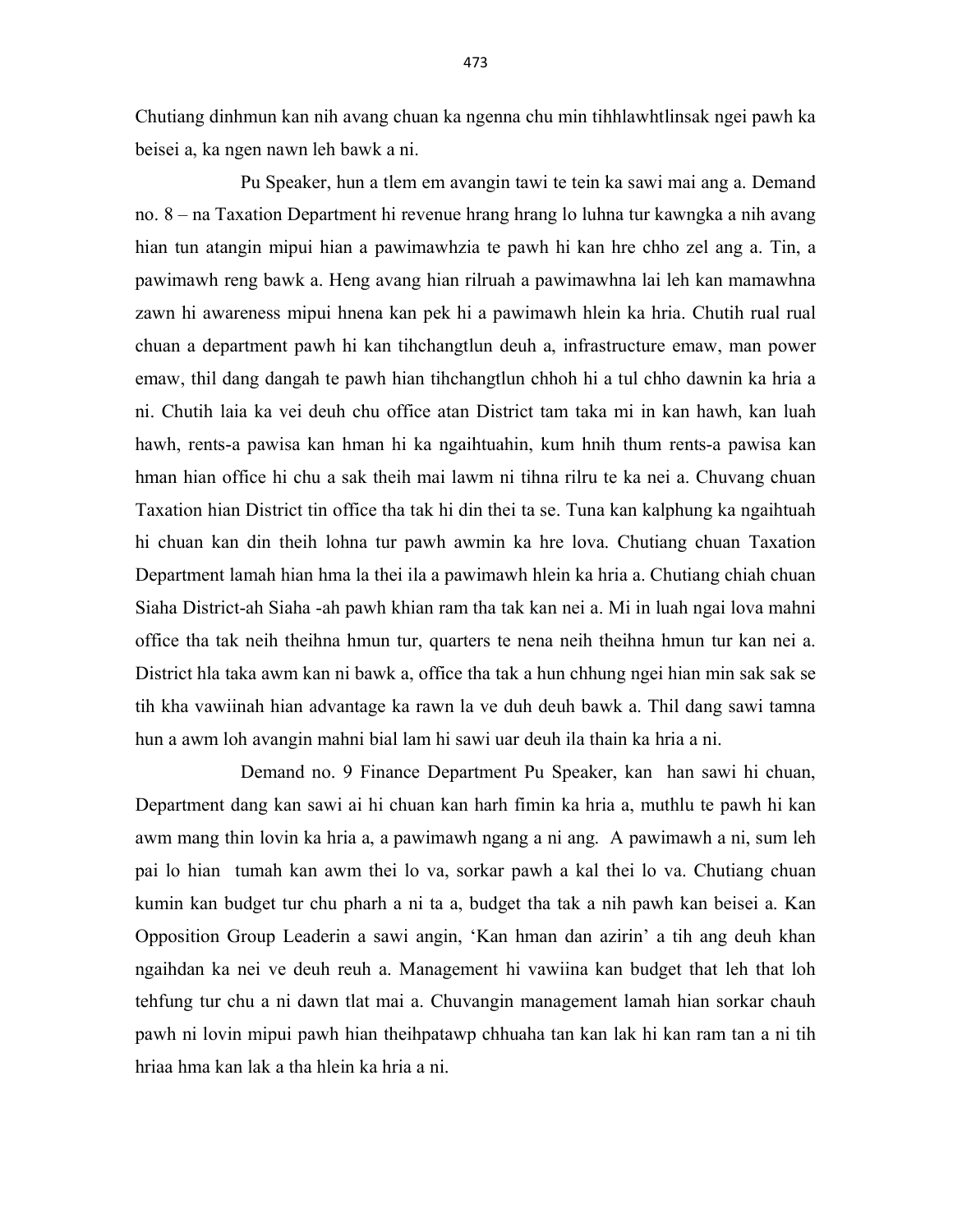Chutih lai chuan consultancy leh firm kan hmang nasa a. Member zahawm tak khan nichinah a rawn sawi tawh a, tuna kan kal dan phungah hi chuan consultancy leh firm kan hmana te hi anmahni question kan set tir a, anmahni question chu anmahnin an chhang bawk a, anmahnin mark an inpe leh bawk a. Chutiang deuh chuan consultancy leh firm kan hmante hi tuna kan practice-ah hi chuan a kal deuh roh tlat hian ka hria a. Helai hi kan en chian deuh hlek a tha hlein ka hria a ni.

 Year of Consolidation kum hnih kan puang, a lawmawm, kan Minister pawh a tang, nasa takin a tang a, a hlawhtlinna tam tak pawh kan hmu. Chutihlai chuan inrenchemna chhungkuaa kan puan chuan chhungkaw nu leh pa hi kan inenchian ve ngai hlein ka hria a. Example set tu tur kan ni a, fate 'Inren rawh u, inren rawh u' kan tih rual rual hian keimahni hi a example tur, an entawn tur kan ni tih inhria ila. Kan sum leh pai hman danah hian keini helaia roreltute leh department hrang hranga hotute, kan ram tana theihpatawp chhuaha thawktute hian example kan set hi a pawimawh hlein ka hria. Entir nan, thlawhna, helicopter kan hman tam lutuk ang chi te pawh hi inrenchemna kum nen chuan tlem chuan a in hmeh lo deuh hlekin ka hria a. Hengte pawh hi kan inbih a thain ka hria.

 Tin, hmanni khan C&AG Report atanga lotterry te kha ka rawn sawi a, Minister pawh khan min lo react bawk a. Hengte pawh hi keini account leh finance lama thiamna nei lo tan chuan keimahni irawm chhuak a ni lo tih hi min hriatsak a thain ka hria a. C&AG Report-a kan hmuh, anmahni thil ziah kan rawn sawi chhuak ve a ni tih lai kha min hriatsak sela. Tin, C&AG Report hi sorkar hian rintlakah a ngai em tih laite pawh kha a tul chuan keini ang junior lungmawl te chu House-ah te pawh hian nakinah min han hrilhfiah se a tha hlein ka hria a ni. Chu chu Finance-a ka sawi ni ta se.

 Demand no. 14-na, Planning and Programme Implementation Department hi a pawimawh ve hle mai a. A pawimawh ber han tih zel theih deuh tur an ni tlangpui a. Vawiina demand kan sawiho te hi kan ram kalphung ruhrel duangtu tur leh plan siamtu an ni a. Chuvangin mihring, chhungkua emaw, keimahni hrim hrim, mimal emaw, plan kan siam dik leh dikloh in kawngro a sutzia chu hretu vek kan ni a. Chuvangin plan kan siamah hian kan rilrua lian ber tur a tha ka tih riau chu GSDP hi engtinnge kan chawikan ang tih hi kan rilruah lian ber se a pawimawh hle in ka hria a ni.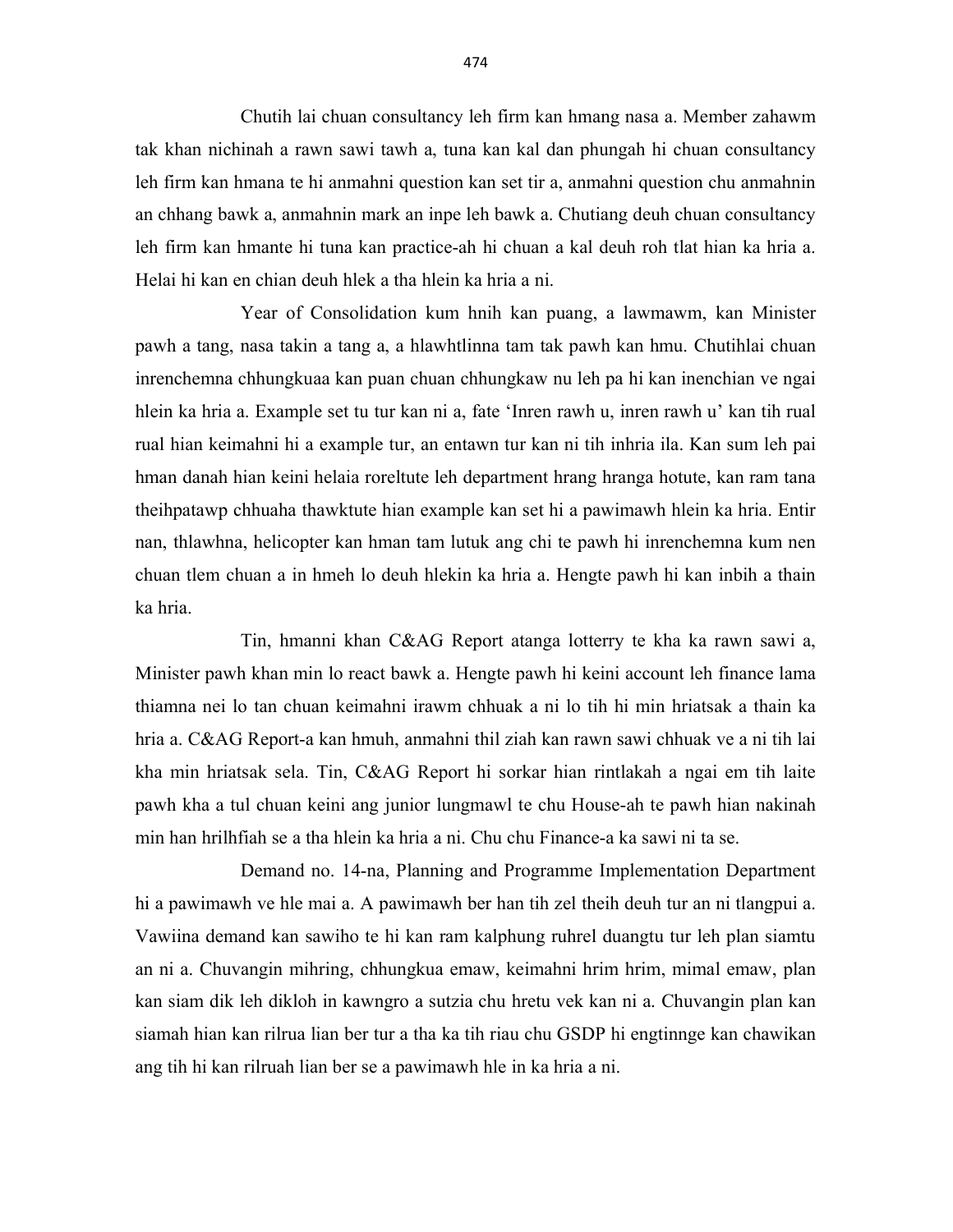Tuna kan rilru puthmang, Mizoram mipui rilru puthmang hrim hrim, a tu a te pawh ni ta se, vawiina sorkarna kalpui mektute in ni e kan intihna pawh a ni chuanglo. Tunah hi chuan chawpchilh leh awlsam taka mipui lawm lampang plan hi kan rilru hian a hawi deuh berin ka hria a. Helai hi chu kan insiamthat a pawimawh hle in ka hria a ni. Tunah phei hi chuan Act East Policy te a ni chho dawn a. Chhim lam te pawh saw chhimkun ti mai lo a Act East Policy a lo hlawhtlin hun ah engtinnge kan lo hmachhawn ve ang tia sawlama infrastructure, ram thanlenna tur, ram kan lo inpuahchahna tur, industry/factory leh ram inrelbawlna ruhrel infrastructure tha tak te; chhimlamah sawn rilru kan hawi ve hi a tul tawh lawm ni. Central atang pawhin Act East Policy, 'Look' tih chauh pawh duhtawk tawh lovin, en ringawt chu a tawk tawh lo ve, a thawh a thawh a tul tawh e tih rilru nen ke an rawn pen chho a. Chung avang chuan keinin plan kan siam te pawh hian chutiang rilru pu chuan plan siam ila a van tha dawn em tih Pu Speaker, ka sawi duh bawk a.

 Demand no.18, Printing & Stationery Dept. nikum lamah te pawh khan kan sawi thin a. VATy Dept. ngei ngei pawhin an lo dawr manglo te kha kuminah te hi chuan kan Printing & Stationery Dept. hi a changtu Minister thuhmun, VATy phei hi chuan a dawr that viau tawh ka ring a. Chu chu nakinah ama hnen atang pawhin kan ngaihthlak beisei ila. A pawimawh hle a hei hi keimahni kan intodelhna, kan revenue ni tel thei department pawimawh a nih avangin ka rawn sawi duh a.

 Tin, Demand no.30, Disaster Management & Rehabilitation Department pawimawhna chu sawi ngai lovin kan hre vek a, lawmthu sawi ka duh a ni. Silpoulin dawn apianga min thartem ve zel hi Minister dang ho hian zir ve ta se a van tha dawn em! A tih ang te hian min han pe ve liam liam se opposition ho hi kan va han hlim dawn em tih hi ka sawi duh a. A chungah hian lawmthu sawi tur tam tak ka nei a, ka sawi bawk a ni.

 Demand no.34, Animal Husbandry & Veterinary Department hi vawiinah hian a pawimawhna hi mihring kan changkang chho zel ang a. kan hre chho tulh tulh dawn a ni. Tun dinhmunah pawh hian a pawimawhna hi kan hre viau tawh, awareness kan nei viau tawhin ka hria a. Mihring leh ransa te hi inzawm tlat kan ni a. Kan inzawm tlat avang hian natna te pawh hi kan intawm deuh vek mai a ni. Vety lam natna a hluar chuan mihring lam pawh hi a hluar ve mai. Chutiang dinhmuna ding kan nih avang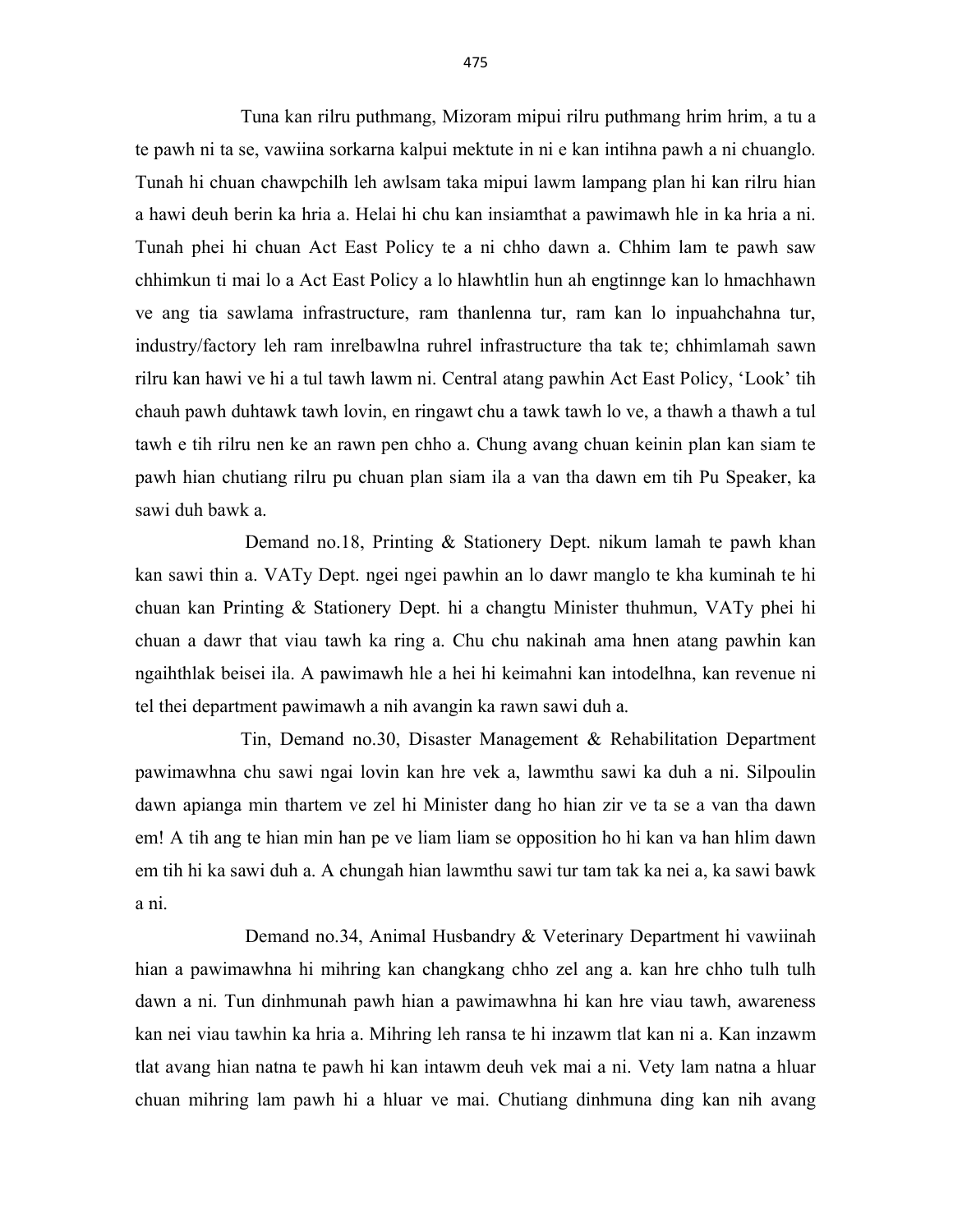chuan vawiina kan Vety Department hmalak chhoh zelah hian tun aia chak zawk, (tunah pawh hian chak takin hma an la a, a lawmawm a.) leh remhre zawk leh fing zawka lak chhoh zel hi a pawimawh hle a ni tih ka sawi duh bawk a. A tawp berah chuan Pu Speaker, Siaha - a kan bawng te hi Lawngtlai lamah min khalh thlak sak vek mai a. Ka rindan chuan a thar, a hnute tha chi min rawn pek ka ring a. Chuvang chuan kan Minister zahawm tak hi Siaha - a kan bawng hi Lawngtlai lama khalh thlak vek anih tak si ah chuan a hnute tha chi ngei, tam tawk, khawngaih takin Siaha ah min rawn pe ve se tih a tawp berah chuan ka ngenna a ni a.

 Tin, Vety atang pawh hian lawmthu sawina tur tam tak kan nei a. Vawk note sem apiangin opposition lam te pawh min thartem ve zel a. Hengah hian a chungah lawmthu sawi tur tam tak kan nei a, lawmthu kan sawi bawk a ni tih kha Pu Speaker, ka sawi ni se. Ka lawm e.

SPEAKER : Pu Ruatkima.

Pu LALRUATKIMA : Pu Speaker, hun tha tak mai min pek avangin ka lawm e. Vawiinah hian kan minister zahawm takte, Pu Lalsawta leh Pu C.Ngunlianchunga te Demand kan sawiho a ni a. Kan sawihona te a lawmawmin ka hria a. a Demand-ah kan han lut deuh zar zar ang a. Sawitur kan awm tam tawh lo maithei a. Kan sawi duh chu Demand no.4, Law & Judicial ah hianin lawmthuin bul han tan ila.

 Hei kan Zofate ti mai teh ang, kan Mizoram chhulchhuakte mi pathum (3) lai mai High Court Judge kan lo awm ve ta hi a lawmawmin ka hria a. Hengte hi kan dinhmunah Mizo fate dinhmunah a awm ngai ang tih pawh kan la hriat ngailoh kha a ni a. Amaherawhchu tiang dinhmun an thleng thei a a ropui hranpa ve in ka hria a.Chu mai a la ni lo a, Supreme Court Judge thlengin kal thei tur Mizo fate zingah dan lam thiam, mithiam chungchuang kan la nei ngei ang tih te pawh ka beisei a. Tin, chutih rual chuanin High Court building tur tunah sawn kan han sa a.

 Chutih lai chuan Pu Speaker, Memorandum of Settlement la hlawhtlinlohna awmchhun niin ka hria. Hei hi engnge kan sawrkar lam pawhin kan bawhzui chak tawk lo nge ni. Engnge ni thil awmzia hi ka hrethiam chiah lo a. Vawiin thlengin seperate High Court kha kan la neilo a. Sawlaiah building te kan peih anih chuanin kan la nei ve thuai turah te ngai ta ila.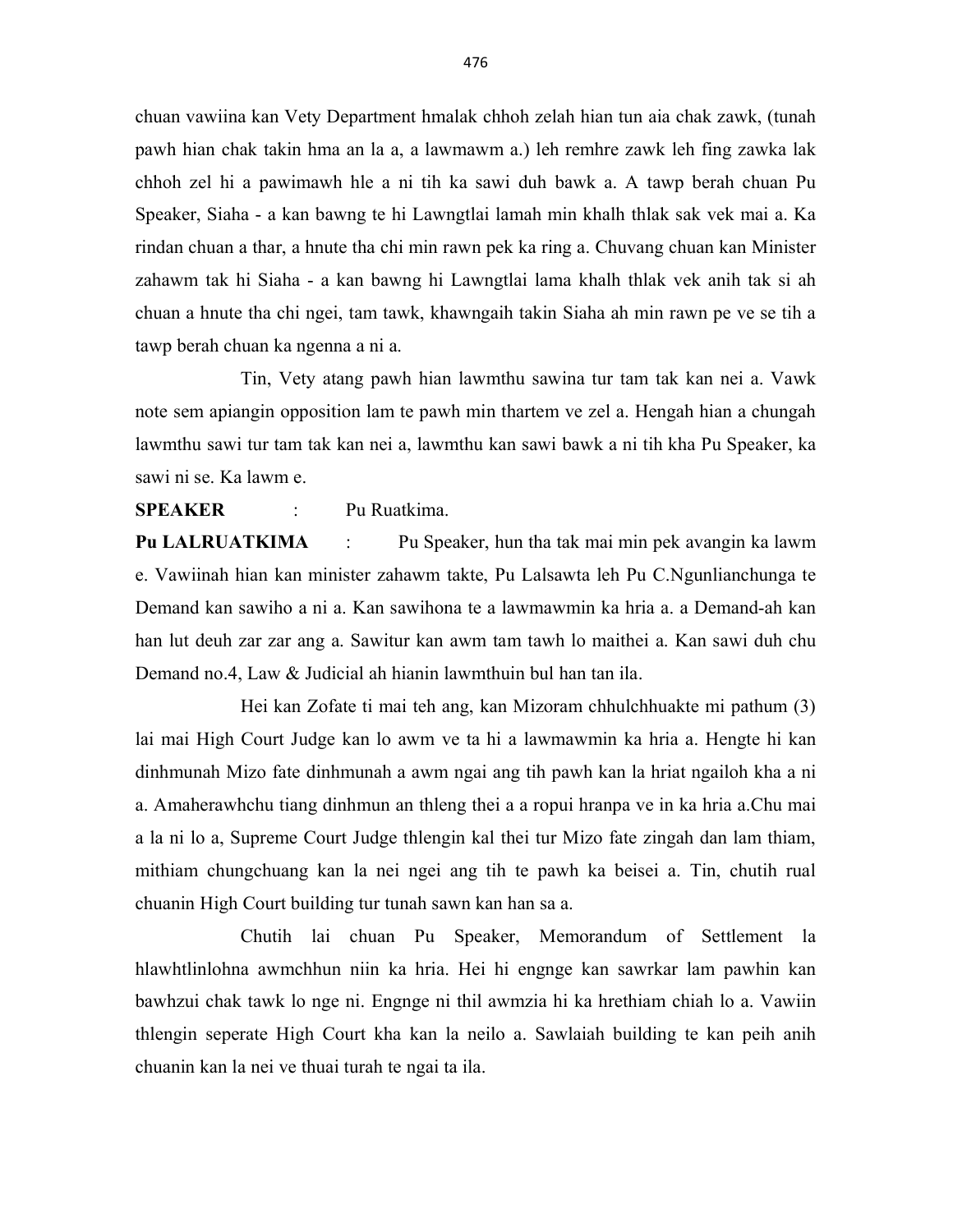Tin, kan Demand ah hian Lok Ayukta a hranpa a kalpuina tur dinna turin pawisa tam tham tak nikum lamah te pawh kan dah tawh a. Kumin lamah te pawh kan han dah zel a. Kuminah hi chuan kan beisei ang kan nei thei turah te pawh kan ngai bawk a.

 Tin, vanduaithlak takin thil thleng nikum lamah Lunglei ah Court beihna te a han thleng a, a pawi hle mai a. Mizoram ah khatiang kha tuman thleng se kan duh hauh lo ang a. Venhimna lamah te tan kan lak a tul khawp mai a mipuite pawh. Hemi kawngah hian thubuai, thu chhia thu tha rem kawngah hian inzirtirna te pawh kan neihthat zel hi a tulin ka hria a.

 Tin, Pu Speaker, hei nimin lamah te pawh kan han sawiho a. Court witness kal that leh thatloh chungchangah hian inzirtir kan ngai khawp mai a. Tlawmngai pawl ang ten, khawtlang ang ten thubuai hlabuai kan han nei a. Chungah te chuan thuhretuah te kan han tang a. Mahse a tawpah witness an kal thatloh avangin khawtlang khan thiamloh kan chang lek lek fo mai a. Kan chang fo te pawh a ni ang ruihtheih thil man chungchangah te pawh.

 Hengah hian TA/DA tlem vang lam ni lo khan court sawn nasat lutuk, hearing hun sawn nasat lutuk te pawh kha a ni ve thei a. Hengte pawh hi kan hotuten min enfiahsak a tha khawpin ka hria a. Tin, Legal Service Authority te pawh tihchak zel a mipuiin a dan kan hriatna kawngah te inzirtir a, khami kawng a mipuite kaihhruai zel a te pawh kha kan tihtur ni te pawhin kan hria a.

 Tin, Pu Speaker, Advocate General kan han nei a. A viak a tha khawp mai a kan veng hnehlo lek lek emawni chu aw tih theih a ni a. Kalna apiangah helampang vei mi te chuanin an sawi a. Thubuai lam aiin engemaw thil dang interest hi a ngah deuh nge ni tih chang te pawh hi a awm zeuh zeuh thin a. Hmanni lawkah te pawh kan Assistant Public Prosecutor te emawni, khangte pawh khan min han bansan a ni a. Theihtawp chhuah a sorkarin thubuai kan hmachhawnna ah te pawh chakna kan chan ngei theihna tur pawhin keimahni sorkar ukil te pawh an inbuatsaih ngun a tul hle in ka hria a.

 Tin, demand No. 8 na Taxationah hian, Taxation hi kan in nghahna kan sum leh pai inghah na tak tak an ni a. Chutah chuan an laluhna turah te kan State sum dinhmun a inghat thui hlein ka hria a, chutih lai chuan service matter a bik takin Deputy Commissioner kha Joint Commissioner-ah an kai sang a, functional promotion ni siin

477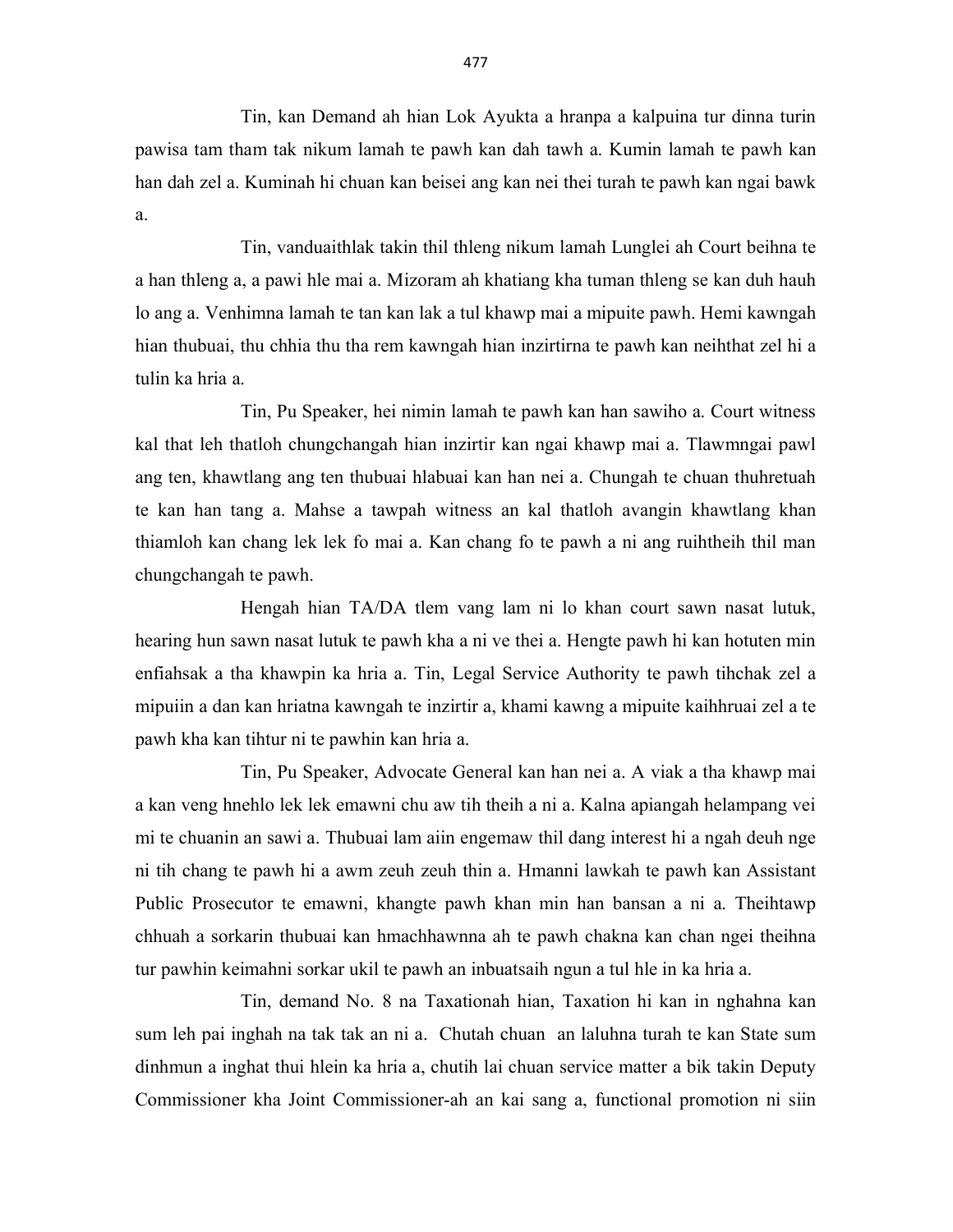hlawh inang rengin vawiin thlenga a la ni zel mai hi chu enfiah Pay Band 3 ah khan an awm a, enfiah a engnge ni a chhan helai chu siam rem deuh chu an ngai ni awm tak ani a. Chuvang chuanin Joint Commissioner tan hian special pay fifth pay ah khan siam ani a, sixth pay ah khan siam a rem tawh loh avangin tunah hian an kaisang chung pawh khanin pay in angah an kaisanna tho si ah khanin an han awmtlang leh a. Khangte kha an mahni service matter bik ah khan tih that te pawh a ngaiin ka hria a.

 Tin Pu Speaker, hei bakah hian Consultative Committee khanin kan lo sawiho tawh a, kan thawktu tak tak te chhiah khawntute a thawktu tak tak field a thawktu te an nih avangin motor te pawh hi an mamawh a ni kan ti a. Chungte pawh chu lei kan han remti tlang a, chumi piah lamah chuan pool vehicle an han pe a, mahse chung an han pek chu vehicle entitle bases in an phalsak leh lawi si a. An motor dawn a kha thingtlanga awmte tan chuan chhiahkawn nan ni lo Office mamawh chi hrang hrang hmun hrang hranga, han zin veivah nan kha chuan tuna an dawn hi chu duhthu a sam tawk lo a ni. Helaiah hian pool vehicle tih a nih chuan entitle basis ang khan kalpui theih ni ta se a that te pawh kan ring a. Tin, hei kan sawi fo a Pu Speaker, zu hralhna VAT hi multiple point taxation system a ni a. Helaiah hian (ITC) Input Tax Credit angin VAT Act-ah khan a awm bawk a. Khatiang khan vawiinah hian kan la kal lova, hman ni lawkah pawh chanchinbu-ah khan kan hmu a, vendor tam takin an pek tur ang an la pe lo a ni an ti a. Khang pek tur ang pek pek tak si loh chhiah tling khawm kha a total phei chuan a tam tham viau mai a, khang ang te kha helai-ah hian co-ordination Taxation Department leh Excisse & Narcotic Department te a felfai tawklo em ni chu aw tih te ka ngaihtuahna ah chuan a awm a, chungte chu kan sawi tel ni se.

 Tin, demand no. 9-na Finance Department hi kan sawi tam tawh a, point hnih khat lek kan sawi duh chu entitlement of medical re-imbursement chung changah hian sorkar hnathawkte hi tunah hian prie ward atan ` 700/- velin kan han hrut rual tlangpui a. Mizoram Prie Hospital hi a tlangpuiin 700 aiin cabin luah man hi a to deuh vek a ni, chuvang chuan helai a hi uniform in cabin luah Prie Hospital te hi enpui sak chi nge, keimahni entitlement of medical re-imbursement zawk hi enfel ngai zawk tih te pawh hi ngaihtuah naah chuan a awm a. Natna a zirin Hospital in room an neih ang angah khan kan in vawmlut lo thei lova, khalaiah khan M.R. bill chung changah sorkar hnathawk tam takin harsatna an tawk ni te pawhin a lang a.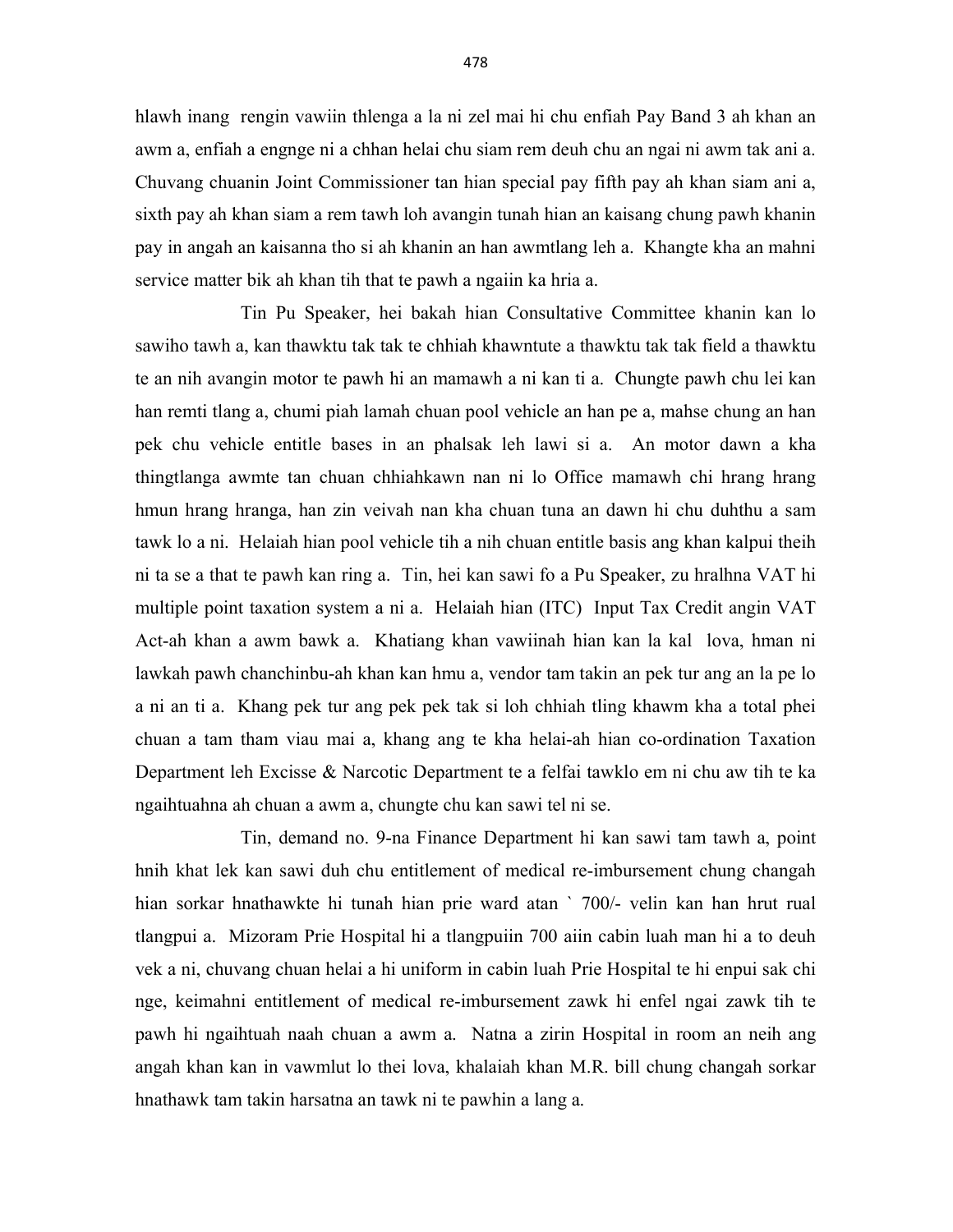Tin, Bank loan chungchang kha credit ratio kan han tih ang chi loan pek chhuah chungchang Nationalised Bank te hian tha hnem an ngai tawklo niin ka hria a. A bik takin PMEGP kan member zahawm takte pawhin an sawi tawh a. PMEGP loan hmu tura recommend ni se, Bank lam atanga harsatna nei hi mi tam tak an awm a. Helai hi chu Mizo mipui te leh Mizoram sorkar ten kan dawr an nihna ang hianin mipui rawng bawl ve sela hemi kawngah hian tan lo la se thain ka hria a.

 Tin, hei CSS Hindi Teacher te bawk a kha nimin piah lamah kan han sawi tawh a, kan hriat angin hemite harsatna hi a buaithlak khawp mai a, an ni harsatna mai a nil ova, a sawina hmuna sum petu dinhmun an din tlat avangin kan sawichhuak leh hram duh a Pu Speaker. A chhan chu kan zirlai naupang ten an tuar dawn a ni, kar leh lawkah School an lut leh dawn a, Hindi Teacher an neih loh chuan a mangan thlak dawn khawp mai a. Helai hi kan sorkar hian ruahman na siam sela October ni 6, 2013 daih tawh khan School Education Director pawh hianin hemi harsatna tur hi lo hmu lawkin absortion ti a face manner a ti turin ruahmanna lo siamin dilna a lo thlen daih tawh a. Khang hunah khan tihpuitlin chu lo ni thei tase chuan vawiin nia kan harsatna zualpui hi chu kan chhawk zangkhai thei turah te pawh kan ngai a.

 Tin, chhiah chi hrang hrang kan han hmuh State Owned Non-Tax Revenue te, State Owned Tax Revenue chungchangah te pawh hian thahnem kan ngaih dan hi electric bill, a bik takin tui bill a te hi metre thatloh vang nge ni ` 200/- te a tlangpui thu hianin connection tam tak hi bill a lo kal thin a. Hengte pawh hi metre ti tha deuh se chuan aia tam te pawh hi bill kan hmuh theih ka ring thin a. Chuvang chuanin helaiah hian tuikhur tuikang nghak thin kha tun ah chuan kan herhhaw tur tur thei tawh a, heng vanneihna kan chante pawh hi chhiah pek lamah hi chuanin thil hrehawm nasa lutuk turah ka ngai lova, kan hman ang ang a metre kha a dik a nih chuan, chuvang chuan metre dik loh avangte pawh hian sum te pawh hi hloh tel ni te pawhin kan hria a.

 Chubakah chuan kan sawi fo a, Central Sponsore Scheme chungchangah te hian sms te a hun taka pek hi a tha a, chumi a nih loh chuan harsatna tun dinhmunah phei chuan tam tak pek tur kan han dah tawh a. Tin, hemi bakah hian kan sawi tel duh chu UC thehluh chungchangah hian kan muang zel mai hi hei hian hmasawnna a ti thuanawp tlat mai a, helaiah tul manglo a sorkar pressure pekna te pawh a thleng fo a, chuvang chuan hemi kawngah hian department tinin tan kan lak a tul a. Tin, mipui nghawng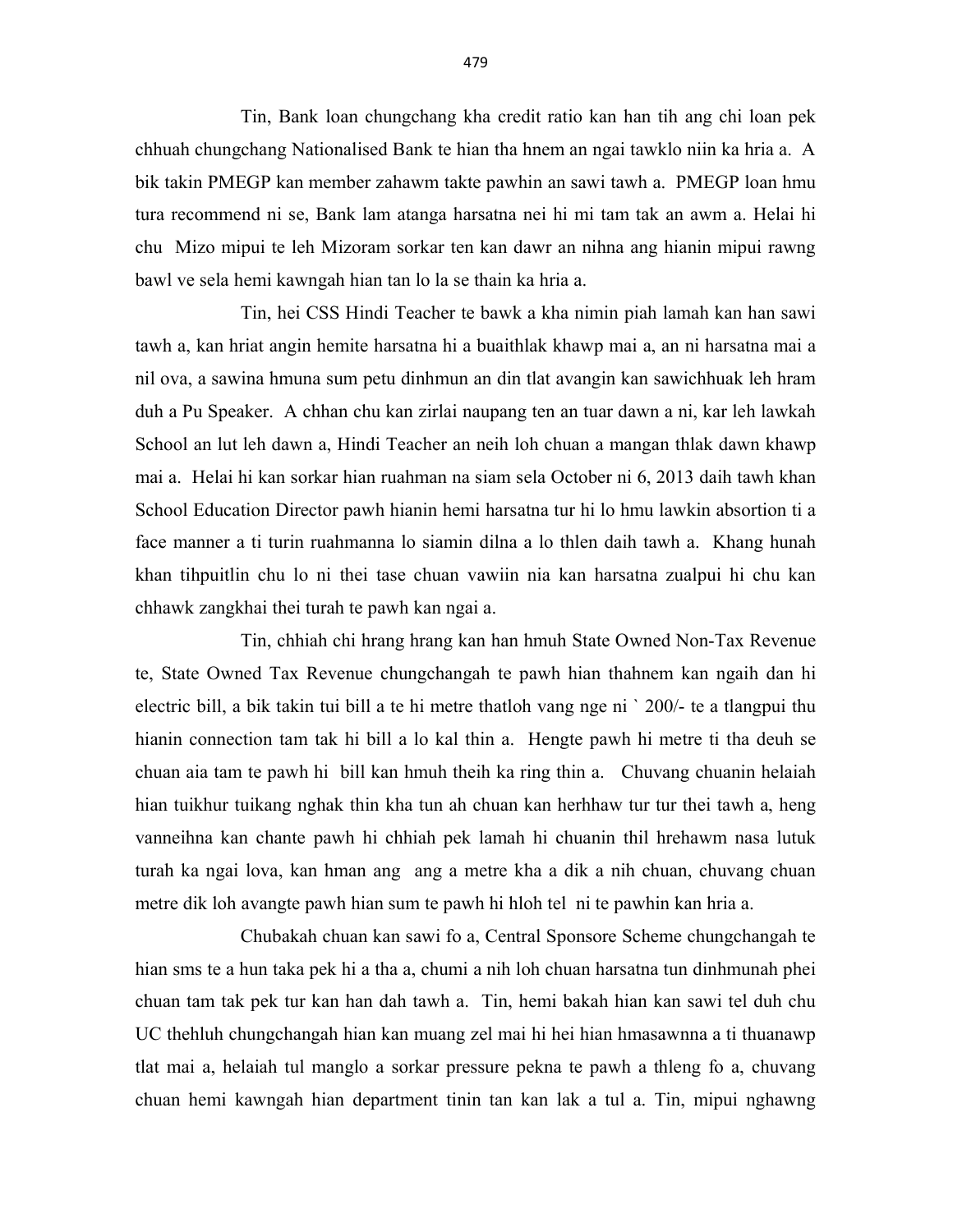buhfai phurh man bill kan han tih ang chi chi hrang hrangah te pawh khan department ten tan an la zel a, tan an la chho zel turah ngai ila.

 Tin, demand no. 14-na Planning ah khan data rintlak hi Pu Speaker, ka sawi fo a, a chhan chu exam na questionah rawn chhuak ta se eng angin nge kan chhan ang? Chhanna dik kha kan mamawh a ni. Amaherawhchu Pu Speaker Water Supply and Sanitation-ah Mizoram economic service 2014 leh hemi tho 2015 leh 2016 ah hian water supply & sanitation ah hian development chu a lo chhuti a ni han tih mai tur kha a ni tlat a ni. A danglam na chu Anganwadi toilet a kum hmasa zawkah hian 568 sak a ni a ti a, pakhatah hian 570 a ti a. Pahnih chauhin kum 1 chhung khan Anganwadi toilet kha kan sa a, a bak zawng a thu hi a inang fai vek mai a ni, a thu pumpui a hi. Khalai te a te pawh khan engvangin nge hei hi an copy paste mai emawni chu aw ka ti a, tan kan lak a ngai a ni ka ti a. A chhan chu he economic survey hi sorkar tih chhuah, he House hmanga mipui hmaa tlangzarh a ni a public property a nih avangin tute tih dik loh nge ka hrelo amaherawhchu mawhphur kan awm ngei chu ka ring a, hengte hi tan kan lak tlanna zel turah kan ngai a

 Tin, NEDP kan ko-ah a in nghat ta a Planning department te chutah chuan khawpuiin master plan te kan han nei a, chung ang chuan ruahmanna an rawn siam turah ka ngai a. Chumi ang lo a remchang ang anga kan kal a nih chuan entirnan Aizawl Master Plan te pawh kan han ti a, vision 2025 kan ti emaw ni khang ang chi te pawh kha ngaihtuahnaah awm thleng zel se a thain ka hria a. Tin MIRSAC kan han nei a, a lawmawm khawp mai, khaw chin chungchangah mipui te kan zirtir a, hman kuma tsunami lo thleng avangin harsatna ram pumin kan tuar a khawvel khawchhak lam ten kan tuar a nih kha. Khami avang khan mipuite kan ral khel awl em em a, hemi chung changah hian mipui te ralkhel lo zawnga in zirtir thiam chu a ngai khawp mai a. Tul mang lovah Pu Speaker, kan in la ralkhel leh thuai thin a.

 Pu Speaker Demand No. 18-na Printing & Stationery Department kan dawr tam lo a ni, kha kha kan inzirtir a hma kan sawnna dana kha kan Minister zahawm tak demand neitu hian a rawn sawi turah ka'n ngai a. Tin, tunlai chanchin tihchhuah a nih thu te hemi economic survey report ah hian kan han hmu a, a copy kha a hun takah kan hmu lo nge, kan hmu khat deuh em aw! Member zahawm tak ka bula thute ka'n zawt a, kan hmuh pawh kan hre lo e an ti a. Mahse helai report ah hianin tih chhuah a ni si a,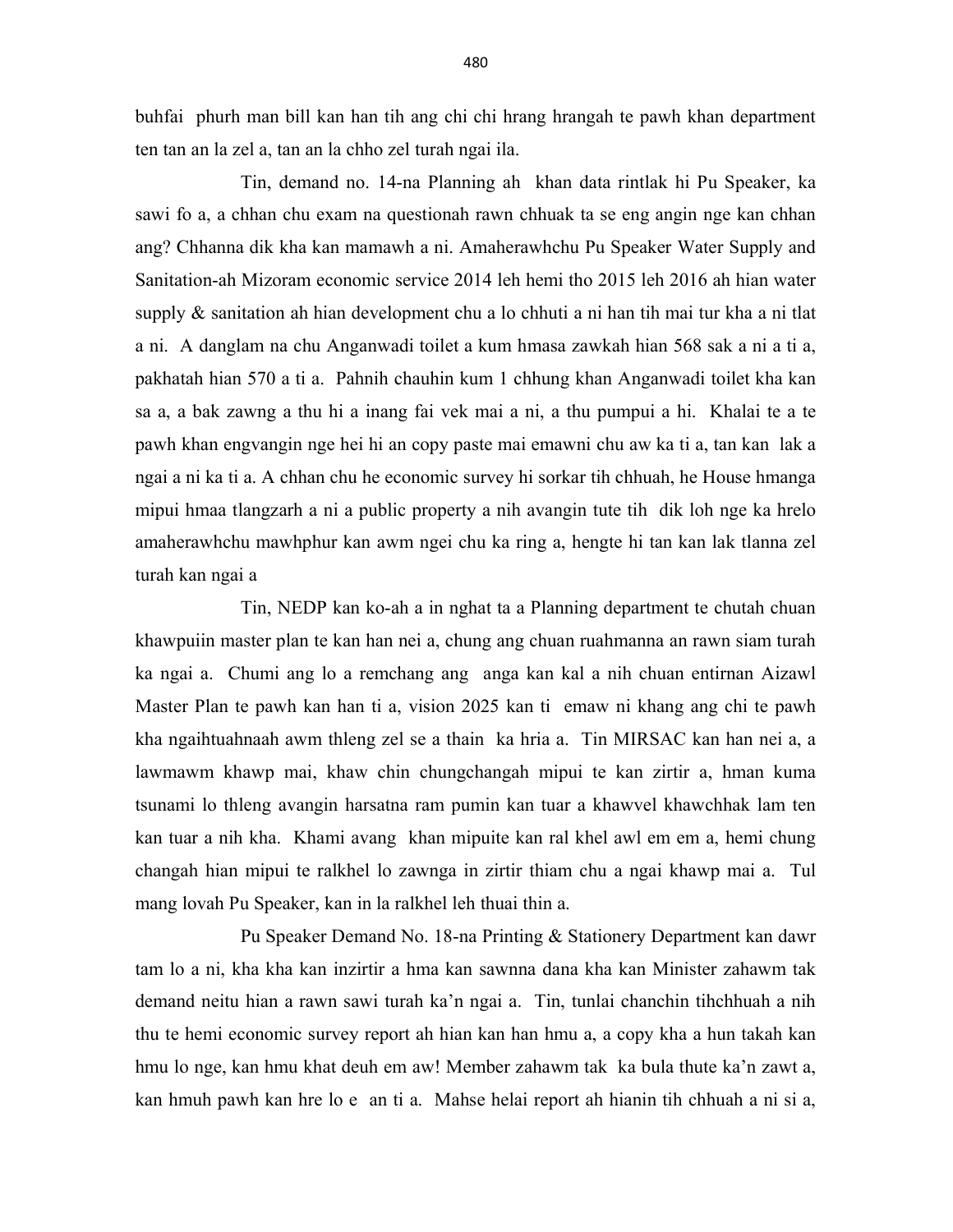khang ang chi te leh technology thar a lo chhuak a, chumi ang chuan kan khawl te pawh upgrade te pawh a lo ngai zel a. Khami kawngah khan sorkar te pawhin hemi Printing & Statinery te pawh hi uluk leh zuala kan enpui a kan vulh te pawh hi a ngai awm mang e aw ka ti a.

 Pu Speaker Demand No. 34-na Vety kha, kan Minister zahawm tak khan zawhna leh chhanna hunah khan Modern Meat Shop tihtawp chhan sa thianghlim zawrh tur a awm lo a ni tih lai kha ka'n ngaihtuah a. NLUP hei chen hi kan kal pui tawh a, sa thianghlim zawrh tur la awm lo kha chu mi chhang thelh deuh emaw ni chu aw ka ti a. Kha lai kha a fuh lo deuh in ka hria, sa thianghlim ei hi hriselna atan a tha a, chuvang chuan sa thianghlim kan ei zelna turin tan kan lak zel atul a.

 Tin, ar ah hian kan intodelh ve tan deuh a, mahse a rate a la sang deuh a, he kan hun chhung hi chuan phai lam atanga rawn lut te pawh thla hnih/khat han dan chah deuh a, Mizorama ar thar te pawh hian hralh nate a hnawng lo deuh turah ka'n ngai a, chung ah te pawh chuan tan an lak leh a tul mang e ka ti a.

 Tin, DM & R demand No. 30-Disaster Management hi, Pu Speaker, kan sawi leh lawk ang a. Kan Minister a viak a tha a, ani hi chu a office-ah pawh kan leng zing a, kut ruak hian kan haw ngai lo a ni, midang ah kan leng zing lo tih na ni lovin. Mizo-pa takin a viak a tha a, chhiat ni that ni leh TV lam ah te leh a hmun kan va thlen ve pawhin min lo thlen khalh zel a, hetianga mi viak tha kan nei hi mite tanpuitu, thlamuantu department an nihna ang hian a mawh phurhna a hlen tha hle in ka hria. Khua a lo chhia a, ruah te a rawn sur a, kan rinphak bak ten lei te a min a, silpoulin hi mamawh lo pawh kan awm lo an ti a. Pu Speaker, a mamawh lo ber pawnh in khum hnuaia dah ah tal an duh e, an ti a. Thlam chungah hmarcha pho nan, leimin atan, ceiling-ah, motor khuh nan, khang thleng khan an duh a. Chuvang chuan heng angah te pawh hian mi hlamchhiah hauh lovin min pe thin a, kan lawm tak zet a.

 Hemi bakah hian, Huntharah nikum lamah chhiatna nasa tak kan tawk a, khu khu kumin thal chhung hian reh vung vung ni te pawh hian kan hria a, fur a huphurh awm hle mai a, tan han la leh zual sela. Hemi kawngah hian NDRF te kan han nei a, chung atang chuan enge kan sum neih tur dinhmun, department sum dinhmun tha ber pawl ni te pawhin an lang a. Hengah te pawh hian theih tawpin tan han la se, Minister viak tha, a nachang hria kan han nei a, ani'n hma min han lak sak leh se. Hunthar Veng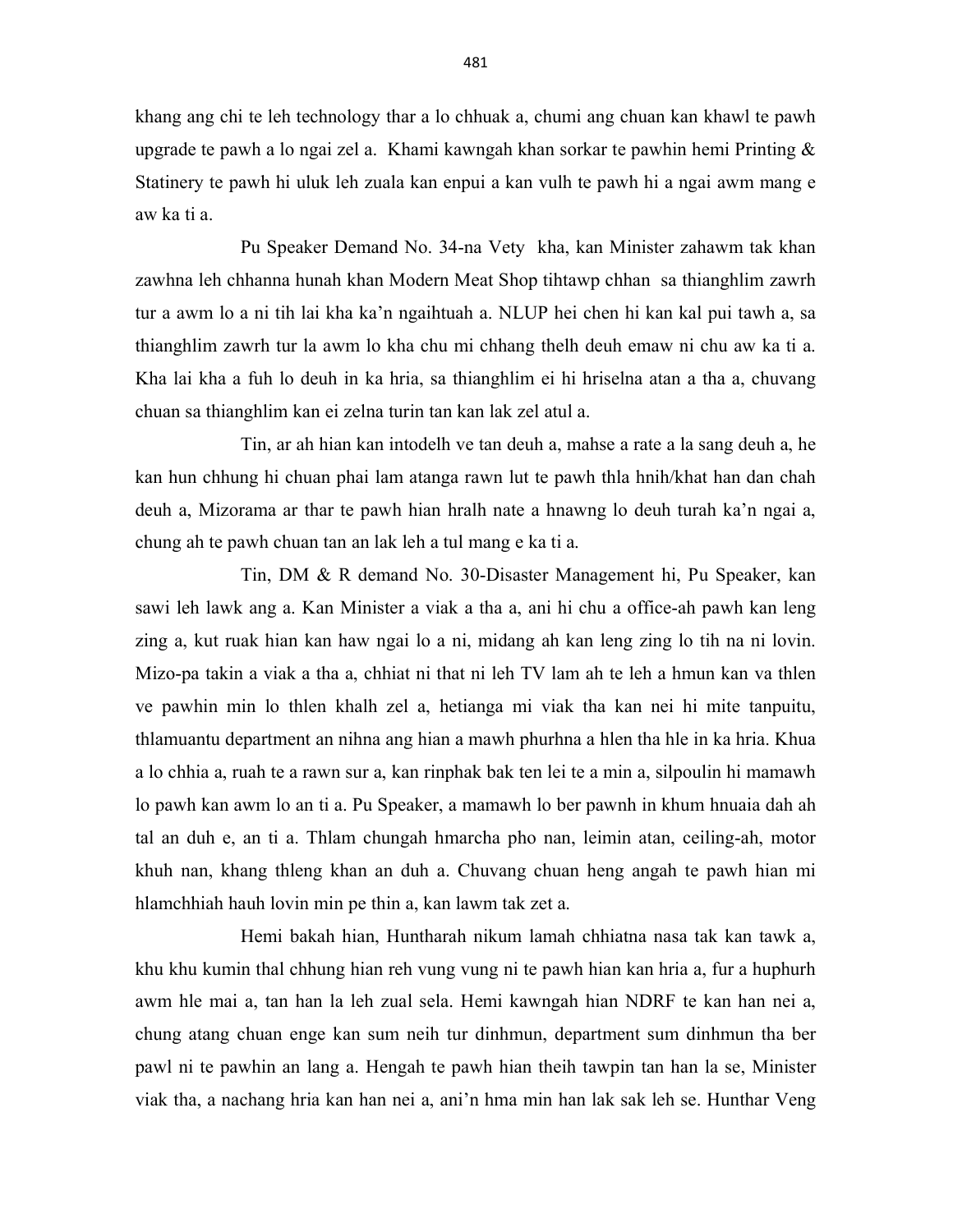leh Aizawl hmun hrang hrang leimin avanga awm ngamlohna, in sawnchhuah ngai ho zawng zawng leh zoram mipute tan pawh thlamuanpui tham minister kan nei a, tan han la lehzual se tih kha ka han sawi duh a.

 A tawp berah chuan Pu Speaker, hei naktuk mai-ah phai lamah inentir turin a kal dawn a, kan tawngtai pui a, ram mipuite pawhin kan tawngtai pui a ngai khawpin ka hria. Dam taka Pathian awmpuinaa an zuk kal a an lo haw leh theihna turin he House kaltlang hian duhsakna ka'n hlan a ni e. Ka lawm e.

SPEAKER : Awle, mahni hun tiam a ral tawh hnu-ah pawh 'tin' panga vel kan han belh hi chuan a rei lo theilo a ni.

 Sawi tur kan awm tawhlo niin a lang a. Sawihona khaikhawm-a pass rawn dil nghal tawh turin Minister Pu Lalsawta i sawm phawt ang. Chumi hma-in, Chair kan lo inthlak lawk ang e.

(Dy. Speaker at the Chair)

**DEPUTY SPEAKER** : Awle, Minister i lo sawm ang.

Pu LALSAWTA, MINISTER : Pu Dy. Speaker, 3:30 p.m. chiah a ri a, darkar chanve lak tlin loh hram ka'n tum ang a. Amaherawhchu memberte'n thahnem an ngai em mai a, an sawi hi chhan loh tur awm-a lawi paw'n ka hre lova, sawifiah ngai hlir ni maiin ka hria a, sawi zung zung ka'n tum ang e. A mimal hming kha ka han sawi fo lo a nih pawhin min lo hrethiam u la.

 Pakhatna-ah chuan, sumdawnna leh Mizote chungchang; hei hi pawimawhin ka hria a. North-eastern states zingah hian kan thenawm zawng zawng hi sumdawnna a chim ral vek an ni tawh a; Assam, Arunachal, Nagaland, Tripura leh Meghalaya te. Chutilai chuan Mizo hnam hi tan la thei awm chhun kan ni a. Chuvangin hetah hi chuan sumdawngte chauh ni lovin, sorkar pawh, mipui pawh kan tan-khawm tak zet ngaiin ka hria a ni, a pawimawh ka ti tak zet a. Sumdawnna a ral te hi, kawng dang dangin politics in an ral tho tho. Sumdawnna kan chelh teng teng chhung hi chuan keimahni ah hnam humhalhna hi ala awm reng a ni.

 Napoleon-a khan England kha, "England is a country/nation of shopkeepers" a ti ngawt mai a. A hneh loh ber, a tawpa amah ching chautu chu 'Nation of Shopkeepers' an ni. Chuvangin, keini Mizote hian sumdawnna hi kan vawn tlat a ngai a,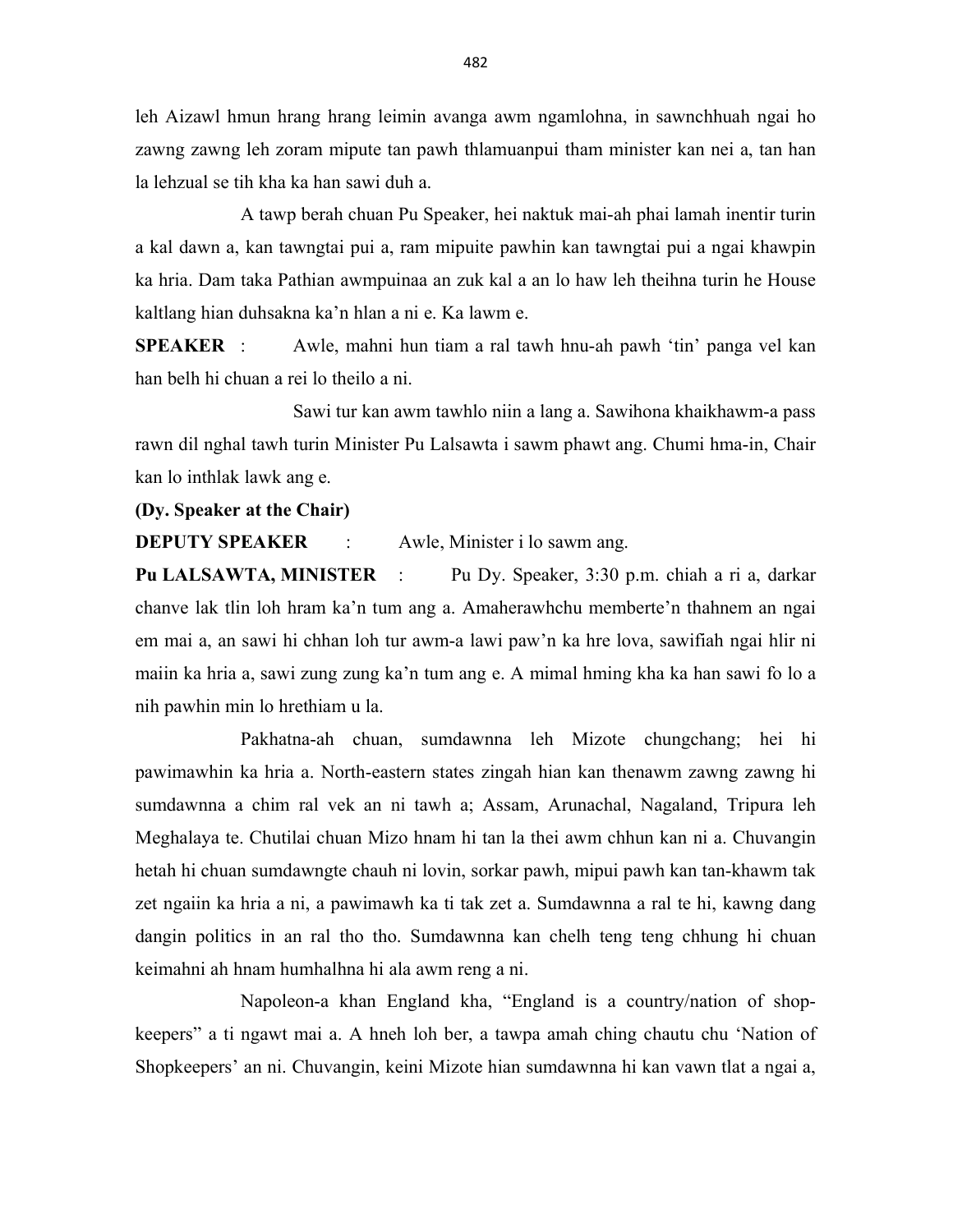taxation chungchanga kan rawn sawi tam tak te pawh kha a rawn khungin ka hria a, kha kha ka han sawi hmasa duh a.

 Tin, banks chungchang hi kan ngaihpawimawh avangin koh te pawh kan in kokhawm zing khawp mai a. Anni ho hi Mizoram-a rawn in senglut te an ni a, tunah phei chuan an tam tawh khawp mai a. Kan thu hi an awihlo dawn te pawhin kan hre thin a, chuvangin hauh te pawh kan inhau a. Vehicle insurance chungchangah te, loan pek chungchangah te kan ti a. Amaherawhchu, thil tha chhuak tur hi chuan lehlam lehlam hi a awm ve a, loan latute pawhin an pek that hi a ngai ve a ni. Bank te hian NPA, (Nonperformaning assets) hi an ngah phawt chuan harstana an nei ngei ngei a, loan rulh theih loh, ziah bo theih si loh, assets ni si, perform miah loh, a tak awmlo tihna, khatiang kha an hlau ve a. Chungte avang chuan harsatna hi chu a awm a. Amaherawhchu, tuna New Economic Development Policy kan han tih tak tak dawn hi chuan entrepreneur, miremhria leh mi-taima, mithiam leh kan mihausate pawh in, an pawisa in a zawh mai loh, hengte hi sumdawnna ang zawng tur, enterprises mumal tak tih a, thingtlangah khaw engemaw zat te nen, "Nangni chuan alu, nangni chuan purun rawn ching rawh u," ti a Mizoram hian kan thlaithar, kan ranvulhin mumala luh chilh bik kan neih a khatia tih dawn kha chuan pawisa an mamawh a ni. Khang pawisa kha engtinnge an neih ang, sorkarin kan pe thei dawn si lova?

 Tin, pek pawh kan tum lova, chuvang tak chuan Bank te hi an pawimawh em em a, kan Chief Minister hian vawi duailo an bulah pawh a lo sawi tawh a, 'CD ratio hi chu a hniam ka ti mang e, hei hi chu tang deuh teh u,' te a ti a. Chuvangin an pek chhuah lampang hi an pawisa neih atanga tute emaw pawisa hmuh chauh duh a, a pek chhuah leh lampang duh leh si lo kha chu a remchangin kan hre lova. 'Kan ramah hian mipui tan rawng in rawn bawl dawn chuan hei hi chu in ti ve tur a ni,' kan ti a. Tin, naktuk emaw tuk leh ah emaw hian Public Expenditure Report te pawh kan rawn thehlut dawn a, mahse sawi theih tho niin ka hriat pakhat chu kan Company te hi Mizoram-a operate ho, kan Empire Firms te, heng te zawng zawng hian Mizoram sum leh pai an lak hi chuan an tih ve ngei ngei tur, khaw thenkhat tan emaw, veng thenkhat tan a ni emaw, a rampum tan a ni emaw khata an tih ve tur Corporate Social Responsibility (CSR) kan tih hi kan tur na dawn a ni. Hei hi tur nat tul kan ti tlat a ni. CSR hmangin tui supply a ni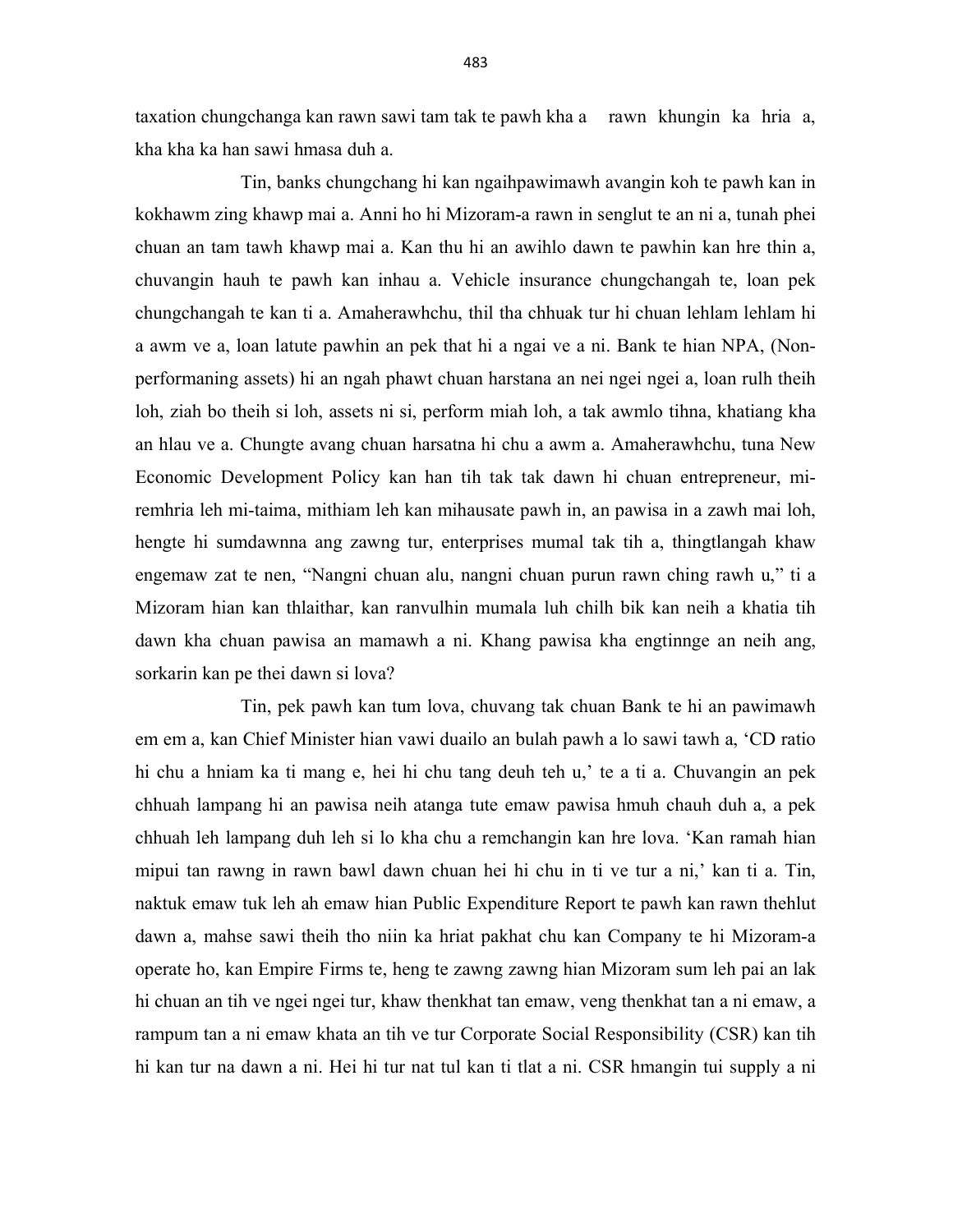emaw, electric supply a ni emaw, mipui tana hman tur Hall tih ang zawng emaw sorkar vek ni lova company ten tih nachang an hriat hi kan duh a ni.

 Chuvang chuan Pu Dy. Speaker, kan lo vau deuh a nih pawhin hnam dang an nih avanga vau ni lovin (Pu N.K. Chakma : Pu Dy. Speaker, Minister sawi lai clarification ka'n sawi ve lawk duh a, nichina Corporate Social Responsibility (CSR) chungchang, entirnan ka bial ah hei fencing te an buaipui mek a, a lian em em a, hei EPIL te, NBCC te tun thlengin engmah an ti miah lo a ni. Chu chu House hriat ah ka'n sawi ve a ni. ) Pu Dy. Speaker, Corporate Social Responsibility (CSR) phu a in hria a company ten thawk lo ni a in hriat chuan ziak in khawgaih takin sorkar-ah rawn thehlut ula, kan lo bawh zui ang e.

 Ni e, hmun dangah te pawh an lo hmang mai thei a, Tantia tih te emaw company thenkhat khan Tlabung lo deuh Thingsai-ah emaw khang ang khan an lo hmang ve palh thei a, engpawhnise lungawi loh na kan nei a nih chuan zalenna zau tak kan nei ah ngai ila. Tin, Bank ho hi an tangkai em em a Kishan Credit Card (KCC) te pawh hian loan hi an lo pe ve a, kan sawi thin ang in mak ve deuh mai chu loan puk a a pe tha apiang hi zuk han ding chhuak a, a pe tha lo ho hian nei tun awm tak an ni a, an nei miah lo. Chuvangin KCC kan han tih ang ah te pawh thingtlang mi te an han tan tak tak hi chuan hetiang ang loan tlem te, nuai thum nuai li ang te pawh hi chhungkaw din chhuah theih na te a lo ni thei a.

 Tin, insurance chungchang ah Bank ho hi kan han ko khawm thin a, 'insurance-ah hian a pawisa lut tur ringawt ni lo deuh in obligation hi in ti ve em? Hetiang hi rawn in report rawh u,' te kan ti a. Kan member zahawm tak ten in hre vek a,  $3<sup>rd</sup>$  party insurance te hi chu a hming mai mai ang deuhva ngaih theih a ni a, mahse  $3<sup>rd</sup>$ party claim te pawh hi kan pe e, Pu Rema hnenah te, Pi Kungi hnenah cheng nuai thum te kan pe e tih te an rawn report ve a, an ti tha ve viau in kan hria a. Tin, Bank kan sawi lai hian Health Care Fund chungchanga Corpus Fund kha han sawi leh lawk ka duh a Bank thenkhat ten interest sang deuh deuh in sorkar atangin an la a, an mamawh a ni a, an la a, mahse thenkhat chuan a aia hniam deuh ten an la a, chung te chu an duh sak deuh bik a ni awm e aw tih theih tur khan kan reply atang khanin kan zuk hmu thei ang a. Mahselangin, chutiang chu a ni lova, kha Corpu Fund kan mamawh hunah khan Committee te an thu a chung hunah chuan kan Finance Secretary te an thu a, chung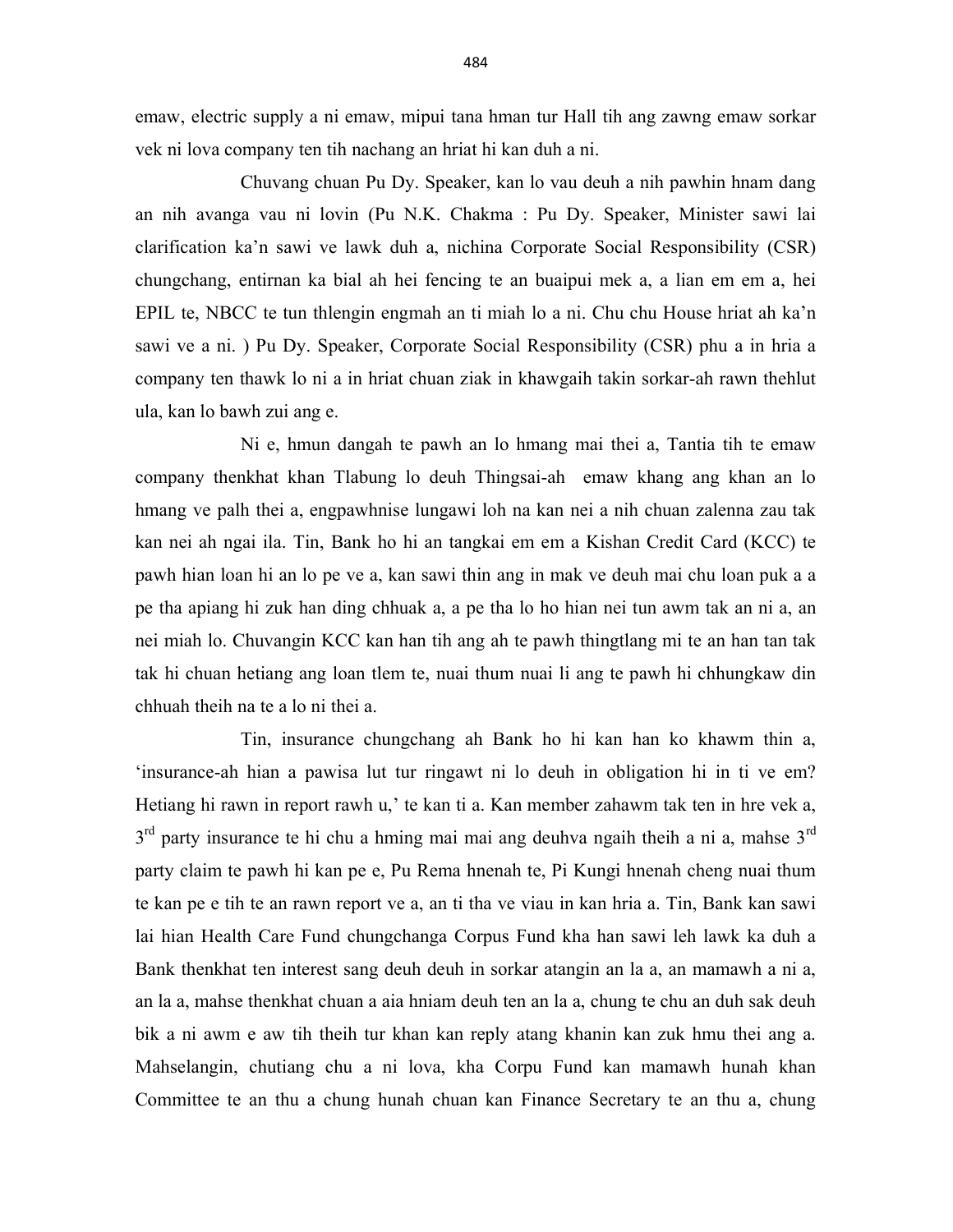hunah chuan tender te kan chhuah a, tender kan chhuah kha an rawn chhan a, an rawn chhan hunah pawh khan anmahni tawk te, an capacity te ngaihtuah a heti zat hi kan lo puk ve ang e ti te emaw a an rawn tih loh kha chuan khatiang a han vai hrut ngawt theih kha an ni lova. Hun bik nei te, engngemaw laia an mamawh dan a zir te pawh a ni ve ang chu. Khatianga in chhang tawn kha kan nih avangin helaia Mizoram-a kan Co-operativa Apex Bank te, MRB kan tih te, MUCO Banks kan tih te kha han duhsak bik mai theih lo na lai kha a awm a, tender sheet te kha a vai a chhan ve te kha a ngai a, khalai kha min lo hriat sak ve ka duh a.

 Tin, chhiah chungchang ah Professional Tax hi kan sawi fo mai a, thahnem ngai zual kan member zahawm tak Pu K. Sangthuama phei chuan vawiin kha a vawi hnih sawina ni tawh in ka hria a. Hei hi a dik a, kan Government Service te hian engtinnge sorkar hnen atanga an lak tam tak hi leave te an nei a, chubakah medical re-imbursement te an nei a, chutiang chuan duhsakna tinreng an hmu a, engatinge sorkar hnenah an pek ve loh le tih kha zawhna tur chu a awm a, thu dik tak a ni. Tunah hian Finance Department-a kan Principal Secretary Pi L.N Tochhawng chuan naktuk mai hian min chhuah san dawn a, amaherawhchu, Delhi-a a awm chhunga a tih tur a hmaa awm ngei ngei chu thla tin sing li vel income tax pek a ni, a na telh tawlh khawp mai. Niminah kan sawiho va, chung chu hmun dangah a ni. Helai Mizoram-ah ve thung chuan kum khat chhung in Article-276-na professional tax a tih ah khan kum khat ah `2,500/- kha a chawi sang ber pawhin an chawi a, thla sawmpahnih chhung in. Chuvangin hei hi a ni em em lo ve kan ti a. Empower Committee a nih lai te, GST Council a nih lai te pawh in, kan sawi a. Mahse, hei hi kan member puite hian an engto lo khawp mai a. "Engatinge maw ni le" kan ti a, kan han zawh chian chuan an ni chuan income tax an lo pe vek mai a. Income tax an pek khan professional tax kha an pe leh tho si a. A double-na mai mai tur atan sing emaw sing aia tam emaw han pek kha an lo tuipui miah lo mai a lo ni a. Chuvangchuanin, keini state tlemteina professional tax kan han duhthawh kha Constitution provision a ni si a, ram pum huapa min hrut rualtu kha a ni leh si a, Delhi te, Bangalore te, Mumbai te. Chuvangin, Professional Tax atang hi chuan sorkar hnathawkte solution hi chu a awmlo a ni. Kha kha member zahawm takte hian min hriat sak ula. Amaherawhchu, anmahni sorkar hnathawk te ngei pawh hianin min rawn zai min rawn zai mai a, 'engemaw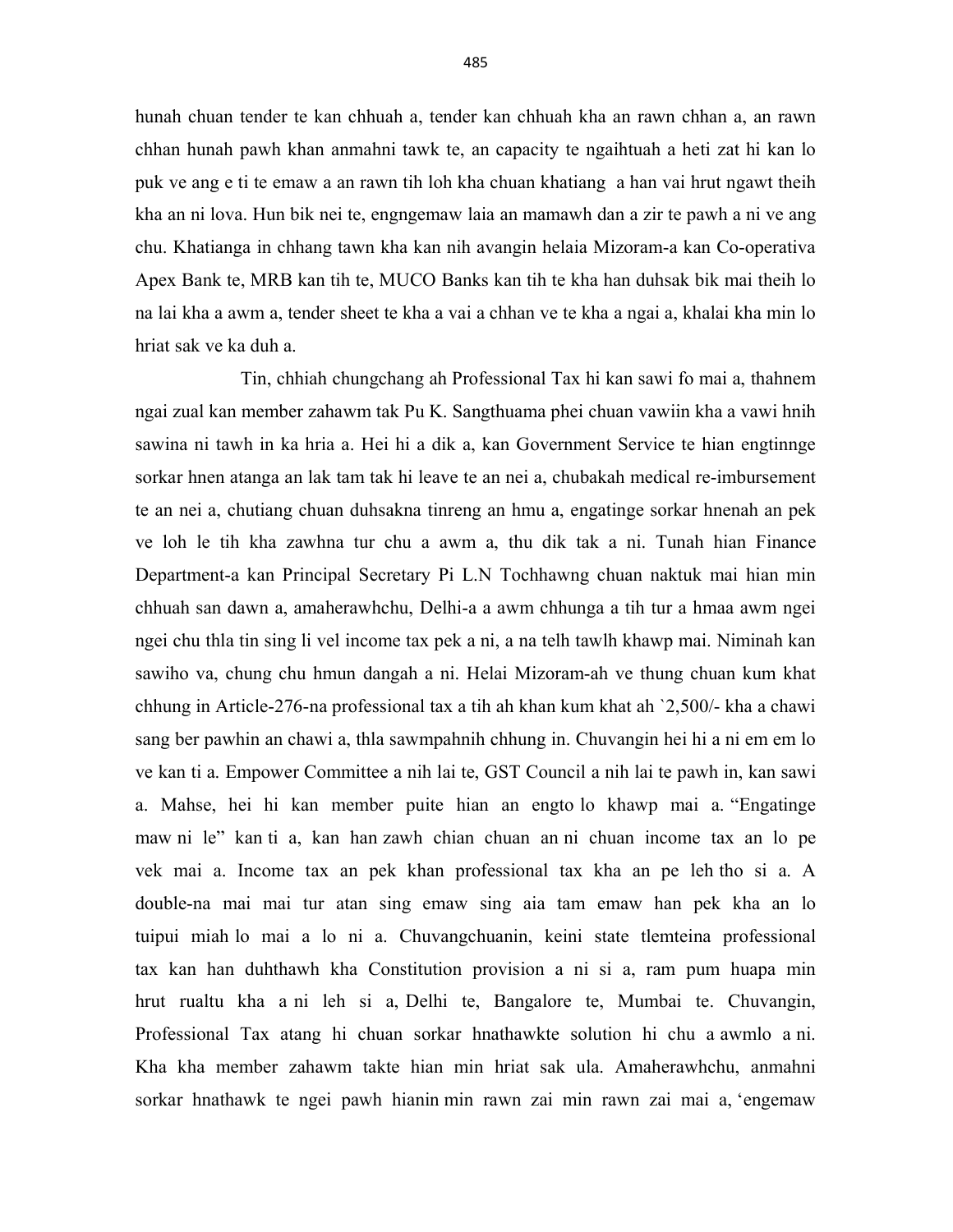hi chu ti teh u, association ang pawhin All India Services Association te hi chuan engemaw sorkar-a pek luh hi kan hrehlo a nia aw,' an han ti a. Mahse kan han examine ngun khan an lungrual dana pawh kha law emaw,, court emaw kan han thlen leh khan a buaithlak duh awm mang e aw tih hlauhna kan neih avangin hei hi chu, 'la examine ngun leh deuh teh ang; association khat mai te an la ni hrih a federation te nen pawh sawi ila,' kan ti a. Chu chu a thuphung deuh chuan federation te nen pawh kan han sawi tak nain thutlukna kan la nei lova. Kan House Leader ho hian remchangah chuan kan la sawi ve ang a. Ram an hmangaih a, an tu leh fate chenna tur a ni tih hre renga han tih tak tak chuan khang ang tlemte an hlawh atanga han pek kha c hu an hreh miah lo vang tih kan ring a, beiseina nen kan kal a.

 Tin, medical re-imbursement tur ang chi ah khan group insurance te hi a awm ve a ni. Tlem tlem tam vaklo hi chu an pe ve reng a ni. Hei hi chu kan hmuh thelh bik lo turah ngai ila, thawh hi chu an nei ve reng a ni tih kha hria ila. Mahse, an thawh avang khan hmang miah lo va thawh reng te pawh hi an awm a. Hmang miah lova thawha rilru na tur chi an ni lova. Fiamthua Scott pakhat uikawm lutukin detol bur a lei a, kal kawngah a thlauh bua a, a thlawn mai tur kha a ui a, a kut a'n zai te te a, a hnawih a an tih ang deuha insurance pek avanga dam loh kher tum emaw kha chu an rilru chu a ni lo turah ngai ila.

 Tin, he House zahawm tak kaltlang hian sawi duh ka nei a, kan sum dinhmun a tha ti emaw, kan sum dinhmun hi tunah chuan hma kan sawn khawp mai tih hi kan sawilo a ni, hei hi min hriatpui kan duh. Kan sum dinhmun hi a tha a ni lova, tun hma ai chuan kan ziaawm hret ta e, hlawh te pawh a hunah kan la thei ta e, kan ti lek ang a ni. Chu chu min hriatpui loh chuan hemite pawh hi, kha mite pawh kha tih tur apui an tam a. Kawng te pawh laih tura pui a tam a, kan tlin loh thleng thleng hian kan kokiah kan input tir mai ang tih pawh a hlauhawm a, kan pawisa dinhmun hi a tha a ni hranpa lova. Amaherawhchu, miin hma a sawn dawn chuan puk te pawh a ngai thin a, puk hmang thiam apiang an ding chhuak an tih ang deuh khan, keini pawhin he ram hi dingchhuak se, kan kuthnathawktute pawhin nitina mumal taka fehna tur neiin bung sup sup ila, an thar chhuah te pawh mumal takin company te nen pawh inbe pawpin,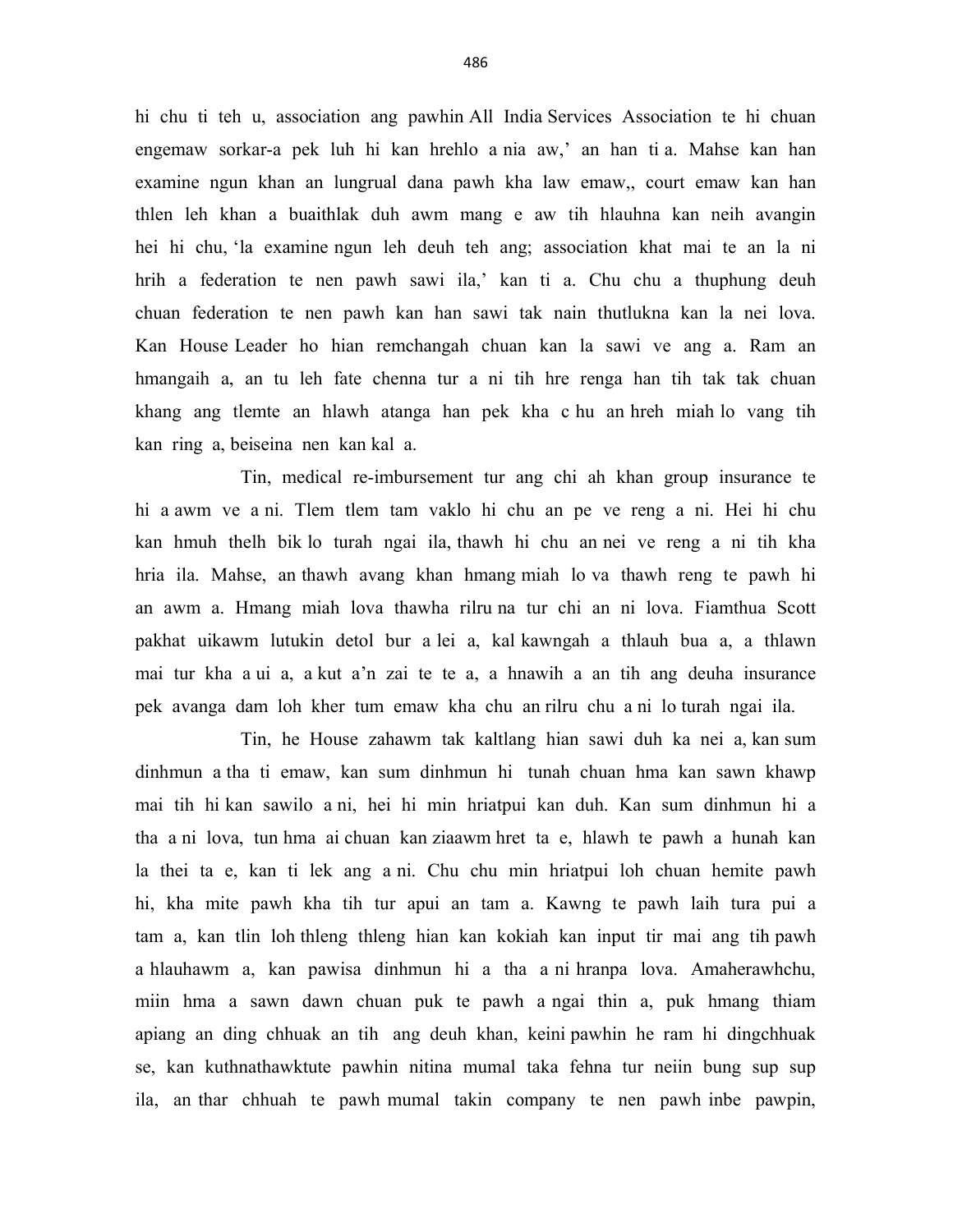contract firming te neiin, heti hian kan ram hian helam pang hi han hawi ila, chumi hawina atan chuan sorkar chu facilitator, remchanna lo buaisaihtu, kawng te lo siamthat saktu, kudam thate lo sak that saktu, mimalin an lei phak loh khawl lian pui puite lo lei saktu, khatiang kha ni mai ila. Chu remchanna chu kan siam chuan enterpreneur fel tak tak, thiam tak tak kan ngah alawm, mihausa te, remhria te, a ngaihna hria te tam tak kan nei alawm. Chu chuan employment nasa takin a generate ang tih te hi kan beisei a.

 Chumi piahlamah pawh chuan Pu Deputy Speaker,pawimawh em em kan sawi duh chu, heng NEDP hmang hian Mizote rilru diklo hi siamthat kan inbeisei a ni. Vawiinah hian sawi kawk kawk ila, tumahin na ti lo ila, keimahni tan, kan that zawk theihna atana sawi kan ni a. Sum, thawh chhuah ni lo, engemaw tia haichhuak thiam hi kan tam riau mai Aizawl-ah pawh, Lunglei - ah pawh, Saiha - ah pawh a ni tho. Mahse, khati lam kha a ni lo. Chu ai chuan miin an thawh char char a, taima taka thlan tlaa an thawh chhuah ngat hi chu a hlu a. Hei hian kan moral crisis ti mai ang, kan moral dik tawhlo tam tak pawh hi min siam that kan beisei a ni. Kan work culture te thleng pawh hian a siam tha theiin kan ring a. Vawiina kan dinhmunah hian Pu Dy. Speaker, kan moral stamina hi a hniam tawh kan ti a, kan moral stamina hi kan physical stamina ai hian a hniam daih tawh zawk a ni. Chungte pawh chu NEDP hian a rawn address turah kan ngai tlat a. Hna kan thawk ang a, kan khua kha Alu chinna a ni a, Alu tam tak kan chin avanga kan pulpit sermon thleng pawha Alu a kan leh a lep tih thleng pawha kan han sawia hriatthiam nghal theih tur khawpa Alu in min han chiahpiah ngat chuan ram hi a hausa ang tih kan beisei a. Chu chu kan uar deuh viau duh a ni.

 Tin, an sawi zinga pawimawh deuh mai chu liquor vendor ten tax an pek loh avangin chanchinbuah te a lo lang chuai chuai mai a tih kha. Ni e, hemi hma pawh hian kan lo inko khawm tawh a, chanchin kan han hriat phei chuan ka hovin kan inko khawm a. Chutah chuan Excise lam pawh an lo tel a. Kan thutlukna chu hei hi a ni - Excise hian an licence leh an permit hi Tax Clearance Certificate Taxation atanga an hmuh loh chuan lo pe suh u kan ti tawp mai a ni. Chu chu kan Excise Minister pawh a ngaipawimawh bertu a nih avangin khalai kha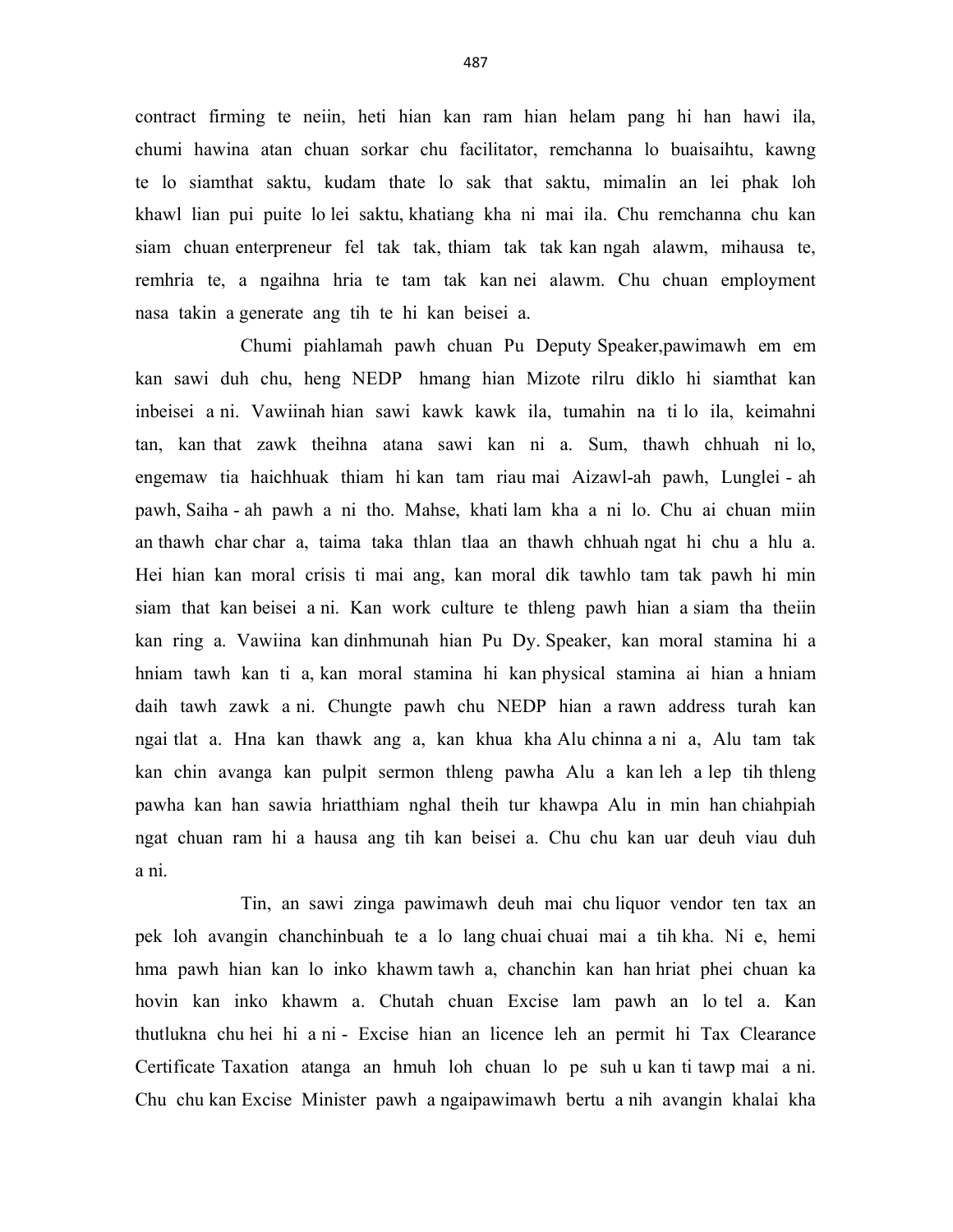kan sawi a. Hei hi an hriat a ngai chhiah hi an pe tur a ni. Tin, chhiah hi anmahni ta an pek a ni lo, consumer te, liquor lei tuten an pek an kawl mai a ni, an tan pek hrehna tur reng reng a awm lo. Kha kha han sawi chian a thain ka hria a.

 Tin, Empannelled Consultants chungchang kha thil kan tihna hi a la rei lova, kum sawm em pawh hetiang hmang hian kan la function lo va. Hetah hian famkimlo tam tak pawh a awm thei ang a. Mahse hetia kan han ngaihtuah ve mai hi chuan kan engineer te sorkar hna thawh tuma contract tal ti emaw, khatiang zawnga min vel min vel ta lovin anmahni in company te an han siam a, thahnemngai ngai leh rintlak taka hna an an han thawk thei hi chu ava lawmawm em! A technical thilah chuan kan member ten……..in kha a dik reng mai, mahse employment te a lo generate bakah hna a lo chak ve a. PWD alignment ten an tih tur ang kha tha takin ti thin mahse an zawh loh chin hi a tam a, chu chu hna a tam avang te pawh a lo ni ve bawk a.

 Engpawhnise, kan thalaiten hna an lo hmuh ve na a ni bawk si a, tun ang hian hre chung ang reng si hian kan kal pui reng a. Amaerawhchu, hei hi in sak tha tak, kum thum lek hnu a chhia, rawng mawi taka khuh mawi mai mai te kha anih theih avangin technical thil a ni a. PWD te nen uluk taka sawi tlan a, kan zavaia kan that tlanna tur chu kan ngaihtuah chhuah chu a ngai a ni. (Interruption)….

Er. LALRINAWMA : Pu Speaker, ka sawi laia chu, heng hna an kalpui dan kawngah hian tuna kan sawi, The Government of Mizoram (Allocation of Business) Rules 2014 hian, Department in an tih tur leh tur lo chin a tuk vek a. Chung dan te chu vawiin ah hian kan pallui deuh tihna a ni ta a ni. Khatianga kan ti duh rau rau a nih si chuan fel taka siam rem mai kha rilru ah a awm a. Khang hna an va thawh hrim hrim kha kan hnial reng reng lo. Nichina kan sawi ang deuh khan a then chuan DPR an siam a an thawk nghal bawk a, kan member sawi ang deuh khan mahni exam chhanna endik bawk a, mark in pek ang deuh te pawh a nih na lai a awm a.

 Tin, Government of India Central Vigilance Commission khan DPR anmahni siam kha an thawh kha a phal lem lo a ni tih te pawh kan hria a. Dan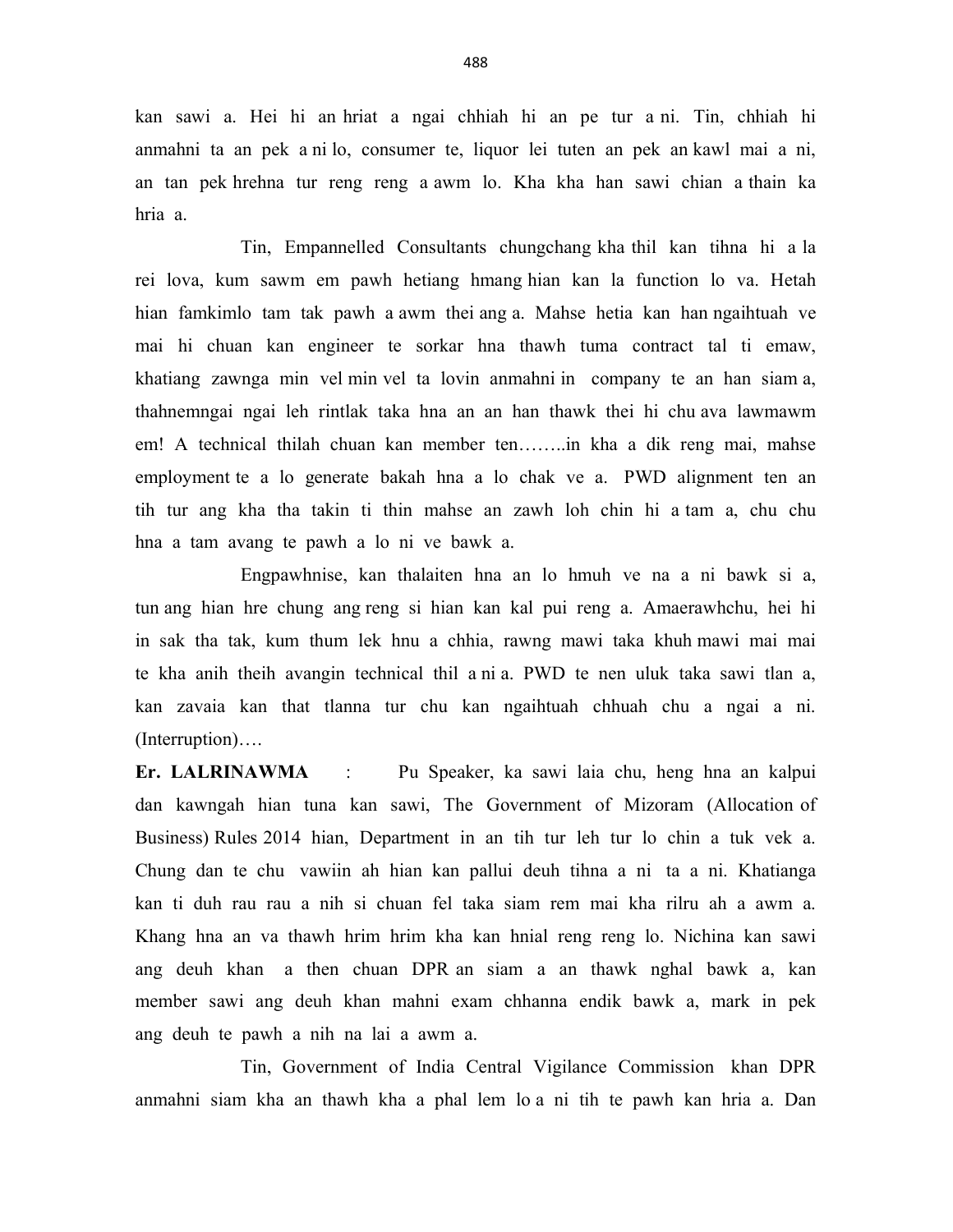anga kan kalpui kha a fel zawk lawm ni tih lai kha a ni a ka'n sawi zawk chu. Pu Speaker, ka lawm e.

Pu LALSAWTA,MINISTER : Pu Deputy Speaker, a chhangtu tur dik tak pawh ka ni kher lo mai thei a, Finance lam atangin kan enkawl nelnual avang chuan khang kha judge ni bawk si, hetah thubuai neitu ni bawk si deuh hlek a nih na lai chu a awm a. Checks and Balances kan tih kha a awm kha chuan a tha lo chu kan ti a. Engpawhnise, khangte pawh kha enzui chu a ngai a.

 Tin, Delegation of Finance Power, General Financial Rules te pawh a awm ve a, palzut chi mai a ni lo. Chuvangin sorkar ang pawhin kan House Leader ho hian kan lo en leh ang a a tha in ka hria.

 Tin, Session Cases chungchang leh Session Court chungchang te kha an rawn sawi a, kan hriat tawh ang khan hna tihpuitlin mai kan tum a, kan CM te, Chief Judtice te pawh in an ngaipawimawh a, theih ang tawkin kan han ti chho zel a. He thil hi technical deuh a nih vena laiah hian case kha tlemte nei mahse a tlem ang ngawt hian a importance hi hnualsuat theih pawh a ni lova. Session Judge lo in an tih theih loh anmahnin statutory power an neih theuh si avang khan a buaithlak a, theih chu ni se tunah hian judicial district chu pahnih chauh kan nei a ni. District pariat kan neih ah hian Judicial District vek han nih te pawh hi kan chak a ni. Thubuai neitute leh henga in hmang chi zawng zawng te pawh hian sawi tur an neih teuh kan ring a. Amarawhchu, khang ang kha kan tlin lo va, lo tlin pawh ni ila thenkhat hi chu an awl thei hle dawn a, khangte pawh kha ngaihtuah tel a ngai ani.

 Heng zawng zawng hi agenda kal chho mek zel a ni a, kumtina zawi te te a kal ngai chi te an ni a, theih ang tawk chuan a Department kan en ang a, kan ti chho zel dawn e tih kha kan sawi duh a ni.

 Mizoram leh Mizoramin kan hriat tul vea ka hriat chu he House kaltlang hian sawi ka duh a. Chu chu ram changkang ah tutu te maw an kal a, an tih dan an sawi a, kan it ve em em a, Singapore a ni emaw, Washington a ni emaw khatianga an tih dan tha te tha an ti a. Chutiang an tih dan tha anga kan kal ve dawn hian thil tihdanglam (change) hi kan zo lo thin a, khang ram changkang te khan engang chiahin nge an lo tawrh a, an lo inpek a, engang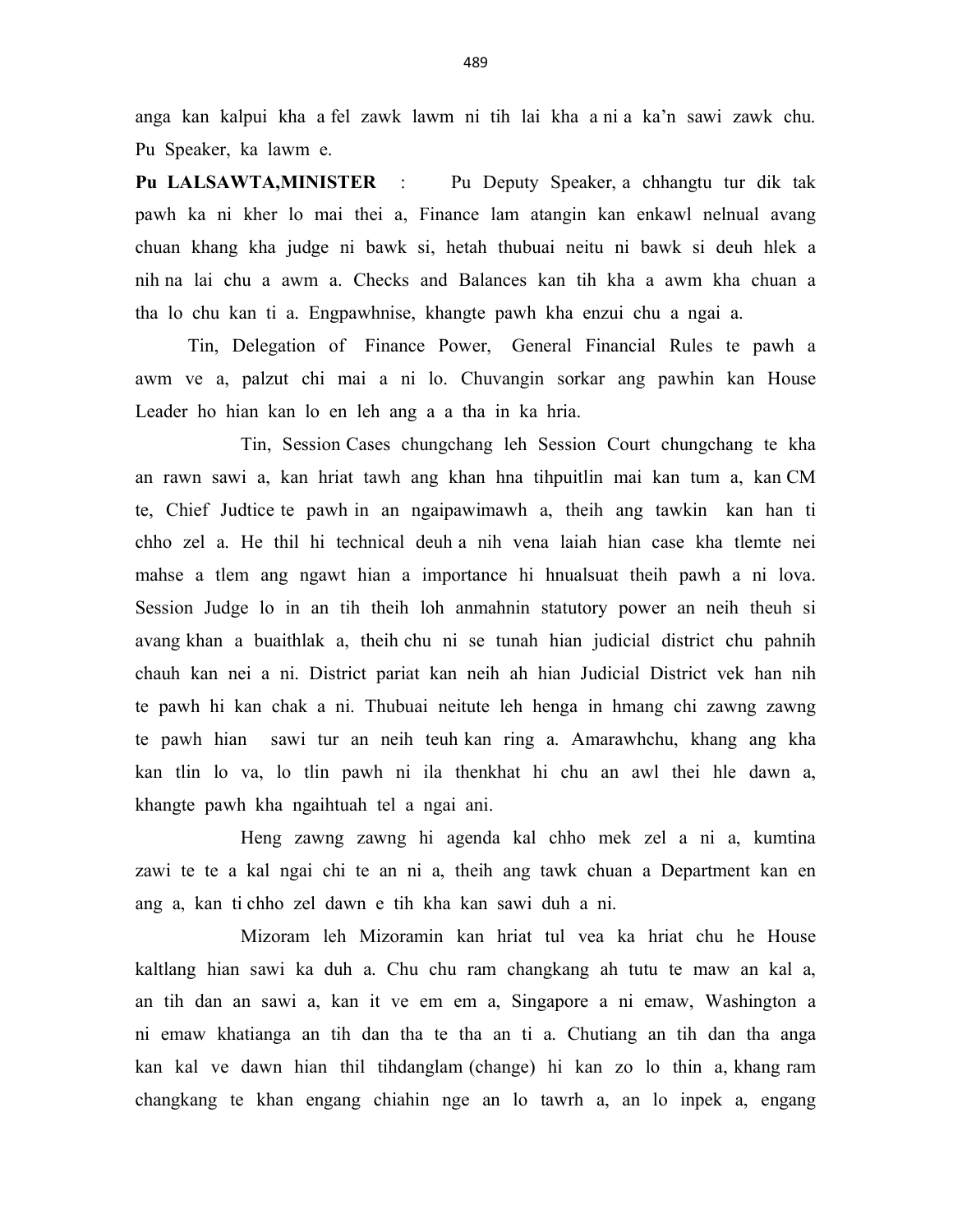chiahin nge chhiah te pawh an pek a, engang chiah in nge sorkar thu an awih tih te thleng pawh hian. Ram changkang nih a, ram nuam siam kan duh chuan a lehlam chauh thlir hi a theih lo a ni tih kha min hriatpui ka duh a. Ram nuam kan siam dawn hian inpek a ngai, thawh ve pawh a ngai, thuawihte pawh a ngai. Khang ang zawng zawng kha Mizo kan nihna anga kan tih ve ngei ngei turah ka ngai a ni.

 A tawp berah chuan, ka demand hi member 12 - in min sawi sak a, thahnem an ngai em em a, an sawi ang zawng zawng te hi ka rawn sawi chhuak seng lova. Ka lo chhinchhiah vek tho va, Department - in kan bawhzui ngai ang te pawh ka lo chhinchhiah vek a ni. Tin, inpawh takin kan member te hmun hrang hrang ah pawh kan inhmu a, ' kha kha ilo theihnghilh ta em ni,' han in tih thin te hian kan ram hi kan siam dawn tih a chiang reng a ni. Chuvangin kan member zahawm tak tak te ka'n ngen a, a tul leh ziak pawhin in ti thei a, chuvangin thahnemngai taka a sawitu leh alo ngaithlatu te hnenah lawmthu ka han sawi duh a. Kan member zahawm tak ten an rawn sawi china han chhan ngai deuh leh sawifiah ngai nia ka hriat chu khang chin kha a ni e. Ka pu.

SPEAKER : I sawi zawh tawh chuan pass dil nghal mai rawh.

Pu LALSAWTA, MINISTER : Mr. Speaker sir, on the recommendation of Governor of Mizoram and with your permission sir, I move the demand number 4, 8, 9 and 14 .( Mizo tawngin maw) (SPEAKER : A tawi zawng pawhin a pawi lo va, mahse a mal mal khan ti mai rawh) tuna ka han sawi tak atang khan ka demand number 4, 8, 9 leh 14 Law & Judicial Department, Taxation Department, Finance Department leh Planning & Programme Implementation Department te :-

- 1) Law Department 20,44,59,000
- 2) Taxation Department 16,12,79,000
- 3) Finance Department 16,65,82,13,000
- 4) Planning & Programme Implementation Department 81,51,25,000 Total =  $17,83,90,76,000/$ -

hi he House zahawm tak hian min pass pui turin ka han ngen e.

SPEAKER : Awle, kan Finance Minister zahawm tak Pu Lalsawta'n Demand number 4, 8, 9 leh 14, Law & Judicial Department, Taxation Department, Finance Department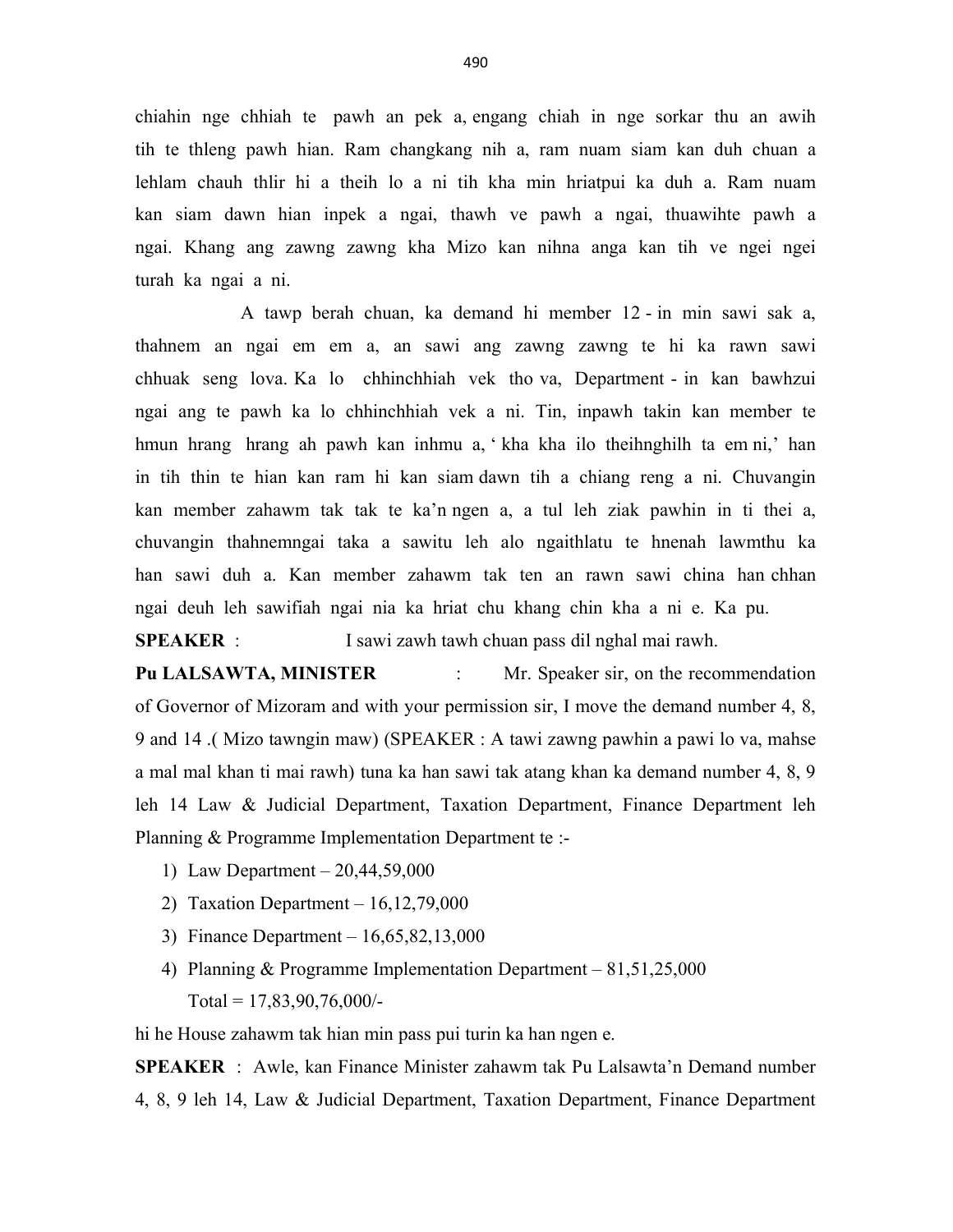leh Planning & Programme Implementation Department a, kum 2017-2018 chhunga pawisa hman tur belhkhawm 17,83,90,76,000/- he House pass pui a rawn dil hi pass pui remti zawng in 'Remti' ti ru le. (MEMBERS : Remti)

 Demand number 4, 8, 9 leh 14 department pali te kum 2017-2018 chhunga pawisa hman tur belhkhawm 17,83,90,76,000/- chu he House hian lungrual takin a pass e.

Pu LALSAWTA, MINISTER : Pu Speaker, ka lawm e.

SPEAKER : Tunah chuan kan Minister zahawm tak Pu C. Ngunlianchunga kan sawm tawh ang a, anin sawiho na kha khaikhawm sela, chhan ngai te a chhan zawhah pass rawn dil nghal ve leh mai sela.

Pu C. NGUNLIANCHUNGA, MINISTER : Pu Speaker, dar 4 a ri tawh a extension kha, (SPEAKER : aw..ani maw, sana lam kan lo en lo a ni. Dar 4 a ri a, mahse i zo ang u aw.) Pu Speaker, a hmasa in ka taksa a hrisel loh na te min han sawi chhuah sak a, lawmawm ka ti a, thiante, member puiten duhsakna min han hlan a, lawmawm ka ti a, vawiin ah hian member zawng zawng chungah a hmasa ber in lawmthu ka sawi a, in mi duhsakna tawngkam te Pathianin mal a sawm ang a, keipawh dam tha takin ka lo haw ve leh ang ti rinna lian tak ka nei a ni.

 Kan member zahawm tak tak te, a bik in Vety kha mi 11 in an sawi a, chhan let tur a tam vak lo in ka hria a. A bik takin Pu RL Pianmawia, MLA zahawm tak in barbed wire chungchang te leh VFA kan indaih loh zia te, tun tumah pawh hian question engemawzat a awm a, mahse chhan hman lo zingah a awm a. Kan hma kar lamah te chuan chhuak hman turah ka ngai a, tunah hian RAH centre hi 35 lai ruak a awm a, chumai pawh ni lovin District headquarter ang ah te pawh kan indaih lo em em a, chungte min sawipuia lawmawm ka ti a. Kan Finance Minister leh House Leader zahawm tak, kan Chief Minister pawhin hei hi min hriatpui se kan mamawh hle ani tih kha ka sawi duh a. Tin, Pu T. Sangkunga MLA zahawm tak in AI kan tih chungchang ah te lawmthu min han hrilh a, lawmawm ka ti a, chutih lai chuan ani hian a hunah pawh, a hun lo ah pawh barbedwar mamawhna hi a na bawk a, barbed wire mamawhna hi min hrilh zing a, kei pawh in kan Finance Minister te, kan Chief Minister te pawh ka hrilh a, NEDP-ah te pawh dilna kan siam a, kan sorkar Pu Lalthahawla kaihhruai na in mi rethei te eizawnna ngial nghet neih theih na turin hma a la a, a bik takin Sial trade ah kan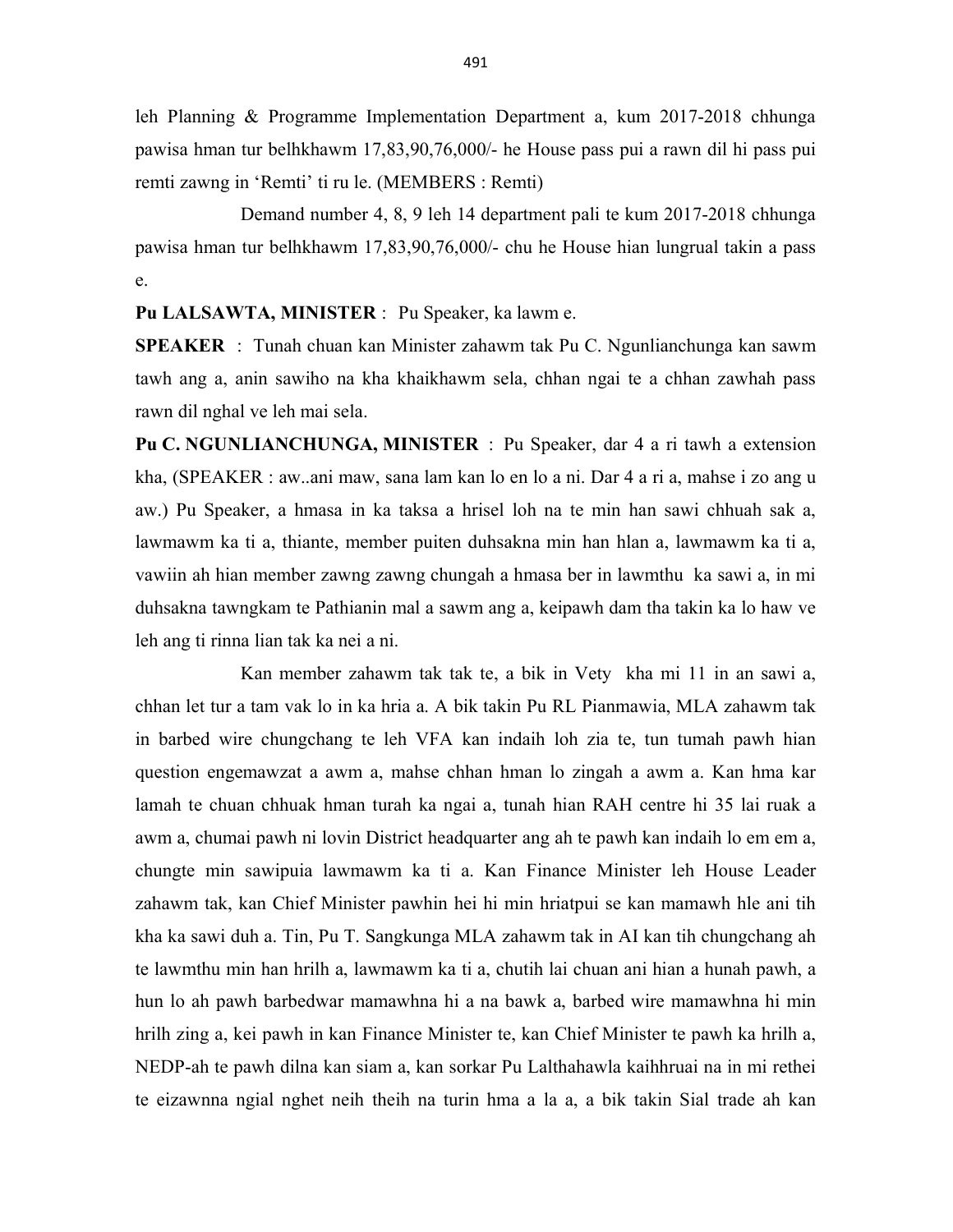hlawhtling em em a, he tah khawchhak tlang dung, a bik takin Pu T. Sangkunga bial te, Pu TT Zothansanga MLA zahawm tak bial te, Pu Beichhua MLA zahawm tak bial te, Pu Speaker, nangmah bial ngei ah pawh Sial vulh tute hlawhtlinna tam tak kan hmu a, a hung na te pawh RKVY atang kan han ti ve tak na in kan sum neihin a tlin lo a vangin, khawtin ah sial vilh tu te, sial pung nasa avangin demand a sang em em a, chuang te chu, tunah hian NEDP kan hotuten policy tha tak NLUP hlawhtling te tanpuina tur scheme ah hian kum thar ah hi chuan min dahsak ve ngei pawh kan ring a, kan theih ang tawkin kan buaipui a ni. Tin, Pu T. Sangkunga khan, doctor kan indaih loh na te a hria a. Tuanah hian doctor te an lo pension zel a, post ruak te kan fillup hleithei si lova, VFA te kan doctor te kan indaihlo na te min hriat puia, min han sawi pui a, mimal tak pawn a chungah lawmthu ka sawi a ni. Tin, Pu TT Zothansanga MLA zahawm tak in a bial ah barbed wire mamawh thu leh indaih lo thu a lo sawi a, kha kha kan hre theuh anga, chumi rual chuan Champhai-a slaughter house sak engtik nge hawn theih a ni ang a rawn ti a, kha kha kan sa zo thawkhat tawh a, Amaherawhchu hei sa thianghlim leh tha zawk ei theih na tur atan tiin Lungleiah te, Serchhipah te, Champhaiah te, Aizawlah te Slaughter House hi kan sa a. Tunah hian Aizawl hian regular takin Mualpuiah khuan a hmang a. Aizawlah hian kan in daih lo em em a. Chuvang chuan Brigade-ah khuan sak leh mek a ni a, kan zo tep tawh a. Lungleiah te, Serchhipah te, Champhaiah te chuan sa zo in hawng ringawt pawh ni ila, a sa talh tute in an luah nghal loh chuan ram leh mai tur anih avangin tunah hian commission a la ni lo va. Sa talh hote nen pawh a sawiho a luah theih a ni ang. Tunah kan zo tawh a ni tih kha ka chhanna ni sela. Tichuan, amah kha a awm ta lo va Chamul chungchangah tunah hian kan Jt.Director enchiang turin Champhaiah tirh mek a ni.

 MLA zahawm tak Pu Lalrinliana Sailo khan Cadre Review chungchangah te Vety Doctor te service chungchangah lawmthu te a sawi a, lawmawm ka ti a. Chutih rualin khang kha keima tih ni lovin kan House Leader zahawm tak kan Chief Minister Pu Lal Thanhawla leh a kaihhruai ten Vety Doctor te harsatna, an service chungchang a stagnant tam lutuk te an neih hriat sak in an cadre review an tih sak a. Vawiinah hian kan Chief Minister leh Cabinet Ministers, kan hotute chungah lawmthu Vety Minister ka nihna angin ka sawi a. Tin, chumi rual chuan Mobile Clinic tih kha sum kan nei thei anih chuan khangte pawh kha rilruah chuan a awm a. Amaherawhchu a sum lam hi a harsat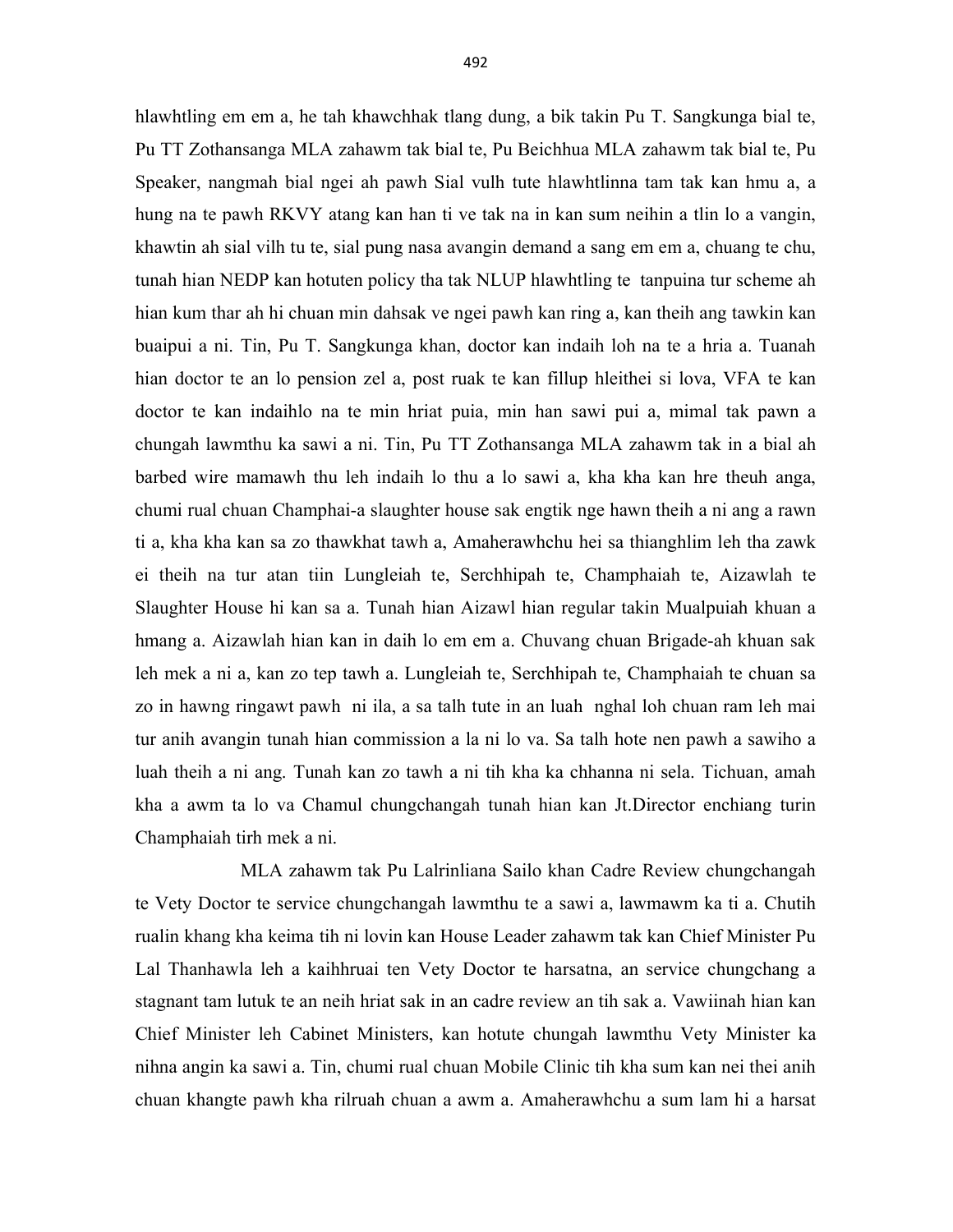deuh rih avangin kan hotute rilruah chuan kha pawh kha a awm a ni tih vawiinah hian ka sawi duh bawk a ni.

 Tin, Pu Sangthuama, MLA zahawm takin bawngsa kan mamawh na te, sa a kan la intodelh loh dan te, kan mamawh na a nasat zia te house-ah min sawichhuah sak kha a ropui ka ti khawp mai. A ni lah tak a, mizote hi sa ei tam hnam kan ni a. Sa kan duh em em a ni. Mahse mahni a intodelh tumna erawh hi chu a tlem hle thung a. Khawvel ramdangah te pawh kan kal ve a. Kan va kal ve naah hian sorkarin Farm din in mipuite ei tur sa hi a pe lo a ni. Private Firm atanga tharchhuah a ni tlangpui a. Chungah chuan sorkar a Doctor ten kha firm a kha tlawh in an enpui a, an hriselna te an en sak mai zawk thin a ni a. Mizoramah hian mihausa tak tak, sum leh pai ngah tam tak kan awm tawh a. Chutih rual chuan tute Party President pakhat in a sawi ang deuh in DAH tih aia awl mah zawk ran vulhah hian Sial ah te, Ar ah te, Vawk ah te tih tak zetin firm hi siam se la. A marketah hian buai na tur pakhat mah a awm lo a ni. A sa puitling mai ni lovin a noteah pawh kan in daih lo em em a ni. Chuvang chuan vawiinah hian he house zahawm takah leh Zoram mipui hriat a ka sawiduh chu kan ram mipui, kan lehkhathiam te, lehkha an zir a, vety-ah pawh ni rawh se Master degree nei te, Bachelor degree nei te Doctor zir chhuak tam tak kan nei. Amaherawhchu chu lam ngaihtuah lo chuan sorkar hna ringawt mai ngaihtuah pawl te kan awm a. Hetiang ni lo hian tunah chuan kan sorkarin tang tanpui tum in ruahman na a siam a. Chutah chuan sum leh pai tam tak a dah a. Chuta tan chuan vawiin a kan lehkhathiam rual, kan val rual te hian ran vulh a eizawn hi eizawnna tling a ni tih hi hria se, chuti lamah chuan hma la se tih ka duh khawp mai a. A department ang chuan, Zoram ei khawp thar chhuak tur chuan tih ngaihna a awm ka ring lo. A chhan chu kan system hrim hrim, kan mindset hrim hrim a hi sorkar firm anih chuan ei khawp thar hi a har in ka ring a Zoram chawm thei tur khawp chuan. Private firm lam hi ngai pawimawh ila chutiang lamah chuan kal zawk ta ila. Chu chu kan hmasawn na tur leh kan intodelhna tur anih ka ring a ni.

 Tichuan, kha Pu Thanlianan helaia Centre kan neih te, ran chaw kan siam na hmun te min hriatpui a, a lawmawm khawp mai a. Tunah khuan Khatlaah a building kha kan sa mek a Laboratory tha zawk. Helaia ran natna, mihring ang tho hian ran hian natna a nei a. Chung natna te chu hriatchhuah zung zung theihna tur atan cheng nuai 321 hmangin tunah hian hma kan la mek a. Kum 2017 kum tawp lamah chuan hawn hman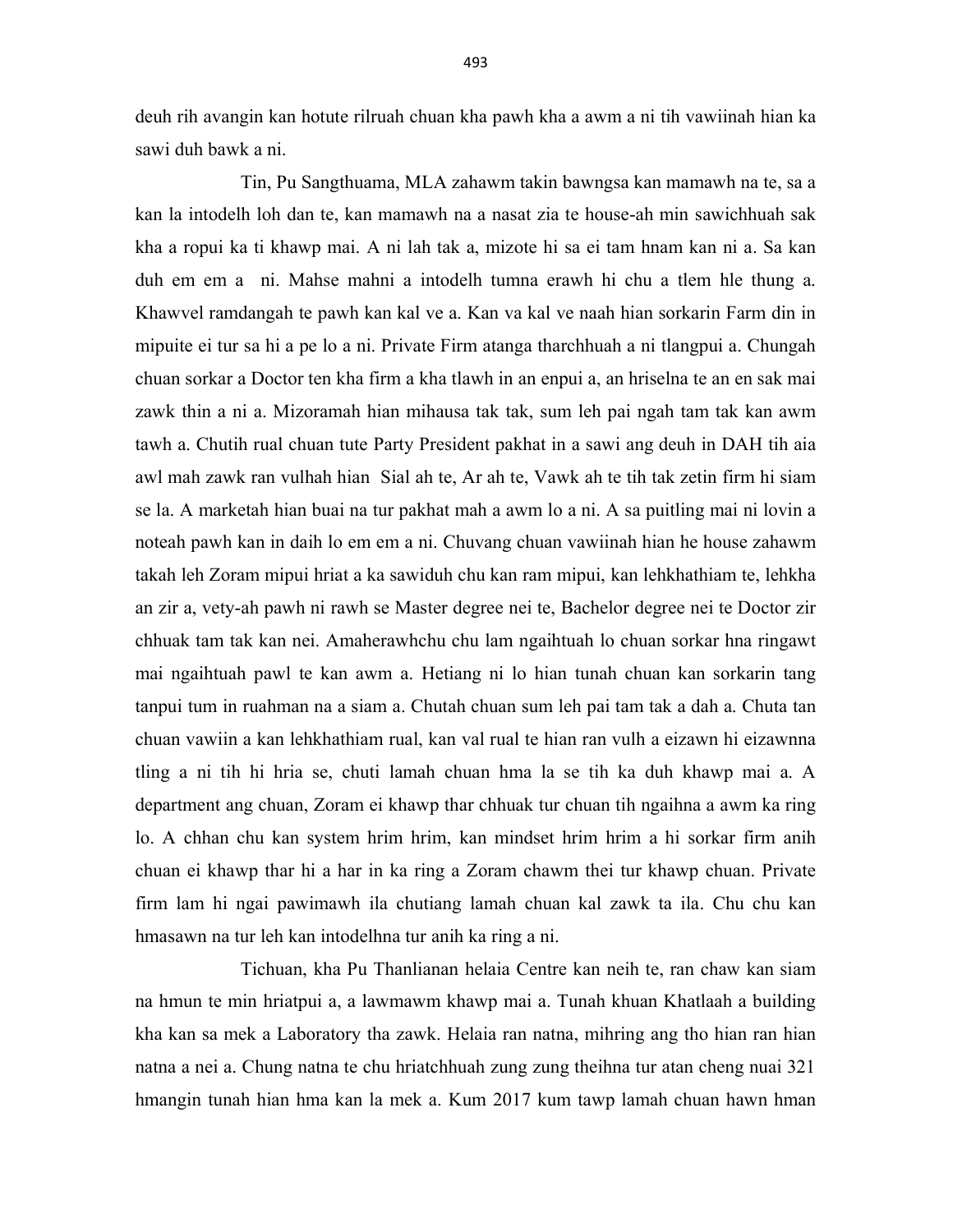pawh kan in beisei a ni. Tin, Ramrikawnah khuan Feed Plant kan neih tawh sa a awm a. Chu chu tichangtlung tur leh ti lian in a a dang khawl lian zawk cheng nuai 551 sangriat seng a ruahman a ni a. Kuminah hian zawh hman kan in beisei a. Chu chu kan zawh theih hunah chuan darkar khatah 8 metric ton herchhuak thei tura ngaih a ni. Chu chu tuna kan kalphung a ni a. Tichuan, nei tawh reng si engah nge a dang zawk te chu in din pawh in ti mai thei a. Kha kan din khan, hmun hnih a khawl kan neih khan thenkhat in bawng chaw a her ang a, thenkhat in ar chaw a her ang a, thenkhat min vawk chaw a her ang a. Chutiang chuan tih chhuah kan tum a ni. Hemiah pawh hian sorkar ang ngau ngau ni lo va mimal ang pawh a ran chaw herna te pawh hi kan mihausa te hian tih nachang hria se.

 Demand hi a sang a ni, Sorkar ringawt a in nghat tawh lovin. Israel fate thlaler a an kal a manna leh vahmim a chawm thin ang ni tawh lovin, Kanan ram an thlen chuan an rah chin ang zel ram ni ang khan kan ram a kal chho a. Kan Finance Minister zahawm tak te, kan Chief Minister zahawm tak ten mahni kut ke a hlawk zawk leh nasa zawk a tharchhuak thei tura ngaihtuahna leh ruahman na kan sorkarin a kalpui lai hian he ram chaw siamna tur chungchangah pawh hian kan mihausa te hian tih nachang hria se chuan a hlawk khawpin ka ring. Kan MLA zahawm tak Pu Lalthanlianan a sawi ang khan nikhat demand ringawt hi 6 metric ton ang hi Aizawl khawpui, Mizoram a demand a ni. Chung chu keini Vety Department chuan Zoram mamawh phu hru zo tur khawp chuan tun dinhmunah chuan kan tan kal a har a. Amaherawhchu, eng emaw chin kan lo in tharchhuah ve khan a tha a nge tiin kan hotuten ruahman na an siam a ni tih kha kan sawiduh a.

 Tin, Dr.K.Bechhua MLA zahawm takin kan hmalak na te min fak a, lawmawm ka ti a. Chutih rual chuan Saiha farm a bawng min laksak vek a Lawngtlai ah a dah tih lai tak a kha sawifiah a tha ka ti khawp mai a. Tun hma khan khawhbawk ang te te hian farm hi kalpui a ni a engzat mah thar chhuak silo in. Chuvang chuan tunah chuan hmun khat bik deuh ah emaw dah khawm kan tum a. Mampui ah khuan farm hmun tha tak mai kan nei a chutah chuan calf rearing, bawng a lei tur chi, a talh tur chi vulhna tur hmun kan siam a. Tin, chumai chu nilovin vawk pawh tunah hian vawkpui 50 kan dah a. Kan doctor te hnenah phei chuan ka tia in zirna leh ka zirna a inang lo a, ka zirna angin kan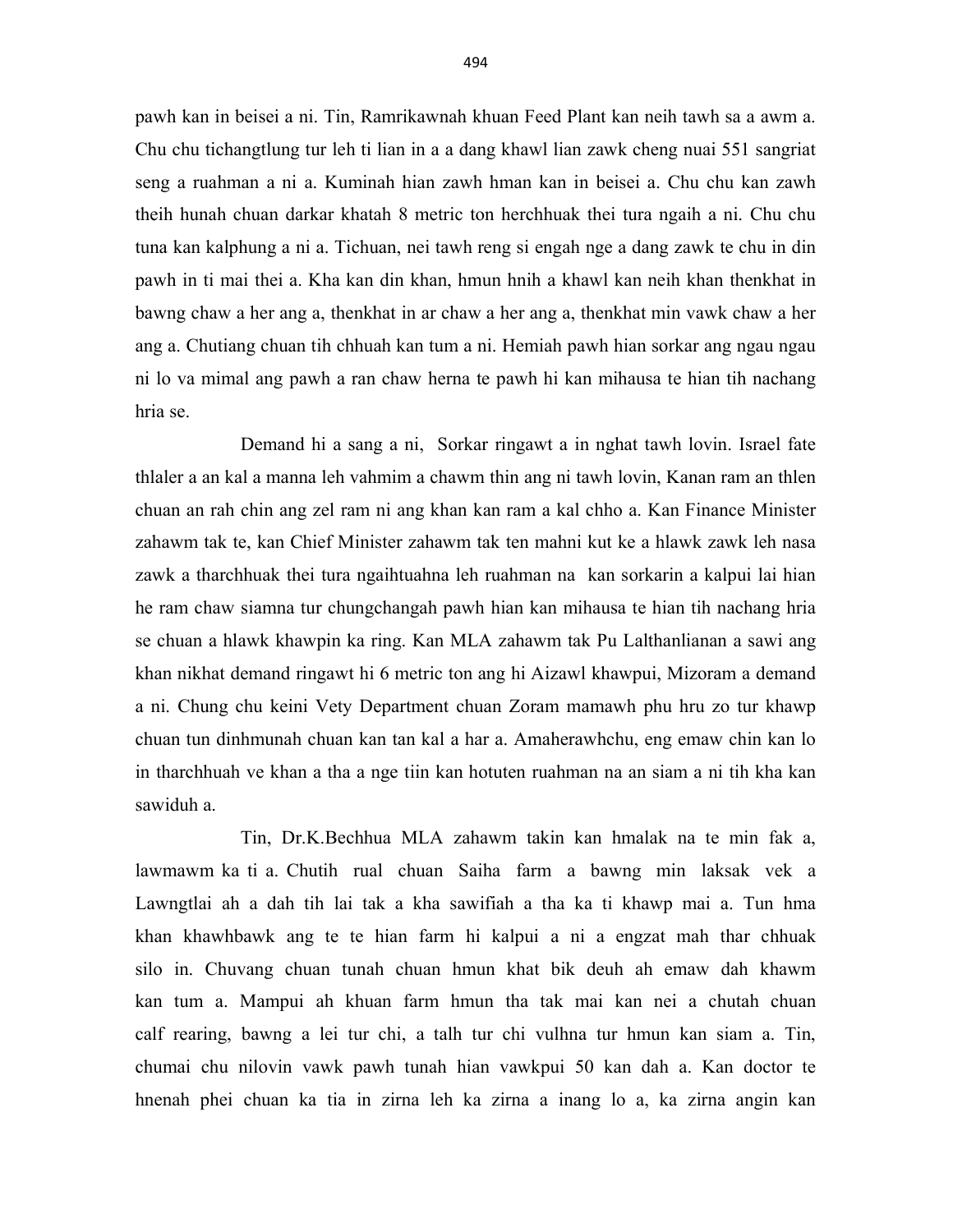kal ang ka ti a. Chawlhkar khatah hian vawi 3 kan chhuah a, a tlatna tur kan siam a. A chhan chu Bible ah Jakoba'n 'Taitea nunna leh ka nunna chu a inzawm a ni' a tih ang deuh in, vawk leh chirhdiak nun hi inzawm tlat ni a hriatna hi ka nei ve a, chuvang chuan vawk ho khan chirhdiakah intal tam sela chu chuan PRRS natna kan tih ang te, natna dang dang te pawh hi a lak kian theih rinna kan neih avangin chutiang chuan kan kalpui a. Chuta tan chuan Mampui ah hei kan Social Welfare Minister zahawm takin a min duhsakna te, Article 275 atang te in min pe a. Chutah chuan ar awpkeuna te, bawng vulhna te, vawk note tihpunna tur te kan tih avangin Saiha ami kha kan dahkhawm a ni. Saiha a tlem te a farm manager eikhawp lek thar reng kha a dik tawh lo e kan ti a ni. Chuvang chuan kan Chief Minister zahawm tak leh kan Finance Minister zahawm tak te duh angin buaipui tham, buaipui tlak deuh hlek a kal kan tum a.

 Chutiang chuan Lunglei ah Lungpui zawlah kan ti bawk a. Tin, hetah Thingsulthliah ah vawkpui 200 vulhna tur. Tunah hian vawkpui 100 kan dah a, engemaw zat kan thar chhuak tawh a. Thingdawl ah kan farm kan chei tha leh mek a, vawk farm awm te kan khar a, bawng farm te kan khar a. Chutiang chuan tunah hian kan tharthawh leh a.

 Mizoram ah hmun 3/4 velah tiduah lo deuh in awmze neiin i kal ang u kan hotuten anti a, chutiang chu kan hmalakna a ni a. Chuvang chuan kan MLA zahawm tak Pu K. Beichhua khan min lo hriatthiam sak se kan chhuh em em pawh a ni hran lo e, a thatna zawk tur a ni tih lai kha. (SPEAKER : Dr. K. Beichhua'n Saiha - ah chirhdiak a awm ve lo em ni a ti.) Saiha lamah chuan a dang pawh kan la ti zel ang chu.

 Er. Lalrinawma, MLA zahawm takin Lungpho ah VFA min dah sak ve se a tih kha a zahawm kan ti khawp mai. Sawi tak ang khan NLUP avangin Vety trade thlang an tam em em mai a. Tin, hlawhtlin pawh kan hlawhtling a ni. Ka tawng sual chuan kan hotuten min ngaithiam sela NLUP ah hian Vety hi kan hlawhtling ber ang ka ti a ni a takin. Chutiang avang chuan a enkawl tu tur VFA te, doctor te kan indaih lo em em thung erawh hi chu a hrehawm khawp mai a. Kan lo hria ang a, kan dil ang a, inah kan dil a kan hlawhchham a kan House Leader phei chu ka sawipui tawh a a ni pawhin lo dil rawh u a ti a.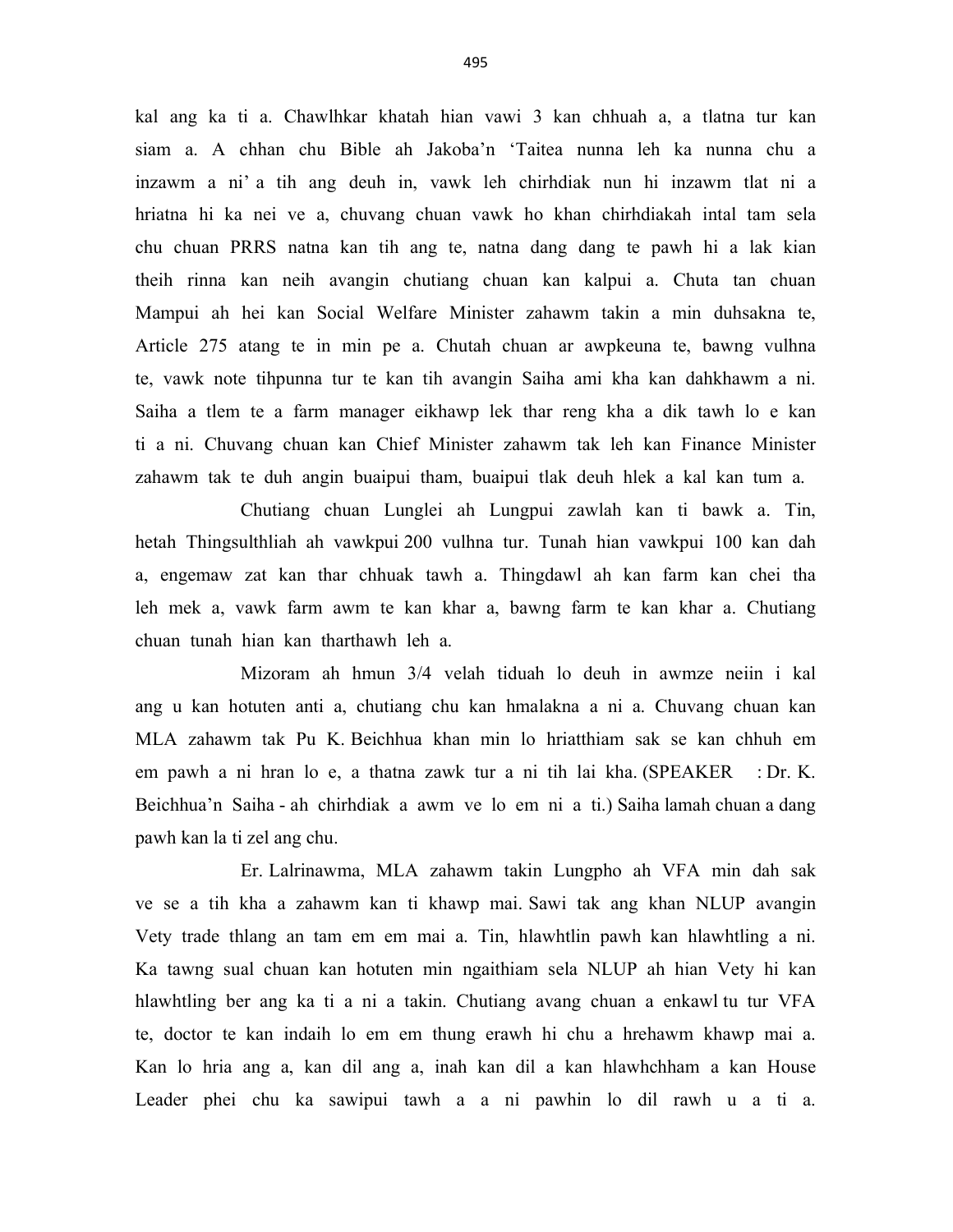Amaherawhchu DP&AR leh Finance-ah bawk hian kan tawp leh thin tlat mai hi kan House leader ai pawh hian an Lal zawk emaw tih tur a nia. Kan mamawh tehlul nen, min pek theih phawt chuan kan hre dawn nia tih kha ka chhanna nise.

 Tin, Pu Lalruatkima, MLA zahawm takin modern meat shop chung changah khan sa thianghlim zawrh tur a awm loh avangin kha meat shop a kha khar a niin ka hria a min chhanna kha a dik lo in ka hria a tih lai a kha. A awmzia chu meat shop hmun 11 a kan hawn a kha Bung- bungalow ah slaughter house siam a ni a chutah chuan ran kha talh thin a ni a, chuta tang chuan kha hmun 11 ah khan zawrh tir a ni. Amaherawhchu PRRS te a len avangin sa talh tur kha a lo tlem ta a, chutiang chuan in khata third party te khan an enkawl hlei thei ta lo a. Department in an han ti a, department tan tih reng a lo rem loh avangin kha hmun a kha, khatiang a sa talh a helai a meat shop a va zawrh tur supply kha a awm tak loh avang khan khar a ni a. Chuvang chuan deep freezer te, an tray te kan hawh tir a kha lak let sak a ni a. Question siam chhan tak tak a nih a ka rin chu deep freezer vel kan lak let leh a kha hawh tir anni a, pek ah an lo inngai a ni deuh maithei a, hawh tir a nih miau avangin. Khalai kha thil dang avanga ti tawp kan ni hran lo a ni tih lai kha ka'n sawi duh a ni a. A sa pek tur a ber kha a awm tawh lo a, tunah phei chuan Bung bangalow a mi kha mimal in third party in an ti a, thlakhatah cheng 7000/- in an tlan a. Thla tin cheng 7000/- revenue min rawn pelut ve zawk a, an mahni mimal angin an kalpui tawh zawk a ni tunah chuan tih kha ka'n channa nisela.

 Pu Speaker, kha kha hetilaia kan member mi 11 te sawi ka'n chhan theih ni sela. Hei kan Finance Minister khan minute 30 a hmang a, a zatve ka hmang ang ka ti a, a tih hleihtheih dawn loh min hrethiam dawn nia a tawpna ka ni bawk a.

 Nichin a kan sawi tak ang khan laboratory tha te, feed plan te ruahmanna kan nei a, chumai bakah chuan Integrated Veterinary & Aids Training Institute, Lungpuizawl a VFA training kan neih thin a kha chhawr tlak leh hman tlak zawkin an chhuah theih nan tiin kum 2 chhungin pawl 12 pass chin in training tawh sela. Doctor nau tak tak ni ve se ti a chher chhuah kan tum a.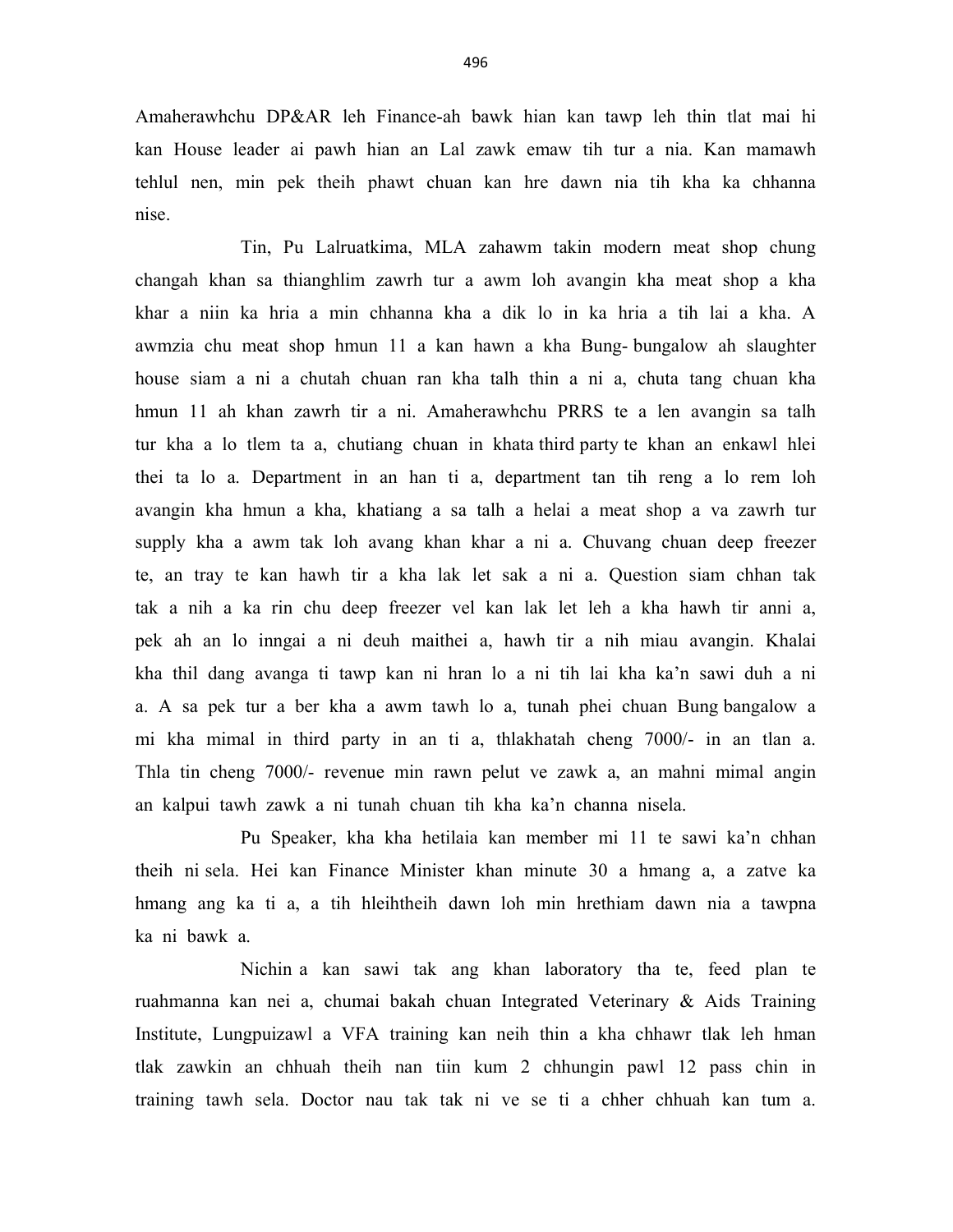Chumi atan chuan cheng nuai 213 leh sing 6 leh sang 8 leh za 5 in hma kan la a, kumin June thla hian session thar hi tan hman kan tum a ni.

 Tin, animal slaughter house kha nichin a ka sawi tawh ang khan Bawngkawn-ah, Mualpui-ah kan sa mek a. Electric leh PHE lam ten tui connection leh electric connection min pek fel chuan civil work dang chu kan zo vek tawh a hawn theih mai tur a ni. Mualpui a kan sa talhna hmun ah khuan an in daih lova, Aizawl tlak lampang ho in a an hman ve tur atan. A bikin ka sawi ang khan slaughter house-ah hian, District khawpui dangah chuan an hmang tangkai lutuk lo a, Aizawl District ah chuan an hmang tangkai hle a ni.

 Tin, IRDF hnuaia kan hmalakna tur hmachhawp te, Establishment of Goat Building Farm at Thenzawl kan ti a. Thenzawl ah hian Kel tha chi vulh kan tum a ni, tihtak zet in chumi a tan chuan nuai zaruk (6 crore) ruahman a ni a. Tin, Rural Animal Health Centre chei that nan nuai 200 kan dah ve a, kan neih chun te te, kan RA centre te hi a chhe tawh hlawm khawp a, sak na tur dang kan nei thei silo a. Hemi kan RIDF atang hian kan hotuten duhsak takin min pe a, chuta tan chuan kan theih chin chin a step by step in kan kal ang, tiin kan hotuten ruahman na an dah a. Tin, hatchery farm, Tanhril ah khuan Ar kan awp keu tir a, chuta tang chuan Ar note awp keu bawk a, a tui a awm bawk a, kan Finance Minister zahawm tak hian surprise visit ang deuhin ka hriat lohin a va en a, a mit a tlung a niin ka hria a, a lawm awm pawh ka ti a. Kan thar chhuah te, kha kan thar chhuah kan va buaipui na atan khan kan buiding te kan indaih loh zia hria in kan dil ni miah loin amahin min pek zawk a ni a, kan mamawh na te min hriatsak avang in, crore 3 lai mai kumin ah hian min tih sak dawn a.

 Tichuan, khulai ah khuan tun dinhmun ah nitin artui sangkhat bawr vel kan thun chhuak a, chung te chu kan awp keu tir a. Chung kan awp keu tira te chu theih ang angin kan zuar chho ve a ni. Kan hnung deuh phei ah kha chuan a zuar na te kan buai ve deuh a, Secretariat kawt ah te khuan nilaini te in an rawn keng a, artui a pum a lian tha a, vai artui kan tih ai hian kan artui vety artui chu, vai artui pahnih leh vety artui pakhat hi a in zat vel ang, chutiang khawp a lian tha chu kan thar chhuak ve a ni. Tichuan KVI hnuai ah a puitling in kan hmu chho ve zel a. Hei, nichinah khan kan MLA zahawm tak ten, Pu Hmingdailova khan a sawi a, tun thum NLUP third leh fourth ah pawh hian keimahni tual chhung bvawk thar kan NLUP hlawhtlinna te kan RKVY vawk no semna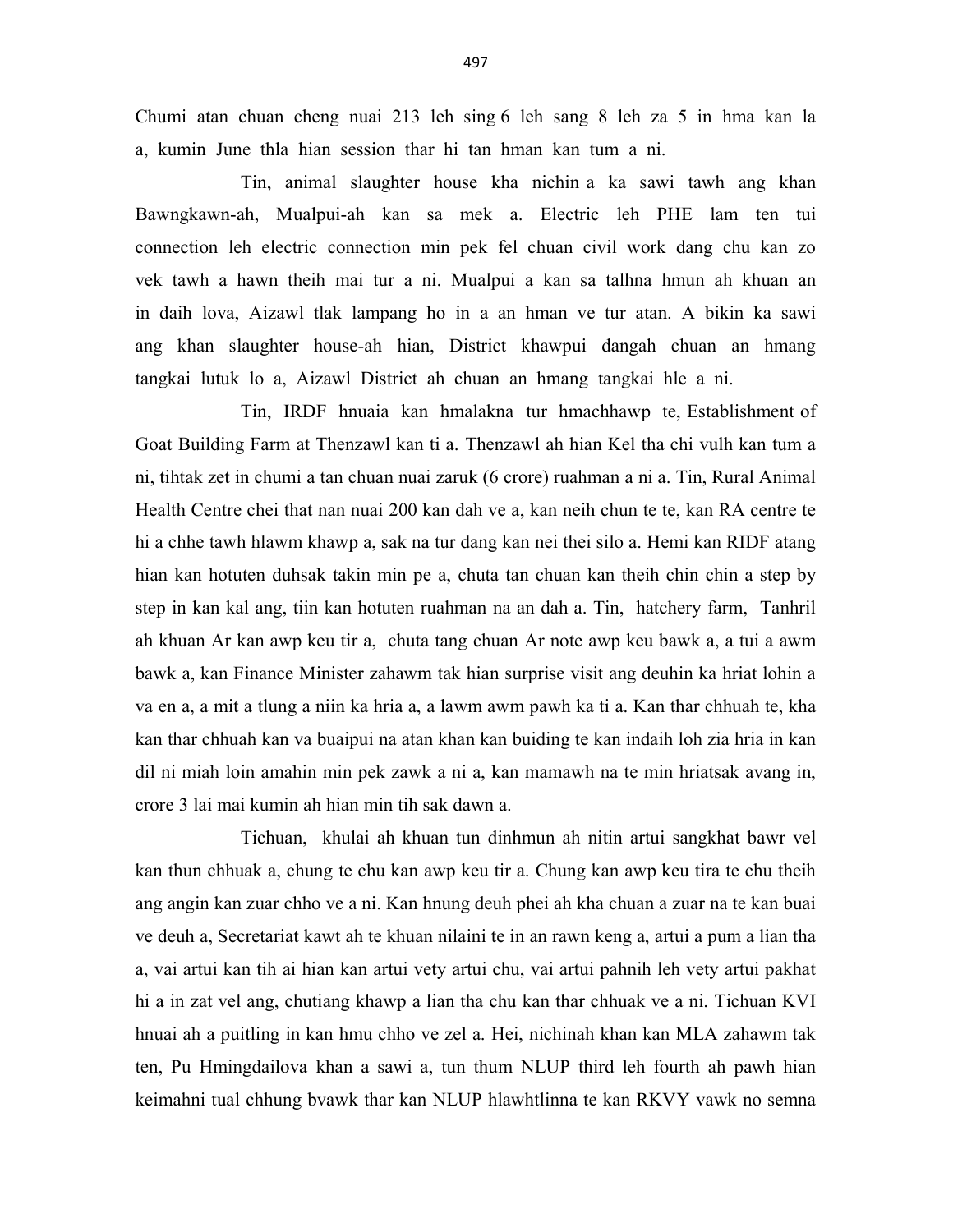te avangin, Aizawl District ah te Kolasib District ah te phei chuan third leh fourth tur hi kan in daih a ni. Amaherawhchu, Champhai District ah chuan kan indaih lo a , a bakah chuan tlem tlem a, kumin October thla chhung chuan sem zawh theih kan beisei a, chutiang chuan hma kanla a, keimahni hnathawh rah vawiin ah hian a takin Vety Department ah kan hmu chho ve zel ani tih kha kan sawi duh a.

 Tin, Nashville live stock mission hnuaiah cheng nuai 211,23,000 hmangin nichina kan sawi, Thingdawl Firm te, Lungpuizawl te leh Mampui ah te leh ran hriselna lampang kaihhnawih a hman rua leh vaccine atan te, ruahmanna kan siam ve a ni.

 Tin, ranvulh tute hi an ran vulhna kawngah kan tanpui a, theihtawp a anmahni hrilh hriat te pawh kan hotute tulin an hria a. Tin, Land capacity hnuaiah cheng nuai 39 lai te dah vein chuta tang chuan ruahman na an kal pui a. Tin, NLUP hi third leh fourth phase hnuai ah hian beneficiaries 14,245 cover vek, kan cover mek ve ani vety hian , chutiang chuan kan kal ve a.

 Tin, National Program on Bovine Breeding (PBB) hnuai ah, April 2016 December atangin bawngpui 4605 kah rai ani a. Tichuan liquid nitrogen plant Selesih ah bun zawh a ni a, Mampui firm ah barbed wiring pawh bun zawh a ni. Tunah hian Mampui ah pawh Bawngpui, Bawng 50 kan dah a, kan tlat tira, kan hung saka an chenna kha.

 Tichuan, article 375 hnuai ah kan sum hmuhna hi Mizoram pum ti ila, Lunglei leh Lawngtlai ah te Ar note kan sem a. Tin, chubakah chuan District hrang hrang ah Ar note thla sarih a upa, a mizo tawng a kan hriat thiam dan tur chuan thla sarih tih chu thuro tiah te te hi district tin ah cheng 30 in kan zuar a, mipui in an hlut em em a ni. Heta nikhat ar, tet laia meilum nen a up lum ngailo in thuro tiah lo nih chuan lo zia awm tawh a, khatiang khan hma kan la a, mipui te pawhin min hlut pui em em a ni. Chute chu Vety Department a kan hma lakna tlangpuui leh hmachhawp han sawi dawn chuan sawi sen chi pawh anilo a a tam a, hriat zawng zawng sawi chi pawh a ni lo. Chuan, a pahnihna ah chuan tawi te in Printing kha kan sawi lawk ang. Kha kan Printing & Stationery chang sawrkar hmasa a, lo enkawl tawh tu kan MLA zahawm tak Pu Zoramsangliana'n a dinhmun a hre chiang em em a, chuti chung chuan khawl changkang tak tak te kan nei a, khang ang maintain na tur sum te min hansawi sak te kha a lawm awm ka ti a, a ni kha senior a nih bakah he department lo enkawl tawh tu, vawiin ni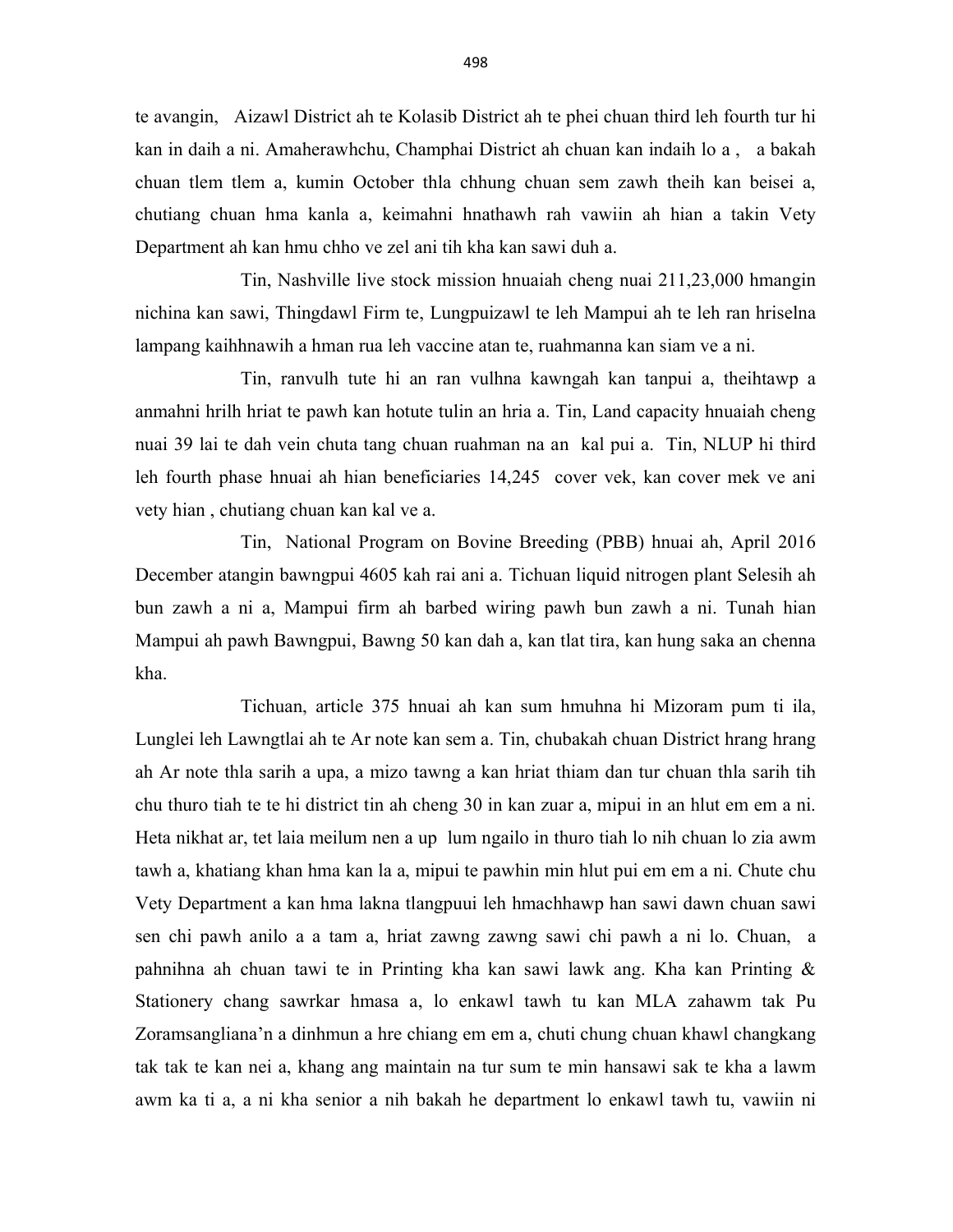akankhawl neih te, hmachhawp reng reng hi a ma hma lo lak vek tawh na a kuh mum ah keini chu kan par ve mai ani. Khatiang a hma min laksak kha lawm awm ka ti tak zet a ni. Tin, hei kumin ah hian nikum atang khan kan hre ve a, SCERT text book hi pawl khat atanga pawl riat, zirlai bu subject 57 hi department in kan chut sak mek a, reilo te ah hawh chhuah theih a ni a nga, chungte chu ruahmanna a kal ve a, Establishment of Goat Building Farm at Thenzawl kan ti a. Thenzawl ah hian Kel tha chi vulh kan tum a ni, tihtak zet in chumi a tan chuan nuai zaruk (6 crore) ruahman a ni a. Tin, Rural Animal Health Centre chei that nan nuai 200 kan dah ve a, kan neih chun te te, kan RA centre te hi a chhe tawh hlawm khawp a, sak na tur dang kan nei thei silo a. Hemi kan RIDF atang hian kan hotuten duhsak takin min pe a, chuta tan chuan kan theih chin chin a step by step in kan kal ang, tiin kan hotuten ruahman na an dah a. Tin, hatchery farm, Tanhril ah khuan Ar kan awp keu tir a, chuta tang chuan Ar note awp keu bawk a, a tui a awm bawk a, kan Finance Minister zahawm tak hian surprise visit ang deuhin ka hriat lohin a va en a, a mit a tlung a niin ka hria a, a lawm awm pawh ka ti a. Kan thar chhuah te, kha kan thar chhuah kan va buaipui na atan khan kan buiding te kan indaih loh zia hria in kan dil ni miah loin amahin min pek zawk a ni a, kan mamawh na te min hriatsak avang in, crore 3 lai mai kumin ah hian min tih sak dawn a.

 Tichuan, khulai ah khuan tun dinhmun ah nitin artui sangkhat bawr vel kan thun chhuak a, chung te chu kan awp keu tir a. Chung kan awp keu tira te chu theih ang angin kan zuar chho ve a ni. Kan hnung deuh phei ah kha chuan a zuar na te kan buai ve deuh a, Secretariat kawt ah te khuan nilaini te in an rawn keng a, artui a pum a lian tha a, vai artui kan tih ai hian kan artui vety artui chu, vai artui pahnih leh vety artui pakhat hi a in zat vel ang, chutiang khawp a lian tha chu kan thar chhuak ve a ni. Tichuan KVI hnuai ah a puitling in kan hmu chho ve zel a. Hei, nichinah khan kan MLA zahawm tak ten, Pu Hmingdailova khan a sawi a, tun tum NLUP third leh fourth ah pawh hian keimahni tual chhung bawk thar kan NLUP hlawhtlinna te kan RKVY vawk no semna te avangin, Aizawl District-ah te, Kolasib District-ah te phei chuan third leh fourth tur hi kan in daih a ni. Amaherawhchu, Champhai District-ah chuan kan indaih lo a, a bakah chuan tlem tlem a, kumin October thla chhung chuan sem zawh theih kan beisei a, chutiang chuan hma kanla a, keimahni hnathawh rah vawiin ah hian a takin Vety Department ah kan hmu chho ve zel ani tih kha kan sawi duh a.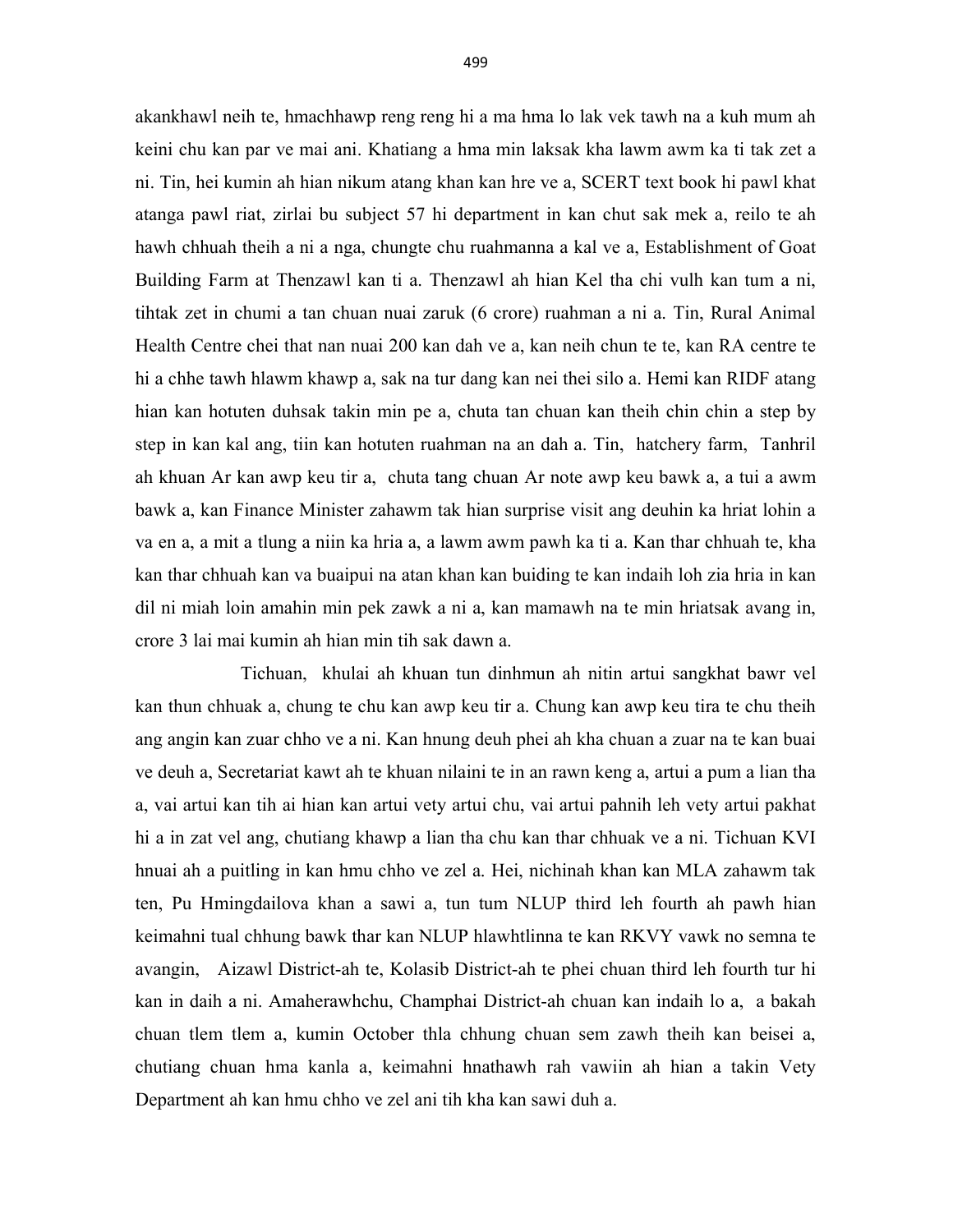Tin, Nashville live stock mission hnuaiah cheng nuai 211,23,000 hmangin nichina kan sawi, Thingdawl Firm te, Lungpuizawl te leh Mampui ah te leh ran hriselna lampang kaihhnawih a hman rua leh vaccine atan te, ruahmanna kan siam ve a ni.

 Tin, ranvulh tute hi an ran vulhna kawngah kan tanpui a, theihtawp a anmahni hrilh hriat te pawh kan hotute tulin an hria a. Tin, Land capacity hnuaiah cheng nuai 39 lai te dah vein chuta tang chuan ruahman na an kal pui a. Tin, NLUP hi third leh fourth phase hnuai ah hian beneficiaries 14,245 cover vek, kan cover mek ve ani Vety hian , chutiang chuan kan kal ve a.

 Tin, National Program on Bovine Breeding (PBB) hnuai ah, April 2016 December atangin bawngpui 4605 kah rai ani a. Tichuan liquid nitrogen plant Selesih ah bun zawh a ni a, Mampui firm ah barbed wiring pawh bun zawh a ni. Tunah hian Mampui ah pawh Bawngpui, Bawng 50 kan dah a, kan tlat tira, kan hung saka an chenna kha.

 Tichuan, article 375 hnuai ah kan sum hmuhna hi Mizoram pum ti ila, Lunglei leh Lawngtlai ah te Ar note kan sem a. Tin, chubakah chuan District hrang hrang ah Ar note thla sarih a upa, a mizo tawng a kan hriat thiam dan tur chuan thla sarih tih chu thuro tiah te te hi district tin ah cheng 30 in kan zuar a, mipui in an hlut em em a ni. Heta nikhat ar, tet laia meilum nen a up lum ngailo in thuro tiah lo nih chuan lo zia awm tawh a, khatiang khan hma kan la a, mipui te pawhin min hlut pui em em a ni. Chute chu Vety Department a kan hma lakna tlangpui leh hmachhawp han sawi dawn chuan sawi sen chi pawh a nilo a, a tam a, hriat zawng zawng sawi chi pawh a ni lo.

 A pahnihna ah chuan tawi te in Printing kha kan sawi lawk ang. Kha kan Printing & Stationery chang sawrkar hmasa a, lo enkawl tawh tu kan MLA zahawm tak Pu Zoramsangliana'n a dinhmun a hre chiang em em a, chuti chung chuan khawl changkang tak tak te kan nei a, khang ang maintain na tur sum te min han sawi sak te kha a lawmawm ka ti a. A ni kha senior a nih bakah he department lo enkawl tawh tu, vawiin ni akankhawl neih te, hmachhawp reng reng hi a ma hma lo lak vek tawh na a kuhmum ah keini chu kan par ve mai ani. Khatiang a hma min laksak kha lawmawm ka ti tak zet a ni. Tin, hei kumin ah hian nikum atang khan kan hre ve a, SCERT text book hi pawl khat atanga pawl riat, zirlai bu subject 57 hi department in kan chhut sak mek a, reilo te ah hawh chhuah theih a ni anga, chungte chu ruahmanna a kal ve a.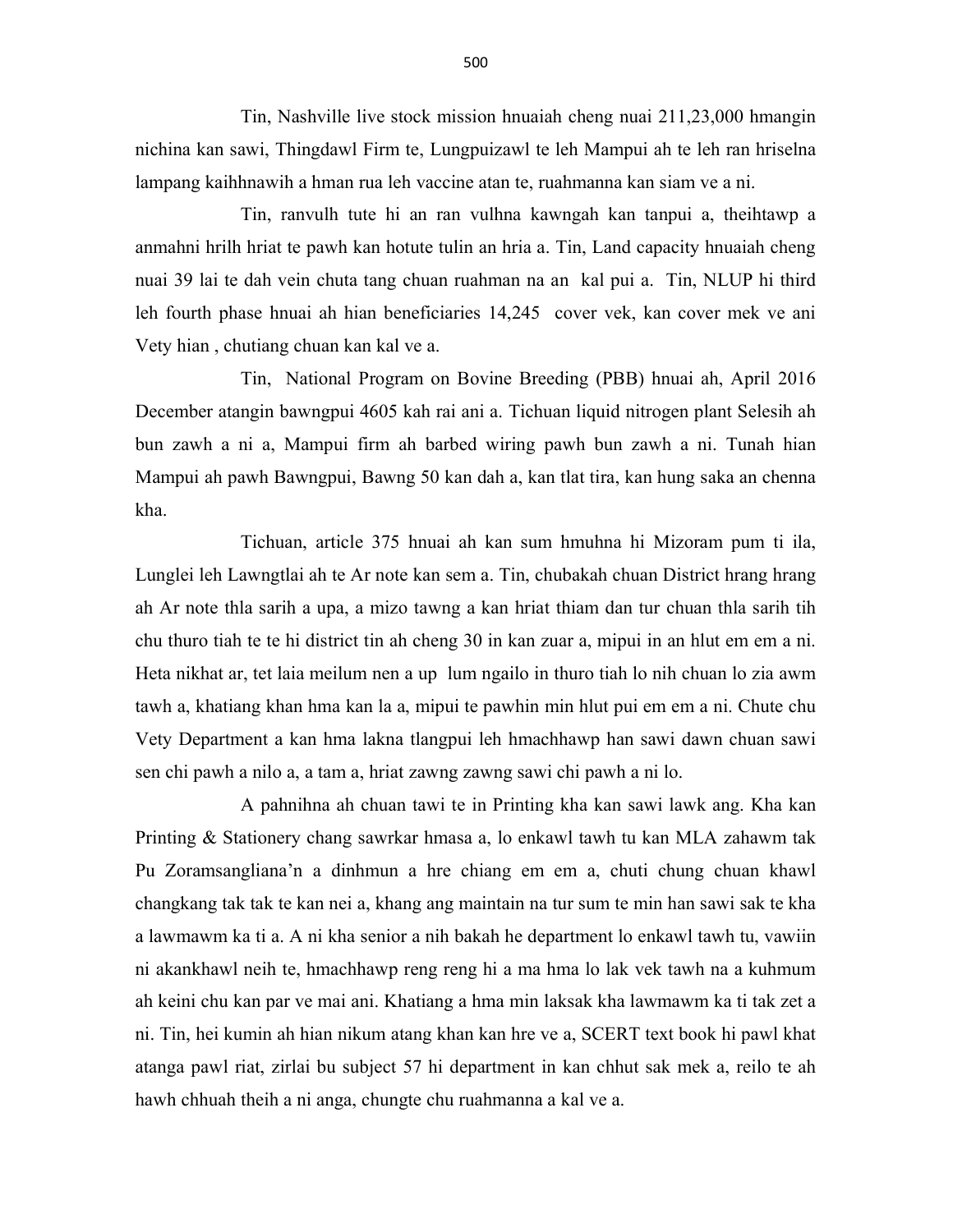Tin, Calender a chhut te pawh kan han ti a, kan thiam tawklo deuh nge ni nikum lamah khan kan chhu a, kumin lamah chuan kan chhu ta lo in ka hria a, a dawrtu chungchang ah khan kan MLA zahawm tak Dr K.Beichhua khan Vety ho pawh khan an dawr lo va a ti , kha kha chu a tir lam deuh kha a nia. An lo dawr lova tunah chuan an dawr tawh a. Min dawr lo hi department 10 an la awm a. Mahni department theuh kha kan hotuten in dawr ve em lo ti ula, session leh ah kan chhiar chhuak leh ang a. Tuntum chu khami chin kha ni se.

 Pu H.Zothangliana, kan Parliamentary Secretary zahawm takin bungraw tha lei chu ni se a tih kha tunah chuan kan theih ang tawkin kan uluk ve a. Tunhma anga lei tawp tawp ang chi kha a ni tawh lova. Department in indent an rawn siam ang base khan hei kan controller te an fel a, hei kan thawktute, an rawn indent ang chat chat khan order kan siam chauh a ni. Door delivery kan tia, khami atan khan motor kan lei a. Chu motor chuan an department ah an va dah thina. Min dawr tam lutuk lo mahse min dawr chhun chhun te kan theih ang angin kan lo dawng sawng ve thin a ni.

 Tin, kan MLA zahawm tak Pu K.Sangthuama'n hmasawnna awm turah ngai ila a ti a, hma kan sawn ve khawp mai, tunah pawh hian khawl thar tha tak mai kan nei a. Kan bun mek a, hemi kan tih zawh phei chuan kan hmang tangkai viau in ka ring a ni. Printing and Stationery Department hi sorkar ah revenue tam zawk chhung lut thei turin business model a function turin chak takin hma ala zela. NLECPR atanga sum hmuh atangin Strengthening of Government Press and Establishment of Printing Institute in Aizawl hmangin project thawh mek a ni a.

 Hei hian thalai tam zawkte eizawnna ngialnghet a siam theih dawn bakah State Printing Industry pawh nasa takin a ti hmasawn dawn a ni. Kum 2016-17 chhung khan revenue target nuaih 134 min tuk a, hei hi kan khum ngei kan in beisei, nikum lamah pawh khan kan khum tawh bawk a ni tih kha Printing lama kan sawi theih chu niselangin.

 Disaster Mangagement and Rehabilitation department pakhat hi kan sawi ve leh lawk anga, hei hi mi 12 in an sawi a, nia, silpouline hi kan vai duh theuh hi a ni bawk a, mamawh loh pawhin khumhnuai a dah ah pawh kan duh tih ang deuh kha a ni a, hei kan hotuten fakna te lawmawm tak tak kan dawng nasa a, a lawmawm ka ti takzet a. Chutih rual chuan kan hotu thenkhat te atangin PU H.Zothangliana'n a han sawi kha, a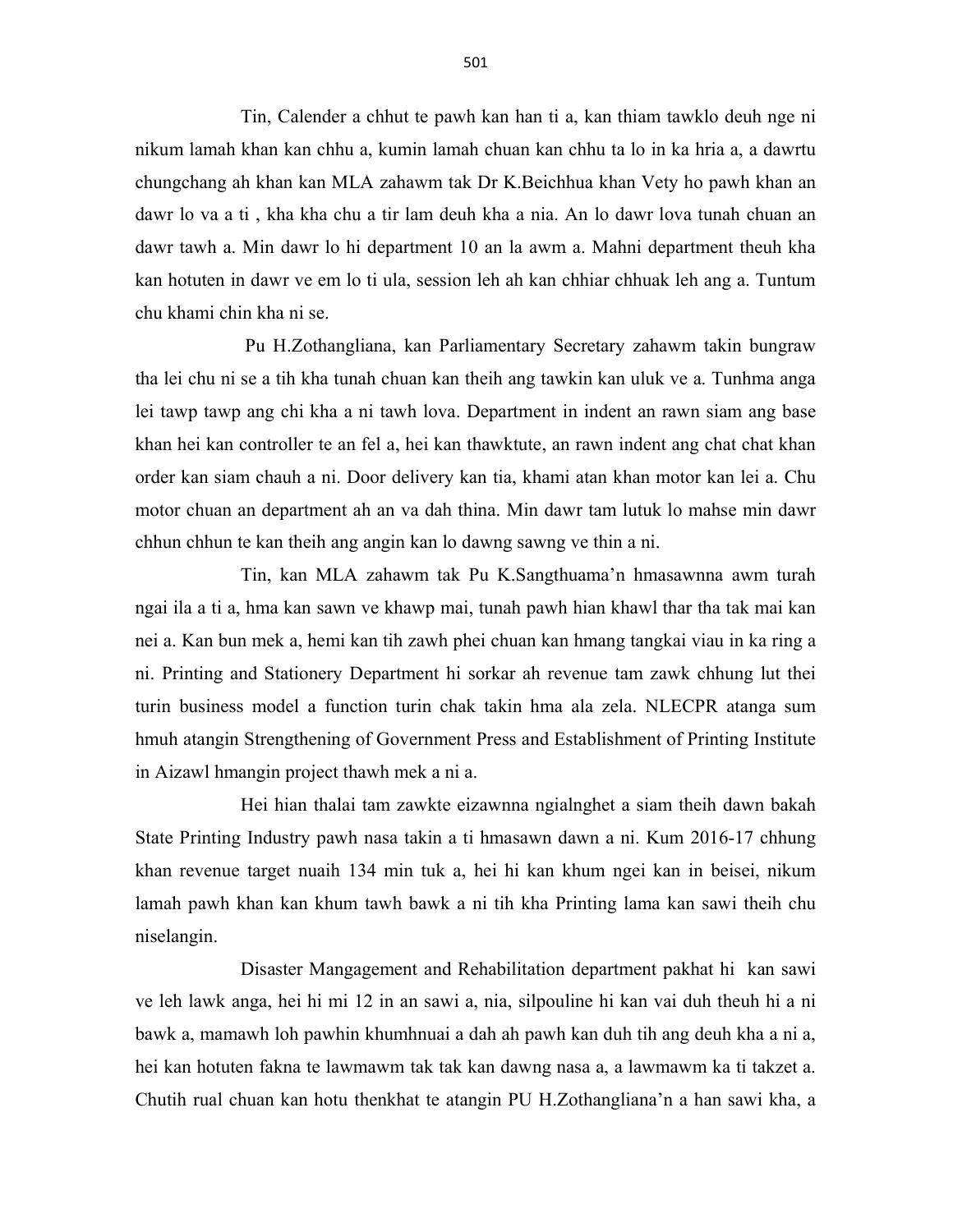dik na chin a awm a, amaherawhchu Sangau bik atan khan ` 91.43 lakhs in estimate hi kan siamtir a. Amaherawhchu keimahni atang hian pek na tur sum hi kan nei tlat lova ni.

 Medication Fund nikuma kan Chief Minister zahawm tak hova SDNA meeting ah 10 crore tal Mizoram sawrkar hian min dah sak ve rawh se tih kan pass a. Nikum ah khan cheng khat mah min dah sak si lova. Medication fund nilo SGRA fund a kha kan hmang mai thei si loh avangin Sangau lam kha kan ti thei ta lo a, a pawi kan ti khawp maia. Tichuan chumi rual chuan Lawngtlai leh Sangau hi DPR pakhat ah kan siam a. 7.5 crore in kan siam a. Central ah pawh kan submit a ni. Amaherawhchu chu kan submit ah chuan Khawzawl te, Champhai te, Serchhip te kan siam a. Kan siamah chuan Hunthar Veng chiah hi min pawm sak a, 15 crore in kumin 2016-2017 atan hian a ni a. Chuvang chuan a bak danga kha kan duh angin kan hlawhtling thei lova a pawi kan ti khawp maia, chu chu tunah hian Hunthar Veng en turin Pu Speaker, i remtih na in a lo kal ho hming list hi kan chhiar chhuak duh a, House information ah pawh a that ve hrim hrim ka ring a.

 Central atangin technical evaluation Committee NDMA, New Delhi atangin Hunthar veng leh Ramhlun leh Zemabawk en tur in an lokal mek a ni. Tunah hian Aizawl ah hian an cham mek a ni. A pakhat na ah chuan (1) Dr S.K.Singh, Professor, PEC University, Chandighar. (2) Sudhir Mathur, Area advisor research and development centre, road research institute, CRRI, New Delhi (3) Dr Kishore Kumar, Chief Scientist, CRRI, New Delhi (4) Shri Ravinder Singh, Consultant, Landslide and evalanche, MDMA, New Delhi.

- 5) MK.Kaitha, Superintendent of Geology, GSI and Shillong, Meghalaya
- 6) Shri G. Sr. Geologist, GSI, Shillong Meghalaya
- 7) Shri K. Sr. Geologist, GSI, Shillong Meghalaya

 Hemi te hian tunah hian Aizawl-ah min chamchilh mek a, khu lai Hunthar veng te, Ramhlun Sport Complex te min enpui mek a ni tih kha kan chhanna ni sela.

 Tin Pu T.T.Zothansanga khan silpaulin hi DC aiin MLA ah hian dah tam deuh ni se a ti a. DC pawh hi kan pe lo thei lova, kan pe a, tin MLA te pawh hi a awm phawt chuan andil hi chuan kan pe ve a ni. Kan office ah pawh hian kan lo record ve thap mai a, an lak zat a hi. A la tu te chuan kan la tam lo te pawh kan ti mai thei a, duhthusam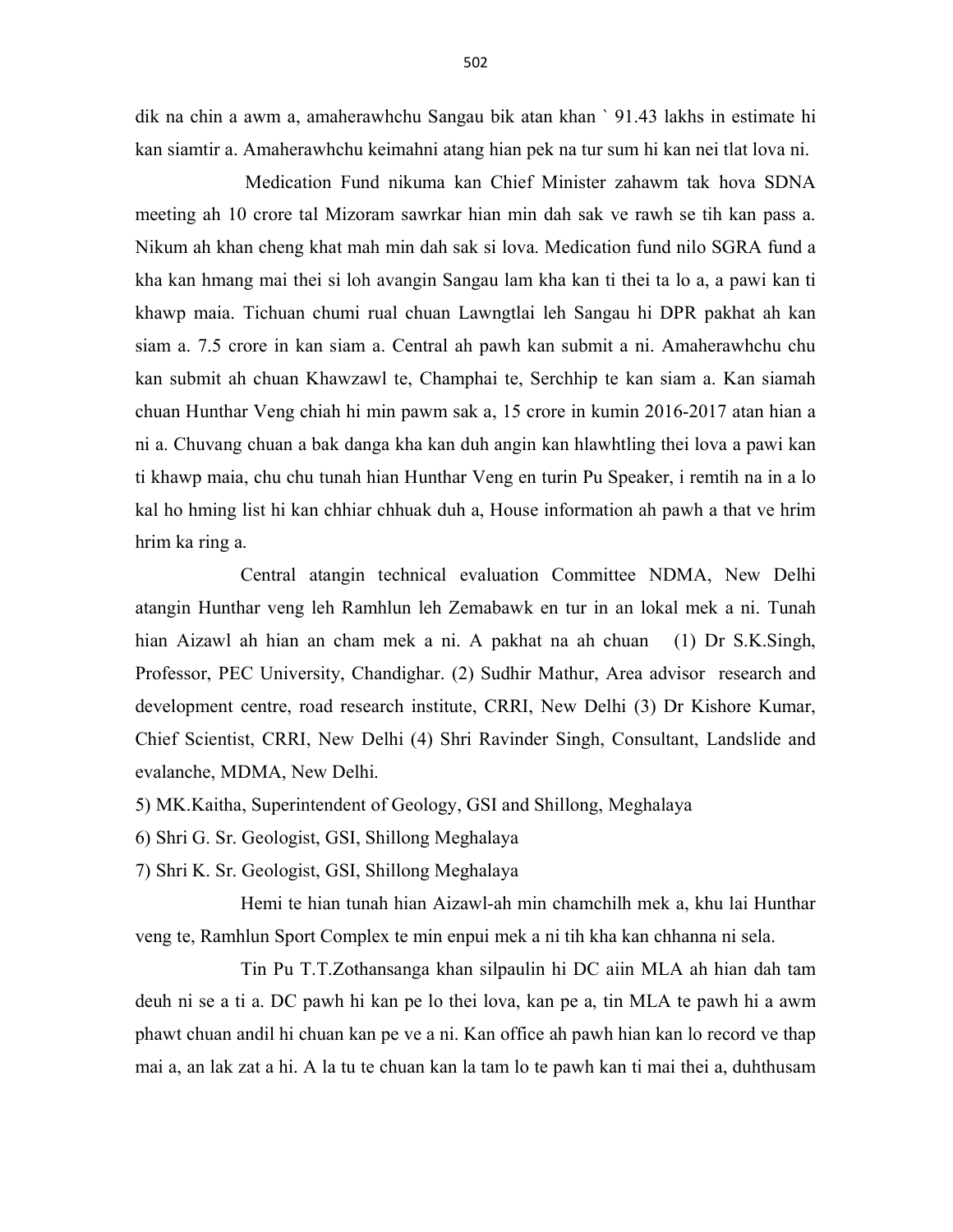erawh chu a harsa ve deuh hlek a ni. Kan theih chin chinah chuan MLA te pawh kan ngai pawimawh a, kan theih chin chinah kan duhsak ve a ni.

 Tichuan, Pu Lalrinliana Sailo MLA zahawm tak khan kan silpaulin lei dan chungchangah te pawh kawng thar deuh zawng i la tiin. SEC-in a lo rel tawh angin lei tum a ni a, a supply tu tur pawh SPAB in a thlang a. Chu SPAB thlang pawh chu a sample te nen consultative committee ko meuhin kan en veleh a MLA rualten, a sample te pawh kan MLA zahawm tak oppostion lam te pawhin kan chep bung a, an hawn hlawm a. Tichuan an rawn supply a, vawi 2-naah chuan an supply a kha, a material kha an sample ang kha a nih tlat loh avangin kan return a ni. Pakhat mah receive lo turin kan ti a. Chu chu a man kha buaithlakna pakhat awm chu tha deuh pawh la ila kum 1 pawh hi a daih chiah chuang lova, vawi khat zar deuh zel hi a ni a. A tir chuan a man tlawm zawk a tha tho si a awm kha chuan `1417 a kan lei kha `720 in tha ve tho si, a sample min rawn pek pawh thler hleih theih hleih loh, Pu Piana te palian teng tawng pawn pawh thler theih loh kha, a ni a sample kha chu. Khatiang a nih kha chuan a tha tho a kan ngaih avangin consultative ho in kan han approve kha a ni a. Amaherawhchu a taka an rawn tih khan duhthu a sam lo deuh a. Anni pawhin pawi an ti a, an la let a ni tih lai kha ka'n sawi duh a ni.

 Tin, Pu Thanliana sawi kha, a bialah Ramhlun Sport Complex, AEI te hmalakna lawmawm, lawmthu sawi rualin leh an chhuahsan mai tur a han hreh a kha a dik khawp mai a. Kawng la tlang lo hi chu tih tlang kan tum anga. Tichuan lei minna lai saw prone area a min puan sak turin tunah hian sorkar-ah hmalak mek a ni. Chuti anih loh chuan miin vawk an vulh a, ran an vulh in, a tui a lo tling a. kha khan lei nghet tawh bawk si lo a khan leimin a siam leh theih avangin, tumah khilai hmunah khian lut tawh lova ti turin kan ti a. Nichin a kan sawi ang khan NDMA atangin GSI ten vawiinah an tlawh nghe nghe a ni, khalai hmun kha tih kha kan chhanna ni ta se la.

 Tichuan, Pu Lalruatkima han sawi Hunthar Veng a reh vung vung kha chu, a reh vung vung lo a ni. Kan buaipui nasa ve khawp mai . Kan office ah te pawh power point hmangin DPR kan hrilhfiah tir a. Tin, Delhi-ah February 4 ah te pawh khan an zu kal a NDMA ho hmaah te pawh powerpoint hmangin kan consultant firm ten an hrilhfiah a. Chutiang chuan theihtawpin tan kan la a. Tunah hian kan Health Minister zahawm tak bialtu ngenna angin kan CM hnenah, tuna kan SDRF fund hi lo puk lawk a, khimi a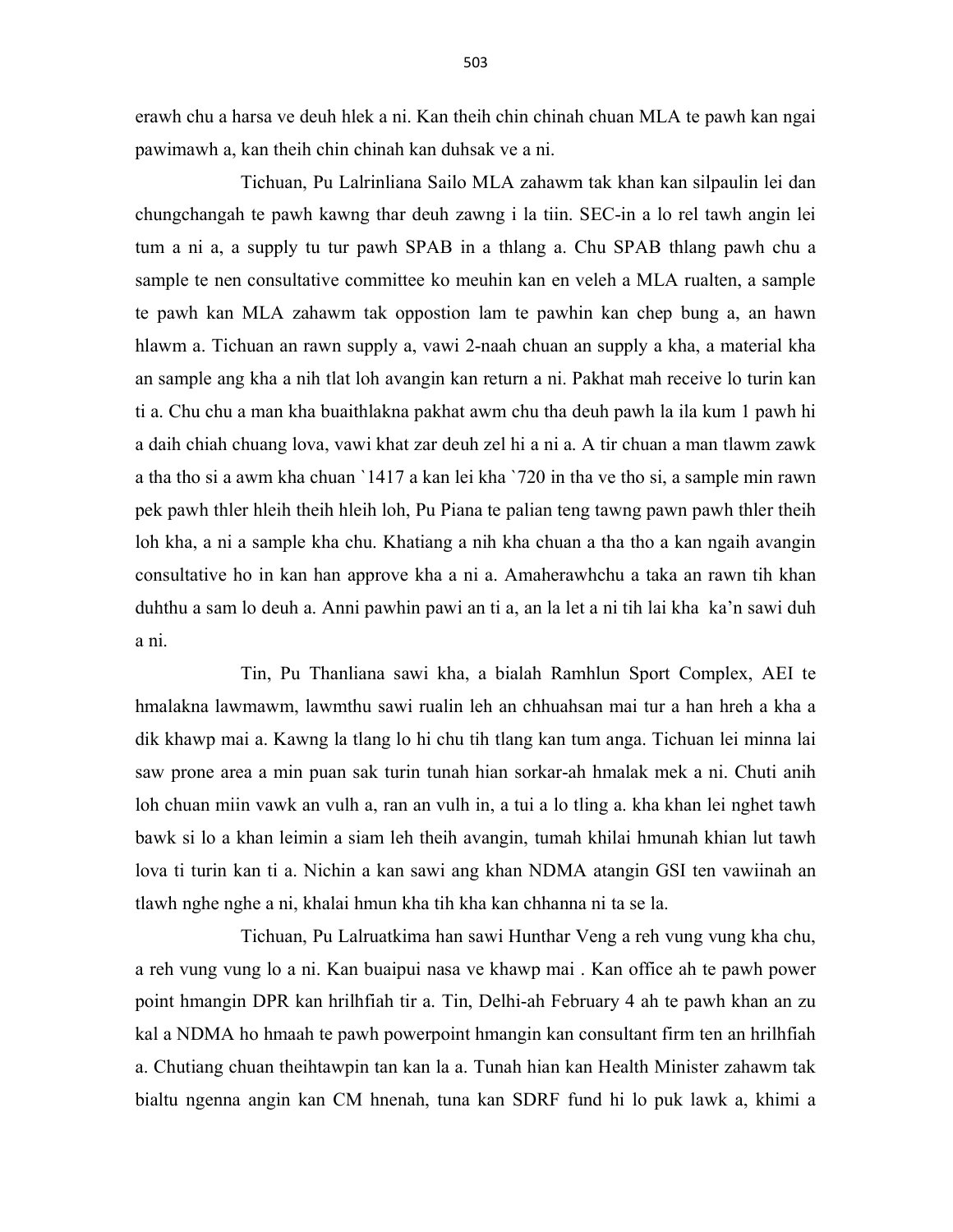kawng chung bik khi ` 2 crore vel tal a, fur ruahtui tlak hmaa tan hram dan zawn ni se. Kha project kha pawisa a lo thlen hunah recover leh mai ni se ti a, tunah hian file a kal mek a. Tun thal chhungah pawh hian khimi kawng chhaklam bik pawh khi, theih tawp a hma lak kan tum a ni tih kha, vawiinah hian Pu Speaker, kan hotute thil han sawi te leh kan department hmalakna ang ang te a ni a. hetiang hian hmalakna kan nei ve nual a kan hotu te min hriatsak ang khan Armed police ho te, IR battalion te mi 747 lai training kan pe tawh a, traine chhuak tawh zawng zawng hi mi 1500 volunteer-te pawh NGO atangin pek kan nei a. Tin, mi 208 hi YMA volunteer-te, Youth Adventure atang te in mi 22, changtlung leh rei zawk training pek an ni bawk a. Hengte hi chhiatrupna a thlen thulhah tangkai taka hman theih an ni ang.

Tin, mock drill, Dec 14, 2016 khan Serchhip khawchhungah leh 13<sup>th</sup> July, 2016-ah khan Saiha ah hlawhtling taka neih a ni. Tin, thil lawmawm em em chu Pu Speaker, Disaster Management Plan hi department tin ten siam tur a ni tiin SGMA, kan Chief Minister hova kan rel a ni a. Tunhmain kan nei mumal lo khawp mai a. Department 57 in Disaster Management Plan an nei tawh a, a lawmawm khawp mai a. Department atangin 47 in an siam peih fel tawh a, a lawmawm. Hei hi chhiatrupna lo thleng se la Department ringawt ni lovin anmahni department atang khan PHE a nih pawhin pipeline leimin atanga a chhia a nih pawhin an siam ang a. Chutiang chuan department hrang hrangte P&E pawh lo ni se lemin avang emaw thli avanga an ban chhiate kha an Plan atang khan an siam thei ang a. Department tin ten anmahni department-a disaster lo thleng kha kha Plan Fund atang khan an ti thei dawn a ni.

 Chhiatrupna a thlen theihna hmun zirchianna chu Aizawl District, Saiha District leh Lawngtlai District tan siam peih fel a ni tawh a ni. Tin, State Emergency Operation Centre chu Directorate, DM&R Office-ah bun fel a ni tawh a. District Emergency Operation Centre pawh Deputy Commissioner Office tinah bun fel tawh ni in, hemi atana a hmanraw pawimawhte pawh dah fel nghal a ni a. Contract basis a rawih, District Organiser-te pawhin an thutchilh mek a ni.

 National Disaster Management Authority atanga mithiam 4 nichina kan sawite kha nimin leh vawiinah min cham sak a. Hei, Bible House, helaia kan House pawha kan hotuten an sawi chhuah, vawiinni a kan buaipui em em te pawh a hmunah a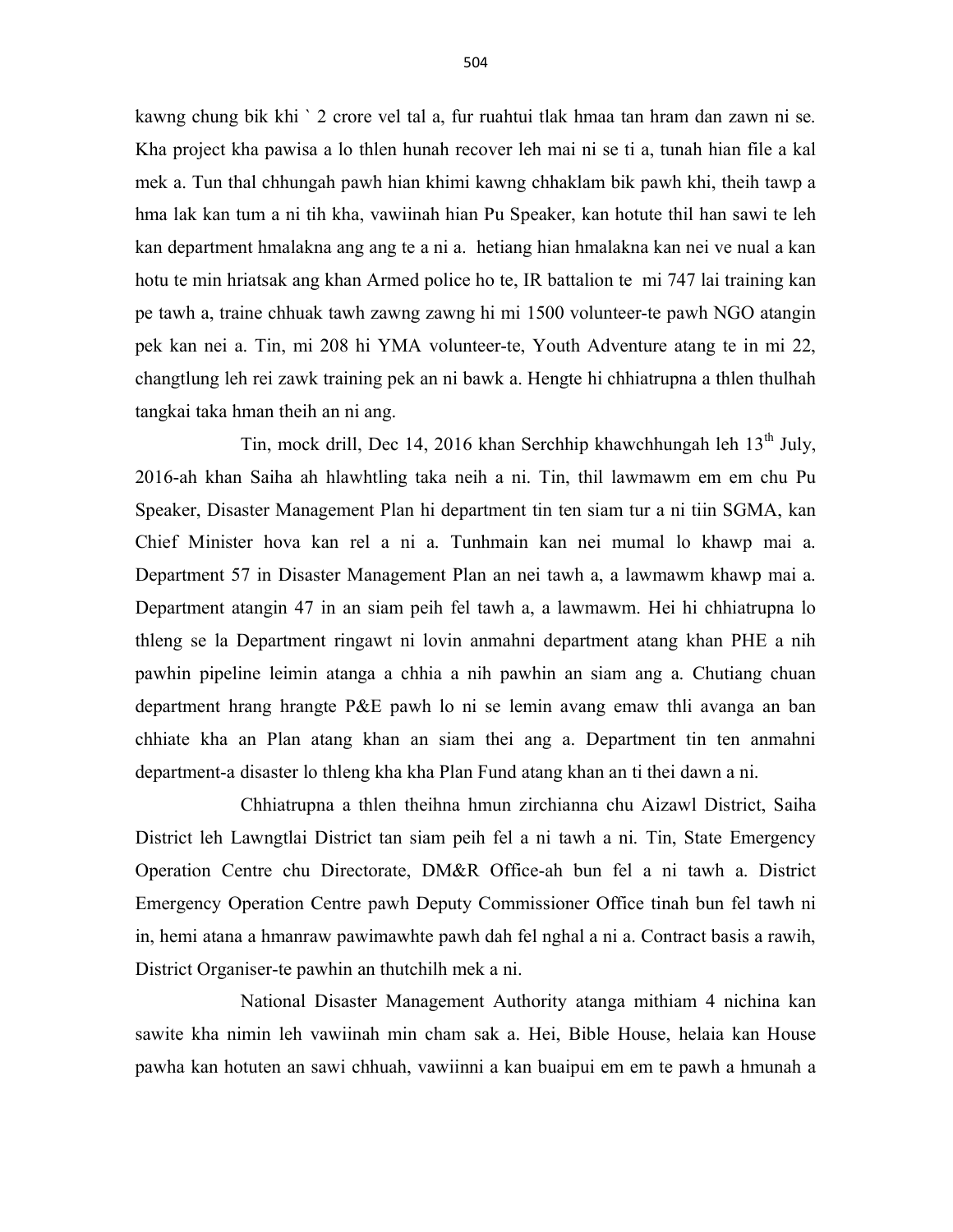tlakhniam chhan te en in an tlawh a. Hunthar Veng te, Ramhlun Sports Complex te tih kha kan sawi duh a.

 Tin, nichina ka sawi tak ang khan Hunthar Veng atan khan crore 15 DPR kan siam a ni. Tin, kan MLA zahawm tak tak te thahnemngaihna a zarah silpauline leh tarpaulin kan hralhna, handling charge kan tih kha ` 44,23,500 hmuh a ni ve a. Chutatang chuan, ` 43,55330 revenue ah kan chhung lut ve a ni. Tlem hle mahsela tuimal far te te in tuipui lian a siam tih a nih thin kha. Khatatang khan a rawn chhoh beisei a ni.

 Tin, State Disaster Management Fund hi chhiatrupna a lo thlenah nichina kan sawi ang khan hman mai theih a nih loh avangin tunah phei chuan kan Finance Commissioner-in Fund-te pawh kumtharah chuan crore 5 vel min pek ve tur ang deuh ten a sawi a. Kha mi min pek theih khan kha pawisa kha khatiang chhiatna ven ngai thil a lo awm a nih loh chuan kan hmang dawn chuang lo. Amaherawhchu, kan bial theuhah khawilai hmunah emaw leimin hlauhawm a lo awm a, tuihawk luankawr chhia a lo awm a, khami venna tur kha UD&PA-te, LAD-te, PWD-ten an ti vek seng si lova. Khami kan lo neih khan disaster atanga lemin tur lo venna atan te kan hmang thei dawn a ni tih kha Pu Speaker, kumin ah hian kan neih kan beisei a ni. Pu Speaker, kha zawng kha ni sela. Ka department enkawl ve Demand No.18, Printing & Stationery Department `13,30,48,000/-, Demand No.30-na, Disaster Management & Rehabilitation Deptt.- `20,99,47,000/-, Demand No.34-na, Animal Husbandry & Veterinary Department `69,48,20,000/-, Total- `1,03,78,15,000/- chu he House zahawm tak hian min pass pui turin ka sawm e.

SPEAKER : Aw le, tunah khan Minister zahawm tak Pu C. Ngunlianchunga'n a department pathum- Printing & Stationery Department Disaster Management & Rehabilitation Department leh Animal Husbandry & Veterinary Deptt. te in a kum 2017-2018 chhunga an pawisa hman tur, a vaia belhkhawm `1,03,78,15,000/ pass pui turin a dil a. Pass remti zawngin 'Remti' ti ru le.(MEMBER : Remti) Remti lo kan awm em? Kan awmlo. Tichuan, demand no.18,30 leh 34 hnuaia department pathum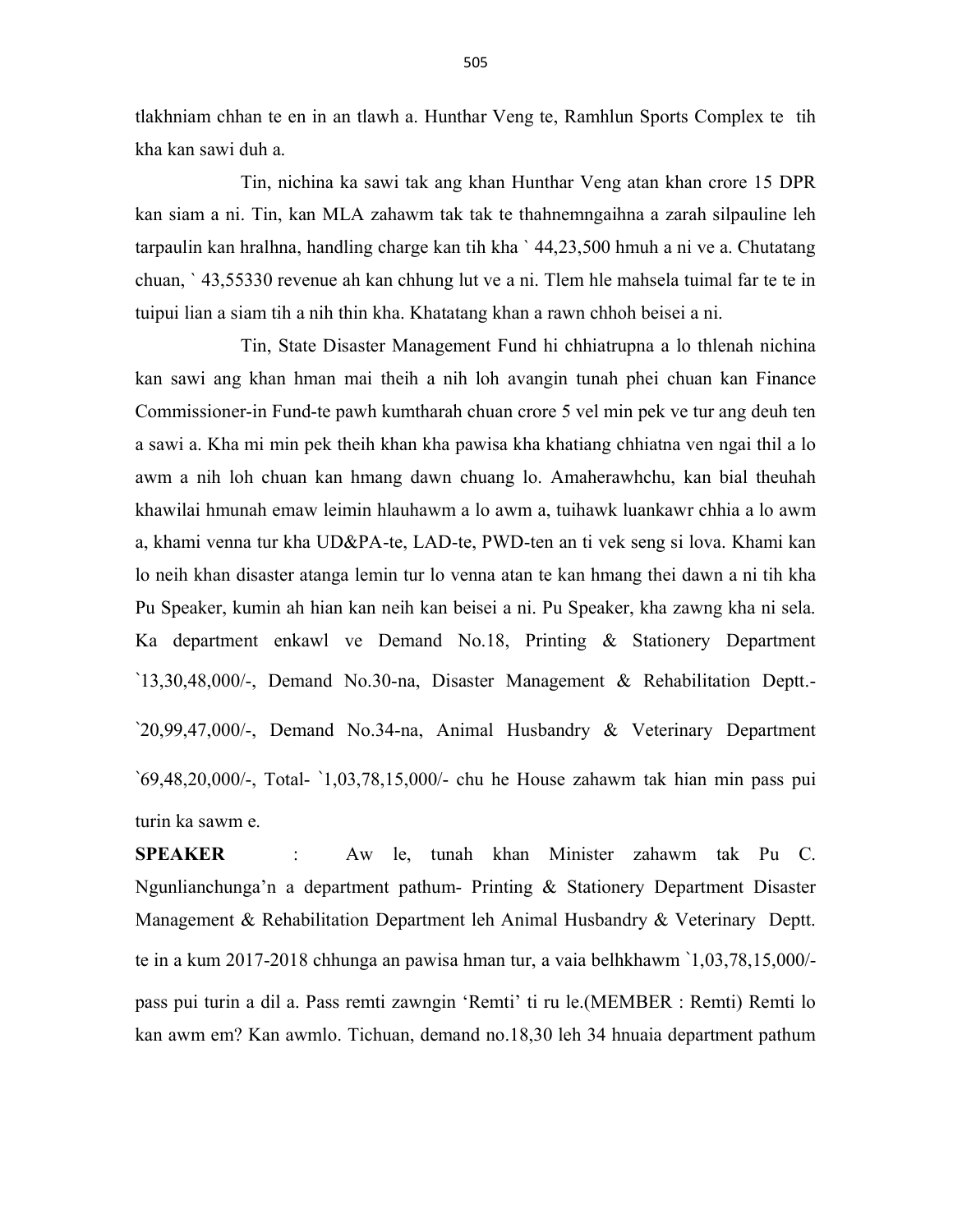ten an pawisa hman tur avaia belhkhawm `1,03,78,15,000/- chu he House hian lugrual takin a pawm ta a ni.

Pu C. NGUNLIANCHUNGA, MIMISTER : Pu Speaker, ka lawm e. Chumi rual chuan thil pakhat ka'n puang lawk ang a. Member zawng zawngte kan Demand-te min pass pui avangin silpauline bundle 4 theuh Directorate DM&R-ah a lak theih ang. Ka lawm e.

Pu LAL THANHAWLA, CHIEF MINISTER : Pu Speaker, i thahnemngaihna leh opposition member-te tlawmngaihnain vawiinah kimchang takin kan kalkhawm leh thei a, lawmthu i hnenah ka sawi duh a. Vawiina kan chhun chawlh lai khan, kan member zahawm tak te pawhin an hrelo mai thei a, niminah khatiang kha a ni si a, engatinge tih te pawh an ngaihtuah thei a, pawn lam atangte pawhin. Amaherawhchu, kan chhun chawlh lai khan, vawiinah khan thingpui in ah kan sawm hlawm a, i thahnemngaihnain. Tin, kan senior, Parliamentary Affairs Department Minister a tawiawm turin i sawm a. In ti ti honaah, House-ah chuan tawngkam han inbah palh te pawh a awm thei a; tin, mi Assembly-ah te phei chuan an in suspend a, an in hau a, an inhnawtchhuak a. Keini, i ban i phar hman, hman lo, ka hmu lo tih vel mai mai a inbah reng ai chuan thate in i thu tlang ang tih kha i thahnemngaihna avangin thingpui in a i sawm kha anmahni pawhin patling takin, an mawhphurhna hriain an lo kal a. Thinrimna chu ka ti thei lo ang a, hetia inhriatthiamna tha tak vawiinah chawhnu lam thlengin kim tak a kan thukhawm thei hi a lawmawm ka ti a. I hnenah lawmthu ka sawi rualin anni hnenah pawh lawmthu ka sawi a. Tin, hun lo kal zelah pawh House chhungah hian tawngkam inbah palh te pawh a awm thei a. Tin, nangni Speaker-te pahnih phei chu in lal nasa mai si a, in inti lal deuh tawngkam te a lo awm palh a nih pawhin keini pawhin hriatthiam chin kan neih a ngaiin ka ring a. Chung thleng chuan tunah patling takin, hruaitu nihna hriain, kimchang taka i thahnemngaihna leh kan Parliamentary Affairs minister zahawm tak thahnemngaihna a kan thukhawm te hi a lawmawm ka ti a, lawmthu ka'n sawi a ni.

 Tin, thil lawmawm vaklo lam a awm ve leh thung a, Hindi teacher, CSS-te kha sorkar an nek dan hi a nalh lo ang reng khawp mai a. Vawiinah hian Centrally Sponsored Scheme hnuai ami an ni tih an inhria a, an thawh dawn pawhin hming an sign vek a, witness pahnih an awm a, tin, a lehlamah Director, School Education-in a sign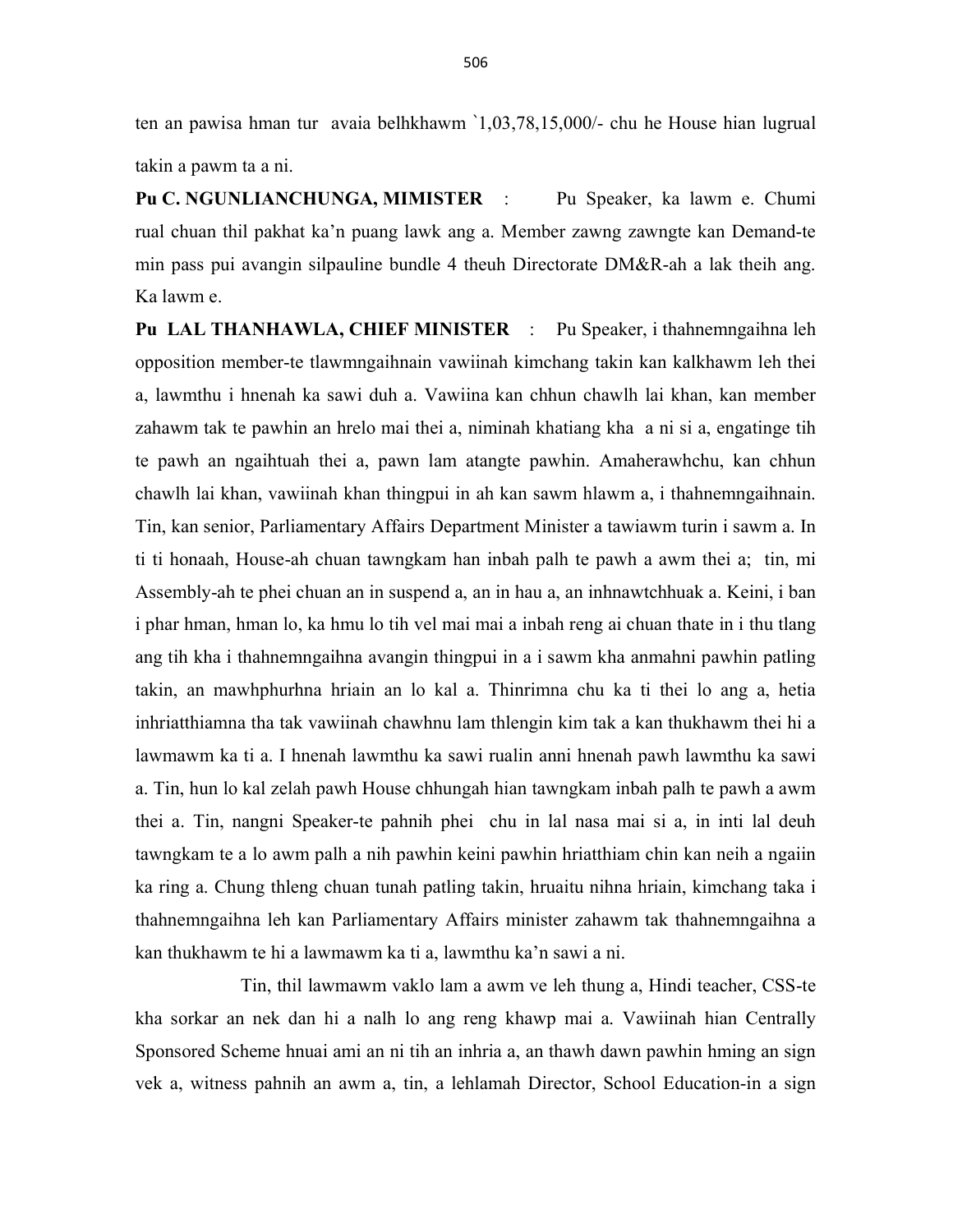bawk a. Hei hi Centrally Sponsored Scheme a ni tih kan hria a, central-in a tihtawp hun hunah chuan mai par thlawn a thlawn tawp mai tur kan ni tih kan inhria e, tih ang deuh kha an sign vek a ni. Mahse, chuti chung chuan, central-in a ngaihthah deuh changte chuan, hei kan Finance Minister zahawm tak leh kan Minister-te, Parliamentary Secretary-te inrawnkhawm in, hna an thawk a, state tan an tangkai a, mahse, a hlawh petu te'n an pe tha thei si lova, an ngaihsak vak bawk si lova. Mihring an ni a, hna an thawk a, an harsa ve tih kan hre si a, sum lampangah harsa hle mah ilangin, in ngaihhnathiamna leh in lainatna leh Mizo theuh kan nihna a in khawngaihna in i pe hram teh ang, tiin an hlawh hi, central-in a rawn pek loh lai pawhin, an pe leh hram thin a. Kei phei chuan ka lo hre ve vak zawk lova. Tunah hian thla ruk zet hlawh an pe tawh a, a vai hian kan state hian, anni central-ina hlawh an pek loh pek nan hian, vaibelchhe 45.17 lai kan seng tawh a ni. Chutiang chuan kan hotuten thahnem ngai takin an tanpui thin a ni. (interruption) An hlawh lak tur lak loh hemi chanve hi kan pe tawh a.

 Tunah pawh hian central lamah thahnem kan ngaihsak a, kan hotuten. Anmahni aiawh leh keimahni School Education-a kan official-te, Parliamentary Secretary ho in, tin, CYMA representative-te kan tir thla a ni. A hmunah thil awmdan zuk hria ula, tin, tihtawp an tum a nih pawhin rawn nawr dante pawh in rawn ngaihtuah ang a. Tin, India ram khua leh tui kan nih chhung chuan Hindi hi a pawimawh a, titawp lo turin rawn ngen rawh u, ti te in delegation kan in tir thlap tawh a ni. Thil awmdan engkim an hria a, mahse chuti chungin, tunah hian Chief Minister office leh residence kalna kawngah an pungkhawm a. Thih thlengin chaw kan nghei dawn e, an ti niawm tak a ni a, kuangte pawh kan dah dawn e, an ti a. Naga ramah pawh hetiang hian an awm ve tho a, mahse, hetiang hian kawhmawh an bawl ve hranpa lova. An state sorkar in Central-a an nawrpui dan ang ang kha an ngaichang mai a. Kan ramah chuan chutiang ang chu a ni lo hi pawi ka ti a, he House hian hre ve hrim hrim se, tih ka duh a.

 Tin, kan sorkar hotute leh School Education Department-te hian an tangkai zia te pawh an hria. Chungte avang chuan an ngaihsak reng a ni tih kha he House zahawm tak kaltlangin Zoram mipuite ka hriattir duh a. Tin, Central sawrkarin an hlawhte an pek theih loh pawhin heti zat kha an lo pe tawh a ni, tihte pawh ka hriattir duh a. Tin, tunah pawh hian hetiang ang hian kawhmawh bawl lo sela chu eng eng emaw, chhuan an chham lohna turin kan ngaihtuah dawn emaw ni le, tiin kan Finance Minister